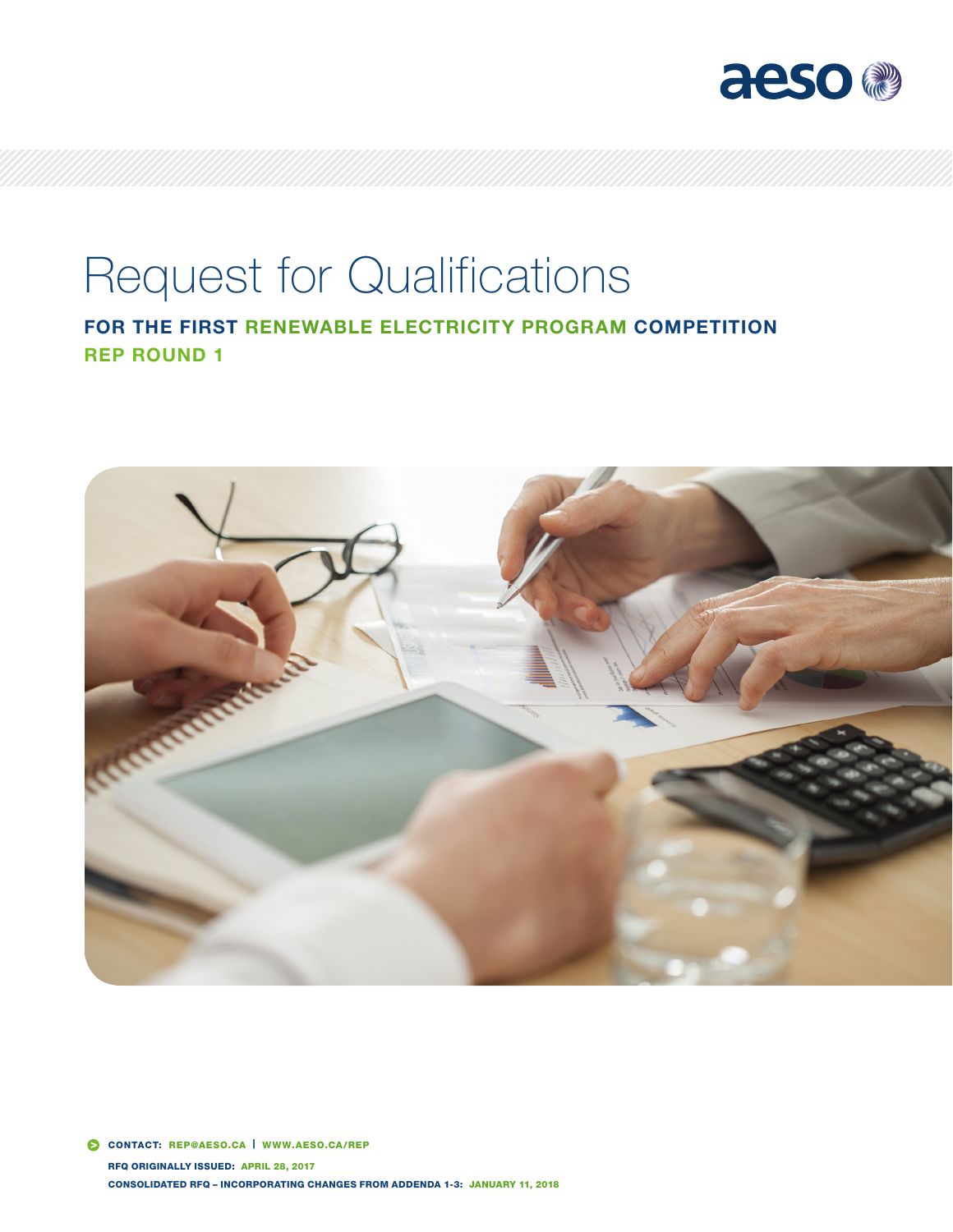

# **ALBERTA ELECTRIC SYSTEM OPERATOR**

# **REQUEST FOR QUALIFICATIONS**

# **REP Round 1**

**RFQ Issued: 2017**

CAN\_DMS: \104815404\28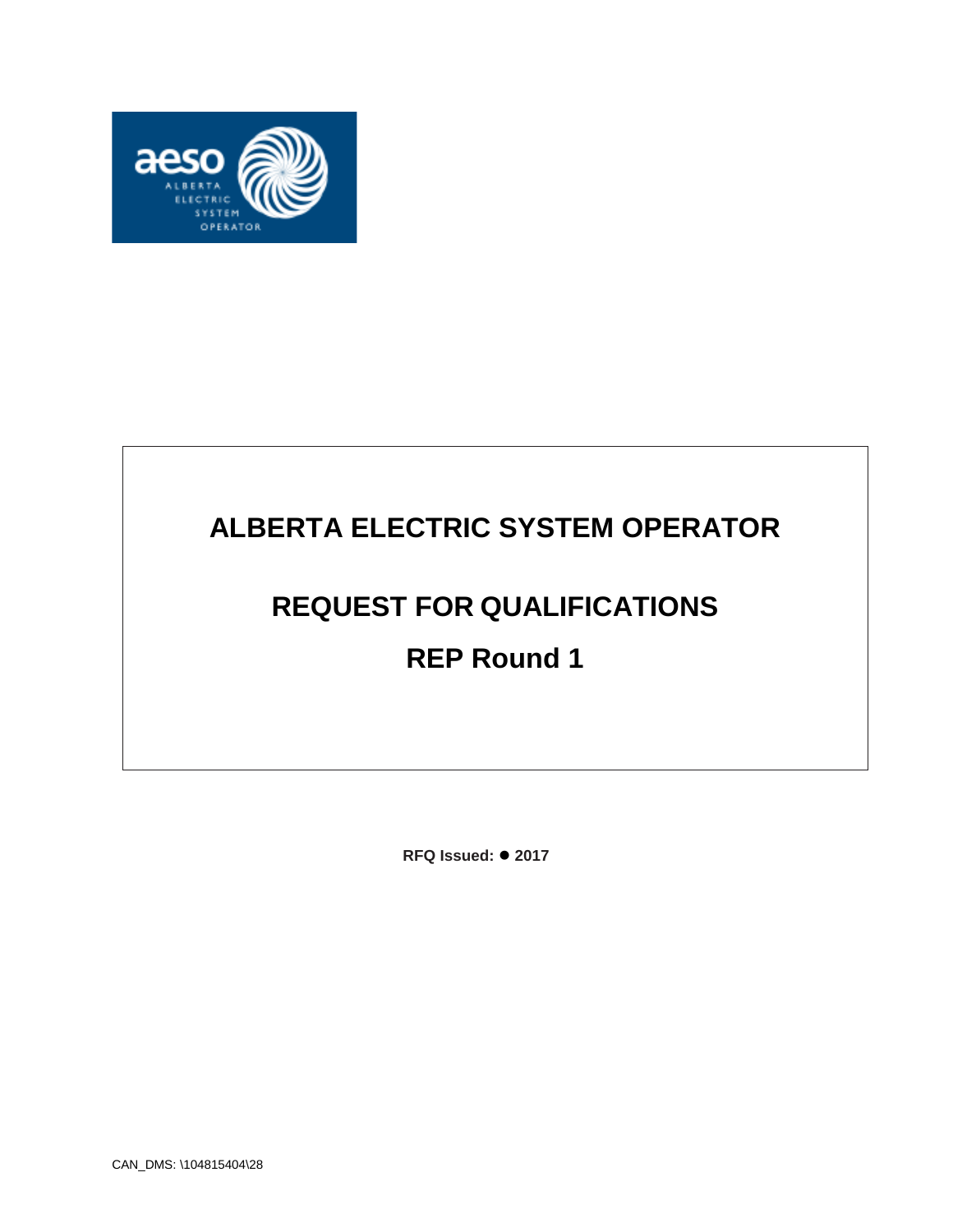#### **Part A: Terms and Conditions**

| 1 |     |  |  |  |  |  |
|---|-----|--|--|--|--|--|
|   | 1.1 |  |  |  |  |  |
|   | 1.2 |  |  |  |  |  |
|   | 1.3 |  |  |  |  |  |
|   | 1.4 |  |  |  |  |  |
|   | 1.5 |  |  |  |  |  |
|   | 1.6 |  |  |  |  |  |
|   | 1.7 |  |  |  |  |  |
|   | 1.8 |  |  |  |  |  |
|   |     |  |  |  |  |  |
| 2 |     |  |  |  |  |  |
|   | 2.1 |  |  |  |  |  |
|   | 2.2 |  |  |  |  |  |
|   |     |  |  |  |  |  |
|   | 2.3 |  |  |  |  |  |
|   | 2.4 |  |  |  |  |  |
| 3 |     |  |  |  |  |  |
|   | 3.1 |  |  |  |  |  |
|   | 3.2 |  |  |  |  |  |
|   | 3.3 |  |  |  |  |  |
|   |     |  |  |  |  |  |
|   | 3.4 |  |  |  |  |  |
|   | 3.5 |  |  |  |  |  |
|   | 3.6 |  |  |  |  |  |
|   | 3.7 |  |  |  |  |  |
| 4 |     |  |  |  |  |  |
|   | 4.1 |  |  |  |  |  |
|   | 4.2 |  |  |  |  |  |
|   | 4.3 |  |  |  |  |  |
|   | 4.4 |  |  |  |  |  |
|   | 4.5 |  |  |  |  |  |
|   | 4.6 |  |  |  |  |  |
|   |     |  |  |  |  |  |
| 5 |     |  |  |  |  |  |
|   | 5.1 |  |  |  |  |  |
|   | 5.2 |  |  |  |  |  |
|   | 5.3 |  |  |  |  |  |
|   | 5.4 |  |  |  |  |  |
|   | 5.5 |  |  |  |  |  |
|   | 5.6 |  |  |  |  |  |
|   | 5.7 |  |  |  |  |  |
|   | 5.8 |  |  |  |  |  |
|   | 5.9 |  |  |  |  |  |
|   |     |  |  |  |  |  |
|   |     |  |  |  |  |  |
| 6 |     |  |  |  |  |  |
|   | 6.1 |  |  |  |  |  |
|   |     |  |  |  |  |  |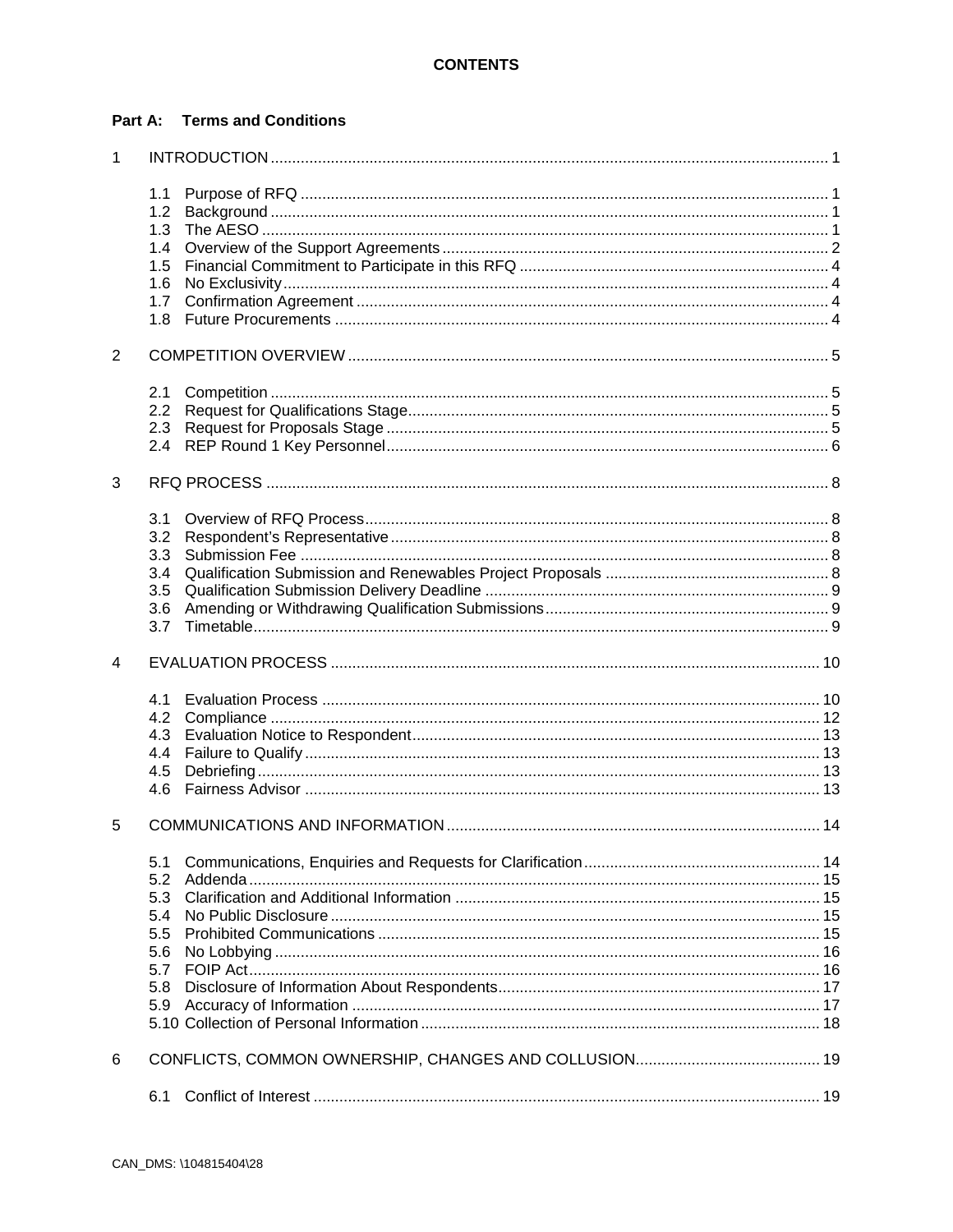#### **CONTENTS**

|                | 6.2                                                                     |                                                                           |  |
|----------------|-------------------------------------------------------------------------|---------------------------------------------------------------------------|--|
|                | 6.3                                                                     |                                                                           |  |
|                | 6.4                                                                     |                                                                           |  |
|                | 6.5                                                                     |                                                                           |  |
|                | 6.6                                                                     |                                                                           |  |
|                | 6.7                                                                     |                                                                           |  |
| $\overline{7}$ |                                                                         |                                                                           |  |
|                | 7.1                                                                     |                                                                           |  |
|                | 7.2                                                                     |                                                                           |  |
|                | 7.3                                                                     |                                                                           |  |
|                | 7.4                                                                     |                                                                           |  |
|                | 7.5                                                                     |                                                                           |  |
|                | 7.6                                                                     |                                                                           |  |
|                | 7.7                                                                     |                                                                           |  |
|                | 7.8                                                                     |                                                                           |  |
|                | 7.9                                                                     |                                                                           |  |
|                |                                                                         |                                                                           |  |
|                |                                                                         |                                                                           |  |
|                |                                                                         |                                                                           |  |
|                |                                                                         |                                                                           |  |
| Part B:        |                                                                         | <b>Qualification Submissions - Instructions and Requirements</b>          |  |
| 1              |                                                                         |                                                                           |  |
| $\overline{2}$ |                                                                         |                                                                           |  |
|                | 2.1                                                                     |                                                                           |  |
|                | $2.2\phantom{0}$                                                        |                                                                           |  |
|                | 2.3                                                                     |                                                                           |  |
|                | 2.4                                                                     |                                                                           |  |
|                | 2.5                                                                     |                                                                           |  |
|                | 2.6                                                                     |                                                                           |  |
|                | 2.7                                                                     | Project Information Summary and Priority for Evaluation Requirements 32   |  |
| 3              | QUALIFICATION SUBMISSION - RENEWABLES PROJECT PROPOSALS REQUIREMENTS 33 |                                                                           |  |
|                | 3.1                                                                     |                                                                           |  |
|                | 3.2                                                                     |                                                                           |  |
|                | 3.3                                                                     |                                                                           |  |
|                |                                                                         |                                                                           |  |
|                | 3.4                                                                     |                                                                           |  |
|                | 3.5                                                                     |                                                                           |  |
|                | 3.6                                                                     |                                                                           |  |
|                | 3.7                                                                     |                                                                           |  |
|                | 3.8                                                                     | Renewables Project Proposal - Financial Strength and Equity Commitment 39 |  |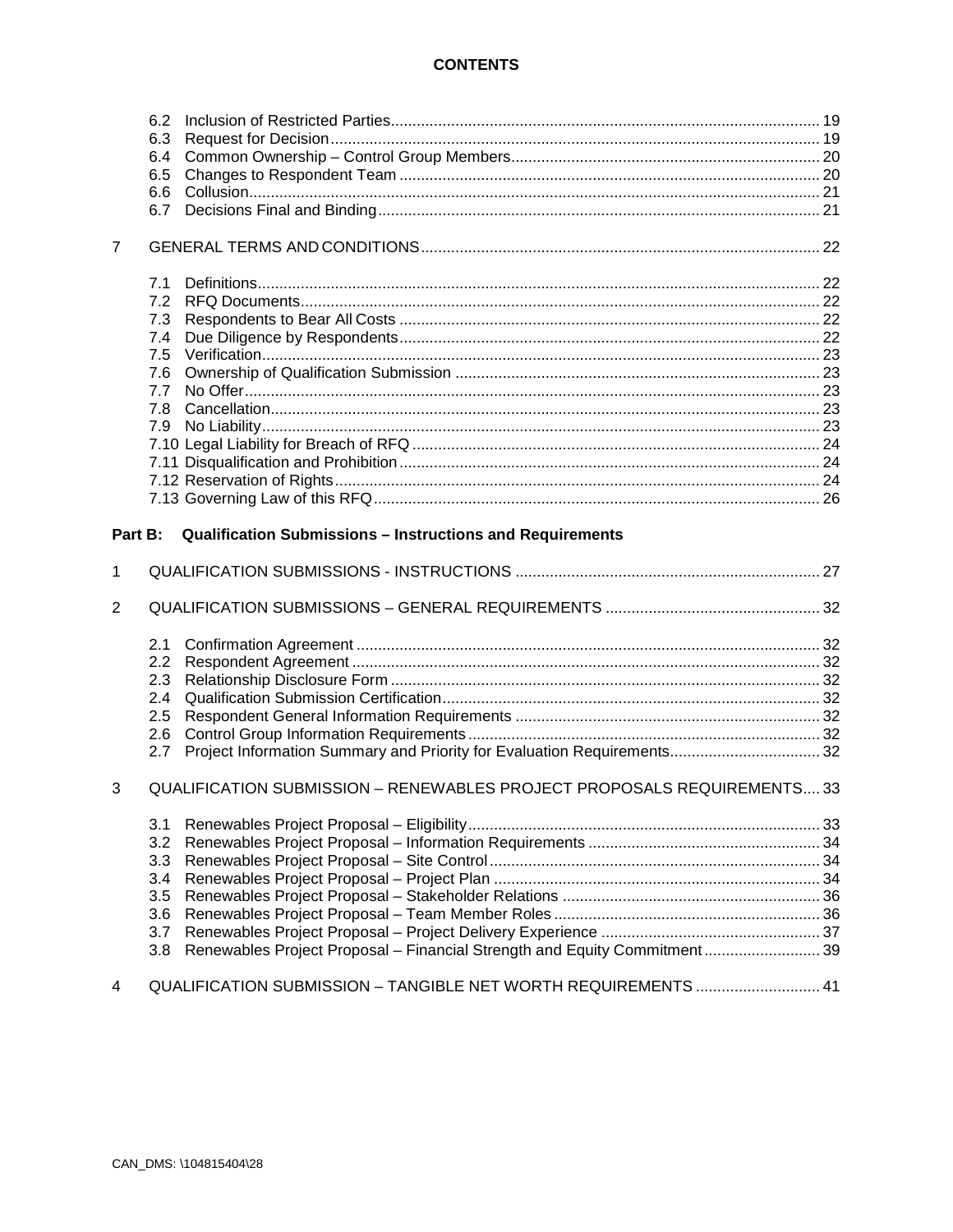#### **APPENDICES**

- APPENDIX A GLOSSARY OF TERMS AND RFQ INTERPRETATION PROVISIONS
- APPENDIX B CONFIRMATION AGREEMENT
- APPENDIX C RESPONDENT AGREEMENT
- APPENDIX D RELATIONSHIP DISCLOSURE FORM
- APPENDIX E QUALIFICATION SUBMISSION CERTIFICATION
- APPENDIX F PRESCRIBED FORM RESPONDENT INFORMATION
- APPENDIX G PRESCRIBED FORM CONTROL GROUP INFORMATION
- APPENDIX H PRESCRIBED FORM RENEWABLE PROJECTS SUMMARY AND PRIORITY FOR EVALUATION
- APPENDIX I PRESCRIBED FORM RESPONDENT DECLARATIONS
- APPENDIX J PRESCRIBED FORM RENEWABLES PROJECT PROFILE
- APPENDIX K PRESCRIBED FORM SOLICITOR'S CONFIRMATION OPINION RESPECTING SITE **CONTROL**
- APPENDIX L PRESCRIBED FORM COMPARABLE FACILITY EXPERIENCE
- APPENDIX M PRESCRIBED FORM ENTITY PROFILE
- APPENDIX N PRESCRIBED FORM INDIVIDUAL PERSONNEL PROFILE
- APPENDIX O PRESCRIBED FORM RENEWABLES PROJECT FINANCIAL INFORMATION
- APPENDIX P FORM OF DRAFT RESA
- APPENDIX Q REPRESENTATIVE ACTIVITIES
- APPENDIX R PRESCRIBED FORM COMMITMENT LETTER
- APPENDIX S PRESCRIBED FORM QUALIFICATION SUBMISSION AMENDMENT OR WITHDRAWAL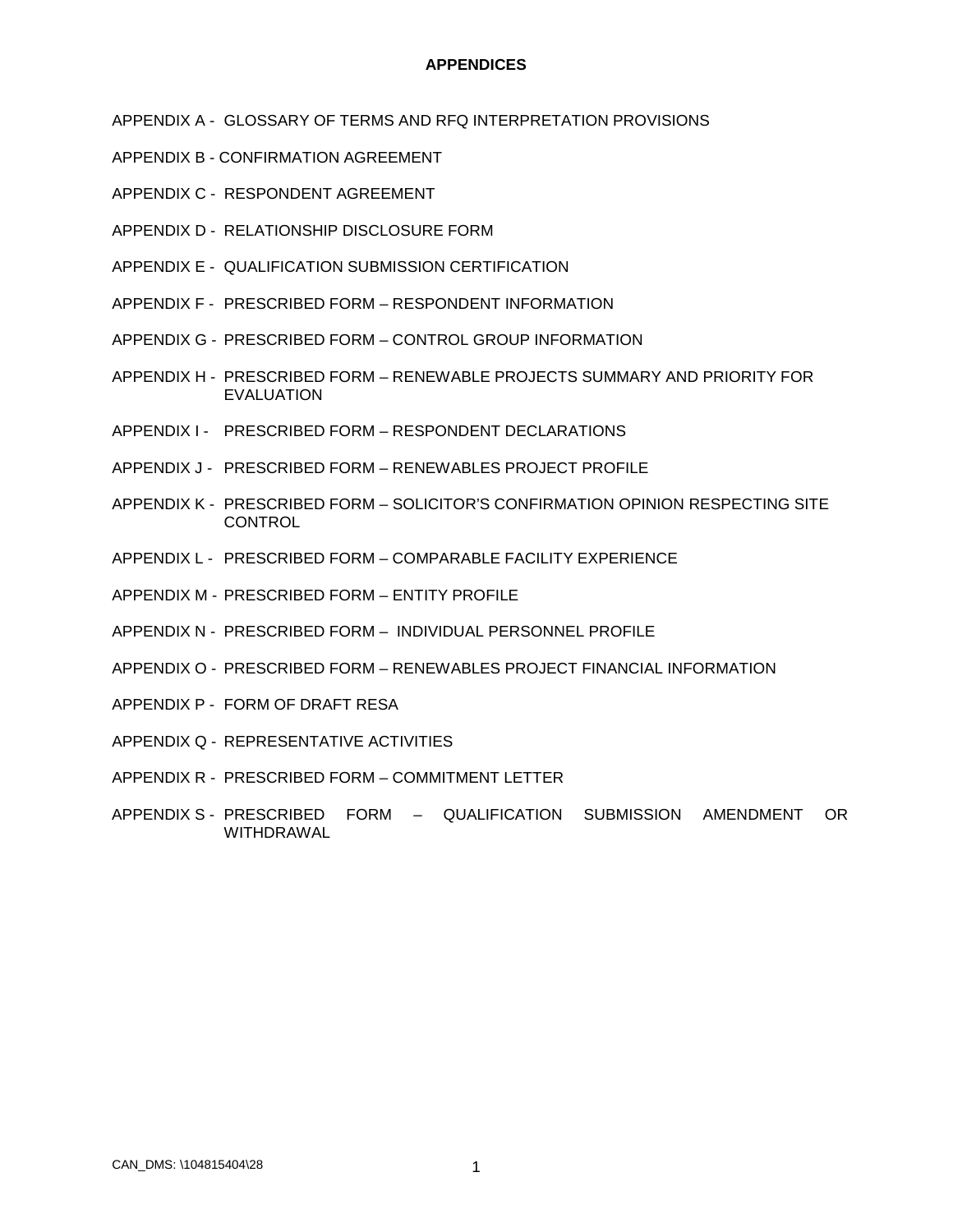## **REQUEST FOR QUALIFICATIONS**

### **PART A: TERMS AND CONDITIONS**

#### <span id="page-5-1"></span><span id="page-5-0"></span>**1 INTRODUCTION**

#### 1.1 **Purpose of RFQ**

The purpose of this RFQ is to invite interested parties to provide their qualifications to develop, finance, build, own, operate and maintain Renewables Projects referred to in this RFQ and described in Renewables Project Proposals contained in Qualification Submissions. Respondents may, subject to the terms of this RFQ, include Individuals, Corporations and Unincorporated Associations.

The purpose of soliciting and evaluating Qualification Submissions pursuant to this RFQ is to establish a list of Proponents that will become eligible to participate in the RFP for REP Round 1 and to receive support payments under a RESA.

On March 31, 2017 the AESO issued an REOI to assist the AESO in identifying interested parties who may wish to participate in REP Round 1 and to provide key details of the first Renewable Electricity Program competition. All information issued during the REOI stage is available on the AESO website [\(www.aeso.ca/rep\)](http://www.aeso.ca/rep/).

Capitalized terms and acronyms used in this RFQ have the meanings given those capitalized terms and acronyms in the Glossary of Terms contained in Appendix A.

#### <span id="page-5-2"></span>1.2 **Background**

On January 26, 2016 the AESO was directed by the Minister of Energy to develop and implement a program to incent the development of new renewable electricity generation capacity. This direction also stated that the program should use a competition to procure the renewable attributes from Renewables Projects in order to keep costs of the program as low as possible.

In the first quarter of 2016, the AESO engaged stakeholders and undertook a jurisdictional review in respect of support for renewable electricity generation carried out in other regions to better inform its program recommendations to the Government of Alberta. In May 2016, the AESO presented its Renewable Electricity Program Recommendations to the Government of Alberta. These recommendations were approved by the Government of Alberta, and details were announced on November 3, 2016. The AESO's Renewable Electricity Program Recommendations can be viewed through the following link: [Renewable Electricity Program](https://www.aeso.ca/assets/Uploads/AESO-RenewableElectricityProgramRecommendations-Report.pdf)  [Recommendations Report.](https://www.aeso.ca/assets/Uploads/AESO-RenewableElectricityProgramRecommendations-Report.pdf) In December 2016, the Alberta legislature passed the *Renewable Electricity Act* in furtherance of its Climate Leadership Plan. The REA establishes the target that by 2030 at least 30% of electric energy produced in Alberta be from renewable sources, and authorizes the Minister to direct the AESO to develop renewable electricity programs, including this Competition. Pursuant to the REA, the Minister has approved REP Round 1 to promote the development of large-scale renewable electricity generation in Alberta. This RFQ represents the second stage of REP Round 1.

#### <span id="page-5-3"></span>1.3 **The AESO**

The AESO's mandate is derived from the EUA and related regulations. The AESO is governed by its Board. Each Member of the Board must be independent of any person having a material interest in the Alberta electric industry.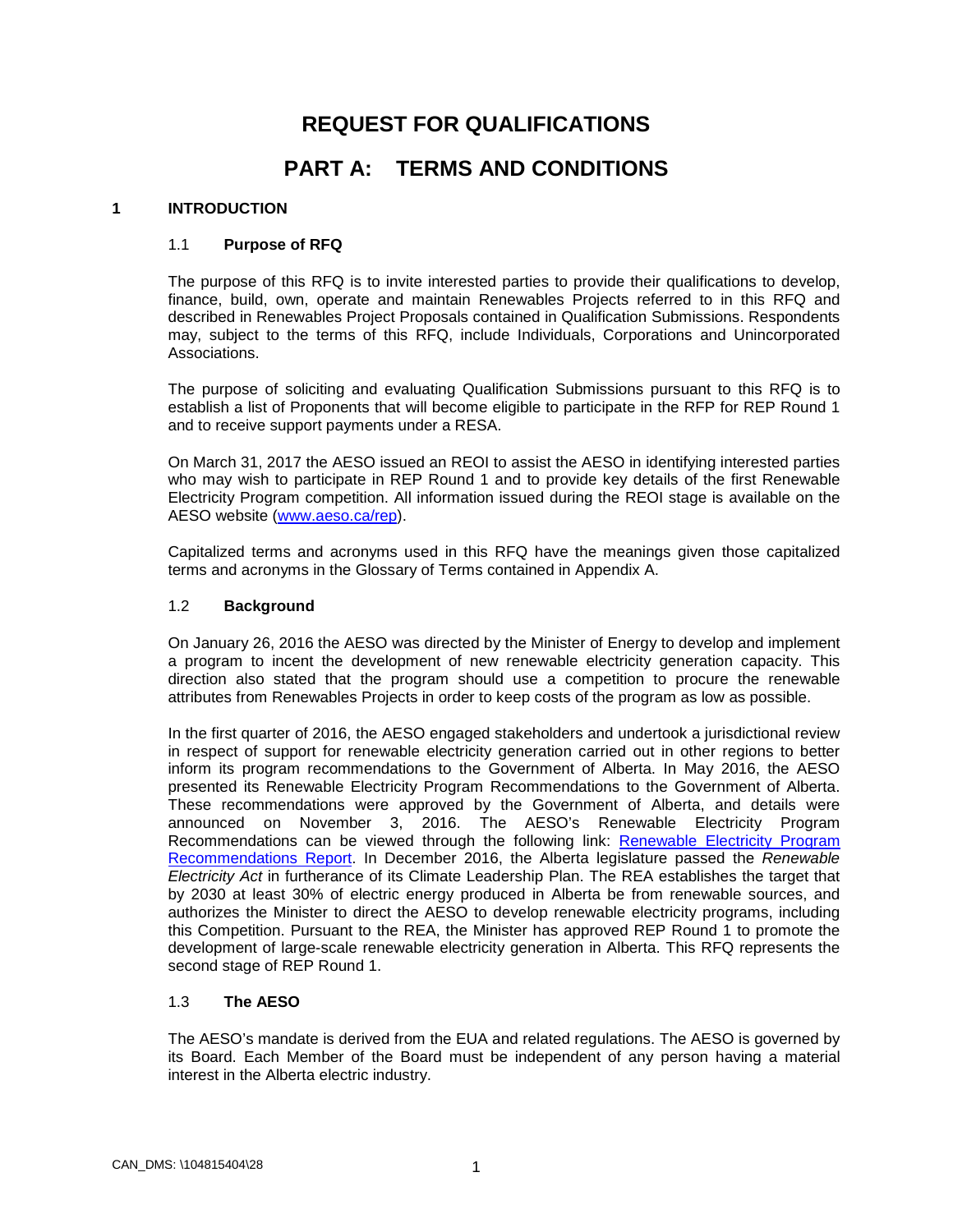The AESO is responsible for a broad range of duties, responsibilities and functions with respect to the electricity industry including:

- operating Alberta's fair, efficient and openly competitive energy-only market for electricity;
- designing and implementing the addition of a capacity market to the current electricity market;
- determining the order of dispatch of electric energy and ancillary services;
- providing system access service on the transmission system;
- directing the safe, reliable and economic operation of the interconnected electric system;
- planning the capability of the transmission system to meet future needs;
- developing, implementing and administering the renewable electricity program;
- developing, implementing and administering an Electricity capacity market; and
- administering load settlement.

Further information on the AESO and its legislative mandate is available at [www.aeso.ca.](http://www.aeso.ca/)

#### <span id="page-6-0"></span>1.4 **Overview of the Support Agreements**

Pursuant to this RFQ and based on lowest bid Strike Prices, the AESO will potentially acquire, on behalf of the Government of Alberta, the Renewables Attributes associated with up to 400 MW of Renewables Projects and provide support payments for them under the terms of RESAs. Each RESA obligates the Counterparty to develop, finance, construct, own, operate and maintain the applicable Renewables Project. Each RESA will have a support period of twenty (20) years from the later of April 1, 2018 and the Commercial Operation Date of such Renewables Project, provided it achieves Commercial Operation on or before the Target COD of December 1, 2019. Neither the AESO nor the Government of Alberta will be acquiring Electricity or other electric energy through the RESA, but will acquire all of the Renewables Attributes associated with each MWh of electricity produced by a Renewables Project.

The draft form of the RESA is attached as Appendix P. Respondents are strongly advised to review, in consultation with legal counsel, the form of the RESA in its entirety for a detailed and complete description of the parties' respective rights and obligations thereunder.

Owners of Renewables Projects awarded RESAs will not be entitled to sell or distribute Electricity other than through the Alberta Power Pool during the Term.

No Electricity from Renewables Projects may be sold under bi-lateral or other arrangements nor receive, in association with such Electricity or the Renewables Project, any form of subsidy or incentive under any Incentive Program, whether in relation to environmental attributes or otherwise; provided that the Counterparty will be able to seek additional government funding or incentives, other than from the Government of Alberta, if that does not involve the transfer of interests in the Renewable Attributes and such funding or incentive is shared 50/50 with the AESO.

Payments under the RESA will be based on an indexed renewable energy credit mechanism with the Pool Price as the reference price. For any hour of production in which the Pool Price is less than the Strike Price, the AESO will be required to pay the Counterparty an amount equal to the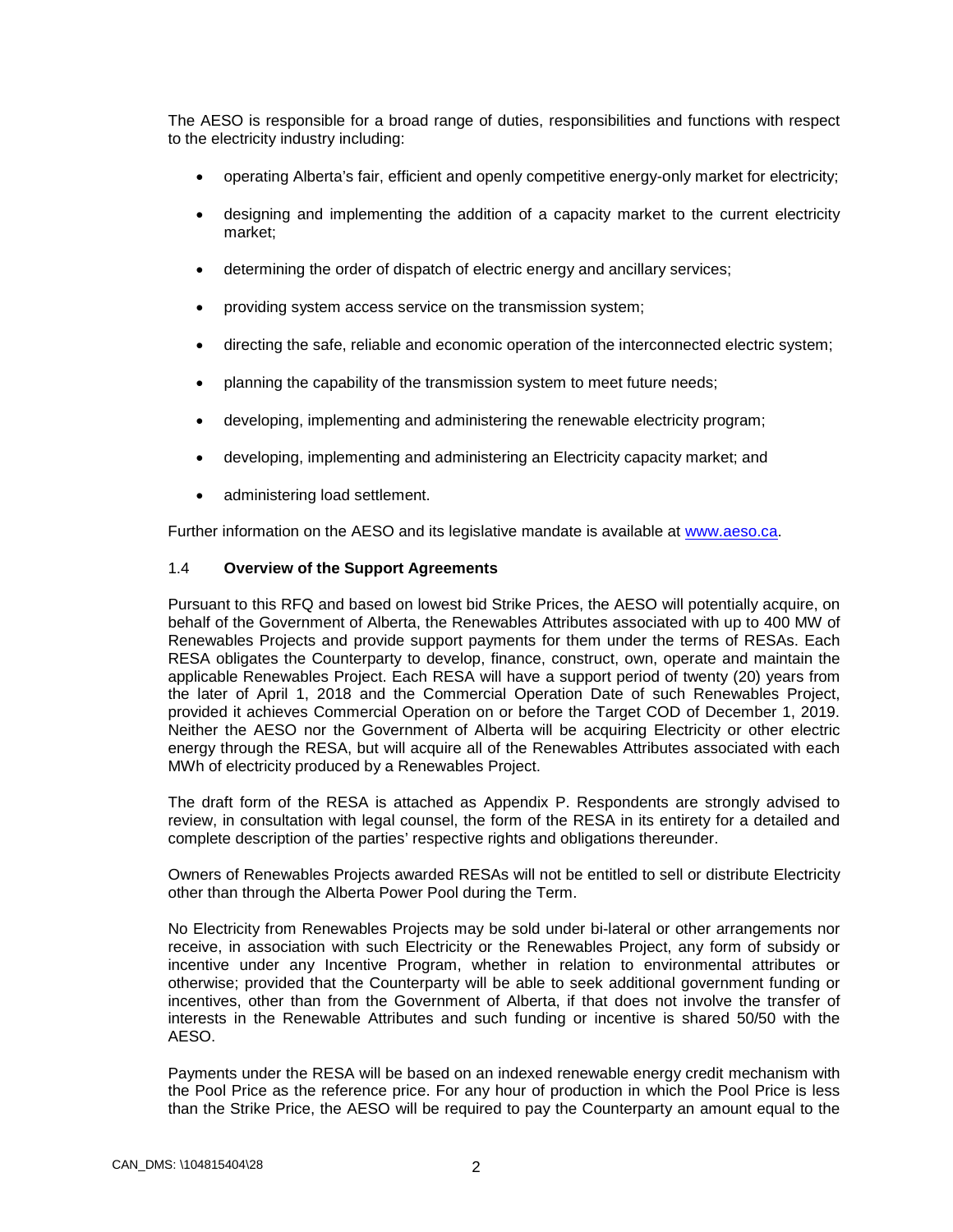metered electricity generated by the applicable facility (up to an amount equal to the Contract Capacity multiplied by an hour) multiplied by the difference between the Strike Price and the Pool Price. For any hour of production in which the Pool Price exceeds the Strike Price, the Counterparty will be required to pay the AESO an amount equal to metered electricity generated by the applicable facility (up to an amount equal to the Contract Capacity multiplied by an hour) multiplied by the difference between the Pool Price and the Strike Price. The Counterparty will also, for each hour of production, receive the Pool Price through the AESO operated Power Pool for all metered electricity generated by the applicable facility during such hour. All amounts payable under the RESA to the Counterparty will be subject to set-off and Pool Price net settlement.

The AESO will recover the implementation costs of the renewable electricity program from Counterparties through a \$0.75 per MWh fee applied to each megawatt hour of Electricity (up to Contract Capacity) produced from Renewables Projects over the first three (3) years following the Commercial Operation Date for such projects. The AESO will recover administration costs of the renewable electricity program from Counterparties through a \$0.30 per MWh fee applied to each megawatt hour of electricity (up to Contract Capacity) produced from Renewables Projects over the Term.

The AESO and the Counterparty will share the risk of Forgone TC Energy, with the Counterparty bearing the risk, without compensation, for the first 200 hours per MW of Contract Capacity in each year and with the AESO bearing the risk and compensating the Counterparty for all Forgone TC Energy in excess of such annual threshold. The potential generation capability of the Renewables Project will be taken into account in any Forgone TC Energy calculations, and, for greater certainty, the Counterparty will not be compensated for Electricity not generated relating to:

- Renewables Project outages or derates;
- transmission or connection outages which result in the Renewables Project not being synchronized with the AIES;
- the application of the ISO Rules respecting supply surplus when the supply of Electricity available at zero dollar (\$0) offers exceeds system load, as set forth in ISO Rule 202.5;
- the wind power management ramp up rules set forth in ISO Rule 304.3; or
- any "remedial action scheme" (as such term is defined in the AESO's *Consolidated Authoritative Document Glossary*).

RESAs, if any, will be awarded based on lowest Strike Prices bid. The award of RESAs will be subject to the approval of the Minister as contemplated by the REA.

Under the REA, the Government of Alberta is required to fund support payments which will be available to Counterparties. The AESO and the Government of Alberta intend to enter into a REFA, which will set out the details respecting the manner in which the Government of Alberta will fund support payments to be provided to the Counterparty by the AESO.

The AESO has a corporate credit rating of AA-/Stable from S&P Global Ratings.

The Government of Alberta has a credit rating of AA/Negative from S&P Global Ratings.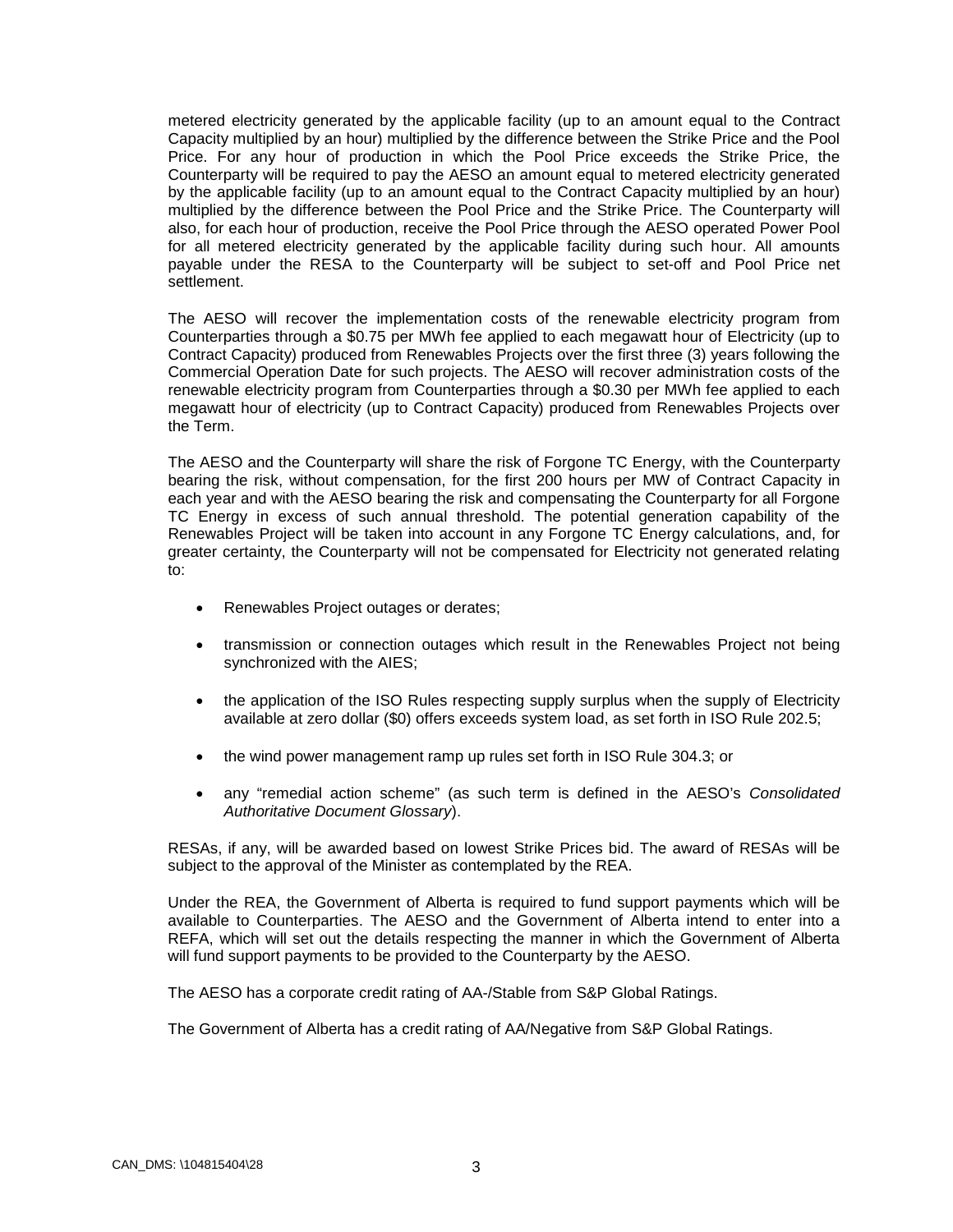#### <span id="page-8-0"></span>1.5 **Financial Commitment to Participate in this RFQ**

Other than the Submission Fee, no financial commitment by the Respondent is required with the delivery of a Qualification Submission. Only those interested parties that have delivered a Qualification Submission and the Submission Fee to the AESO, and that are determined to be Proponents in accordance with the criteria set out in this RFQ, will be permitted to participate in the next steps of the Competition.

#### <span id="page-8-1"></span>1.6 **No Exclusivity**

The AESO is not obliged, pursuant to this RFQ, to deal exclusively with a single Respondent. The AESO may, at its sole and absolute discretion, deal with one or more Respondents. In submitting a Qualification Submission, each Respondent will be deemed to have acknowledged that the AESO may contract with others in relation to Renewables Project(s) and the Procurement Target.

#### <span id="page-8-2"></span>1.7 **Confirmation Agreement**

As a condition to continued participation in this RFQ and, particularly, the submission of a Qualification Submission for one or more Renewables Projects, each Respondent must sign and submit the Confirmation Agreement, attached as Appendix B, to the REP SharePoint Online Site by no later than the Confirmation Agreement Submission Time. The Confirmation Agreement must be signed by a senior officer or director (or Individual holding a similar position where the Respondent is an Unincorporated Association) of the Respondent and also include the name and signature of the Respondent's Representative.

If a Respondent fails to deliver the signed Confirmation Agreement by the Confirmation Agreement Submission Time, the AESO may Disqualify the Respondent with the result that the Respondent will not be permitted to submit a Qualification Submission. For certainty, the Respondent will not be bound by the list of Respondent Team Members identified in Exhibit 1 of its Confirmation Agreement and may add, remove or otherwise change its Respondent Team Members, without the consent of the AESO, prior to submission of its Qualification Submission.

#### <span id="page-8-3"></span>1.8 **Future Procurements**

Information about support by the AESO for future Renewables Projects will be posted on the AESO's website [\(https://www.aeso.ca/rep\)](https://www.aeso.ca/rep) if and when it is available.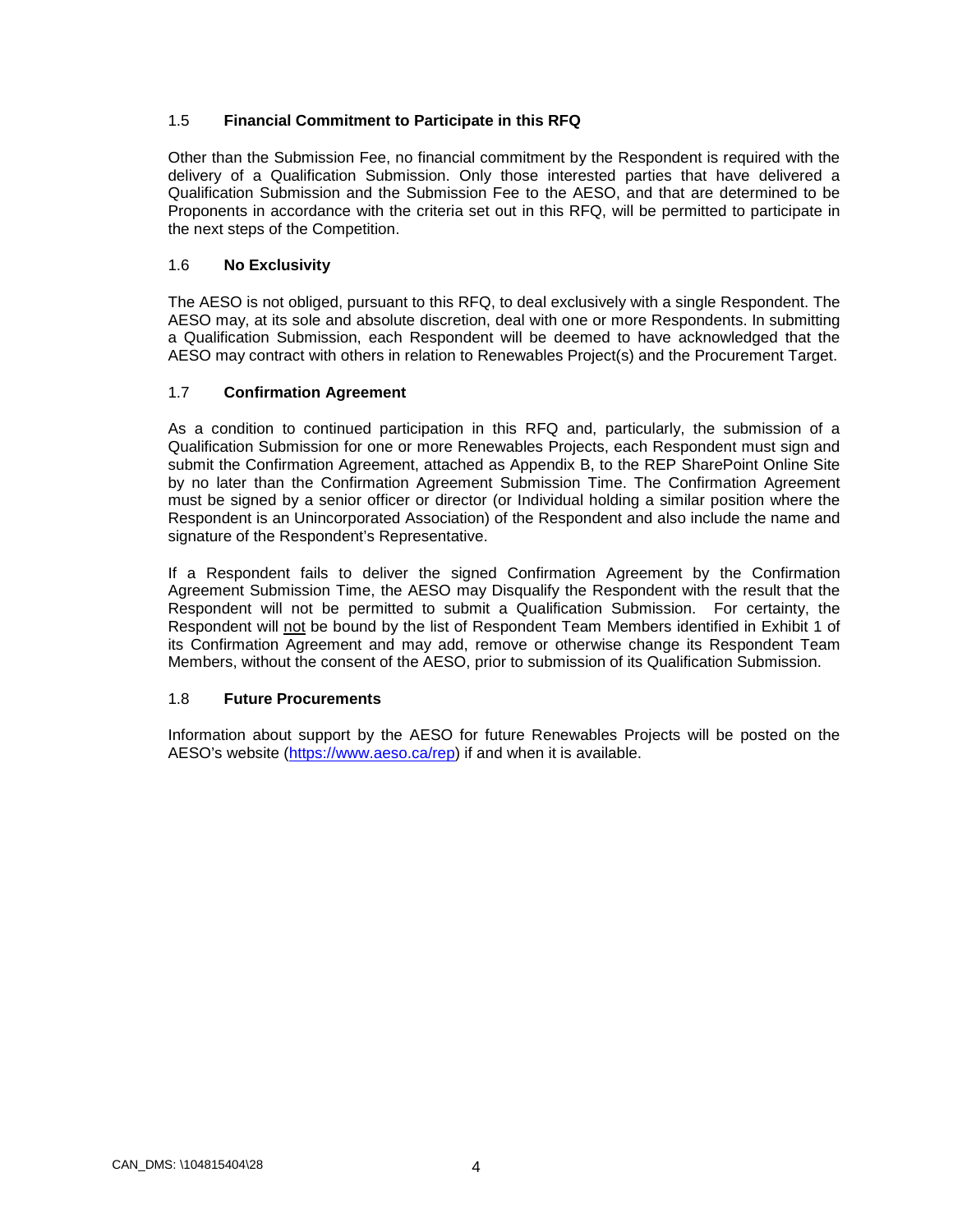#### <span id="page-9-1"></span><span id="page-9-0"></span>**2 COMPETITION OVERVIEW**

#### 2.1 **Competition**

The AESO's Competition for this procurement of up to the Procurement Target consists of three stages: (i) the previously completed REOI stage, (ii) this RFQ stage; and, (iii) an RFP stage.

The AESO may cancel this RFQ at any time and may or may not, for any or no reason, proceed with an RFP in REP Round 1.

#### <span id="page-9-2"></span>2.2 **Request for Qualifications Stage**

The objective of this RFQ is, as set out in further detail below, to select Proponents who will be invited to participate in the RFP stage. This RFQ contains (in Part B) substantial information delivery requirements that need to be fulfilled by Respondents to allow the AESO to determine which Renewables Project Proposals will be qualified for the RFP. The RFP, if issued, will require primarily only a Strike Price bid for each Renewables Project Proposal qualified through this RFQ.

Subject to Conflict of Interest and Common Ownership limitations described below, any Person or group of Persons may be a Respondent or a Respondent Team Member for this RFQ. Respondents may submit a Qualification Submission that contains one or more Renewables Project Proposals.

This RFQ is designed, in particular, to allow a group of investors, developers and others to form a team of Control Group Members that will, along with other Respondent Team Members jointly submit one Qualification Submission, which submission may include multiple Renewables Project Proposals.

Each Qualification Submission, and each Renewables Project Proposal contained within it, will be evaluated for compliance with the requirements of this RFQ.

#### <span id="page-9-3"></span>2.3 **Request for Proposals Stage**

The objective of the RFP stage will be to identify, based on lowest bid Strike Prices, Selected Proponents whose SPVs will enter into RESAs, subject to Ministerial approval under the REA of the quantity of capacity to be procured.

The following provides a high level summary of the RFP stage of the Competition. Such summary is for information purposes only, and the RFP will prevail over any descriptive inconsistencies contained in this RFQ:

- If a Qualification Submission and one or more Renewables Project Proposals in it are not Disqualified in the RFQ stage, the Proponent will be invited in the RFP stage to provide a Strike Price bid for each such Renewables Project Proposal.
- Each RFP submission will require the Respondent to confirm the continuing status quo of the applicable members of Respondent's team (Changed as permitted) and the applicable Renewables Project Proposal, failing which the RFP submission and its associated Renewables Project Proposal will be rejected and the applicable Strike Price bid will not be considered by the AESO; provided that the Respondent may update and change the following items in its RFP submission in respect of the applicable Renewables Project Proposal (and such updates or changes will not result in the rejection the RFP submission): (i) the Capacity Factor set out in the applicable Prescribed Form – Respondent Declarations and Section  $2(q)$  of the applicable Prescribed Form – Renewables Project Profile (provided that an independent professional engineer, duly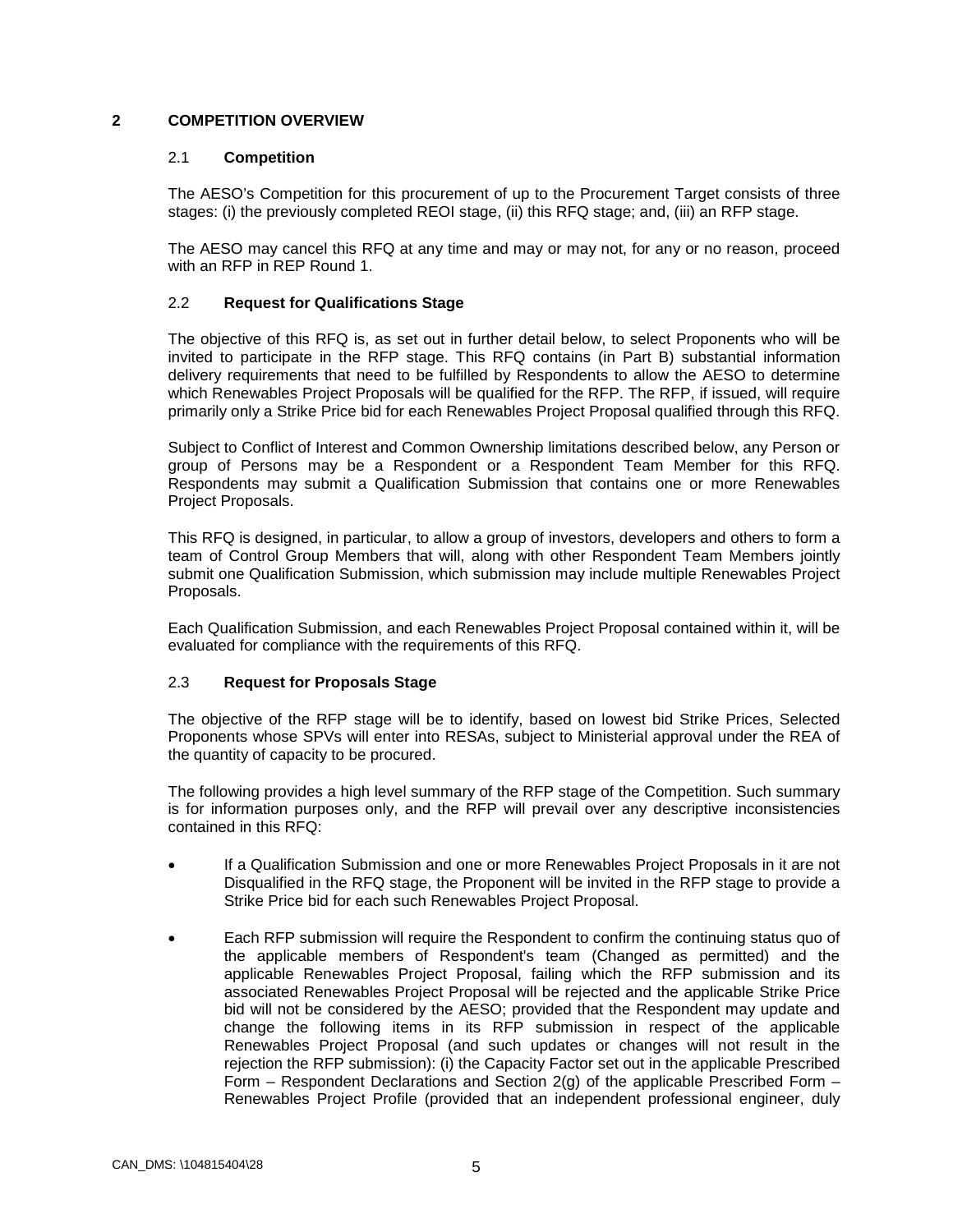qualified and licenced to practice in the Province of Alberta, confirms the reasonableness of such amended Capacity Factor); (ii) the anticipated number of generating units set out in Section 2(h) of the applicable Prescribed Form – Renewables Project Profile (provided that, for clarity, the Contract Capacity must be between ninety-five and one hundred per cent of the Contract Capacity provided at RFQ); (iii) the location of equipment in the Site Diagram referred to in Section 3(b) of the applicable Prescribed Form – Renewables Project Profile (provided that, for clarity, the Site may not be altered); (iv) the single line diagram referred to in Section 4(d) of the applicable Prescribed Form – Renewables Project Profile, but only to the extent necessary to reflect and implement the changes described in items (i) – (iv) above; (v) the Total Equity for a Renewables Project set out in Section 2(e) of the Prescribed Form – Renewables Projects Summary and Priority for Evaluation and Section 2(e) of the applicable Prescribed Form – Renewables Project Financial Information; and (vi) the Total Cost for a Renewables Project set out in Section 2(d) Prescribed Form – Renewables Projects Summary and Priority for Evaluation and Section 2(d) of the applicable Prescribed Form – Renewables Project Financial Information.

Proponents who make submissions in the RFP stage will be required to provide bid security to the AESO in the amount of \$25,000 per MW of Contract Capacity of each Renewables Project Proposal for which a strike Price bid is submitted in the RFP stage. Such bid security will be returned to the Proponent if it does not become a Selected Proponent in respect of such Renewables Project Proposal(s) or if the AESO, either before or after evaluation of RFP submissions, cancels the RFP. If the Proponent becomes a Selected Proponent in respect of a Renewables Project and the applicable Counterparty fails to execute the RESA and to provide performance security in the amount of \$50,000 per MW of Contract Capacity of such project (the performance security to be held until the COD of such project, or until forfeited to the AESO under the terms of the RESA) as and when required, such bid security will be forfeited to the AESO without limiting any of the AESO's other rights. If the Counterparty duly executes the RESA and provides the performance security, the bid security will be returned to the Selected Proponent.

At the AESO's discretion, a Counterparty that fails to execute a RESA or provide performance security as and when required or that fails to achieve Commencement of Construction or Commercial Operation by the applicable Longstop Date may, together with the other Control Group Members associated with such Counterparty, be prohibited from participating in any future competition by the AESO carried out under the REA.

The Government of Alberta has established an affordability threshold for this Competition. Under the REA, the Minister must approve the capacity quantity of the Renewables Projects to be awarded RESAs, and the AESO, therefore, may not acquire up to the Procurement Target.

With the approval of the Minister under the REA, the AESO may (but will not be required to), procure in excess of the Procurement Target.

Notwithstanding the evaluation of RFP submissions by the AESO, no RESAs will be awarded following RFP evaluation without approval of the Minister in accordance with Section 7(3) of the REA.

#### <span id="page-10-0"></span>2.4 **REP Round 1 Key Personnel**

Following are the identities and roles of those key individuals and entities undertaking administration of the Competition for the AESO:

- a) AESO Director, Renewables Development E. Moore;
- b) AESO Legal Counsel C. Stilwell;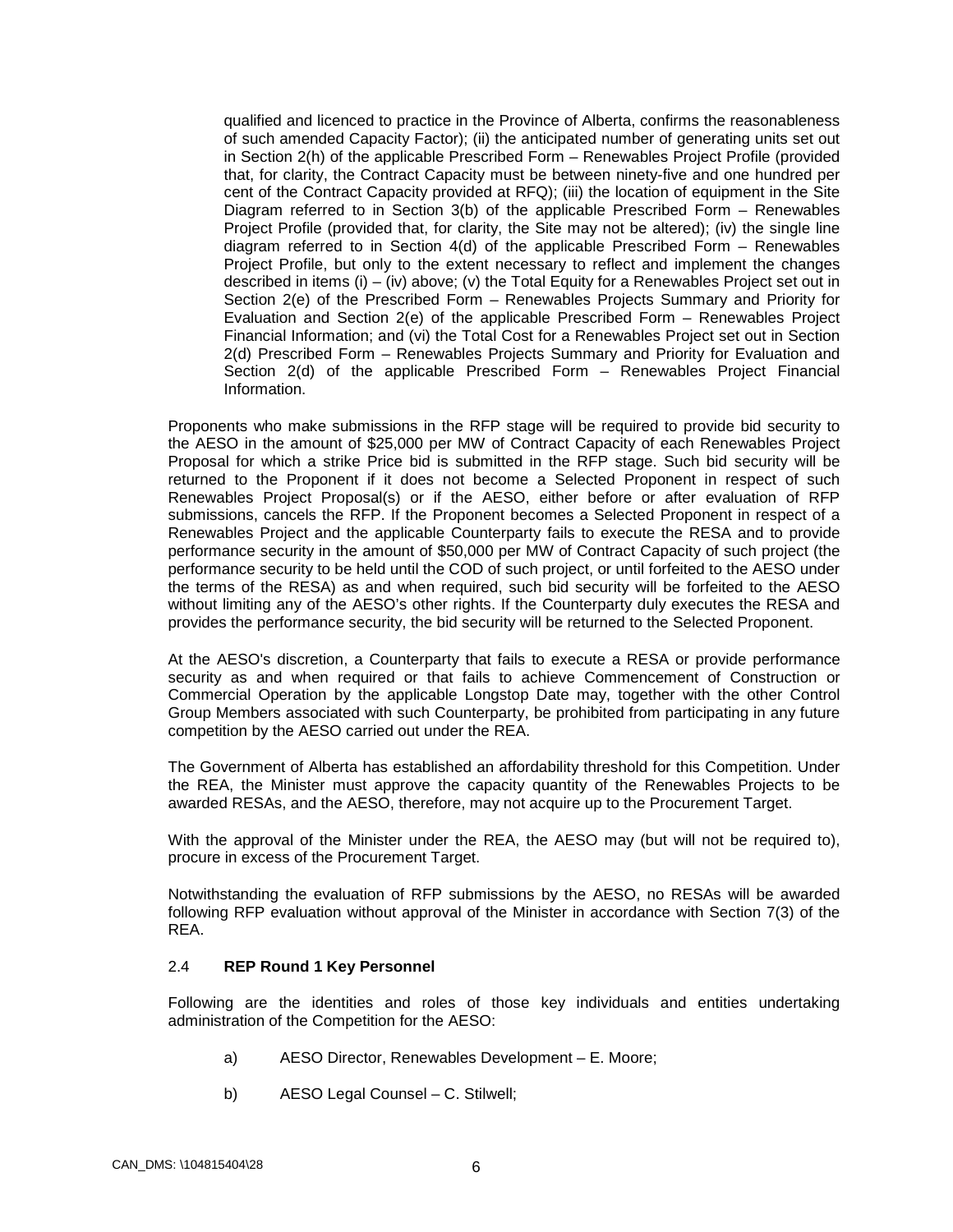- c) AESO Manager Procurement Development H. Campbell
- d) AESO Manager Procurement Implementation K. Stretch
- e) AESO Senior Financial Specialist R. Ferguson;
- f) AESO Project Manager, Renewables Development Y. Dawson;
- g) AESO Program Coordinator, Renewables Development A. Matthews;
- h) Financial Advisor KPMG LLP
- i) Legal Counsel Norton Rose Fulbright Canada LLP
- j) Fairness Advisor P1 Consulting Inc.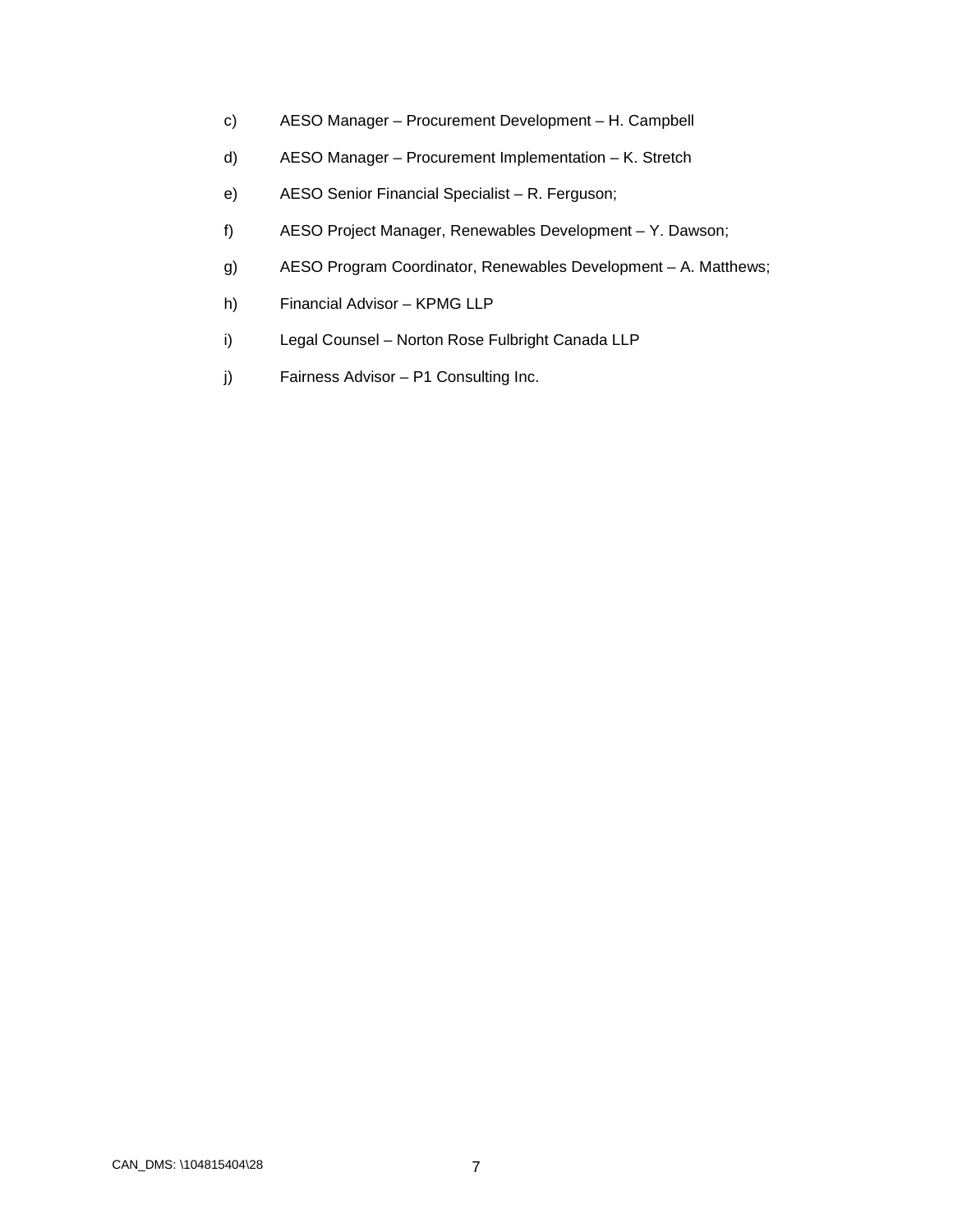#### <span id="page-12-1"></span><span id="page-12-0"></span>**3 RFQ PROCESS**

#### 3.1 **Overview of RFQ Process**

The AESO is seeking Qualification Submissions from interested parties for Renewables Projects that can deliver Electricity to AIES (either transmission connected or distribution connected) and be commercially operational by December 1, 2019. Accordingly, the requirements of this RFQ have been formulated to identify those interested parties with project plans and with the Project Delivery experience and resources to deliver Renewables Projects in accordance with the AESO's requirements.

#### <span id="page-12-2"></span>3.2 **Respondent's Representative**

The Respondent's Representative identified in the Confirmation Agreement will be the sole contact for all communications from the AESO regarding this RFQ. The Respondent's Representative will be responsible for all communications on behalf of the Respondent to the AESO. The AESO will be entitled to rely on any communication from the Respondent's Representative as having been duly authorized and given by the Respondent and all its Respondent Team Members.

A Respondent may change its Respondent's Representative only by a notice to the AESO through the REP SharePoint Online Site signed either by the previous Respondent's Representative or by an officer of the Respondent whose authority to do so and to bind all Respondent Team Members in that regard is affirmed to the satisfaction of the AESO.

#### <span id="page-12-3"></span>3.3 **Submission Fee**

Each Respondent must deliver the Submission Fee plus GST to the AESO prior to the Qualification Submission Deadline. The Submission Fee is non-refundable, save only if the AESO cancels this RFQ, in which case the Submission Fee (plus GST) will be refunded to the Respondent. The AESO's GST registration number is R886914357 RT0001.

#### <span id="page-12-4"></span>3.4 **Qualification Submission and Renewables Project Proposals**

Each Respondent must submit one (but no more than one) Qualification Submission to the AESO containing one or more (separately metered) Renewables Project Proposals for Renewables Projects, which Qualification Submission and Renewables Project Proposal(s) should be prepared and submitted in accordance with requirements and instructions stipulated in Part B. For clarity, each Respondent may submit more than one Renewables Project Proposal in its Qualification Submission.

Each Renewables Project Proposal in a Qualification Submission will be evaluated separately by the AESO in accordance with this RFQ to determine if the Respondent is selected to be a Proponent in respect of such Renewables Project Proposal; provided that, if there is more than one Renewables Project Proposal in a Qualification Submission, for purposes of the Tangible Net Worth assessment described in Section 4 of Part B, the AESO will assess the Tangible Net Worth of each of the Respondent's Designated Equity Providers across all Renewables Project Proposals for which that Person is a Designated Equity Provider. Such assessment will ensure that each of the Respondent's Designated Equity Providers has sufficient Tangible Net Worth to support all of its Equity Commitments across all such proposals. If the AESO's assessment finds that a Designated Equity Provider has sufficient Tangible Net Worth for some, but not all, relevant Renewables Project Proposals, the AESO will Disqualify Renewables Project Proposals in the priority stipulated by the Respondent in the Prescribed Form – Renewable Projects Summary and Priority for Evaluation included in its Qualification Submission until the Tangible Net Worth of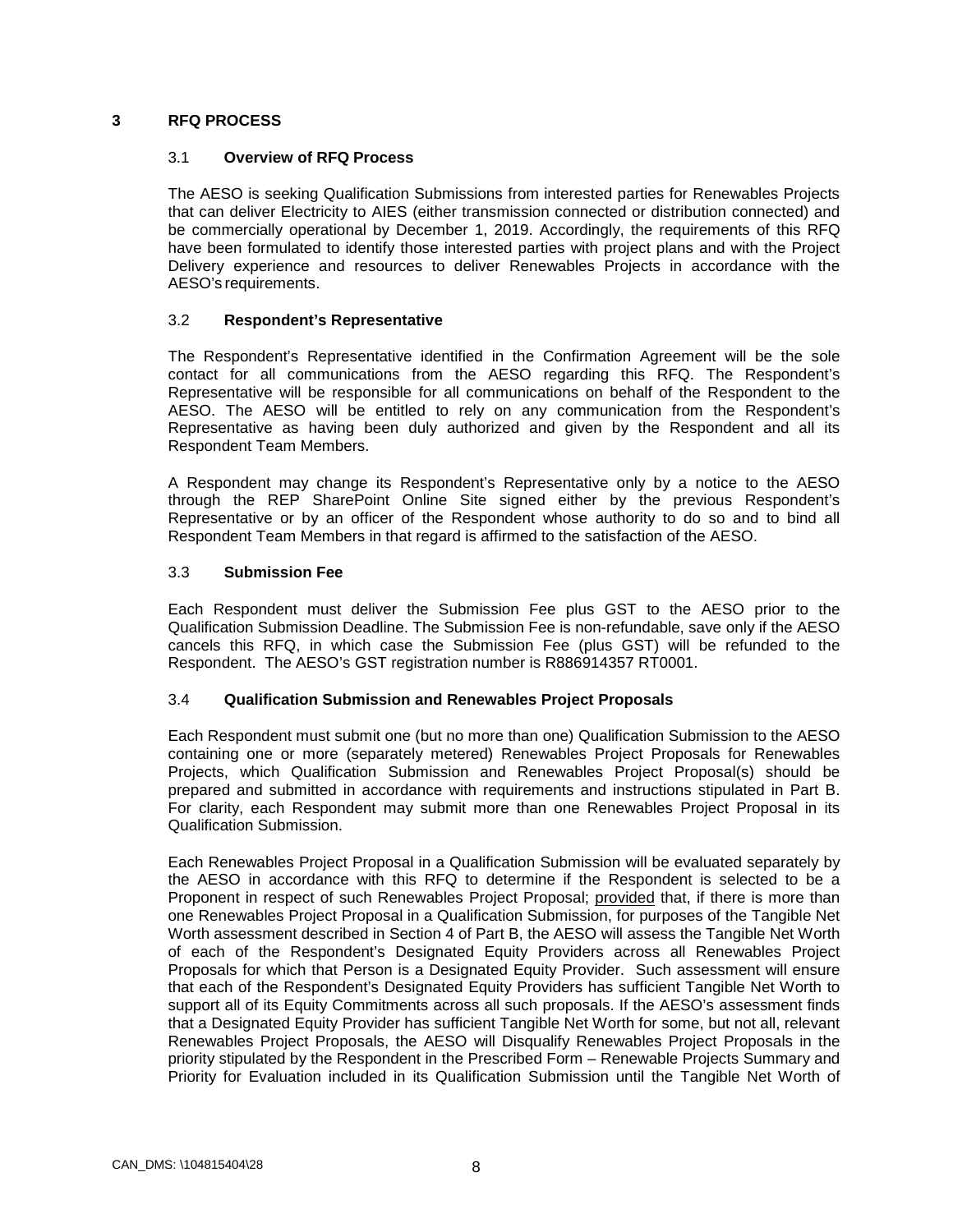such Person is sufficient for the remaining Renewables Project Proposals for which it is a Designated Equity Provider.

#### <span id="page-13-0"></span>3.5 **Qualification Submission Delivery Deadline**

The Respondent's Qualification Submission must be received by the AESO through the REP SharePoint Online Site before the Qualification Submission Deadline of June 16, 2017, 3:00 p.m. MDT. In respect of Qualification Submissions submitted prior to the Qualification Submission Deadline, the AESO will send a confirmation of receipt of such submission to the Respondent through the REP SharePoint Online Site.

#### <span id="page-13-1"></span>3.6 **Amending or Withdrawing Qualification Submissions**

At any time prior to the Qualification Submission Deadline, a Respondent may amend a submitted Qualification Submission. Any amendment to a Qualification Submission should clearly indicate what part of the Qualification Submission the amendment is intending to affect or replace. A Respondent may make an amendment to a Qualification Submission by submitting the Prescribed Form – Qualification Submission Amendment or Withdrawal in Appendix S as well as the evidence/material which is to supplement or replace material that has already been submitted, all of which must be received no later than the Qualification Submission Deadline. Respondents will not be permitted to amend a Qualification Submission after the Qualification Submission Deadline haspassed.

At any time prior to the Qualification Submission Deadline, a Respondent may withdraw a submitted Qualification Submission and receive a refund of its Submission Fee, if already paid. At any time after the Qualification Submission Deadline, a Respondent may withdraw a submitted Qualification Submission, but will not receive a refund of its Submission Fee. A Respondent may withdraw a Qualification Submission by submitting such withdrawal in the Prescribed Form – Qualification Submission Amendment or Withdrawal in Appendix S.

#### <span id="page-13-2"></span>3.7 **Timetable**

| Release of RFQ                                | April 28, 2017               |
|-----------------------------------------------|------------------------------|
| <b>Confirmation Agreement Submission Time</b> | May 18, 2017, 3:00 p.m. MDT  |
| Deadline For Enquiries                        | June 9, 2017, 10:00 a.m. MDT |
| <b>Qualification Submission Deadline</b>      | June 16, 2017 3:00 p.m. MDT  |
| Release of RFP to Proponents                  | September 15, 2017           |

The Timetable with respect to the entire process for this RFQ is set out below.

The AESO reserves the right to accelerate or postpone any of the dates set out in the Timetable. The acceleration or postponement of any date set out in the Timetable prior to the Qualification Submission Deadline shall be made by way of notice to those interested parties who have subscribed to the REP SharePoint Online Site. The acceleration or postponement of the date for release of the RFP to Proponents following the Qualification Submission Deadline shall be made by way of Addendum through the REP SharePoint Online Site to Respondents only.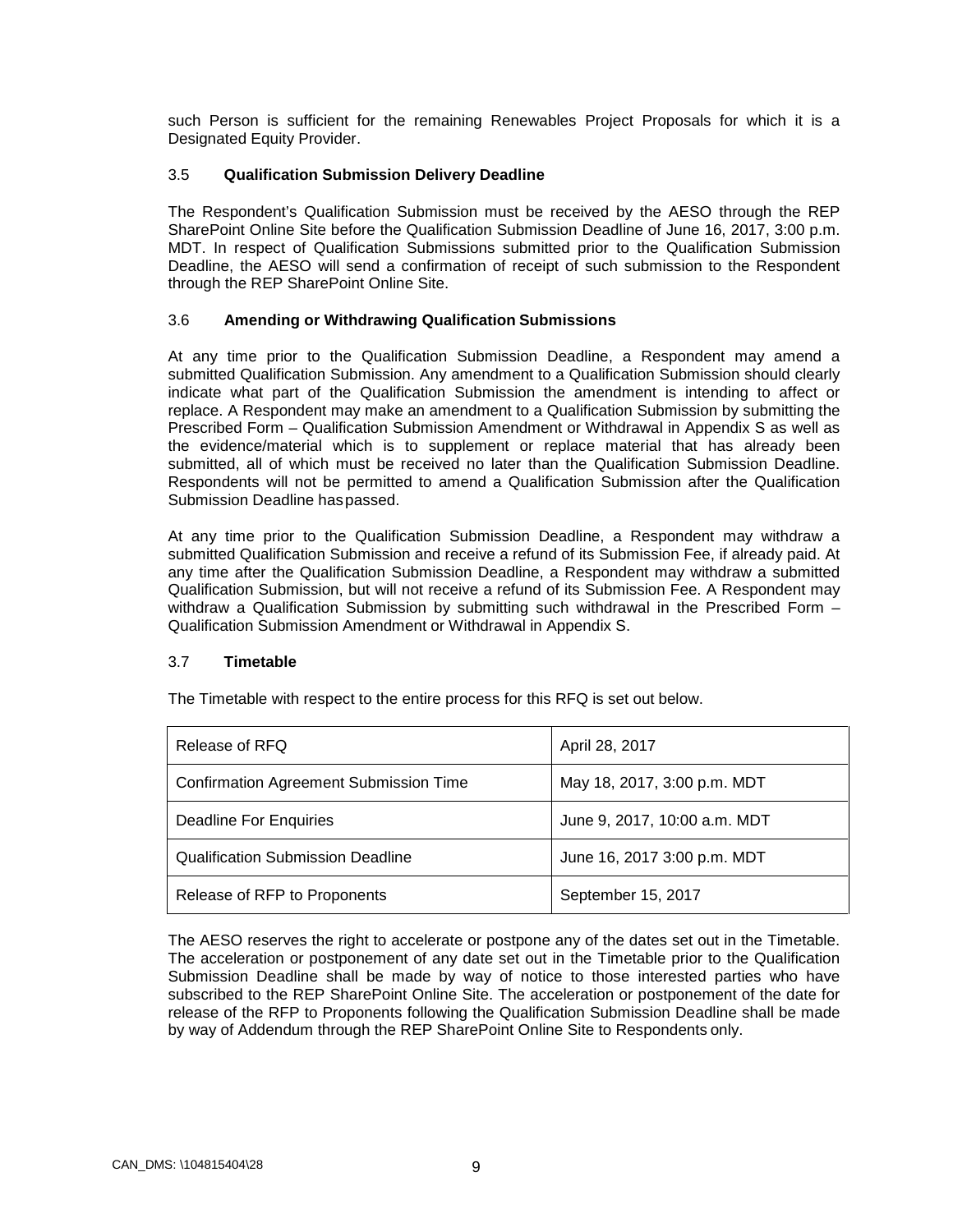#### <span id="page-14-1"></span><span id="page-14-0"></span>**4 EVALUATION PROCESS**

#### 4.1 **Evaluation Process**

The evaluation of the Qualification Submissions and their associated Renewables Project Proposals will be conducted by the AESO as follows:

• **Qualification Submission Completeness:** The AESO will assess, on a complete/incomplete basis, whether the Qualification Submission complies with this RFQ, including whether the Qualification Submission contains or includes the required Submission Fee and Prescribed Forms, Narrative Statements and other items to be submitted in accordance with the following provisions of Part B: Sections 2.2 to 2.7, inclusive, 3.1 to 3.8, inclusive and Section 4. In assessing compliance in relation to completeness the AESO will also consider, *inter alia*, whether the Qualification Submission complies with the instructions contained in this RFQ or on a Prescribed Form and includes a content submission for each applicable component of each applicable Prescribed Form and Narrative Statement and includes in or attaches, as applicable, any substantiating evidence or documents specified in the Prescribed Form or Narrative Statement and methodology or item otherwise required by Part B.

Qualification Submissions that are assessed by the AESO to be incomplete will be Disqualified. If a Qualification Submission is Disqualified on this basis, all of its associated Renewables Project Proposals will also be automatically Disqualified and cannot be included in the RFP stage of the Competition.

- **Renewables Project Proposal Compliance Requirement:** In respect of each Renewables Project Proposal included in a Qualification Submission, the AESO will determine whether:
	- (a) the content submissions of the applicable items of (and required by) each Prescribed Form and Narrative Statement (and as included in or attached to such form or statement the substantiating evidence or documents specified in the Prescribed Form or Narrative Statement); and
	- (b) the methodologies and other items otherwise required by Part B;

demonstrate to the AESO's satisfaction that the Renewables Project Proposal meets the Eligibility Criteria and complies with and demonstrates the Renewables Project Proposal requirements stipulated in Section 3 of Part B of this RFQ.

In making this determination, the AESO may make a judgment as to the reasonableness of the Total Cost and Total Equity in respect of any Renewables Project Proposal based on information of project cost and financing structure typically observed in markets for projects of comparable technology, size and complexity.

Renewables Project Proposals that do not meet the Eligibility Criteria or do not comply with and demonstrate the Renewables Project Proposal requirements will be Disqualified and cannot be included in the RFP stage of the Competition.

• **Tangible Net Worth Compliance Requirement:** The AESO will determine whether the TNW Requirement in Section 4 of Part B is met for a Renewables Project Proposal, including by way of assessing compliance of the TNW Methodology of each Designated Equity Provider with the definition of Tangible Net Worth in Appendix A.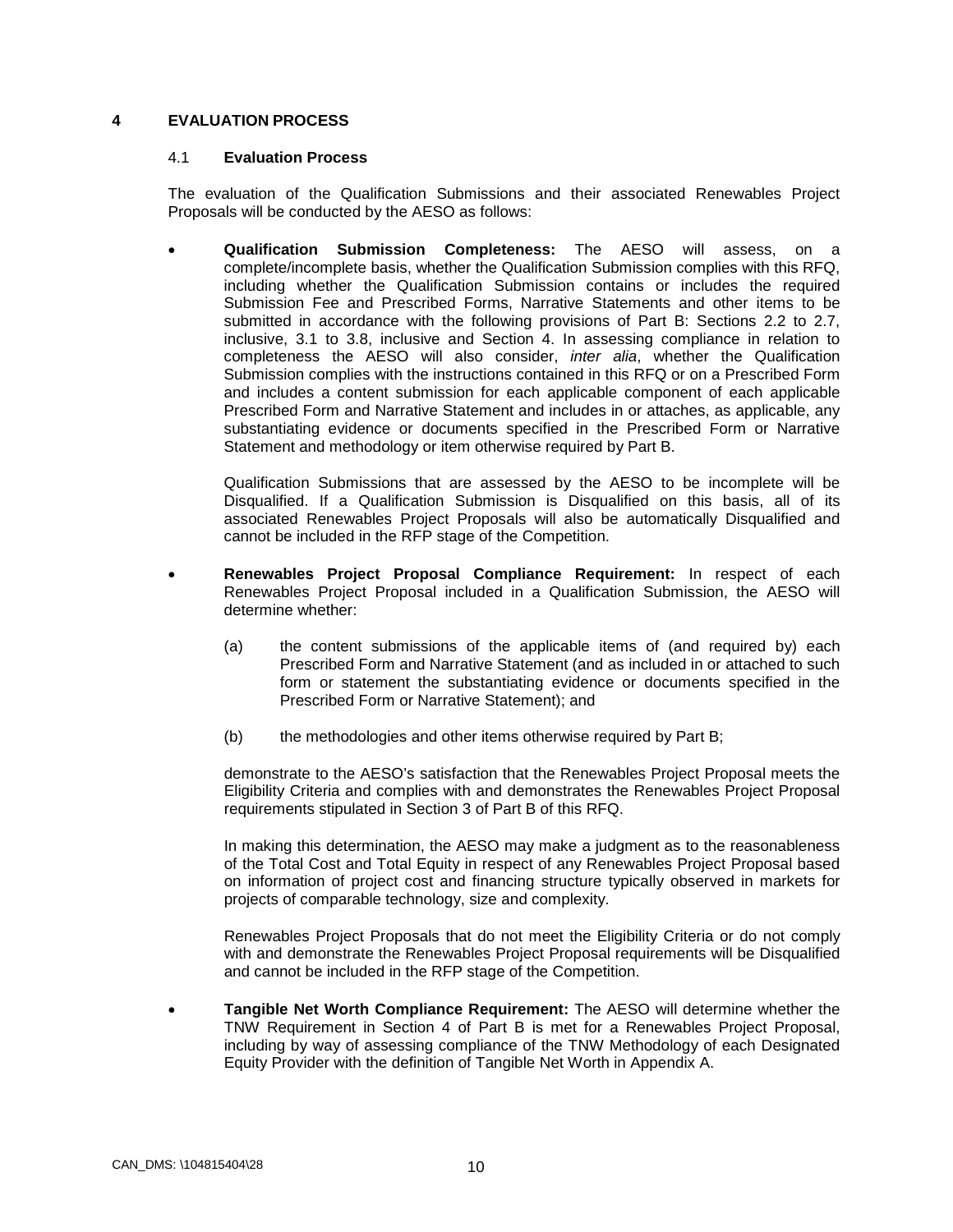Renewables Project Proposals for which the TNW Requirement is not met will be Disqualified and cannot be included in the RFP stage of the Competition.

#### • **Connection Capacity Assessment**

With respect to each Renewables Project Proposal, the AESO will assess, based on a base case, whether or not the Transmission System has available capacity to accommodate the full Contract Capacity of such Renewables Project (at the substation or line connection location identified in the applicable Prescribed Form – Renewables Project Profile included in the Respondent's Qualification Submission) without an expansion of the Transmission System. For clarity, the development and construction of the facilities required to connect a Renewables Project to the Transmission System will not constitute an expansion of the Transmission System for the purposes of this assessment.

If such Renewables Project is assessed on the base case:

- (a) as not able to deliver its full Contract Capacity to the Transmission System irrespective of all other Renewable Project Proposals proposing connection at the same substation or line, then such project will be Disqualified and cannot be included in the RFP stage of the Competition;
- (b) as able to deliver its full Contract Capacity to the Transmission System, taking account of the connection of the full Contract Capacities of all other Renewables Project Proposals (up to the Procurement Target) which have not been Disqualified by the AESO and which propose connection at the same substation, line or planning area/region, then such project will not be Disqualified and may, unless otherwise Disqualified, be included in the RFP stage of the Competition; or
- (c) as conditionally able to deliver its full Contract Capacity to the Transmission System, that is, depending upon the ranking at the RFP stage of the Competition of the Renewable Project's Strike Price bid relative to the Strike Price bids of all Renewables Project Proposals (up to the Procurement Target) at the RFP stage of the Competition which propose to connect at the same substation, line or planning area/region, then such project will not be Disqualified as regards the connection assessment and may, unless otherwise Disqualified, be included in the RFP stage of the Competition.

At the RFP stage of the Competition if a project is qualified pursuant to paragraph (c) immediately above but, when ranked according to its Strike Price bid, cannot be connected without an expansion of the Transmission System, having regard to all Renewables Project Proposals which propose to connect at the same substation or line or planning area/region and which have lower Strike Price bids, then such project will be Disqualified and will not, in any case, be eligible for a RESA.

For purposes of the foregoing, the "base case" against which a Renewables Project Proposal will be assessed relative to connection to the substation or line identified for it and will be comprised of the following assumptions:

#### *Transmission System*

The Transmission System will be considered to be operating normally with all elements in service.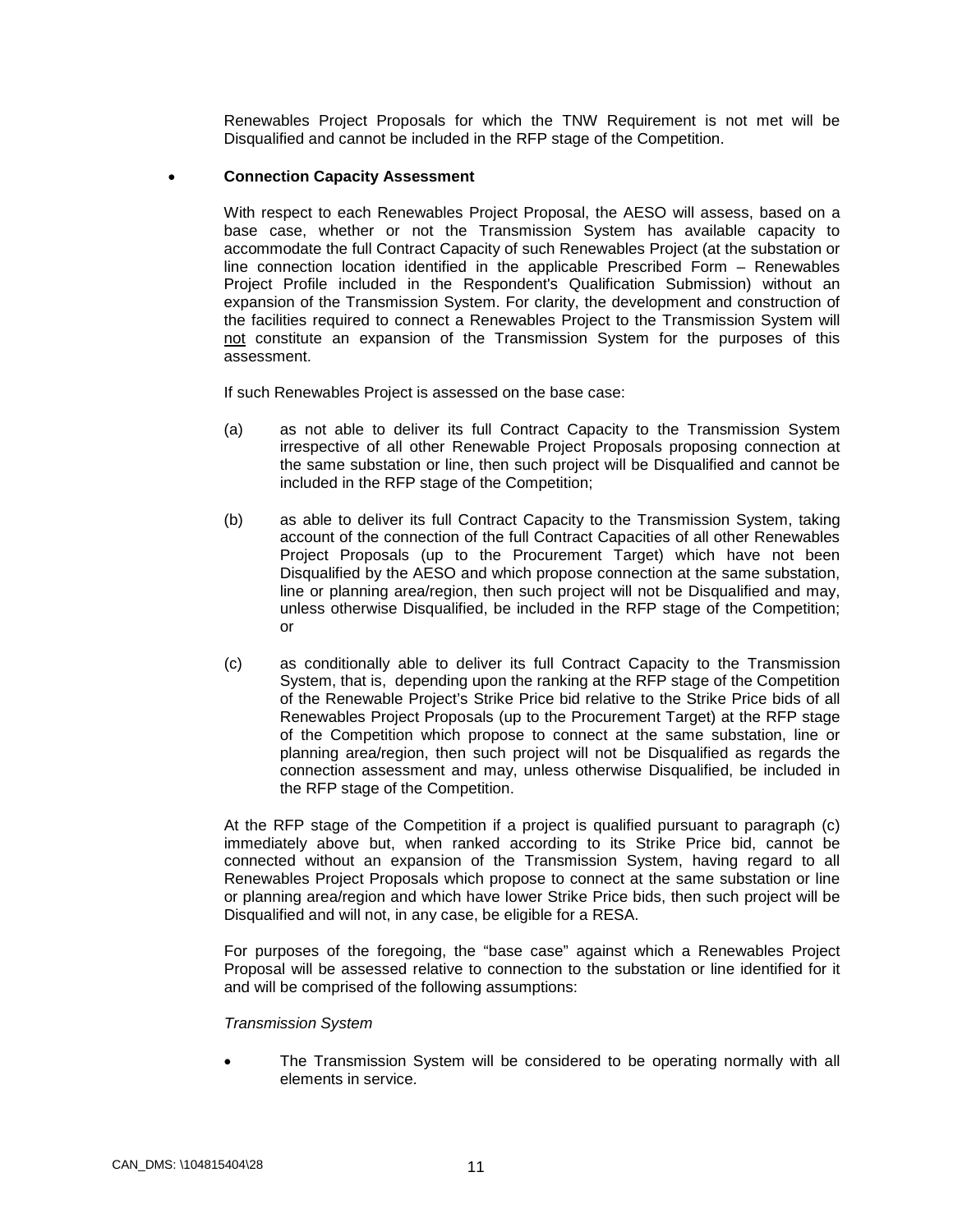• The topology of the Transmission System will be that of the AIES as of June 16, 2017 plus all approved Transmission System projects expected to be energized by December 1, 2019.

#### *Generation*

- That generation being delivered to the Transmission System includes:
	- o All generation existing as of June 16, 2017; and
	- o All generation projects, excluding those that are participating in REP Round 1, that have, on or before June 16, 2017: (i) paid the Generating Unit Owner's Contribution (("**GUOC**)" as such term is defined in ISO Tariff, Section 10) and/or begun construction of their transmission connection facilities, and (ii) a stated in-service date prior to December 1, 2019.
- Generation will be dispatched as per AESO forecast of generation production based upon an economic dispatch methodology.

#### *Load*

- That load on the Transmission System will include:
	- o Load as forecasted for the year of 2019 according to the 2016 AESO Long-term Outlook.
	- o All load requesting system access that have an in-service date prior to December 1, 2019.
- Load allocation to each point of delivery will be in accordance with the AESO's current business practice.

A Respondent that submits a Qualification Submission that is not Disqualified as incomplete and includes one or more Renewables Project Proposals which are not Disqualified pursuant to any of the foregoing provisions will be qualified to participate in the RFP stage and will be selected as a Proponent for those Renewables Project Proposals which have not been Disqualified. For certainty, the Disqualification of a Respondent's Renewables Project Proposal in accordance with any of the forgoing provisions will not result in the automatic Disqualification of such Respondent's other Renewables Project Proposals (if any) which have not otherwise been Disqualified. For example, if a Respondent's Qualification Submission includes three Renewables Project Proposals, the Disqualification of one of the Renewables Project Proposals would not prevent the Respondent's other two Renewables Project Proposals from being qualified (and each of the other two Renewables Project Proposals will be evaluated on their own merits, and qualified or Disqualified, in accordance with this Section 4.1 of Part B).

#### <span id="page-16-0"></span>4.2 **Compliance**

In addition to the AESO's other rights in this RFQ relating to Qualification Submissions, Renewables Project Proposals and the evaluation of same, if, in the sole and absolute discretion of the AESO, a Qualification Submission or any Renewables Project Proposal requirement does not comply with, meet or satisfy the terms of this RFQ, the AESO may, but will not be required to, Disqualify such Qualification Submission or Renewables Project Proposal without liability, cost or penalty or may, in its sole discretion, request a Clarification on additional information respecting any non-compliance with the terms of this RFQ which, in its opinion, is not a Material Deviation.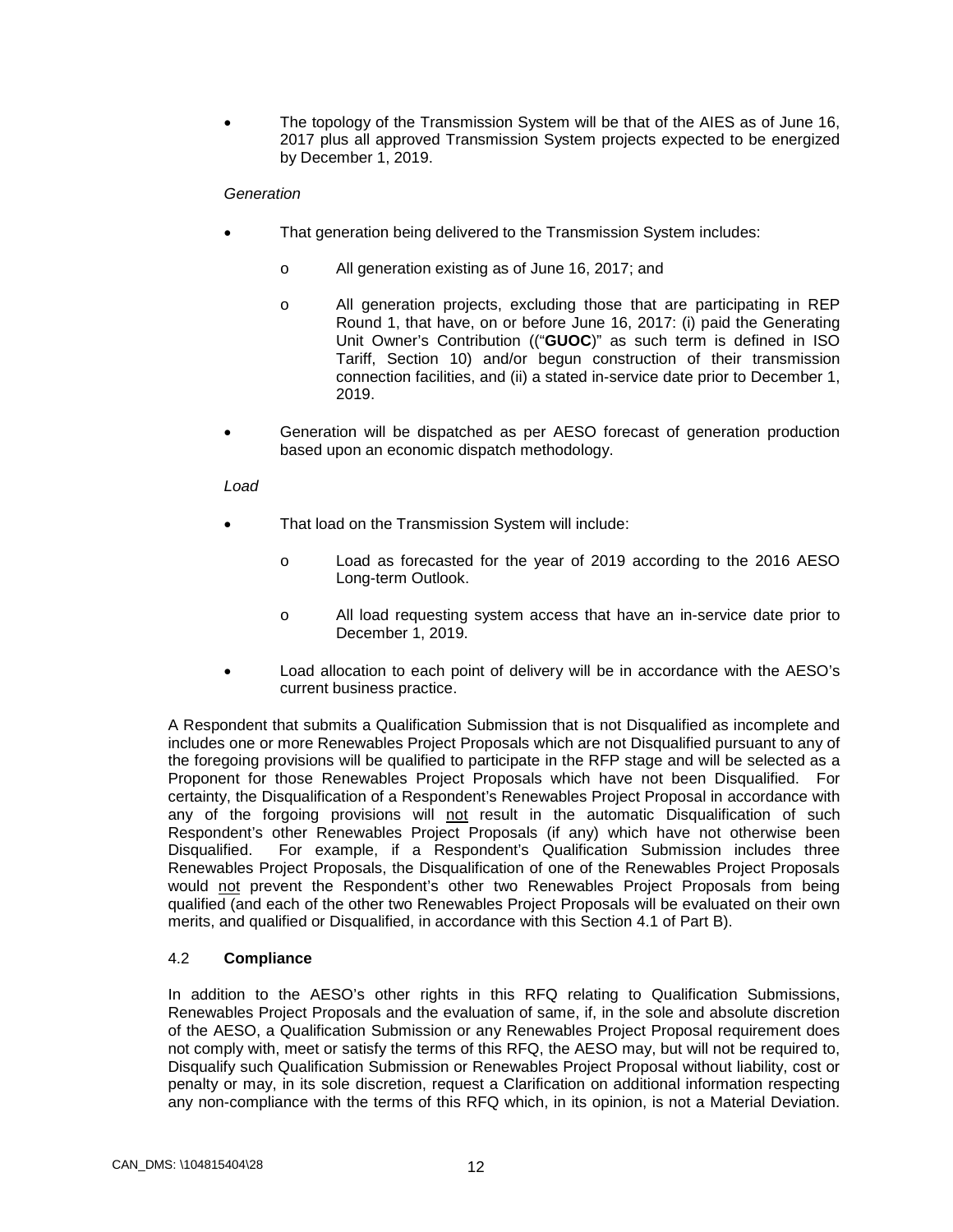For purposes of this RFQ, "comply" and "compliance" means that the Qualification Submission or Renewables Project Proposal, as the case may be, conforms to the requirements of the RFQ without Material Deviation. In addition, the AESO shall determine, in its discretion, whether or not a Prescribed Form has been completed.

Each Respondent acknowledges and agrees that the AESO's evaluation of compliance with this RFQ is not an evaluation of absolute compliance and that the AESO may waive failures to comply that, in the AESO's sole and absolute discretion, do not constitute Material Deviations.

#### <span id="page-17-0"></span>4.3 **Evaluation Notice to Respondent**

Following the AESO's completion of its evaluations of the Qualification Submissions and their associated Renewables Project Proposals, the AESO will give notice to each Respondent (by giving notice to Respondent's Representative) informing the Respondent of whether or not it has become a Proponent in respect of a Renewables Project Proposal(s) and the results of the AESO's connection capacity assessment as either "acceptable" or "conditional".

A notice from the AESO advising a Respondent that it has become a Proponent will be deemed delivered to the Respondent's Representative and the Respondent twenty-four (24) hours following the time, in the records of the AESO, at which the AESO sends such notice by REP SharePoint Online Site to the Respondent's Representative.

#### <span id="page-17-1"></span>4.4 **Failure to Qualify**

Respondents that have not been qualified at RFQ in respect of one or more of their Renewables Project Proposals, or have been otherwise Disqualified, will not be eligible to participate in any future steps in REP Round 1 (but may be eligible to participate in future procurement rounds conducted by the AESO pursuant to the REA).

#### <span id="page-17-2"></span>4.5 **Debriefing**

Respondents who did not become Proponents may request a debriefing after being notified by the AESO under Section 4.3 of Part A. The AESO will hold a single debriefing meeting for each such Respondent in which they can discuss any of their Renewables Project Proposals not qualified. Requests must be made in writing through the REP SharePoint Online Site and must be made within thirty (30) days of such notification. The sole purpose of the debriefing session is to assist the Respondent in presenting better Renewables Project Proposals in subsequent procurements by AESO. Debriefing is not available for the purpose of providing an opportunity to challenge the AESO's evaluations or this Competition.

#### <span id="page-17-3"></span>4.6 **Fairness Advisor**

The AESO has appointed a Fairness Advisor for this Competition. The Fairness Advisor will review and comment on the evaluation process for the RFQ for purposes of identifying potential fairness issues, and will monitor all stages of the Competition to ensure that they are carried out in a fair and transparent manner, and in a manner that is consistent with the REP Round 1 terms and conditions. The Fairness Advisor will be provided with full access to any documents it may need and to all meetings. The Fairness Advisor will provide a written report of its findings, which report will be made public by the AESO at the end of the Competition.

If a Respondent wishes to make direct contact with the Fairness Advisor, it must make such a request in writing to the AESO through the REP SharePoint Online Site. The AESO will discuss all such requests for direct contact with the Fairness Advisor and, if the Fairness Advisor agrees that direct contact with the Respondent is appropriate, the Respondent will be notified and the Fairness Advisor will initiate the arrangements for the direct contact, as it determines appropriate.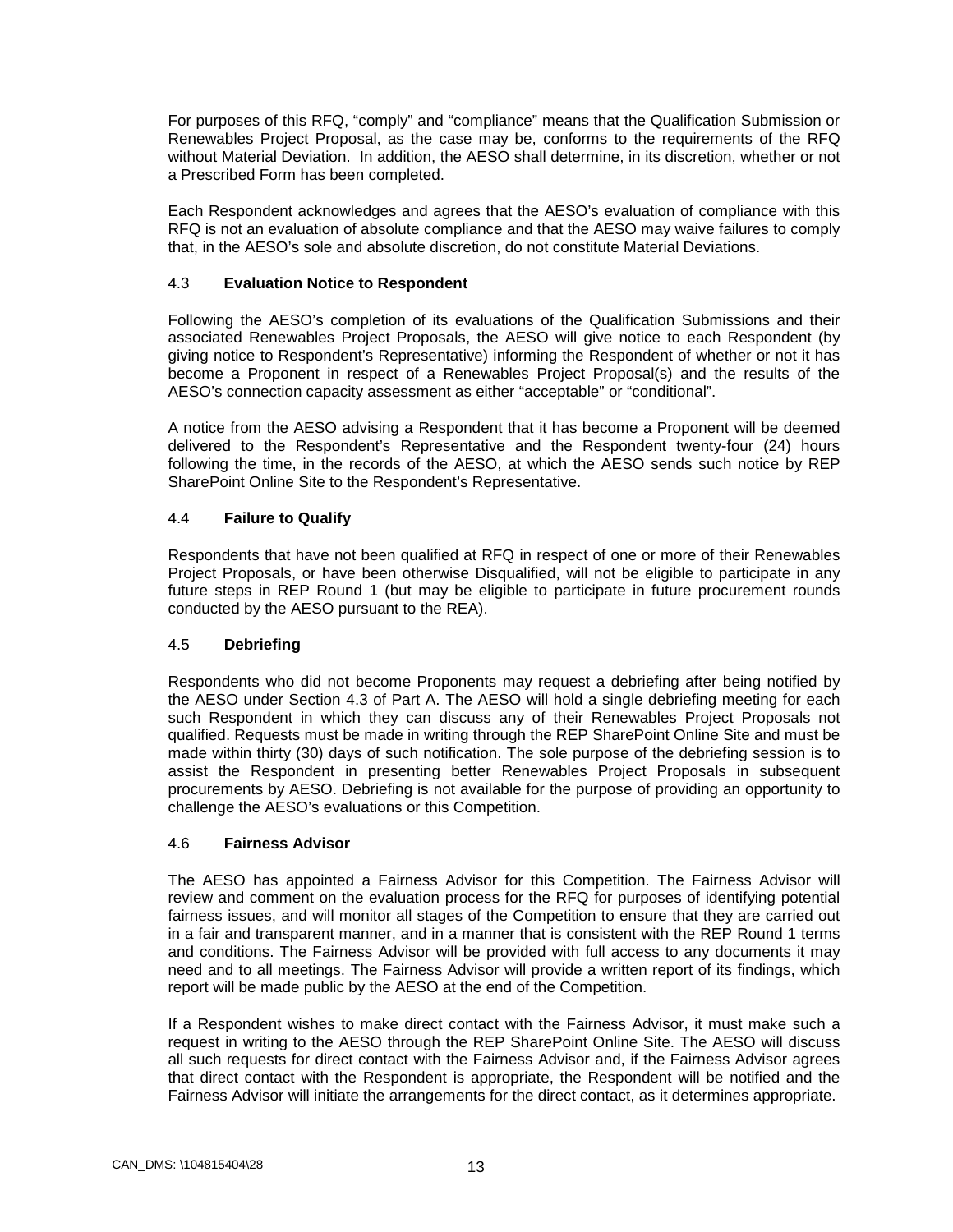#### <span id="page-18-1"></span><span id="page-18-0"></span>**5 COMMUNICATIONS AND INFORMATION**

#### 5.1 **Communications, Enquiries and Requests for Clarification**

Except as otherwise set out in this RFQ, communications, Clarifications and Enquiries from the Respondent related to this RFQ should be submitted to the AESO through the REP SharePoint Online Site. Except as otherwise set out in this RFQ, all communications, responses, Requests for Clarification and Addenda from the AESO to a Respondent will be made through the REP SharePoint Online Site. The REP SharePoint Online Site portal through which the AESO received Respondent's executed Confirmation Agreement will be deemed to be the Respondent's REP SharePoint Online Site portal (the "**Respondent's Portal**"). All communications uploaded by the AESO to the Respondent's Portal will be deemed to be communications provided by the AESO to the Respondent's Representative. All communications received by the AESO through the Respondent's Portal will be deemed to be communications provided to the AESO by the Respondent's Representative. No communications may be provided to the AESO by the Respondent other than through the Respondent's Portal. It is the Respondent's responsibility to continually check the Respondent's Portal for updates and communications.

The AESO may, but will not be obligated to, respond to any communications or Enquiry but if it does so, it may respond at such time as it determines.

All Enquiries in respect of this RFQ or Qualification Submissions must be submitted to the AESO by the Deadline for Enquiries set out in Section 3.7 of Part A. A Respondent may, if it believes that its Enquiry relates to commercially sensitive matters, request the Enquiry be kept confidential by setting out such request in the Enquiry and by clearly marking the Enquiry as "Commercial in Confidence".

The AESO may, in its discretion, respond to the Enquiry submitted as "Commercial in Confidence" or not as it determines in its discretion. If the AESO concludes, in its discretion and including for purposes of fairness in the Competition, that the AESO should not respond to an Enquiry on a confidential basis, the AESO will endeavour to notify the Respondent who submitted the Enquiry marked "Commercial in Confidence" of same within three (3) Business Days of such Enquiry being submitted to the AESO, and the Respondent may withdraw its Enquiry at any time through the REP SharePoint Online Site. If the Respondent does not withdraw its Enquiry within two (2) Business Days of the AESO's notice, then the Enquiry will be deemed withdrawn.

Despite any other part of this RFQ, and despite any matter being identified by a Respondent as "Commercial in Confidence", the AESO may issue one or more communications, Addenda or other responses to all Respondents if the AESO, in its discretion, considers the matter to be a matter of substance that should be brought to the attention of all Respondents for purposes of fairness in or maintaining the integrity of the Competition.

The following provisions will apply to any communications with the AESO, or the delivery of documents to the AESO through the REP SharePoint Online Site where such communications or deliveries are permitted by the terms of this RFQ:

a) the AESO does not assume any risk or responsibility or liability whatsoever to any Respondent for ensuring that the REP SharePoint Online Site is in good working order, able to receive transmissions, or not engaged in receiving other transmissions such that a Respondent's transmission cannot be received, or if a permitted communication or delivery is not received by the AESO or received in less than its entirety, within any time limit specified by this RFQ, or that a Respondent's transmission is not subject to being intercepted or that the confidentiality of such transmission will not be otherwise comprised during transit;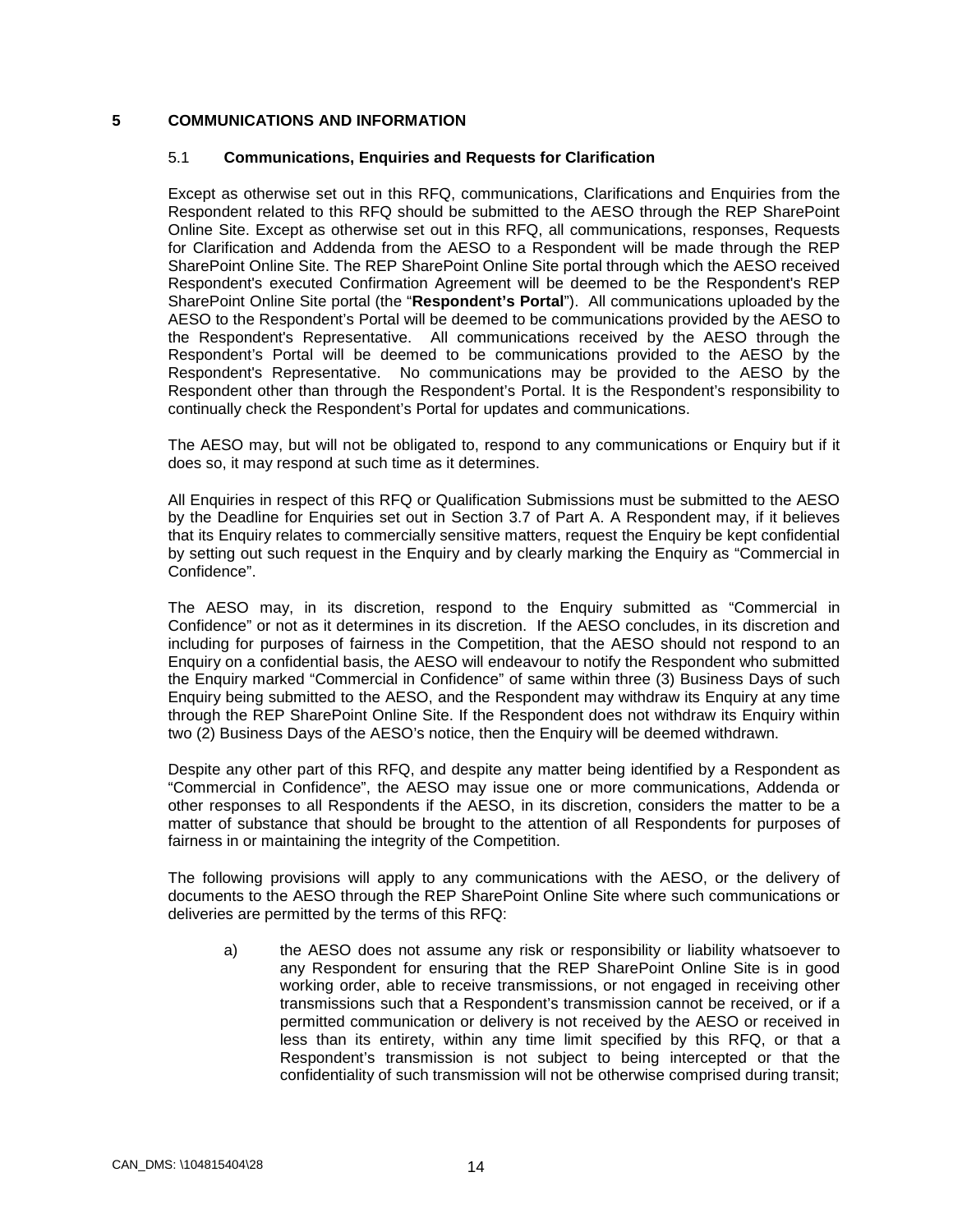b) all permitted communications with, or delivery of documents to, the AESO will be deemed as having been received by the AESO on the dates and times indicated on the REP SharePoint Online Site.

#### <span id="page-19-0"></span>5.2 **Addenda**

This RFQ may be amended by Addenda in accordance with this Section 5.2 of Part A. If the AESO, for any reason, determines that it is necessary to provide additional information adding to or relating to this RFQ, such information will be communicated by posting an Addendum on the REP SharePoint Online Site.

Each Addendum may contain important information, including significant changes to this RFQ, and interested parties are responsible for visiting the REP SharePoint Online Site as often as is necessary to ensure that they obtain all of the Addenda to this RFQ and other notices issued by the AESO from time to time.

#### <span id="page-19-1"></span>5.3 **Clarification and Additional Information**

The AESO may in its sole discretion request additional information from or make a Request for Clarification to any Respondent before or after the delivery of the Qualification Submission of that Respondent has been received. Respondents are to submit the additional information or Clarifications to the REP SharePoint Online Site, or as otherwise stipulated by the AESO, within the time limit specified by the AESO.

#### <span id="page-19-2"></span>5.4 **No Public Disclosure**

No communication about or disclosure of any information included in its Qualification Submission, shall be issued or made by any Respondent, any of its Respondent Team Members, or any of its or their Affiliates either during or after the Competition without first obtaining the prior written consent of the AESO.

Each Respondent shall ensure that all of its Respondent Team Members and its and their Affiliates comply with this provision. Any breach of this provision may result in Disqualification of the Respondent from the Competition.

#### <span id="page-19-3"></span>5.5 **Prohibited Communications**

The AESO does not wish to prevent essential or appropriate communications with third parties in respect of the Respondent's Qualification Submission and Renewables Project Proposals for the purposes of assessing connection availability or conducting feasibility studies, Site selection and control, community engagement or support, engagement of stakeholders, permitting, licensing, engineering and project planning and development, equipment supply, regulatory compliance (including compliance with the ISO Rules), any AESO initiated consultation and compliance with the requirements of this RFQ (collectively, the "**Permitted Purposes**"). Therefore, Respondents are advised that the following communications rules apply with respect to this RFQ and the Qualification Submission:

- a) communications must be only for the Permitted Purposes and for no other purposes;
- b) permitted communications include such communications with government officials, mayors, municipal officials, municipal administrative staff, regulatory officials or the management or staff of the AESO, any transmission or distribution system owner or members of the public; and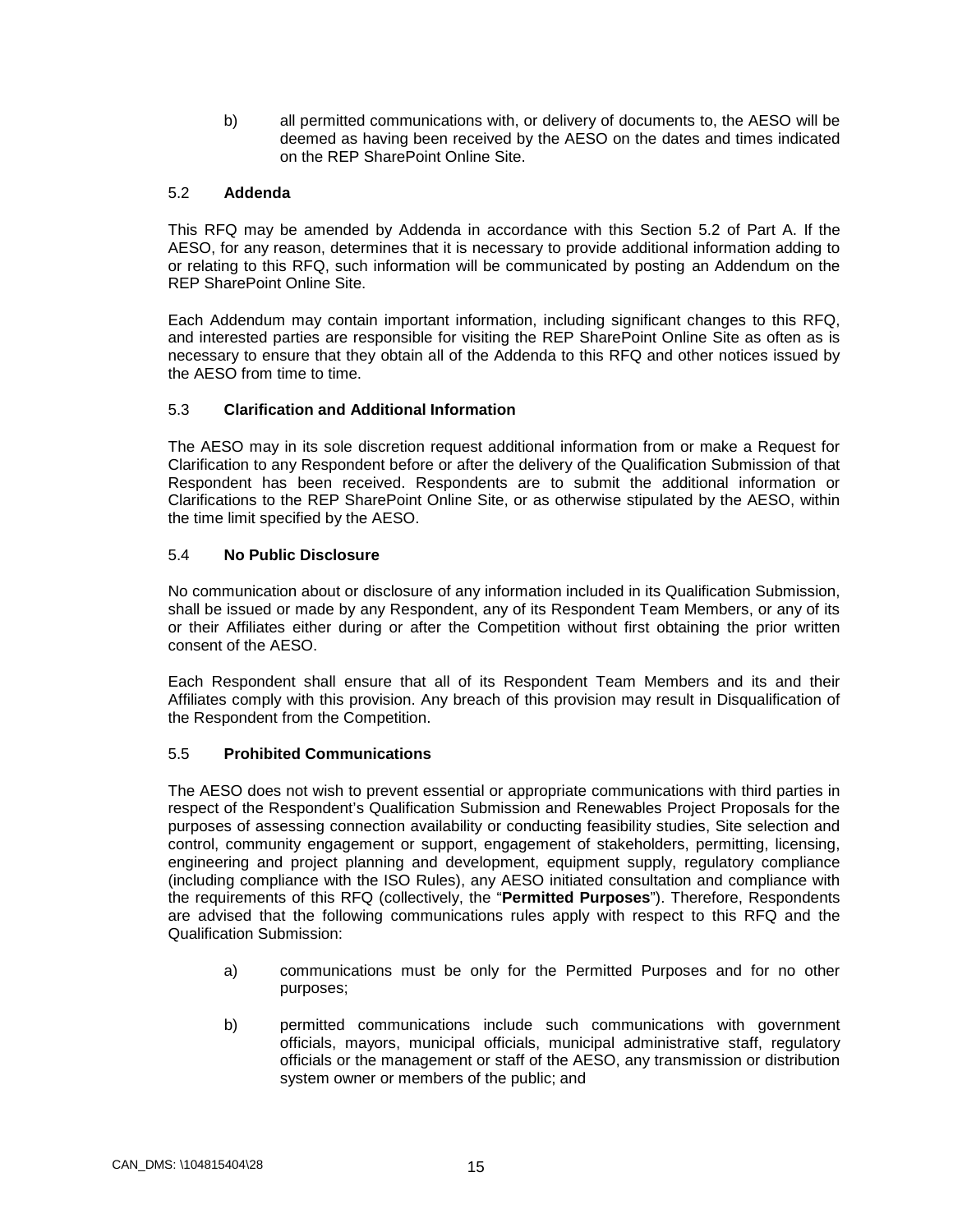- c) communications may not be for the purposes of:
	- i) obtaining or attempting to obtain an unfair advantage in respect of the RFQ or other stage of this Competition;
	- ii) influencing or attempting to influence the outcome of the RFQ or other stage of this Competition;
	- iii) influencing or attempting to influence government officials or the management or staff of the AESO with respect to changes to laws, regulations, rules, policies, or guidelines (including the ISO Rules) directly or indirectly affecting the RFQ, but excluding applications for permits, approvals or technical arrangements;
	- iv) denying any other Respondent fair, open and impartial consideration; or
	- v) impairing or attempting to impair confidence of the public or any governmental official in the process or outcome of this RFQ or any other stage of this Competition

(collectively, the "**Excluded Purposes**").

If a Respondent or any Respondent Team Member has any questions regarding the appropriateness of specific communications, they are advised to seek advice from the AESO through the REP SharePoint Online Site.

The AESO shall have the right to request and obtain from a Respondent, and the Respondent shall if so requested promptly provide to the AESO, information regarding any communications by such Respondent or any of its Respondent Team Members about the Competition and its Qualification Submission (including any Renewables Project Proposal included in such submission) after the issuance of this RFQ. The Respondent shall provide all information reasonably necessary or appropriate to allow the AESO to assess whether such communications are or were for Permitted Purposes or Excluded Purposes.

In cases of breach of the foregoing communications rules, the AESO may, in its sole and absolute discretion, without any liability, cost or penalty, and in addition to any other remedies available to it at Law, Disqualify the Respondent and Disqualify any Qualification Submission (including one or more of the Renewables Project Proposals included in such submission) proposed to be submitted or actually submitted by the Respondent.

#### <span id="page-20-0"></span>5.6 **No Lobbying**

Other than in respect of communications for Permitted Purposes, Respondents and Respondent's Team Members are strictly prohibited from communicating with any officer, member or employee of the AESO, the Government of Alberta or any of its departments, any Restricted Party, or any other Person involved in development, administration or evaluation activities in respect of the RFQ or the potential RFP with an aim to influence the outcome of either the RFQ or RFP process. Failure to comply with this provision may result in Disqualification of such Respondent from the RFQ process or, if the AESO becomes aware of the breach of this provision after an RFP has been issued, from the RFP process.

#### <span id="page-20-1"></span>5.7 **FOIP Act**

The AESO is a public body subject to the provisions of the *Alberta Freedom of Information and Protection of Privacy Act* (the "**FOIP Act**"). The FOIP Act provides broad access to information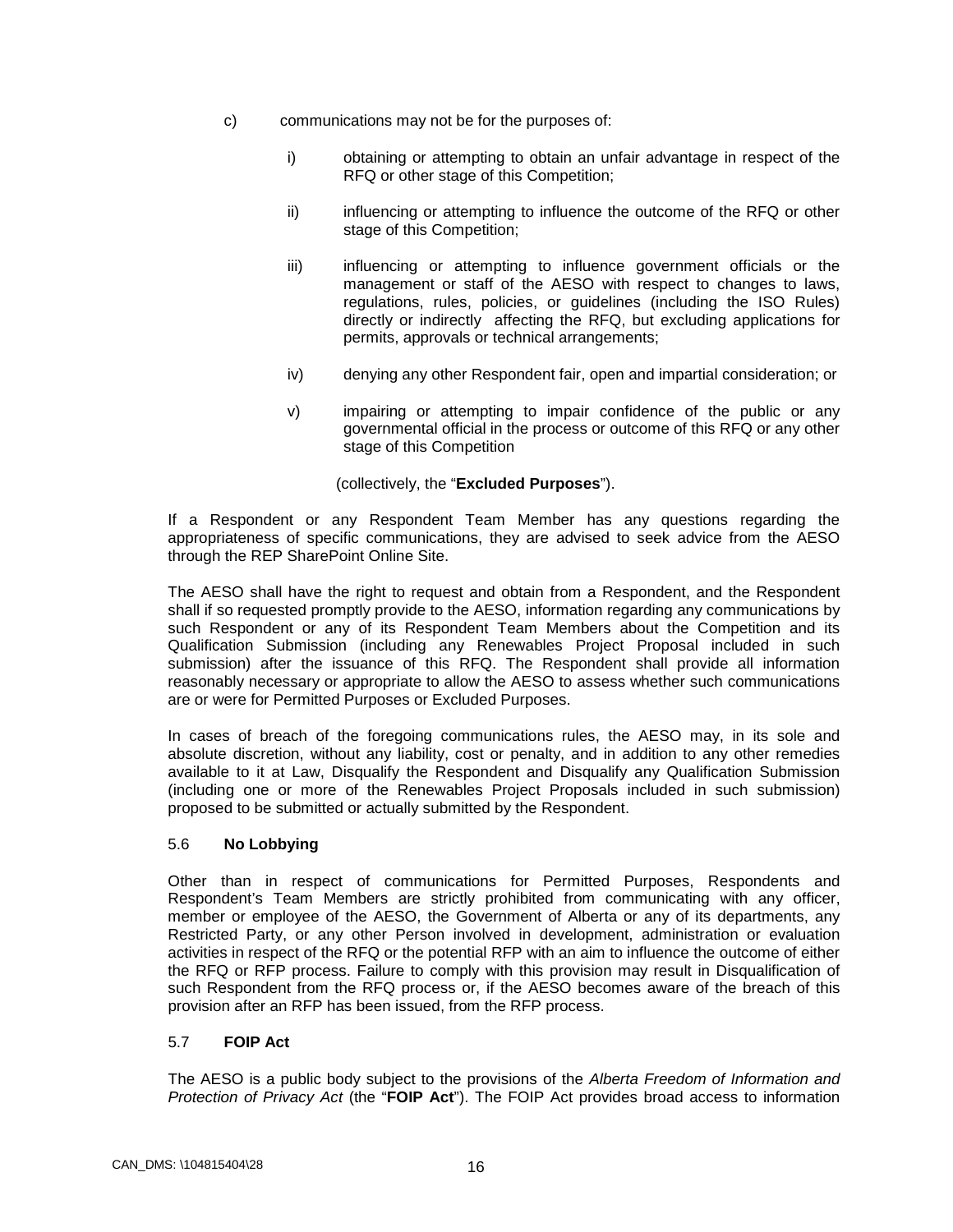rights to the public, however it does include mandatory exceptions that prohibit the disclosure of certain third party information supplied explicitly or implicitly in confidence, when disclosure could reasonably be expected to, among other things, significantly harm the business interests of a third party or when disclosure would unreasonably invade individual privacy.

Information provided by a Respondent is subject to, and may be released in accordance with, the provisions of the FOIP Act. Respondents should clearly understand that despite marking portions of the Qualification Submission as confidential, the AESO may be required to disclose some or all of that information, where that information is not protected from disclosure through an exemption in FOIP or other applicable legislation. Respondents should not assume that such an exemption is available.

#### <span id="page-21-0"></span>5.8 **Disclosure of Information About Respondents**

Qualification Submissions will, as deemed necessary or appropriate by the AESO, be disclosed on a confidential basis to the evaluation team, the AESO's Fairness Advisor, the AESO's counsel and other advisors retained in connection with the Competition.

Notwithstanding anything else in this RFQ and except as restricted by law, the AESO may choose to, and will be entitled to, publish or otherwise disclose all or any part of the following information regarding the Qualification Submissions or Respondents:

- number of Respondents;
- Respondents' names;
- number of Renewable Project(s) passed;
- Renewable Fuel(s) of the Renewable Project(s) passed; and
- proposed Contract Capacity of each Renewable Fuel awarded RESAs.

The AESO may make such disclosure on an individual Respondent basis, or as aggregated with information provided by other Respondents. In all events, any and all information provided by Respondents, including Qualification Submissions and Renewables Project Proposals, may be required to be disclosed to the Government of Alberta under applicable Law.

#### <span id="page-21-1"></span>5.9 **Accuracy of Information**

While the information in this RFQ and all other information provided by the AESO (including any information provided on the AESO website: www.aeso.ca) has been prepared in good faith, the AESO does not represent such information to be accurate, comprehensive or to have been independently verified. The information and materials provided to Respondents by the AESO, including reports, maps, analyses, and other materials, through the REP SharePoint Online Site or otherwise in connection with the Competition, may have been originally produced by the AESO, or by a third party or originally produced by a third party and altered, varied or summarised by the AESO. All such information and material is used by each Respondent Team on an "as is" basis and entirely at its or their own risk. The AESO neither represents nor warrants nor guarantees that the same constitute all or correct or complete or current versions thereof or of all statutes, regulations, law, rules, codes, standards and other materials applicable to a Respondent, Proponent or related Proponent, Renewables Projects or this Competition and the AESO makes no representation of any kind (express or implied) with respect thereto. Each Respondent and Respondent Team Member is solely responsible for becoming familiar with, and is required to satisfy itself as to, all statutes, regulations, laws, rules, codes, standards and other information, materials and matters applicable to it in relation to Renewables Projects and this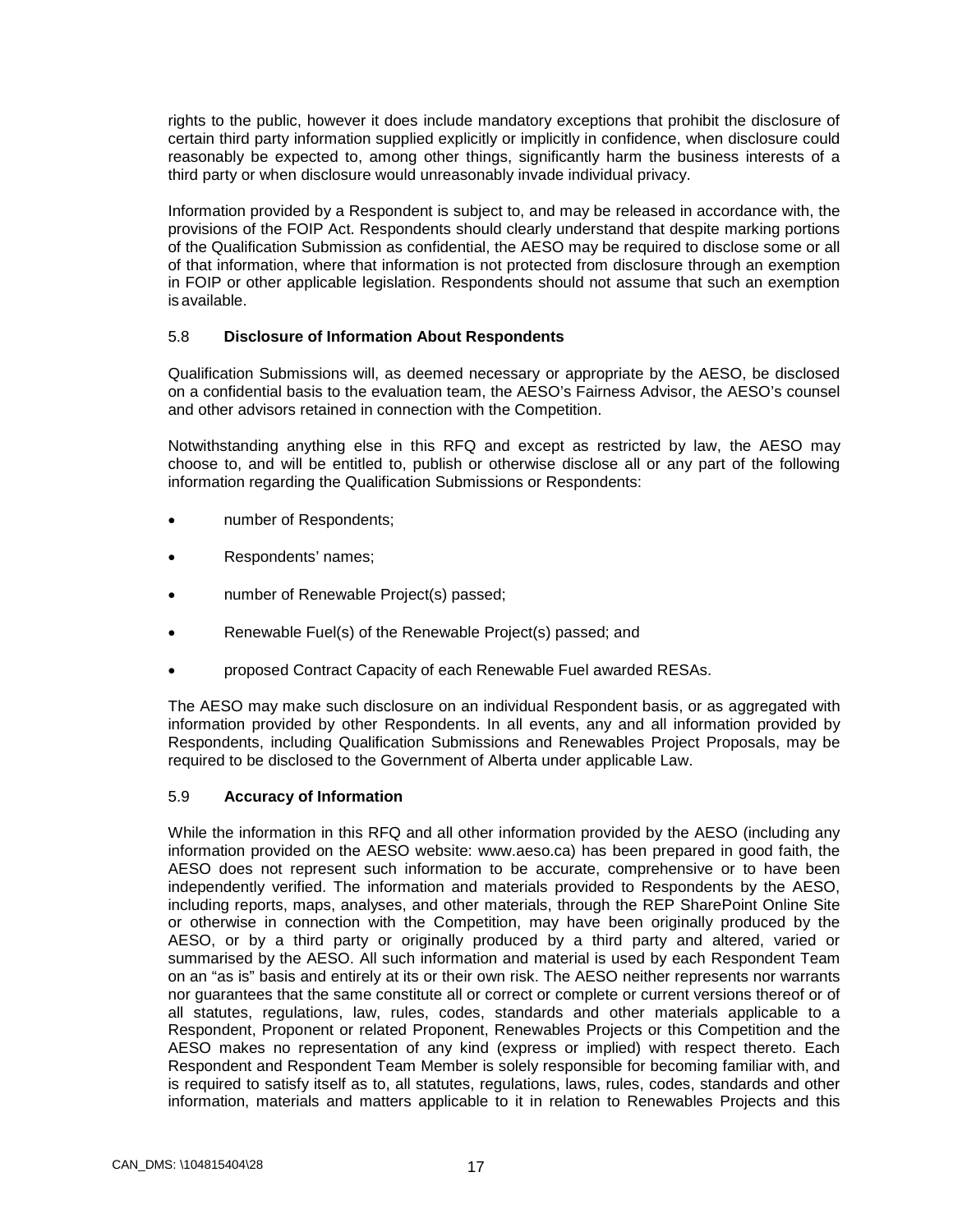Competition. All such information and materials are provided by the AESO without, and the AESO expressly disclaims, warranty, representation or guarantee of any kind or nature (including express or implied) and none of same may be relied upon in any way by the Respondent and the Respondent Team and none of them shall have any recourse to the AESO nor any third party who has provided information (and the Respondent and Respondent Team will not pursue any Claim against any such third party in relation to such information), nor shall the AESO or any such third party have any liability (all of which is disclaimed) to any of them, in respect thereof.

All information provided whether by the AESO or a third party for purposes of this RFQ is intended to be used solely by the Respondent and Respondent Team in relation to this Competition. No such information may be used for any other purpose whatsoever, including commercial gain. The AESO may add, remove or alter information and other materials to, from or in the REP SharePoint Online Site at any time and from time to time as it sees fit in relation to this RFQ and throughout the Competition. It is the responsibility of each Respondent to remain current with respect to information and other materials in the REP SharePoint Online Site. The AESO at no time accepts responsibility to inform (nor shall it have any liability for not informing) any Respondent of any such additions, removals or alterations to the REP SharePoint Online Site. For absolute clarity, a Respondent uses material and information provided by the AESO at its own risk and must rely entirely on its own investigations and diligence with respect to the Competition and Renewables Projects.

#### <span id="page-22-0"></span>5.10 **Collection of Personal Information**

The Respondent must advise (and must ensure each Respondent Team Member advises) Respondent Team Members who are Individuals and other individuals that all personal information disclosed to the AESO about each in conjunction with the Competition is being collected for the purpose of evaluating the Respondent's Qualification Submission. Those Individuals (and all other individuals) must also be advised that should they have any questions regarding this collection they may contact the AESO through the REP SharePoint Online Site. It is the Respondent's responsibility to obtain each such Individual's authorization to include such personal information in the Qualification Submission and authorization for the AESO to do reference checks. Respondents must, if so requested by the AESO, supply evidence demonstrating that such authorizations have been properly obtained.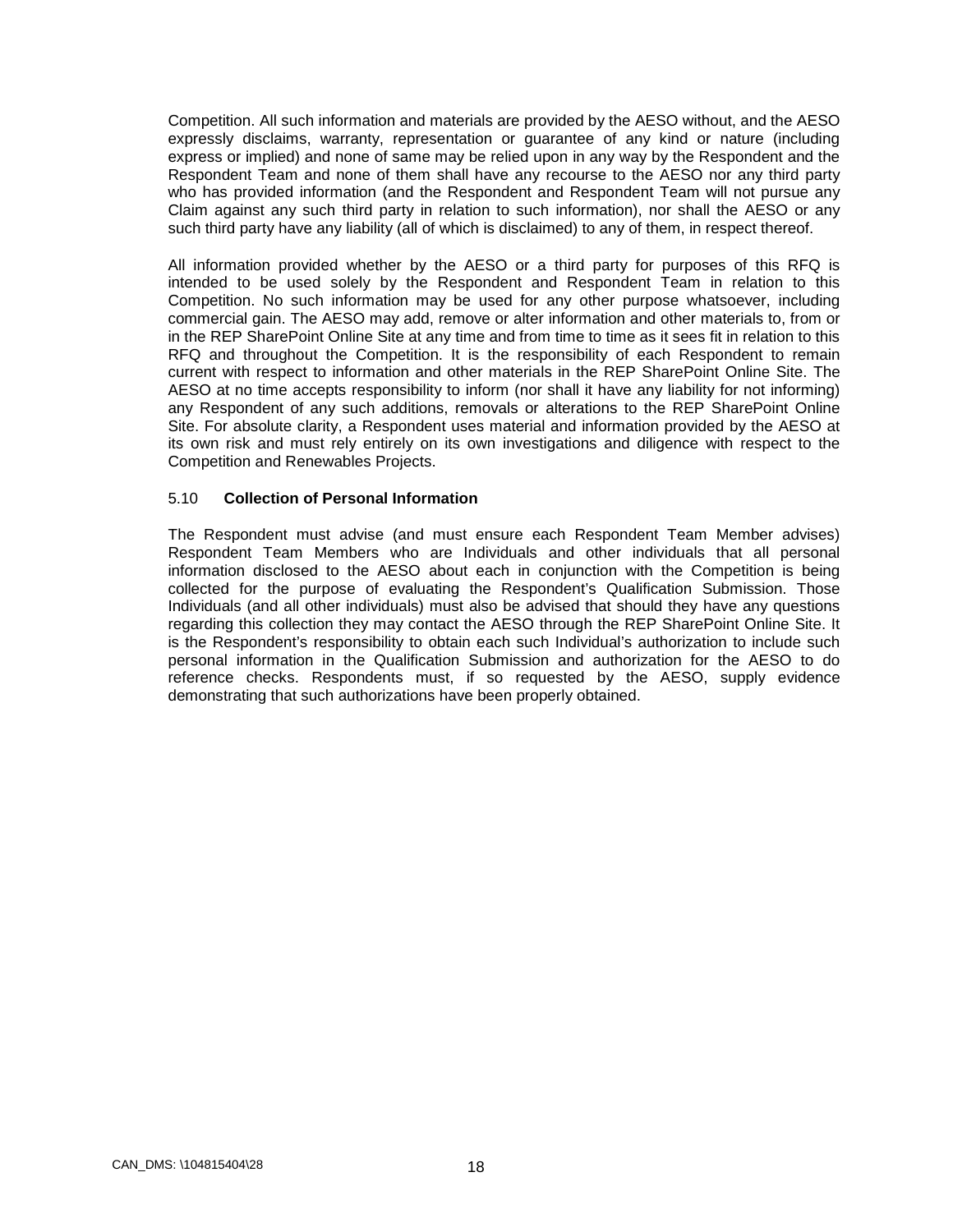#### <span id="page-23-1"></span><span id="page-23-0"></span>**6 CONFLICTS, COMMON OWNERSHIP, CHANGES AND COLLUSION**

#### 6.1 **Conflict of Interest**

A Respondent must not, without the consent of the AESO, conduct itself in a manner that creates or is likely to create a Conflict of Interest or perception of Conflict of Interest nor include among its Respondent Team any Person who is, or is associated in a material way in relation to the Competition with, a Restricted Party including any of the following:

- a) AESO Financial Advisor KPMG LLP;
- b) AESO Legal Counsel Norton Rose Fulbright Canada LLP;
- c) Fairness Advisor P1 Consulting Inc.;
- d) the Individuals identified in Section 2.4 of Part A; and
- e) AESO Board members and staff, any former AESO Board members, and all former AESO staff and other Individuals who, in the sole opinion of the AESO, were principally involved in the development or implementation of REP Round 1 (including as evaluation panel members) or are in possession of non-public information, the disclosure of which to anyone would give a potential participant in the Competition any material advantage in REP Round 1.

Failure to comply with this provision may result in Disqualification of the Respondent from the Competition.

#### <span id="page-23-2"></span>6.2 **Inclusion of Restricted Parties**

If the Respondent includes a Restricted Party or any Person who is associated with a Restricted Party as contemplated by Section 6.1 of Part A, among its Respondent Team, the AESO may, nonetheless and in its discretion, permit the Respondent to continue in the Competition subject to such conditions as the AESO may consider to be in the interests of the Competition.

#### <span id="page-23-3"></span>6.3 **Request for Decision**

A Respondent or a current or prospective Respondent Team Member who has concern regarding whether it or a current or prospective employee, advisor or Respondent Team Member of that Respondent is, or may be, a Restricted Party, or has concern about any Conflict of Interest or any unfair advantage it may have or be perceived to have, is encouraged to request a decision or advance decision from the AESO by submitting the following information:

- a) name and contact information of the Person about which the decision is requested;
- b) a description of the relationship that raises the possibility or perception of a Conflict of Interest or unfair advantage;
- c) a description of the steps taken to date, and future steps proposed to be taken, to mitigate the Conflict of Interest, perception of Conflict of Interest or unfair advantage; and
- d) copies of any relevant documentation.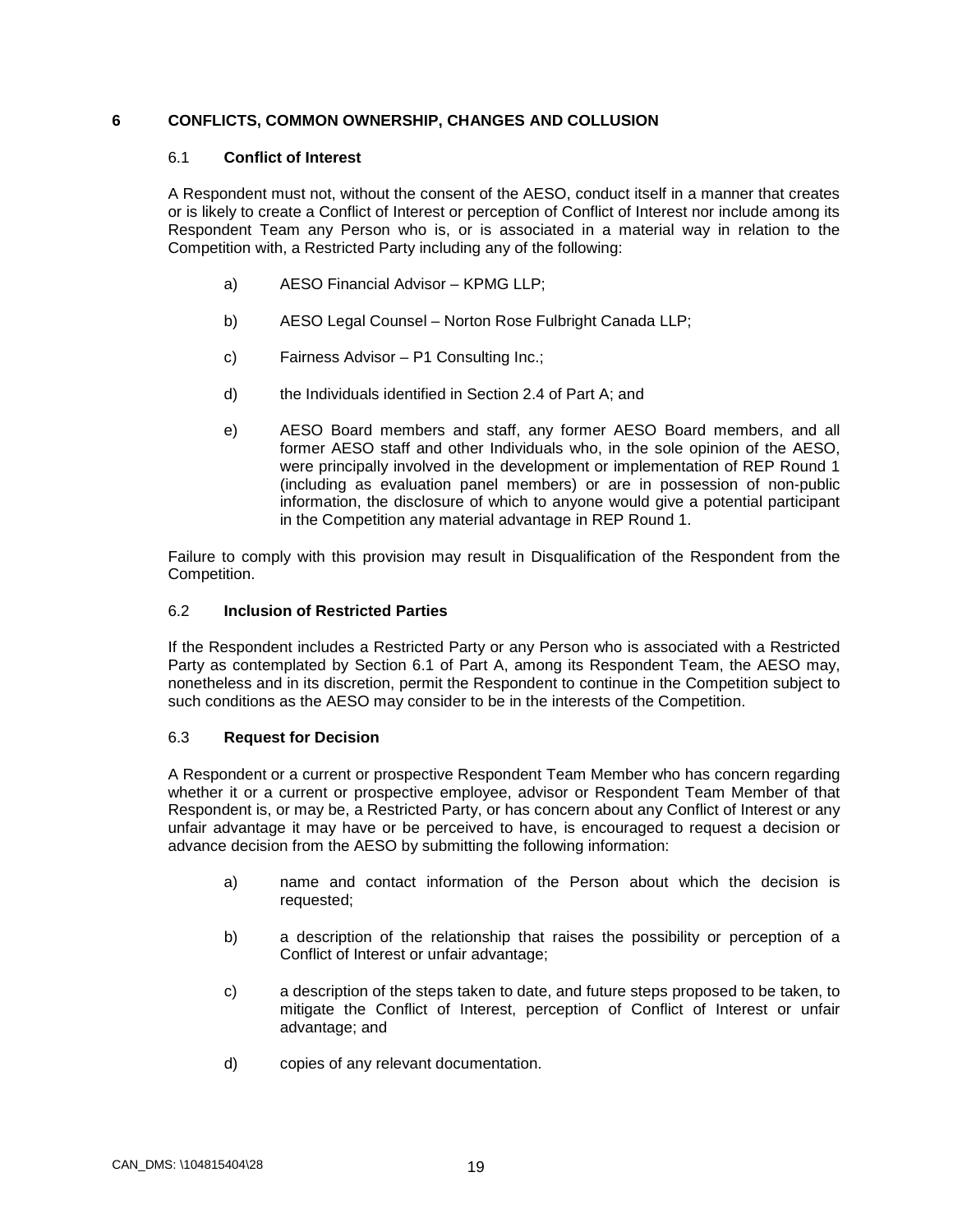If a Respondent or prospective Respondent Team Member or advisor becomes a Restricted Party, it may be listed in an Addendum, or in subsequent Competition documents, as a Restricted Party.

#### <span id="page-24-0"></span>6.4 **Common Ownership – Control Group Members**

Unless permitted by the AESO in its discretion, there may be no Common Ownership; that is, Control Group Members of a Respondent Team may only participate as Control Group Members of that Respondent Team and not as Control Group Members of any other Respondent Team.

A Designated Equity Provider or Project Team Lead of a Respondent which withdraws or is Disqualified from this RFQ may only become a Control Group Member of another Respondent with approval of AESO in its discretion.

If there is Common Ownership as between two or more Respondent Teams, the AESO reserves the right to Disqualify any or all affected Respondents, or may permit any or all such Respondents to continue and impose such conditions as may be required by the AESO. Each Respondent is responsible, and bears the onus, to ensure that its Designated Equity Providers and its Project Team Leads and their respective Affiliates do not contravene the foregoing.

Any Respondent, which has concerns regarding whether participation by it or one of its Respondent Team Members or the Affiliate of any of them in more than one Respondent Team does or will constitute Common Ownership is encouraged to request a decision or an advance decision from the AESO by submitting its request, and the following information:

- a) names and contact information of current or prospective Respondent, Designated Equity Provider, Project Team Lead or Affiliate about whom the decision is being requested;
- b) a description of the relationship or potential relationship that gives rise to the possible breach of the above requirement; and
- c) copies of any relevant documentation.

The AESO may require additional information or documentation to demonstrate to the satisfaction of the AESO in its discretion that no breach of the above requirement exists or, if it does or might, that measures satisfactory to the AESO in its discretion have been or will be implemented to eliminate or mitigate any risk to the competitiveness or integrity of the Competition.

#### <span id="page-24-1"></span>6.5 **Changes to Respondent Team**

If for any reason, a Respondent wishes to implement a Change to its Respondent Team after the Qualification Submission Deadline, it must submit a notice of its desire to make such Change. Within five (5) Business Days thereafter, the AESO may provide notice to the Respondent through the REP SharePoint Online Site that the AESO will not permit such Change, or that the AESO's permission for such change is required and in the latter case the Respondent must submit to the AESO the following information:

- a) the reason for the proposed Change;
- b) a comprehensive description of the proposed Change; and
- c) sufficient information and documentation, including the impact of the proposed Change upon the suitability, knowledge, skills, resources, experience, qualifications and abilities of the Respondent and its Respondent Team, to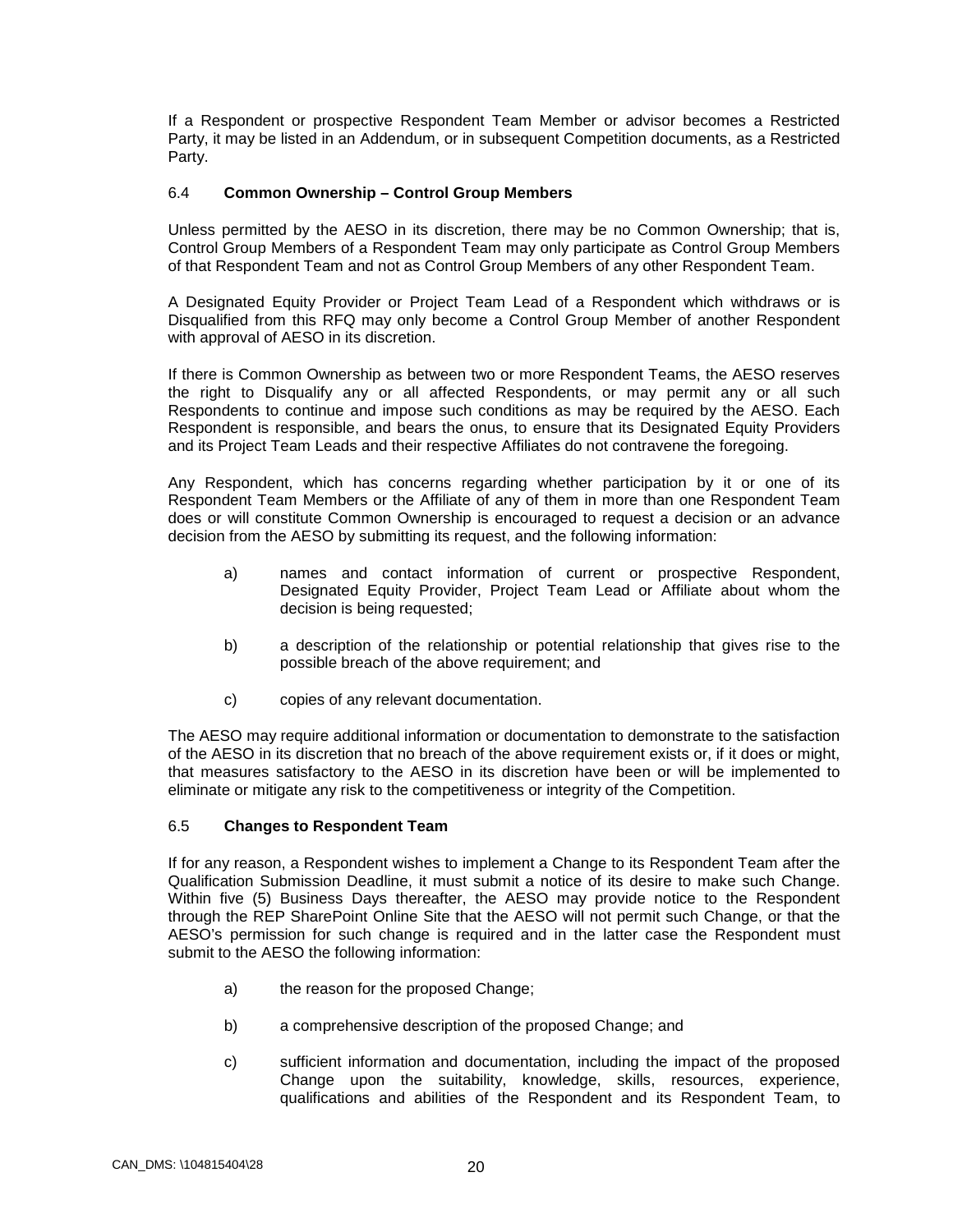demonstrate that the proposed Change, if permitted, would result in the Respondent and its Respondent Team (in each case considered as a whole and considered separately) retaining at least (in the opinion of the AESO) the suitability, qualifications, experience, abilities and financial capability of the Respondent and its Respondent Team (considered as a whole and considered separately) before the proposed Change.

The Respondent must provide such further information and documentation as the AESO may require in the AESO's discretion for the purpose of considering any such request for a Change.

The AESO may, in its discretion, by notice refuse or permit the proposed Change in respect of which its permission is required, and any permission of the AESO may be on such terms and conditions as the AESO may in its discretion consider appropriate. Implementation of any Change without the prior permission of the AESO may result in Disqualification of the Respondent.

In the event the AESO does not provide either of the above notices to the Respondent within the five (5) Business Day period referred to above, the AESO will be deemed to have provided its permission on an unconditional basis.

#### <span id="page-25-0"></span>6.6 **Collusion**

Respondents must ensure that their participation in this RFQ is conducted in compliance with the Non-Collusion Requirements and without fraud or anti-competitive behaviour on their part or the part of any of their Respondent Team Members. Respondents and their Respondent Team Members, as regards the preparation and submission of their Qualification Submissions, shall not engage in discussions or other communications with any other Respondents or their Respondent Team Members. Breach of this provision may result in Disqualification of the Respondent from the RFQ process.

In the event a Respondent or its Respondent Team Members have, or may have, business relationships or business or other exchanges outside the scope of the Competition and, particularly this RFQ, with any other Respondent or its Respondent Team Members, and any of them is concerned that such relationships or exchanges might be viewed by the AESO as being non-compliant with the Non-Collusion Requirements, or providing an opportunity for fraud or anticompetitive behaviour, then they may request a decision or advance decision from the AESO in respect thereof and the terms of Section 6.4 of Part A relating to a request to the AESO for a decision or advance decision in the case of a Common Ownership concern will apply in the same manner, with necessary changes, to the assessment of such relationships or exchanges.

#### <span id="page-25-1"></span>6.7 **Decisions Final and Binding**

The decision of the AESO in any of the matters in Sections 6.2, 6.3, 6.4, 6.5 and 6.6 of Part A, as applicable, is final and binding on the Persons requesting the ruling and all other Persons including all Respondents, their Respondent Team Members and the AESO. The AESO reserves the discretion to establish relevant processes, from time to time, relating to any of the foregoing including identifying any circumstances in which a decision may be reconsidered.

The AESO may provide any circumstances and information relating to any decision, and the decision by it, regarding any of the foregoing to all Respondents if the AESO, in its discretion, determines that the decision is of general application or such is in the interests of a fair and transparent Competition.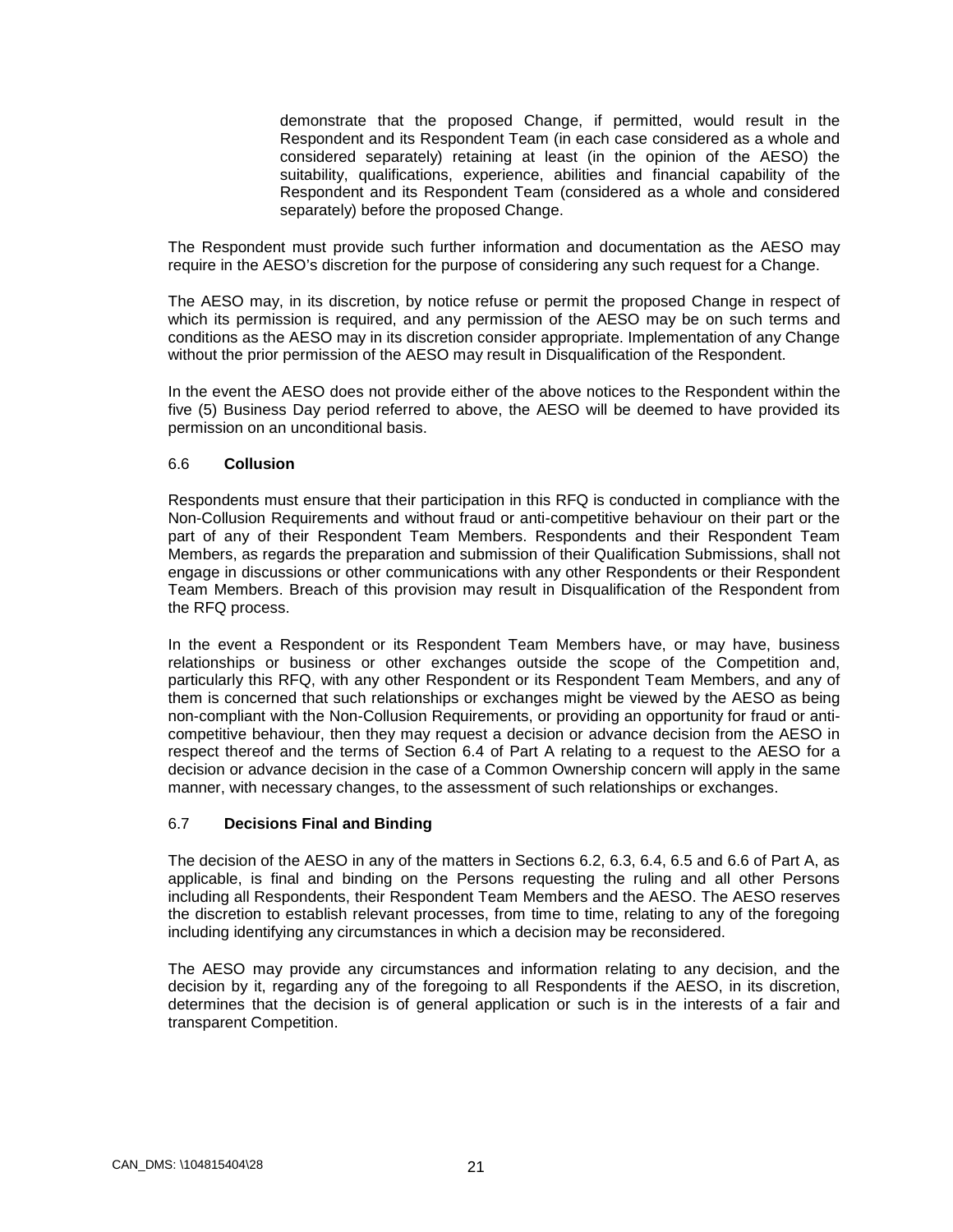#### <span id="page-26-1"></span><span id="page-26-0"></span>**7 GENERAL TERMS AND CONDITIONS**

#### 7.1 **Definitions**

Capitalized terms and acronyms used in this RFQ have the respective meanings ascribed to them in the Glossary of Terms set out in Appendix A. Unless otherwise indicated, references to Sections, Parts and Appendices are references to sections, parts and appendices in this RFQ.

#### <span id="page-26-2"></span>7.2 **RFQ Documents**

The following materials form part of, and are incorporated into, this RFQ:

- a) the body of this RFQ;
- b) all Appendices hereto; and
- c) all Addenda.

Any conflict or inconsistency between the body of this RFQ, the Appendices and any Addenda shall be resolved by interpreting the documents and information in the following order from highest priority to lowest priority:

- a) Addenda;
- b) Part A;
- c) Part B; and
- d) the Appendices.

All other information and materials (including responses to questions or Enquiries, information on the AESO website and information provided otherwise) are provided for information purposes only, do not form part of this RFQ and are not binding on theAESO.

#### <span id="page-26-3"></span>7.3 **Respondents to Bear All Costs**

Respondents will bear all costs and expenses in connection with their participation in this RFQ, including any costs incurred in the review of this RFQ and any expert advice required in responding to this RFQ. The AESO and its advisors shall not be liable to pay any Respondent costs under any circumstances. In particular, the AESO will not (except and to the extent provided in Section 3.3 of Part A) reimburse any Respondent in any manner whatsoever in the event of Disqualification of its Qualification Submission or any Renewables Project Proposals or in the event of the cancellation of this RFQ. By submitting a Qualification Submission in response to this RFQ, the Respondent irrevocably and unconditionally waives any claims against the AESO and its advisors relating to the Respondent's costs and expenses. Further, the AESO will not, and is under no obligation to, reimburse any interested Person that becomes a Respondent, whether or not such Respondent submitted a Qualification Submission.

#### <span id="page-26-4"></span>7.4 **Due Diligence by Respondents**

Respondents are required to conduct their own due diligence in relation to all aspects of this RFQ and the Competition. Respondents are responsible for carrying out any independent investigations, surveys, and studies which they consider necessary or appropriate in connection with satisfying their due diligence responsibilities, at their own cost.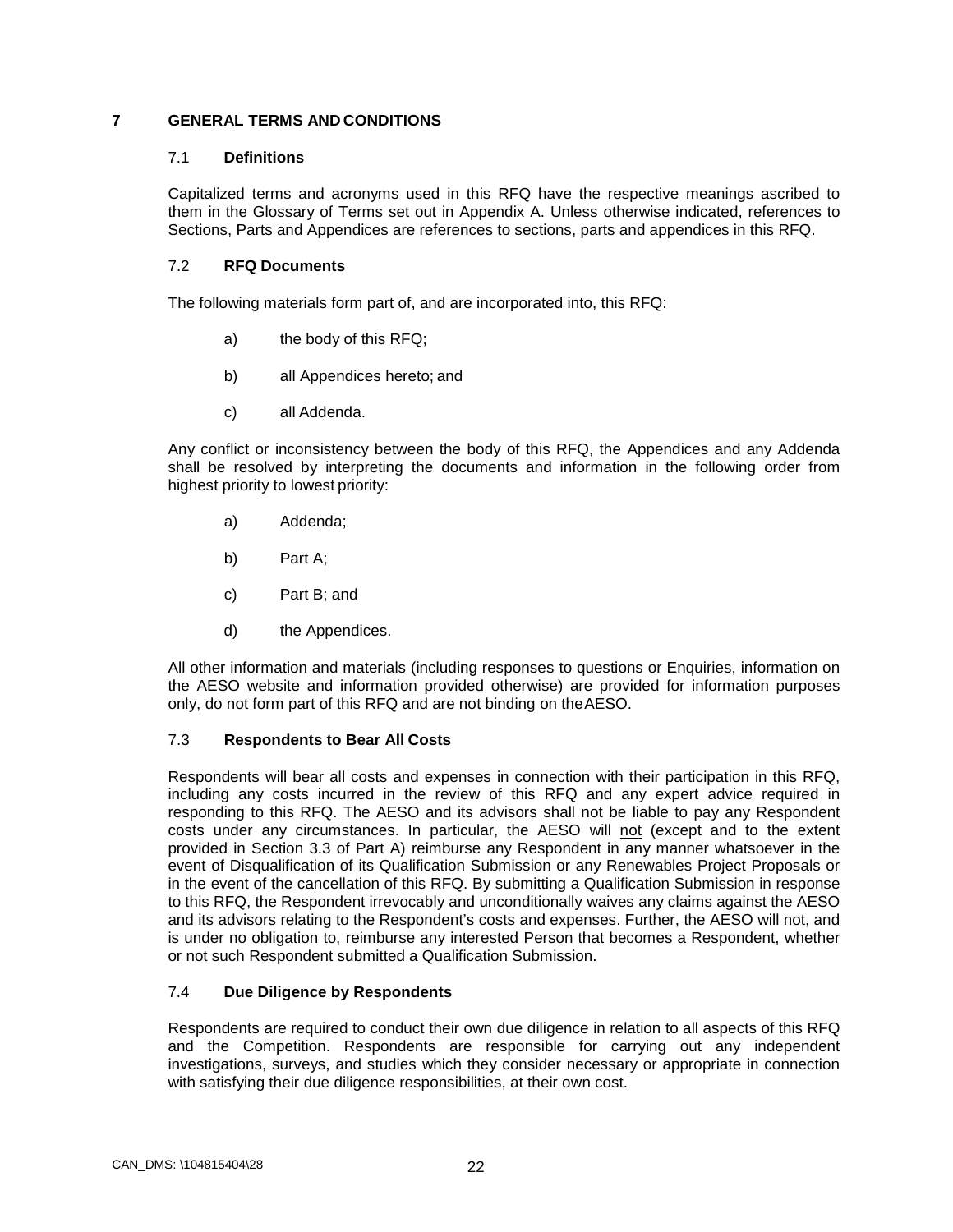#### <span id="page-27-0"></span>7.5 **Verification**

All statements, information and documentation submitted as part of the Qualification Submission are subject to verification in accordance with the terms of this RFQ. If such statements, information or documentation are determined by the AESO to be incorrect or misleading, the AESO reserves the right to re-evaluate the Respondent's compliance with this RFQ and to revise the Qualification Submission's status, and Disqualify the Respondent, thereafter.

#### <span id="page-27-1"></span>7.6 **Ownership of Qualification Submission**

Each and every Qualification Submission and Renewables Project Proposal submitted to the AESO becomes the property of the AESO immediately upon receipt by the AESO and, subject to the terms of this RFQ and all applicable Laws, rules, regulations and demands of authorities, will be held along with other information provided by the Respondent in confidence by the AESO.

#### <span id="page-27-2"></span>7.7 **No Offer**

This RFQ does not constitute an offer of any kind. No contract of any kind is formed under, or arises from, this RFQ including as a result of the submission of a Qualification Submission and no contract is entered into in connection with this RFQ, save and except pursuant to the Confirmation Agreement. This RFQ does not commit or make the AESO responsible in any way, whether in contract, tort or otherwise to proceed with an RFP stage, select a Proponent or proceed with any other part of the Competition.

#### <span id="page-27-3"></span>7.8 **Cancellation**

Although it is the current intention of the AESO to issue an RFP and select Selected Proponents and to enter into RESAs, the AESO may in its discretion, at any time prior to the execution of any RESA for any reason or no reason cancel the Competition including this RFQ by delivering a Cancellation Notice to all Respondents.

In the event that the AESO cancels this RFQ, the AESO may issue a new request for qualification for Renewables Projects. In that event, the AESO may proceed through a new competition in such manner as the AESO in its discretion considers appropriate.

#### <span id="page-27-4"></span>7.9 **No Liability**

The AESO does not, by issuing this RFQ or by any communication or documentation made or provided in connection with this RFQ, incur any duty of care or contractual obligation to anyone including Respondents, Respondent Team Members or other Persons, and expressly disclaims any liability or obligation to anyone including all of the foregoing in connection with this RFQ and shall have no liability to any Person in connection with any Claim made in relation to this RFQ. Statements in this RFQ of the AESO's expectation in relation to the Renewables Projects and the Competition are relied upon or acted upon by all Persons solely at their own risk.

The AESO and its officials, employees, representatives, agents, consultants and advisors, including the Fairness Advisor will have no responsibility, obligations or liability whatsoever in contact, tort, or otherwise, for reimbursement, costs, liabilities, expenses, damages or losses, including loss of profits or loss of opportunity, incurred or suffered in any way by any Respondent, any Respondent Team Member or any other Person whatsoever in connection with, relating to or arising howsoever from the Competition or the cancellation thereof at any time, or any part or parts thereof, or any departure whether material or otherwise from the terms of this RFQ or the Competition.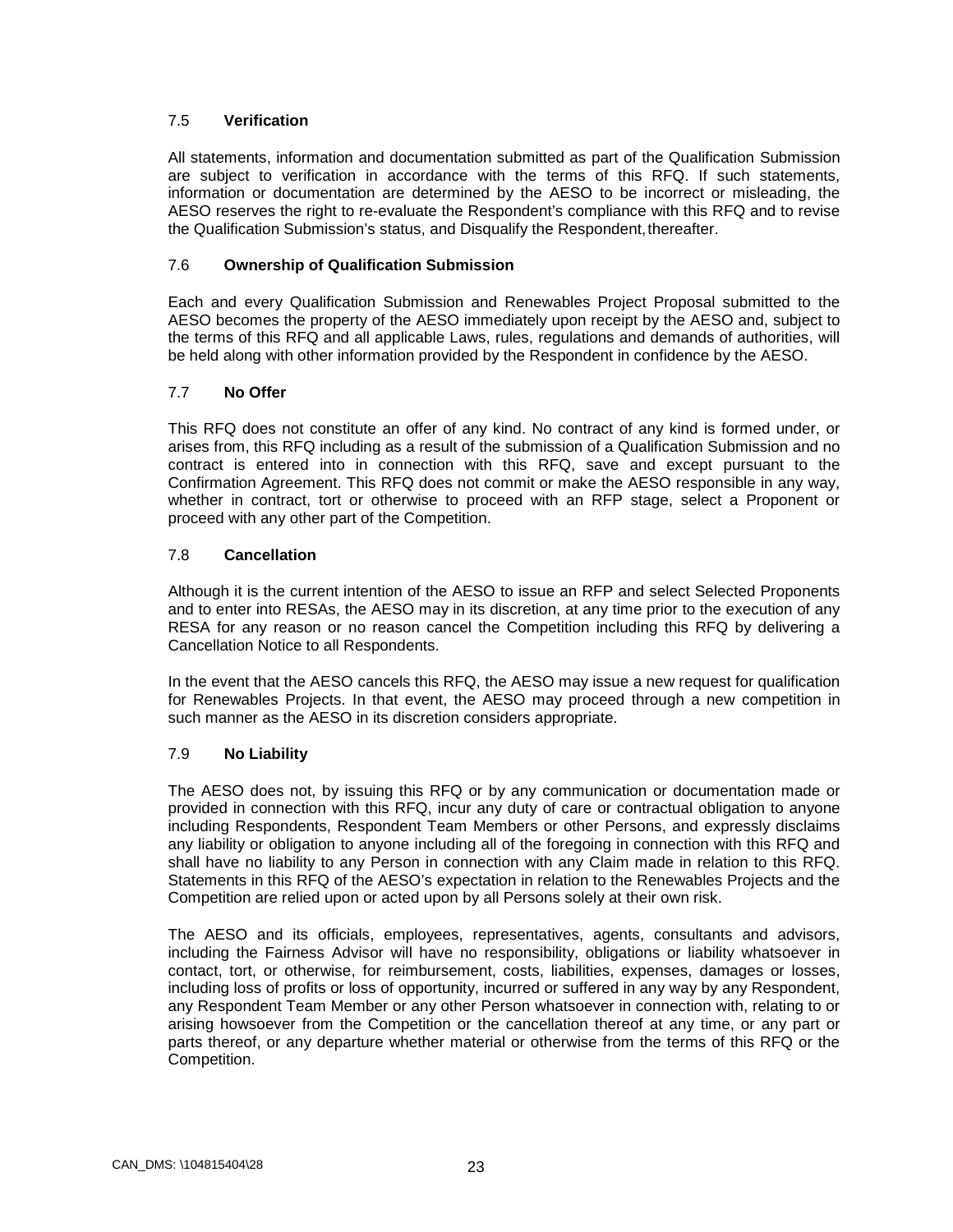#### <span id="page-28-0"></span>7.10 **Legal Liability for Breach of RFQ**

Without limiting the terms of Section 7.9 of Part A, if a court of competent jurisdiction finds that the AESO is liable to the Respondent for any reason, the Respondent agrees the aggregate amount of damages recoverable against the AESO for any such liability, whether based upon an action or claim in contract, warranty, equity, negligence, intended conduct or otherwise, including any action or claim arising from the acts or omissions, negligent or otherwise, of the AESO, shall be no greater than the Submission Fee.

#### <span id="page-28-1"></span>7.11 **Disqualification and Prohibition**

In addition to Disqualification of a Respondent otherwise set out in this RFQ, the AESO may Disqualify a Respondent if it determines any of the following have occurred:

- a) the Respondent, or a Respondent Team Member, has committed a material breach of the RFQ;
- b) the Respondent, or a Respondent Team Member, has knowingly provided false or misleading information to the AESO in its Qualification Submission;
- c) there is a material intentional misrepresentation of information in the Respondent's Qualification Submission;
- d) the Respondent, or a Respondent Team Member, has colluded with one or more other Respondents in preparing the Qualification Submission; or
- e) the Respondent, or a Respondent Team Member, has engaged in anticompetitive behaviour, as determined by the AESO in its discretion, with respect to the Competition.

If Disqualified, a Respondent will not be permitted to continue to participate in REP Round 1 and will not receive a refund of its Submission Fee, if already paid.

If a Respondent is Disqualified or, at the RFP Stage, the Counterparty for a RESA fails to provide security for or execute the RESA as required, then the AESO may, in its discretion:

- a) prohibit the Respondent and any of its Control Group Members from participation in some or all future competitions to promote Electricity from renewable energy resources under the REA, and
- b) prohibit the inclusion of some or all Sites included in Renewables Project Proposals identified in such Respondent's Qualification Submission in any submissions made in furtherance of such future competitions.

#### <span id="page-28-2"></span>7.12 **Reservation of Rights**

The AESO reserves the right to do any or all of the following at its sole and absolute discretion:

a) request Clarification from any Respondent and incorporate a Respondent's response to that Request for Clarification into the Respondent's Qualification Submission provided that such response shall not be incorporated to the extent it contains, in the AESO's opinion, material additions, variations or alterations to the Qualification Submission;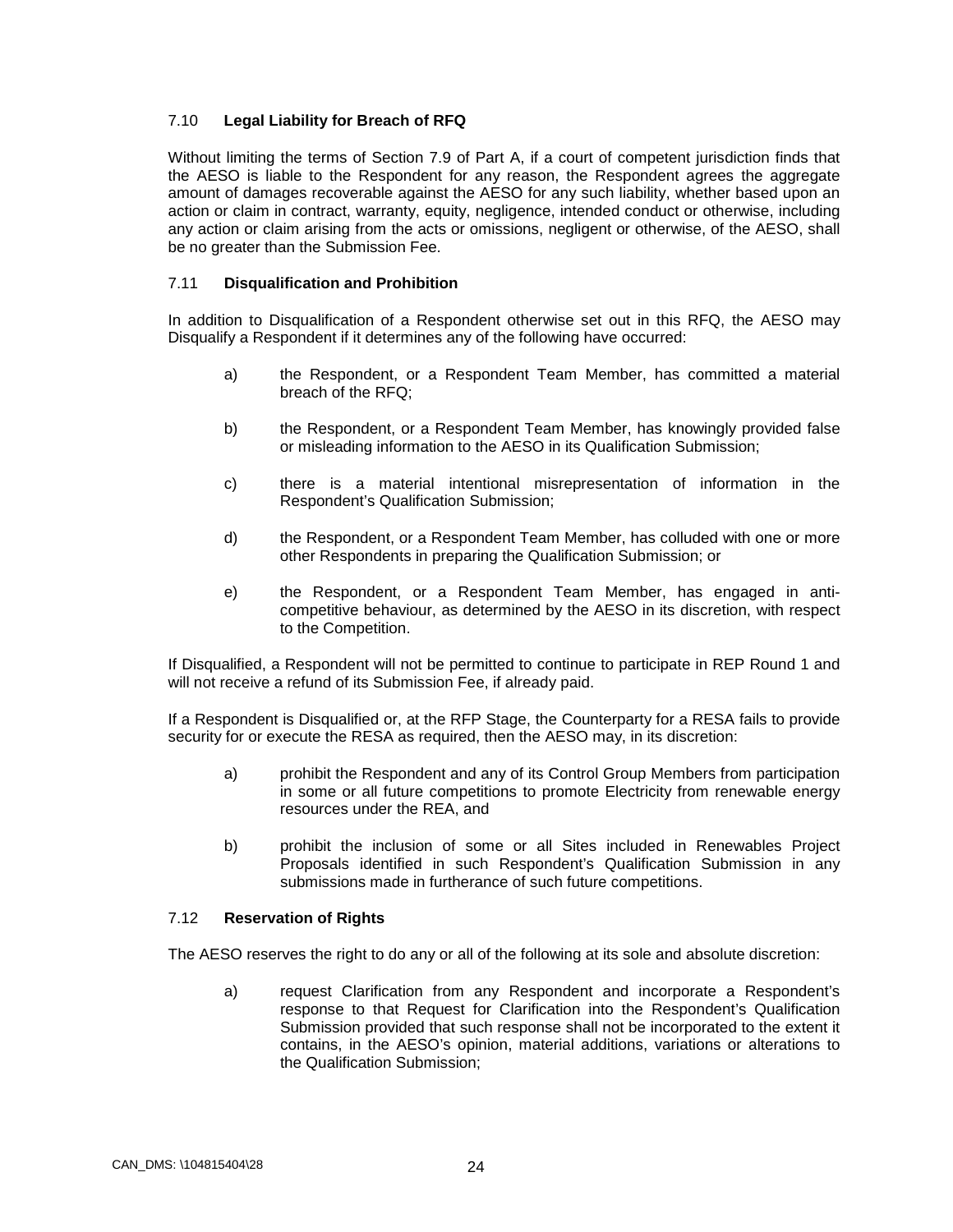- b) meet with some or all Respondents to discuss aspects of their Qualification Submissions;
- c) seek a Respondent's acknowledgment of the AESO's interpretation of the Qualification Submission or any part of the Qualification Submission;
- d) contact any or all references supplied by a Respondent to verify and validate any information submitted by them, and contact any other Person who may have information about the Respondent's ability to deliver the Renewables Project(s) in order to verify or validate any information submitted by the Respondent;
- e) verify with any Respondent, or with a third party, any information set out in a Qualification Submission;
- f) contact any Designated Equity Provider or Equity Support Person, and obtain information on such party whether directly from the party or a third party;
- g) Disqualify a Respondent or Proponent, and Disqualify any Qualification Submission of such Respondent, if such Respondent or Proponent, or any of its Respondent Team Members or any of its or their employees, agents, contractors or representatives, breaches the provisions of this RFQ;
- h) waive any informality or irregularity or defect, including any alteration, qualification, omission, inaccuracy or misstatement, non-compliance, nonconformity (including in form, content and substance) or irregularity in a Qualification Submission which is not material;
- i) postpone, or suspend, temporarily or otherwise, this RFQ process;
- j) cancel the RFQ process;
- k) cancel the issuance of any RFP;
- l) qualify one, some or all Renewables Project Proposals in a Qualification Submission; or
- m) if only one Qualification Submission is received, elect to qualify or Disqualify it;

and these reserved rights are in addition to any other express rights or any other rights which may be implied in the circumstances, and the AESO shall not be liable for any expenses, costs, losses or any direct or indirect damages incurred or suffered by any Respondent, Respondent Team Member or any third party resulting from the AESO exercising any of its express or implied rights under this RFQ.

The AESO, in particular, reserves the right, in its sole discretion, to allow changes to the Prescribed Form – Solicitor's Confirmation Opinion Respecting Site Control of any Respondent which changes are required by the solicitor of the Respondent in order to permit such solicitor to issue such opinion and which are satisfactory to the AESO in its sole discretion.

The AESO is not obligated to seek Clarification or verification of any aspect of a Qualification Submission or any statement by a Respondent, including an ambiguity in a Qualification Submission or in a statement made by a Respondent.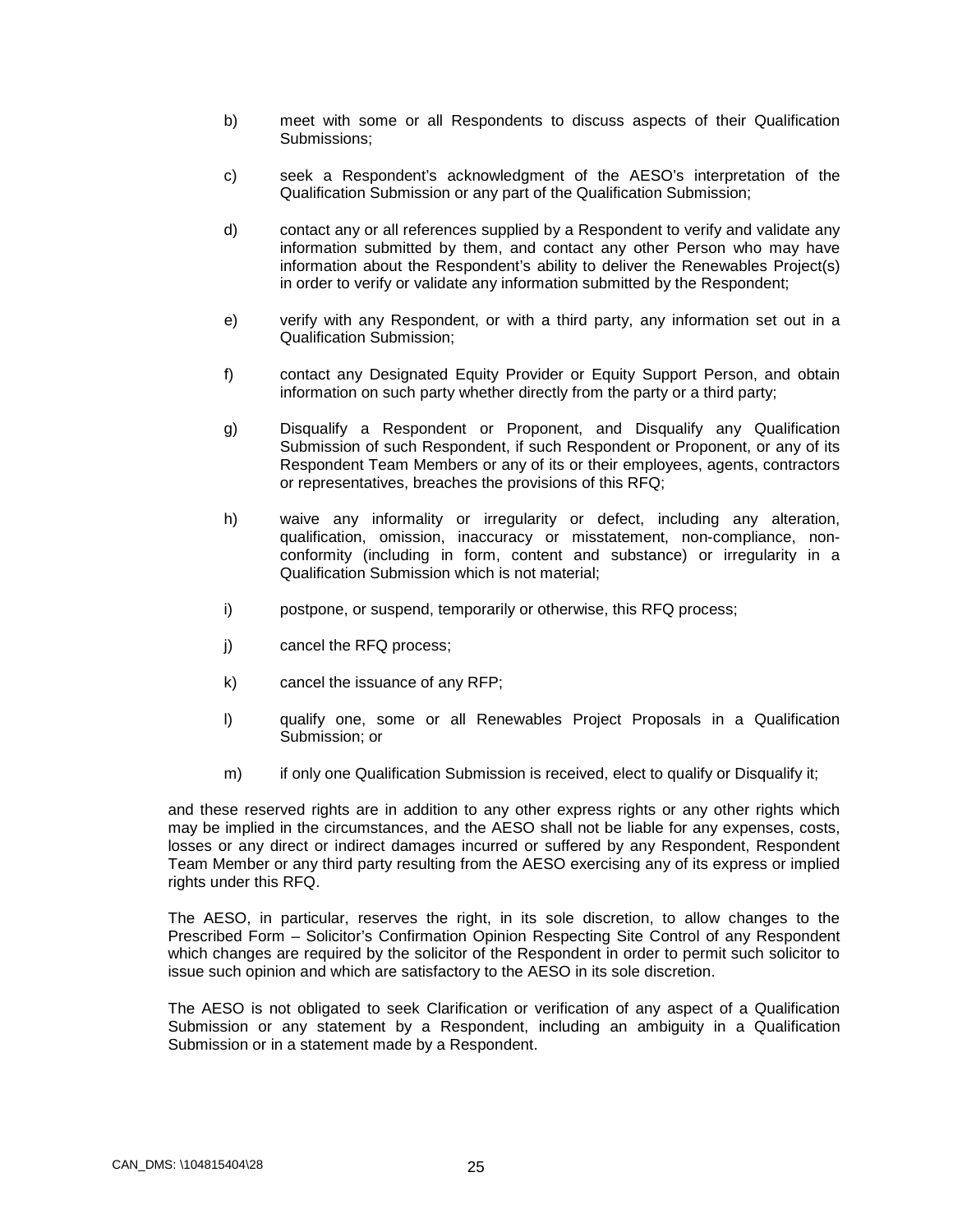By submitting its Qualification Submission, the Respondent authorizes the collection by the AESO of any information that the AESO elects to collect in exercising its rights reserved in this Section 7.12 of Part A.

#### <span id="page-30-0"></span>7.13 **Governing Law of this RFQ**

This RFQ shall be governed by and construed in accordance with the laws of the Province of Alberta and the federal laws of Canada applicable therein. Each Respondent submits to the exclusive jurisdiction of the Courts of the Province of Alberta situated in Calgary.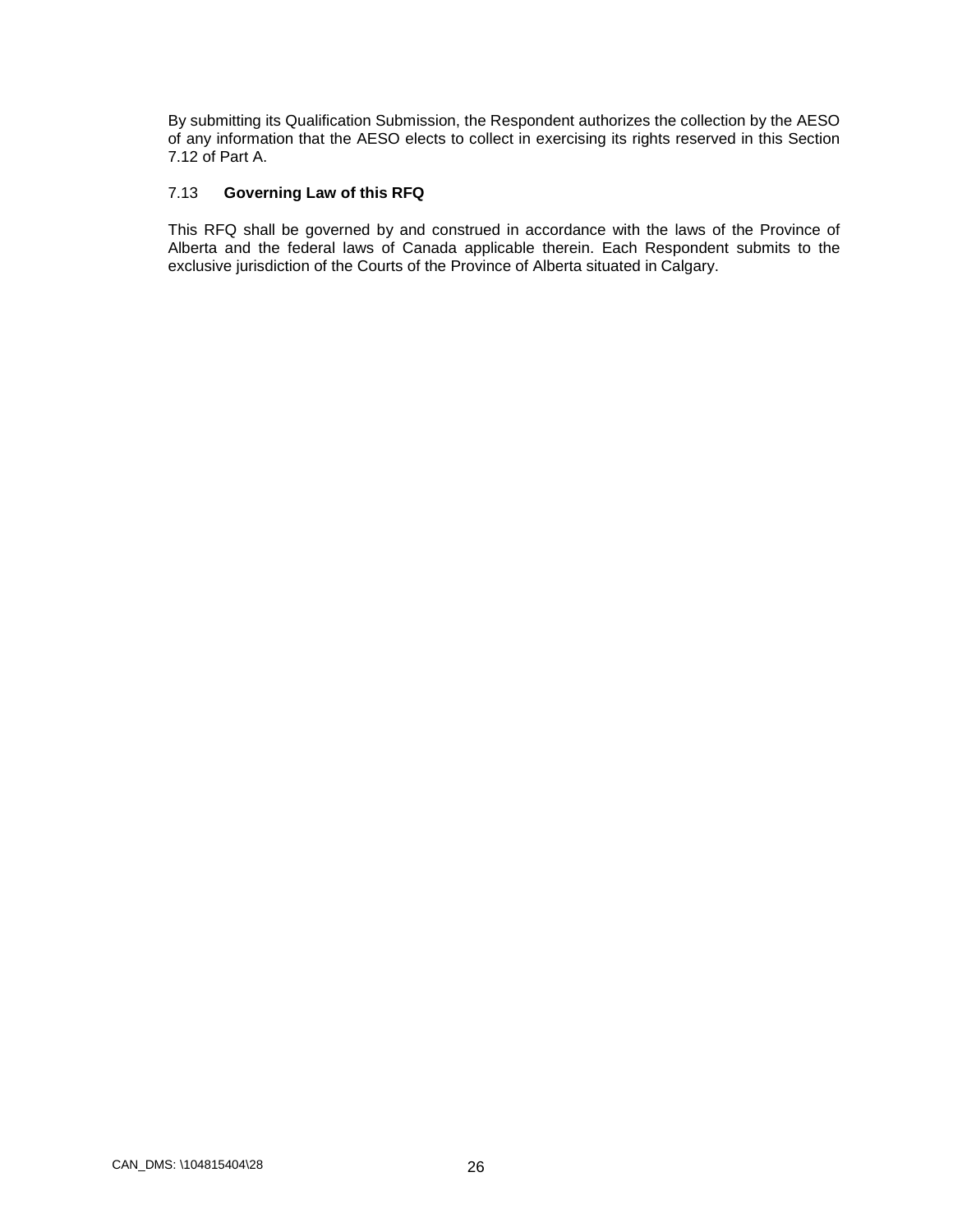### **REQUEST FOR QUALIFICATIONS**

### **PART B: QUALIFICATION SUBMISSIONS – INSTRUCTIONS AND REQUIREMENTS**

#### <span id="page-31-0"></span>**1 QUALIFICATION SUBMISSIONS - INSTRUCTIONS**

- (a) **General Instructions.** The Qualification Submission:
	- (i) must be delivered through the REP SharePoint Online Site and by hand or courier delivery in hard copy format (single copy), respectively, at the REP SharePoint Online Site and the Delivery Address on or before the Qualification Submission Deadline. The Qualification Submission delivered through the REP SharePoint Online Site will be deemed the "original copy" and in the event of a conflict between the original copy and the hard copy, the original copy shall prevail. A Qualification Submission submitted (either or both in electronic and hard copy format) after the Qualification Submission Deadline will not be considered. The electronic copy delivered through the REP SharePoint Online Site must be fully transmitted and fully received by the AESO prior to the Qualification Submission Deadline.
	- (ii) Submission Fee must be payable by way of certified cheque or bank draft and must be delivered by hand or courier to the Delivery Address on or before the Qualification Submission Deadline. The certified cheque, bank draft or attached cover letter must clearly indicate the Respondent's name and that the Submission Fee is being provided in respect of REP Round 1. If the Submission Fee is not delivered to the Delivery Address on or before the Qualification Submission Deadline, the corresponding Qualification Submission will not be considered. The calendar and clock within the REP SharePoint Online Site, as regards electronic delivery of the Qualification Submission, and the calendar and clock at the Delivery Address, as regards the hand delivery of the Qualification Submission and the Submission Fee, in each case whether accurate or not, will establish the times of delivery of the Qualification Submission and the Submission Fee;
	- (iii) must be in English only;
	- (iv) must include original or pdf format signature pages of any and all Prescribed Forms and other submissions requiring the signature of an Individual whether in his or her own capacity or on behalf of any Entity;
	- (v) should, as regards the electronic copy, be electronically searchable and printable, except for pdf format signature pages of any Prescribed Forms, which are not required to be searchable;
	- (vi) should be clearly subject titled "AESO REP Round 1, Qualification Submission" and indicate Respondent's name;
	- (vii) should include the Prescribed Forms, Narrative Statements and other information and documents to be provided by the Respondent separately foldered and subfoldered, as to the electronic copy, and tabbed and sub-tabbed, as to the hard copy, as stipulated in "Table – Submission Folders" below, and as otherwise set out in this Part B;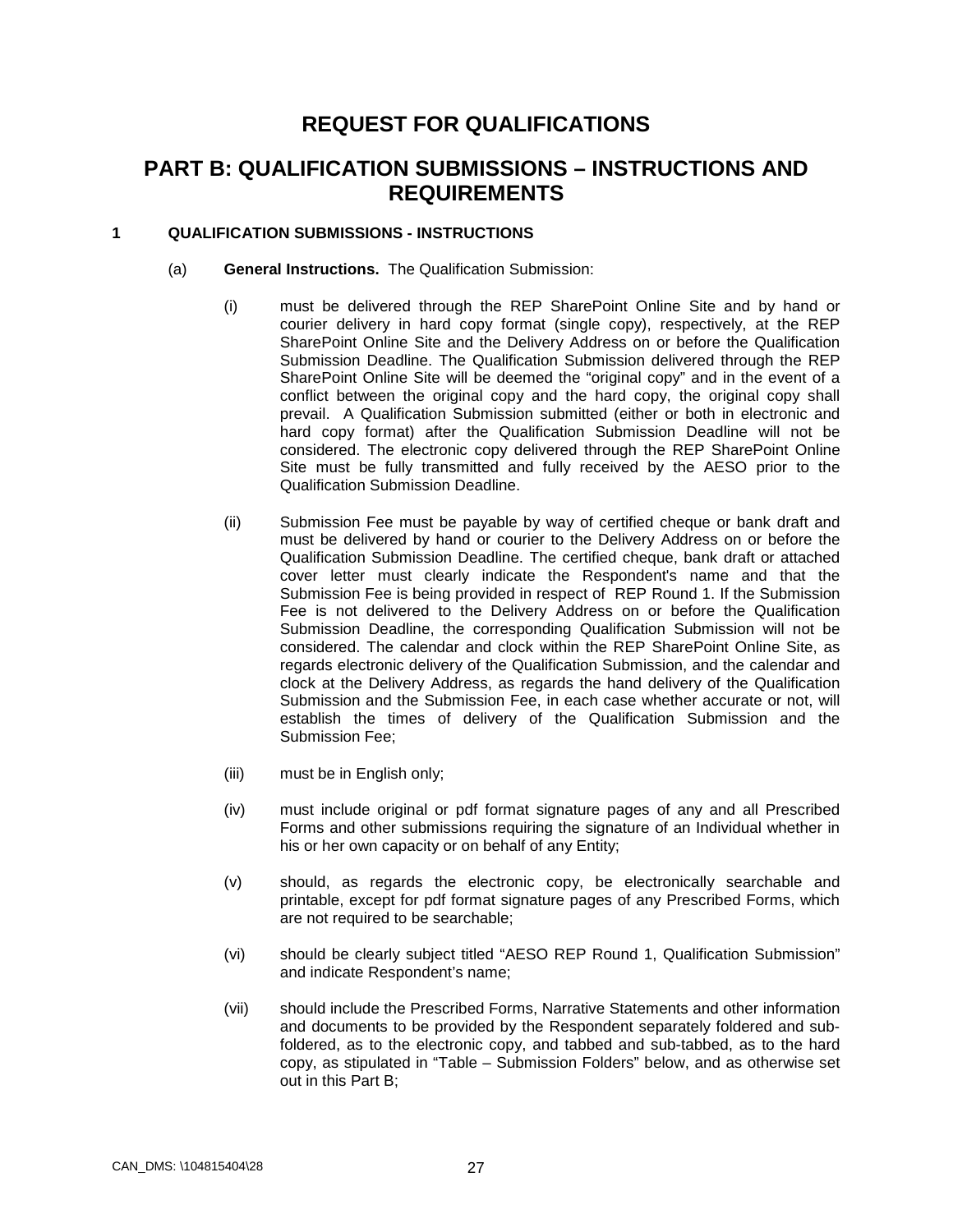- (viii) should use Canadian Dollars when providing financial information and if converting from another currency, identify the method and date of conversion where applicable;
- (ix) should, when historical information is requested to be provided for a period with reference to a stipulated number of prior years, reckon such period from the date the Qualification Submission and its Renewables Project Proposals are delivered to the AESO;
- (x) should ensure that Prescribed Forms and Narrative Statements which are submitted in Word format (or PDF documents created from Word documents), are, or are formatted for, 8.5" x 11" paper, having text with 1.5 line spacing and minimum 11 point font size (for clarity this requirement does not apply to Gantt timelines and other materials the Respondent might submit which are not provided in Word format) or as PDF documents created from Word documents; and
- (xi) should be prepared having regard to this RFQ, including the Glossary of Terms set out in Appendix A and the representative activities set out in Appendix Q.
- (b) If any Narrative Statement or other document delivered as part of a Qualification Submission has a page limit for it stipulated in this RFQ or in such document, and if pages in excess of the limit are submitted for such document, the submission of such excess pages will not result in Disqualification of the Qualification Submission, but the pages exceeding the limit will be removed by the AESO from the Qualification Submission or Renewables Project Proposal and the pages removed will not be considered or evaluated by the AESO.
- (c) The Submission Fee may be delivered to the AESO either before, concurrent with or after delivery of the remainder of the Qualification Submission but must, in all events, be delivered to the AESO prior to the Qualification Submission Deadline.

#### (d) **Specific Instructions for Prescribed Forms and Narrative Statements.**

- (i) Prescribed Forms submitted with the Qualification Submission must comply with the instructions set out in the Prescribed Form and in Section 2 and Section 3 of Part B and include in or attach to such forms, as applicable, any substantiating evidence or documents specified in the Prescribed Form.
- (ii) If any Prescribed Form as set out in the Appendices to this RFQ contains an insufficient number of rows or columns within which to provide information requested, then the Respondent may add rows or columns as needed to ensure a sufficient number are available to provide the information requested or required.
- (iii) The pages of Prescribed Forms should be kept together in the Qualification Submission.
- (iv) Apart from the completion of any blanks, bullets or similar uncompleted information in the Prescribed Forms or the addition of rows or columns as contemplated by clause (d)(ii) above, a Respondent should not make amendments to the pre-printed wording of the Prescribed Forms (unless the wording in such forms is intended and designed to be deleted).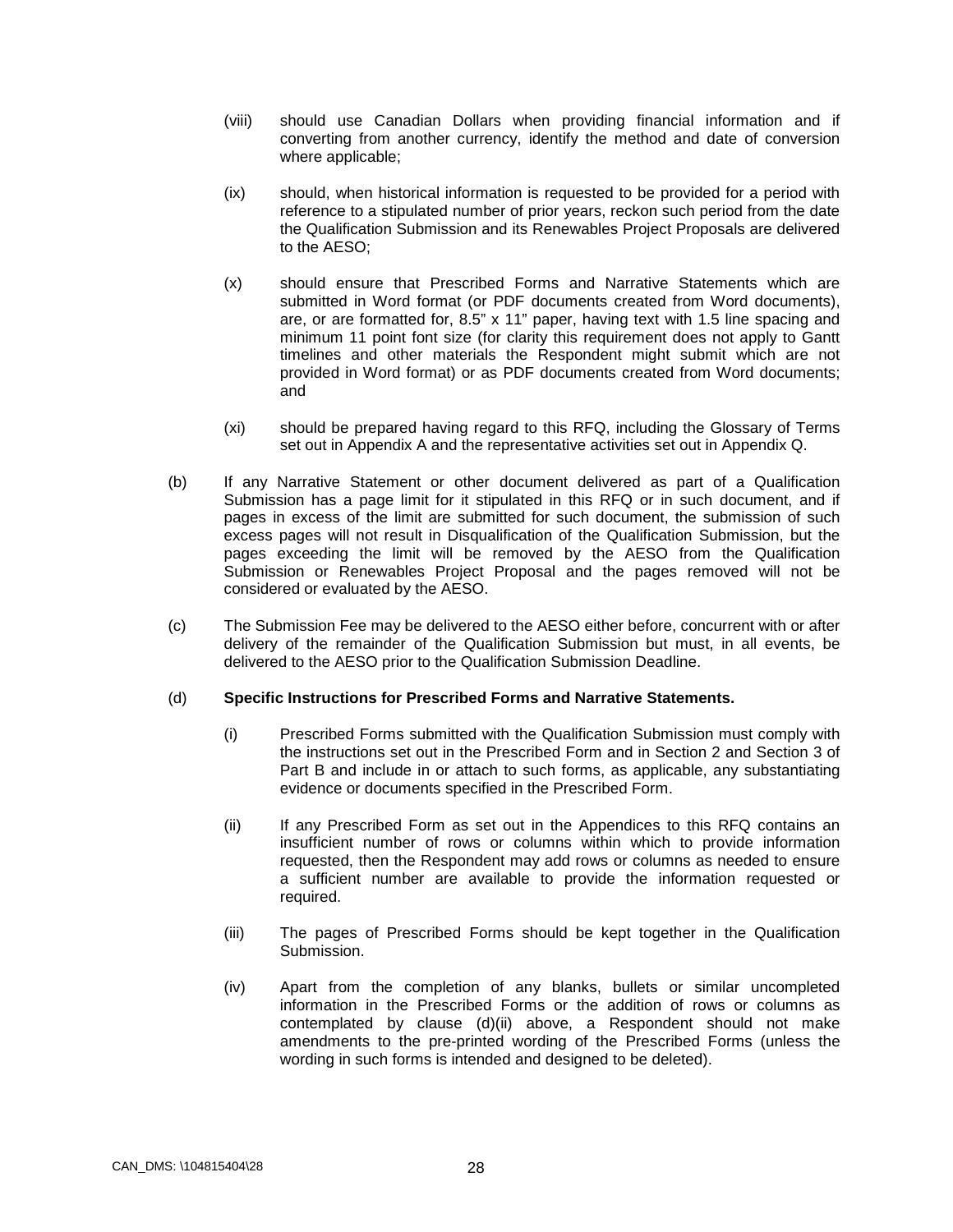- (v) Any amendments made to the Prescribed Forms, whether on the face of such forms or contained elsewhere in the Qualification Submission, if they constitute Material Deviations, may result in the Disqualification of the Qualification Submission or any of its Renewables Project Proposal(s), or otherwise may be taken into consideration in the evaluation of the Qualification Submission and its Renewables Project Proposal(s).
- (vi) All Prescribed Forms (including the Confirmation Agreement in Appendix B which also requires the signature of a Person who has authority to bind the Respondent) requiring signature of the Respondent must be signed by the Respondent's Representative.
- (vii) In instances where there are discrepancies or inconsistencies between the statements or declarations in the Prescribed Forms and those otherwise in the Qualification Submission or any of its Renewables Project Proposal(s), the AESO may, but shall not be required to, Disqualify the Respondent or may seek Clarification from the Respondent if such discrepancies or inconsistencies do not represent Material Deviations.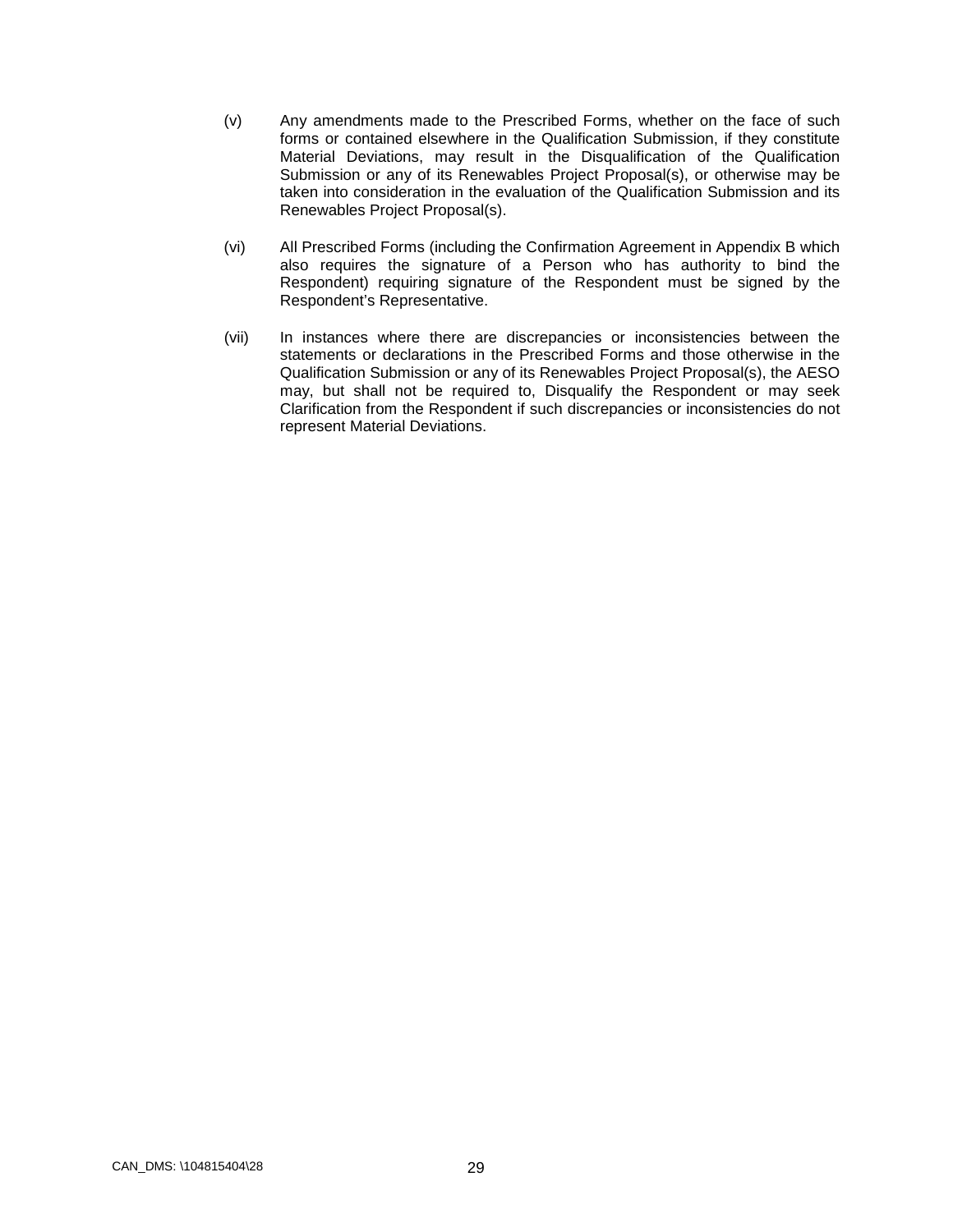#### **Table – Submission Folders**

| <b>Folder</b>                                                                | <b>Sub-Folders</b>                                         | <b>Contents Requirements</b>                                                                                                                                                                                                                                                                                  |  |  |  |  |
|------------------------------------------------------------------------------|------------------------------------------------------------|---------------------------------------------------------------------------------------------------------------------------------------------------------------------------------------------------------------------------------------------------------------------------------------------------------------|--|--|--|--|
| Provide the following in the Qualification Submission - Section 2 of Part B: |                                                            |                                                                                                                                                                                                                                                                                                               |  |  |  |  |
| General                                                                      | Confirmation<br>Agreement                                  | Copy of (the previously submitted) Appendix B completed and<br>signed by a senior officer or director (or Individual holding a similar<br>position where the Respondent is an Unincorporated Association) of<br>the Respondent and also include the name and signature of the<br>Respondent's Representative. |  |  |  |  |
|                                                                              | Respondent<br>Agreement                                    | completed<br>Appendix C<br>signed<br>by the<br>Respondent's<br>and<br>Representative                                                                                                                                                                                                                          |  |  |  |  |
|                                                                              | Relationship<br><b>Disclosure</b><br>Form                  | Appendix D completed<br>signed<br>the<br>and<br>by<br>Respondent's<br>Representatives                                                                                                                                                                                                                         |  |  |  |  |
|                                                                              | Qualification<br>Submission<br>Certificate                 | completed<br>Appendix E<br>and<br>signed<br>by<br>the<br>Respondent's<br>Representative                                                                                                                                                                                                                       |  |  |  |  |
|                                                                              | Addenda<br>Acknowledge<br>ments                            | Copies of all Addenda signed by the Respondent's Representative<br>acknowledging receipt and review of same.                                                                                                                                                                                                  |  |  |  |  |
| Respondent<br>Information                                                    | General<br>Information                                     | Prescribed Form - Respondent Information - Appendix F                                                                                                                                                                                                                                                         |  |  |  |  |
|                                                                              | Control Group<br>Information                               | Prescribed Form - Control Group Information - Appendix G                                                                                                                                                                                                                                                      |  |  |  |  |
|                                                                              | Project<br>Summary<br>and<br>Priority<br>for<br>Evaluation | Prescribed Form - Renewables Projects Summary and Priority for<br>Evaluation - Appendix H                                                                                                                                                                                                                     |  |  |  |  |
|                                                                              |                                                            | Provide the following for each Renewables Project Proposal - Section 3 of Part B:                                                                                                                                                                                                                             |  |  |  |  |
| Renewables<br>Project                                                        | Eligibility                                                | Prescribed Form - Respondent Declarations - Appendix I                                                                                                                                                                                                                                                        |  |  |  |  |
| Proposal<br>(note:<br>submit a<br>separate<br>folder                         | Renewables<br>Project<br>Proposal<br>Information           | Prescribed Form - Renewables Project Profile - Appendix J                                                                                                                                                                                                                                                     |  |  |  |  |
| clearly<br>labelled for                                                      | <b>Site Control</b>                                        | Prescribed Form - Solicitor's Confirmation Opinion Respecting Site<br>Control - Appendix K                                                                                                                                                                                                                    |  |  |  |  |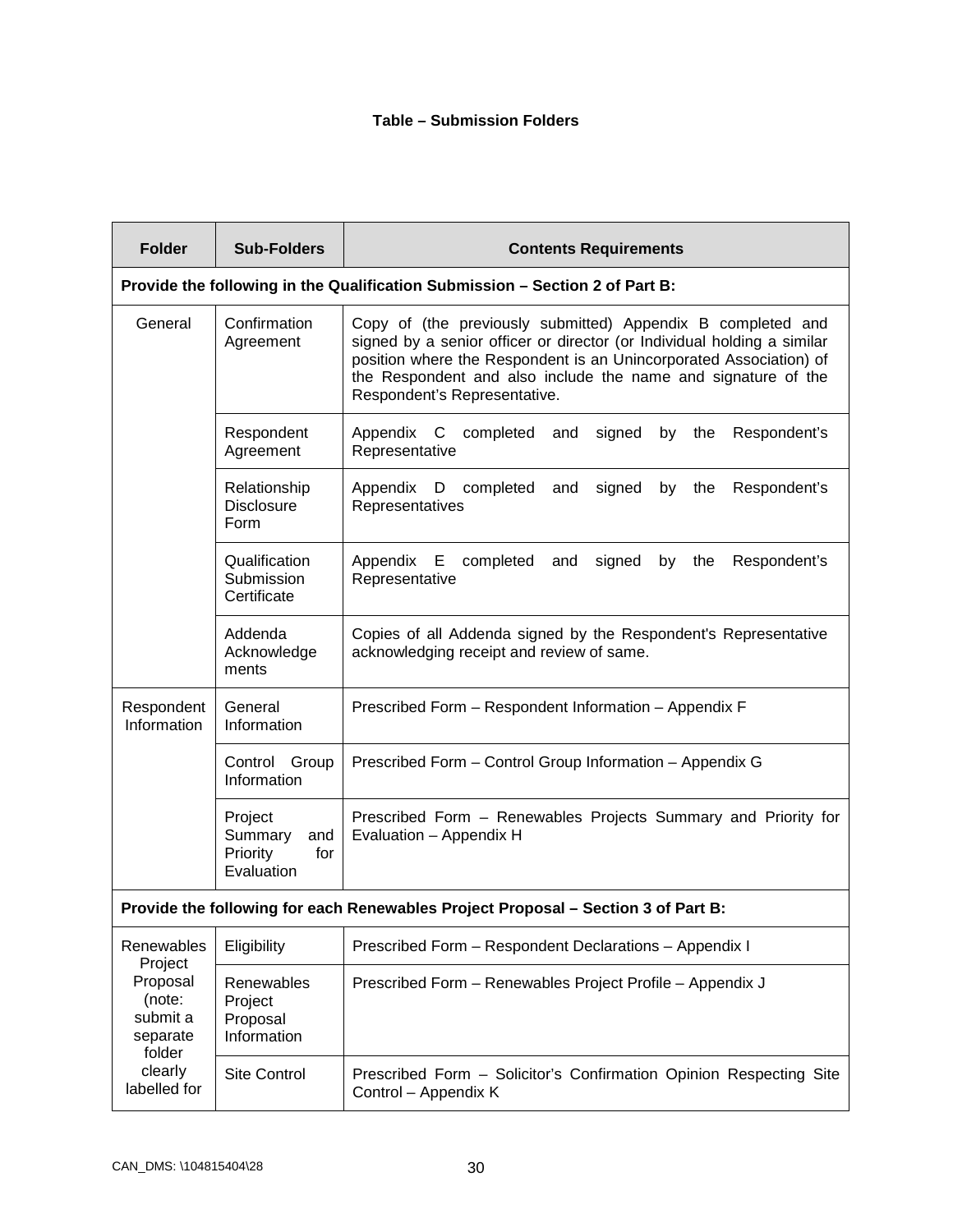| <b>Folder</b>                 | <b>Sub-Folders</b>                    | <b>Contents Requirements</b>                                                                                                                                                                                                                                     |
|-------------------------------|---------------------------------------|------------------------------------------------------------------------------------------------------------------------------------------------------------------------------------------------------------------------------------------------------------------|
| each<br>Renewables<br>Project | Project Plan                          | <b>Project Plan Narrative</b>                                                                                                                                                                                                                                    |
| Proposal)                     | Stakeholder<br><b>Relations</b>       | <b>Stakeholder Relations Narrative</b>                                                                                                                                                                                                                           |
|                               | Respondent<br>Team Member<br>Roles    | <b>Team Member Roles Narrative</b>                                                                                                                                                                                                                               |
|                               | <b>Project Delivery</b><br>Experience | Prescribed Form - Comparable Facility Experience for each<br>$\bullet$<br>Comparable Facility used to satisfy the Project Delivery<br>Experience Requirement for the applicable Renewables<br>Project Proposal - Appendix L                                      |
|                               |                                       | Prescribed Form - Entity Profile for each Respondent Team<br>$\bullet$<br>Member that is not an Individual and whose experience is<br>used to satisfy the Project Delivery Experience Requirement<br>for the applicable Renewables Project Proposal - Appendix M |
|                               |                                       | Prescribed Form - Individual Personnel Profile for each<br>Respondent Team Member that is an Individual and whose<br>experience is used to satisfy the Project Delivery Experience<br>Requirement for the applicable Renewables Project Proposal<br>- Appendix N |
|                               | Financial<br>&<br>Strength            | Prescribed Form - Renewables Project Financial Information<br>$\bullet$<br>- Appendix O                                                                                                                                                                          |
|                               | Equity<br>Commitment                  | Prescribed Form - Commitment Letter from each Designated<br>Equity Provider - Appendix R                                                                                                                                                                         |
|                               |                                       | <b>Financing Plan Narrative</b>                                                                                                                                                                                                                                  |
|                               |                                       | Provide the following for Tangible Net Worth - Section 4 of Part B:                                                                                                                                                                                              |
| Tangible<br>Net Worth         | Financial<br><b>Statements</b>        | For each Designated Equity Provider, financial statements for<br>$\bullet$<br>the last two (2) fiscal years                                                                                                                                                      |
|                               |                                       | For each Designated Equity Provider, financial statements for<br>$\bullet$<br>the most recently completed fiscal quarter                                                                                                                                         |
|                               | <b>TNW</b><br>Methodology             | TNW Methodology for each Designated Equity Provider                                                                                                                                                                                                              |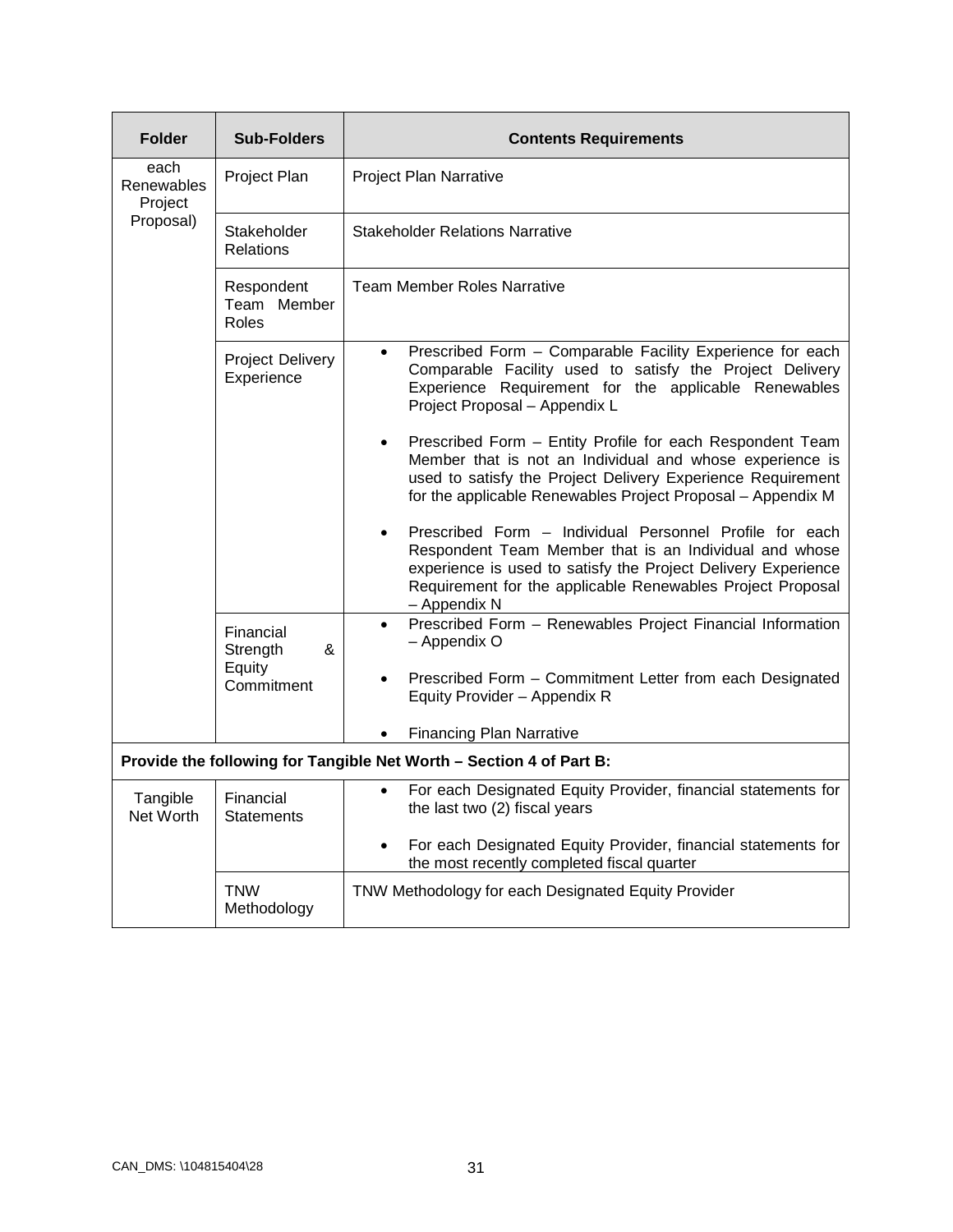### **2 QUALIFICATION SUBMISSIONS – GENERAL REQUIREMENTS**

A Respondent must, prior to the Qualification Submission Deadline, provide the AESO with a Submission Fee in the amount applicable to such Qualification Submission in the form of a certified cheque or bank draft payable to Alberta Electric System Operator. No other forms of payment will be accepted. The Submission Fee must be delivered by hand or courier to the Delivery Address. The Respondent must include as part of its Qualification Submission:

### 2.1 **Confirmation Agreement**

A copy of the executed Confirmation Agreement submitted to the AESO pursuant to Section 1.7 of Part A.

### 2.2 **Respondent Agreement**

A completed Prescribed Form – Respondent Agreement signed by the Respondent's Representative, which form is attached hereto as Appendix C.

### 2.3 **Relationship Disclosure Form**

A completed Prescribed Form – Relationship Disclosure Form signed by the Respondent's Representative, which form is attached hereto as Appendix D.

### 2.4 **Qualification Submission Certification**

A completed Prescribed Form – Qualification Submission Certification signed by the Respondent's Representative, which form is attached hereto as Appendix E.

#### 2.5 **Respondent General Information Requirements**

A completed Prescribed Form – Respondent Information, which form is attached hereto as Appendix F.

#### 2.6 **Control Group Information Requirements**

A completed Prescribed Form – Control Group Information, which form is attached hereto as Appendix G.

#### 2.7 **Project Information Summary and Priority for Evaluation Requirements**

A completed Prescribed Form – Renewables Project Information Summary and Priority for Evaluation, which form is attached hereto as Appendix H.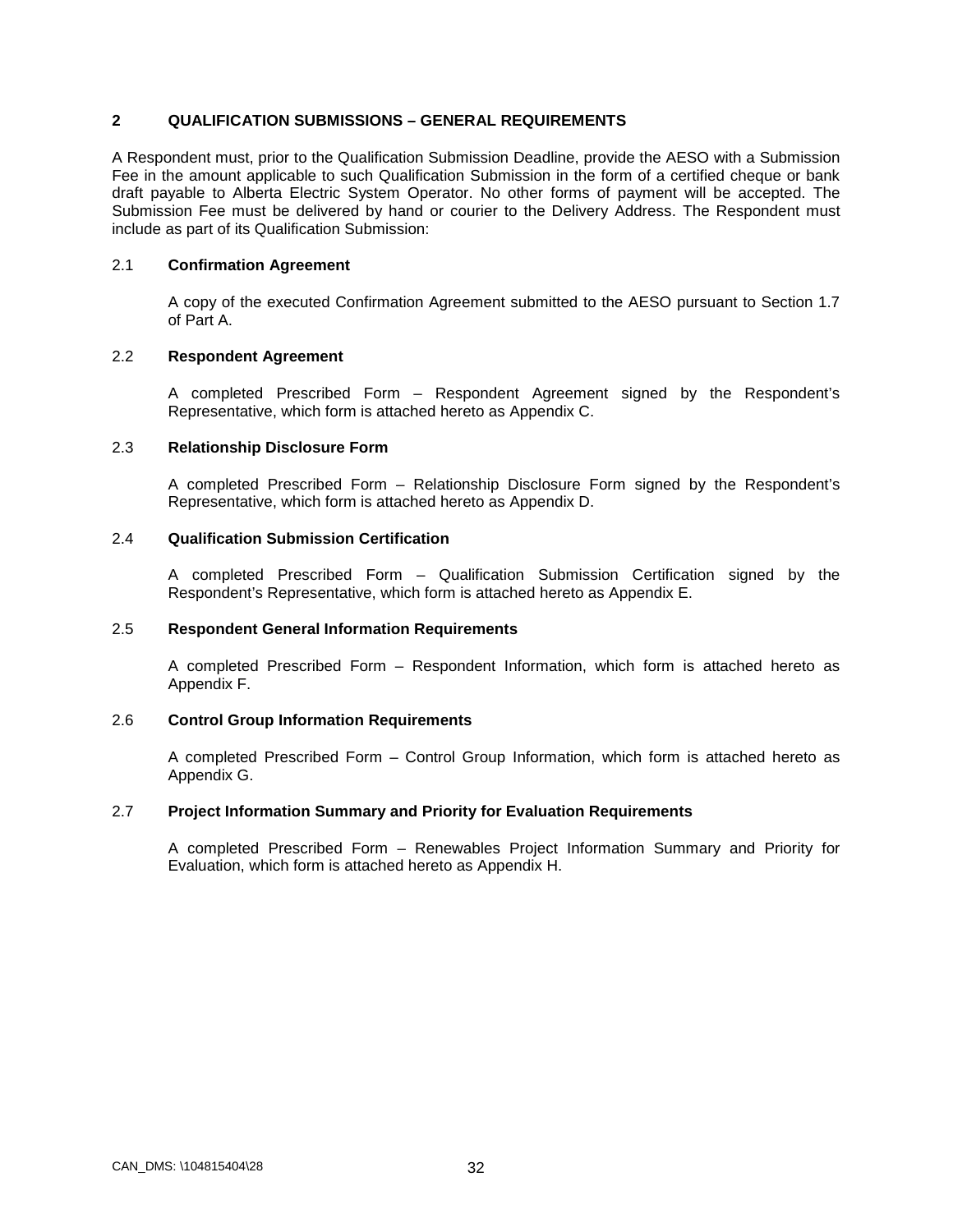### **3 QUALIFICATION SUBMISSION – RENEWABLES PROJECT PROPOSALS REQUIREMENTS**

The Respondent must, as part of its Qualification Submission but **SEPARATELY IN RESPECT OF EACH RENEWABLES PROJECT PROPOSAL**, satisfy the requirements and submit the information and Prescribed Forms and Narrative Statements set out in Sections 3.1 through Section 3.8 of Part B, inclusive (such requirements, information, Prescribed Forms and Narrative Statements provided in a Qualification Submission in respect of a Renewables Project shall constitute the "**Renewables Project Proposal**" for such Renewables Project).

#### 3.1 **Renewables Project Proposal – Eligibility**

Each Renewables Project described in a Renewables Project Proposal must meet the following criteria ("**Eligibility Criteria**"):

- (a) Have a proposed Contract Capacity of equal to or greater than 5 MW.
- (b) Not have a proposed Contract Capacity that is greater than the Procurement Target.
- (c) Be located in the Province of Alberta.
- (d) Be a single facility, separately metered.
- (e) Be a New Build or be an Expansion. For absolute clarity, a Renewables Project referred to in a Renewables Project Proposal that is an Expansion is eligible under this RFQ only with respect to the Contract Capacity relating to the Expansion, separately metered.
- (f) Not be the subject of a physical or financial power, or capacity contract or derivative, or purchase, premium, support or other contract relating to Electricity generated by, or Renewables Attributes produced from, the Renewables Project.
- (g) Be reasonably expected to attain Commercial Operation on or before the Target COD.
- (h) Be able to connect to the existing AIES and be located where the available capacity of the line or substation of the AIES to which the Facility will connect, under system normal conditions, can accept 100% of the Renewables Project's Contract Capacity.
- (i) Utilize one or more Renewable Fuels as the sole source(s) of fuel to generate Electricity (except in the case of a Renewables Project utilizing Sustainable Biomass to generate Electricity).
- (j) Have a design life equal to at least the Term of the RESA.
- (k) Have assured Site Control.

Each Renewables Project Proposal must include a completed Prescribed Form – Respondent Declarations, which form is attached hereto as Appendix I. The Prescribed Form – Respondent Declarations should, in respect of the applicable Renewables Project, evidence compliance with the Eligibility Criteria (except in respect of item (h) above which will be determined by the AESO in the Connection Capacity Assessment described in Section 4.1 of Part A).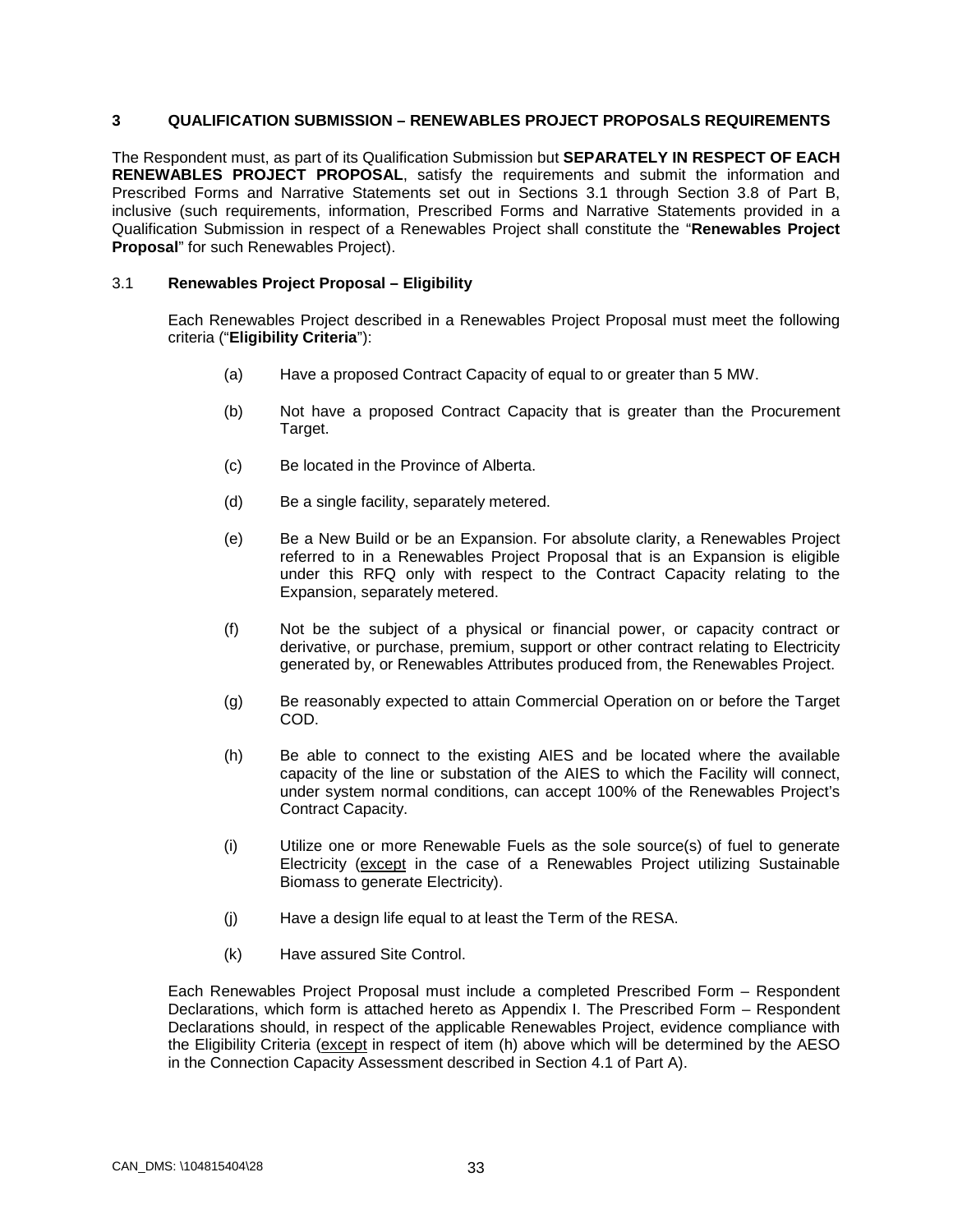### 3.2 **Renewables Project Proposal – Information Requirements**

Each Renewables Project Proposal must include a completed Prescribed Form – Renewables Project Profile, which form is attached hereto as Appendix J.

#### 3.3 **Renewables Project Proposal – Site Control**

For each Renewables Project Proposal, the Respondent should have Site Control for the Site by way of the following:

- (a) title, or option/agreement that provides right to acquire title; and/or
- (b) a lease or an option/agreement to lease, that provides the Counterparty with the right to construct, operate and maintain the Renewables Project, which lease has, or will have, a term that is no less than the Term of the RESA; and/or
- (c) in the case of Overlap Lands, a lease or sublease or an option/agreement to lease or sublease, as applicable, that provides the Counterparty with the right to construct, operate and maintain the Renewables Project, which lease or sublease has, or will have, a term that is no less than the Term of the RESA; and/or
- (d) in the case of Substation Lands, any of 3.3(a) (b) or (c) above either exclusively in favour of the Counterparty, or in favour of the Counterparty jointly with others.

For clarity, the Respondent is not required to demonstrate Site Control in respect of lands (including road allowances) upon which only collection system assets (and no other Renewables Project assets or Generating Equipment) will be located. In addition: (i) the Site of each Renewables Project Proposal contained in a Qualification Submission must be separate and distinct from the Site of each other Renewables Project Proposal contained in such Qualification Submission, (ii) the Respondent must demonstrate exclusive and independent Site Control with respect to each Renewables Project Proposal contained in its Qualification Submission and may not submit multiple Renewables Project Proposals with overlapping Sites, and (iii) the AESO may Disqualify one or more Renewables Project Proposals with overlapping Sites.

Each Renewables Project Proposal must include a completed Prescribed Form – Solicitor's Confirmation Opinion Respecting Site Control, which form is attached hereto as Appendix K. The submission of a completed Prescribed Form – Solicitor's Confirmation Opinion Respecting the Site Control for each Renewables Proposal will evidence the Site Control requirement in respect of the applicable Renewables Project.

#### 3.4 **Renewables Project Proposal – Project Plan**

Each Renewables Project Proposal should include a Plan and information related to the Delivery of the Renewables Project which will satisfy the AESO that the Renewables Project can reasonably be expected to attain Commercial Operation by the Target COD (the "**Project Plan Requirement**"). In addressing the Project Plan Requirement, Respondents should relate their relevant experiences (as provided through the applicable Prescribed Form – Comparable Facility Experience, each applicable Prescribed Form – Entity Profile and each applicable Prescribed Form – Individual Personnel Profile included in the Respondent's Qualification Submission) to their project plan and Respondents are encouraged to refer to Appendix Q – Representative **Activities** 

The Project Plan Requirement will, in respect of the Renewables Project Proposal, be evidenced by the submission of information and material related to the Renewables Project, which will at a minimum include: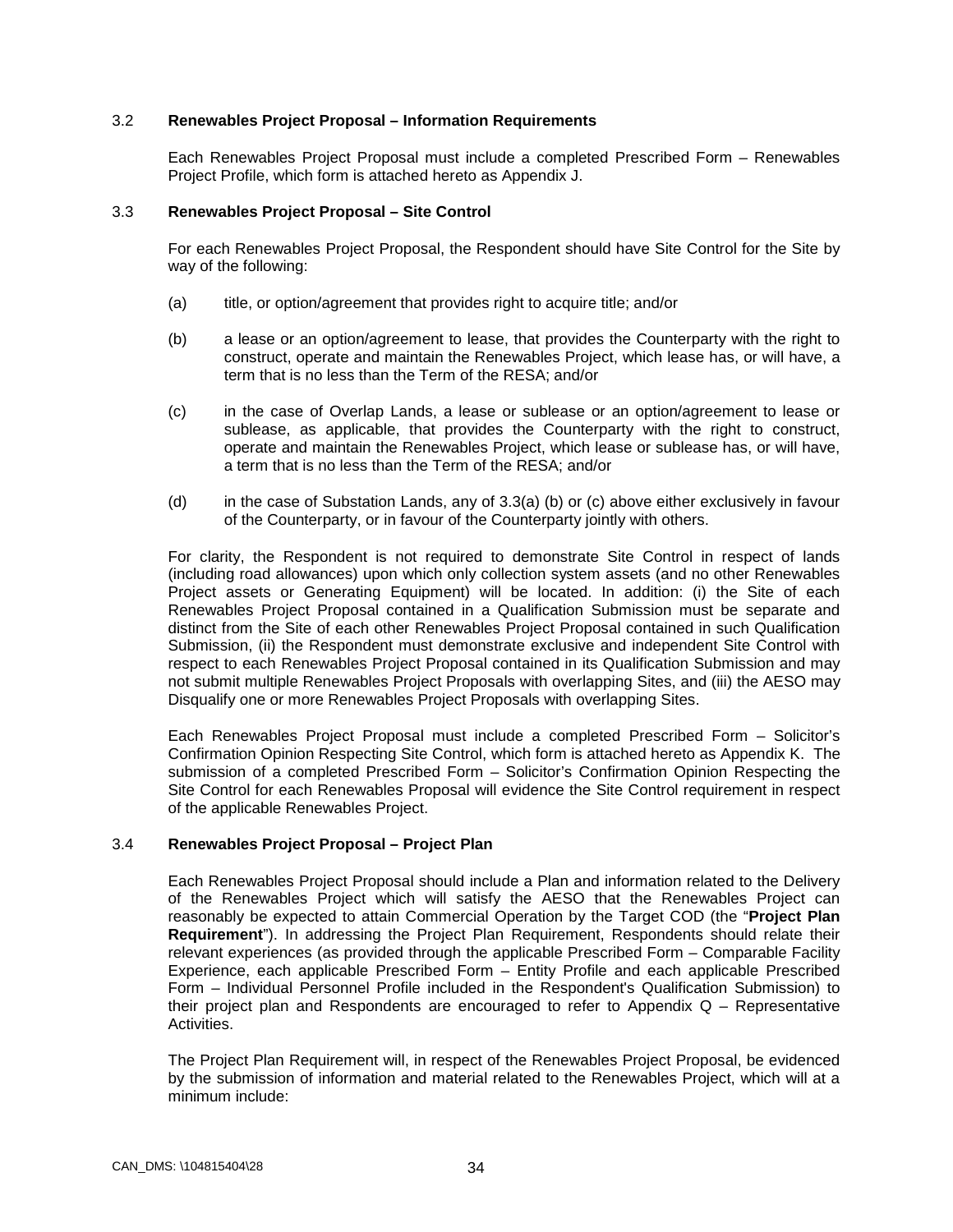- (a) an overall project plan for Delivery of the Renewables Project;
- (b) a high-level overview of the key risks or challenges that may impact the critical path(s) to achieving Commercial Operation on or before the Target COD, as well as a discussion of applicable actions or steps which may mitigate such risks or challenges;
- (c) a detailed list of all Approvals related to the Renewables Project (including any which have already been attained) and:
	- (i) a concise description of activities associated with attaining such Approvals, and an indication of their current status;
	- (ii) a description of the approach to securing outstanding Approvals associated with the Renewables Project, including in respect of any previously attained Approvals that are likely to require amendments; and
	- (iii) a description of any issues of concern or specific risks related to attaining such Approvals that may adversely impact achievement of Commercial Operation by the Target COD, and any contingency plans to mitigate such concerns and risks;
- (d) information with respect to any electrical connection applications, Approvals and agreements required to achieve energization of the Renewables Project and deliver Electricity to the AIES, which information should, at a minimum:
	- (i) identify and describe any necessary connection Approvals or agreements, including any which have already been attained;
	- (ii) provide concise descriptions of the processes and activities associated with attaining such Approvals/agreements, and indicate their current status;
	- (iii) identify the connecting authority and transmission or distribution facility owner involved with such activities, and
	- (iv) describe the approach to securing outstanding connection Approvals/agreements, including any attained connection Approvals/permits that are likely to require amendments; and
- (e) a timeline to COD (by including a Gantt chart, or similar schedule diagram) considering such things as road bans, breeding season limitations and other limitations which might be imposed, including start/end dates, and durations of key activities and the dates of major milestones, which timeline shall:
	- (i) include key activities/major milestones that have been completed to date and indicate the current status of the Renewables Project's progress along the timeline;
	- (ii) identify the critical path(s) within such timeline and the major milestones that form each critical path, (including environmental studies, construction permits, procurement lead times for critical equipment, etc.) and each key element to be completed, addressed or achieved within the critical path;
	- (iii) to the extent not already addressed in item (ii) above: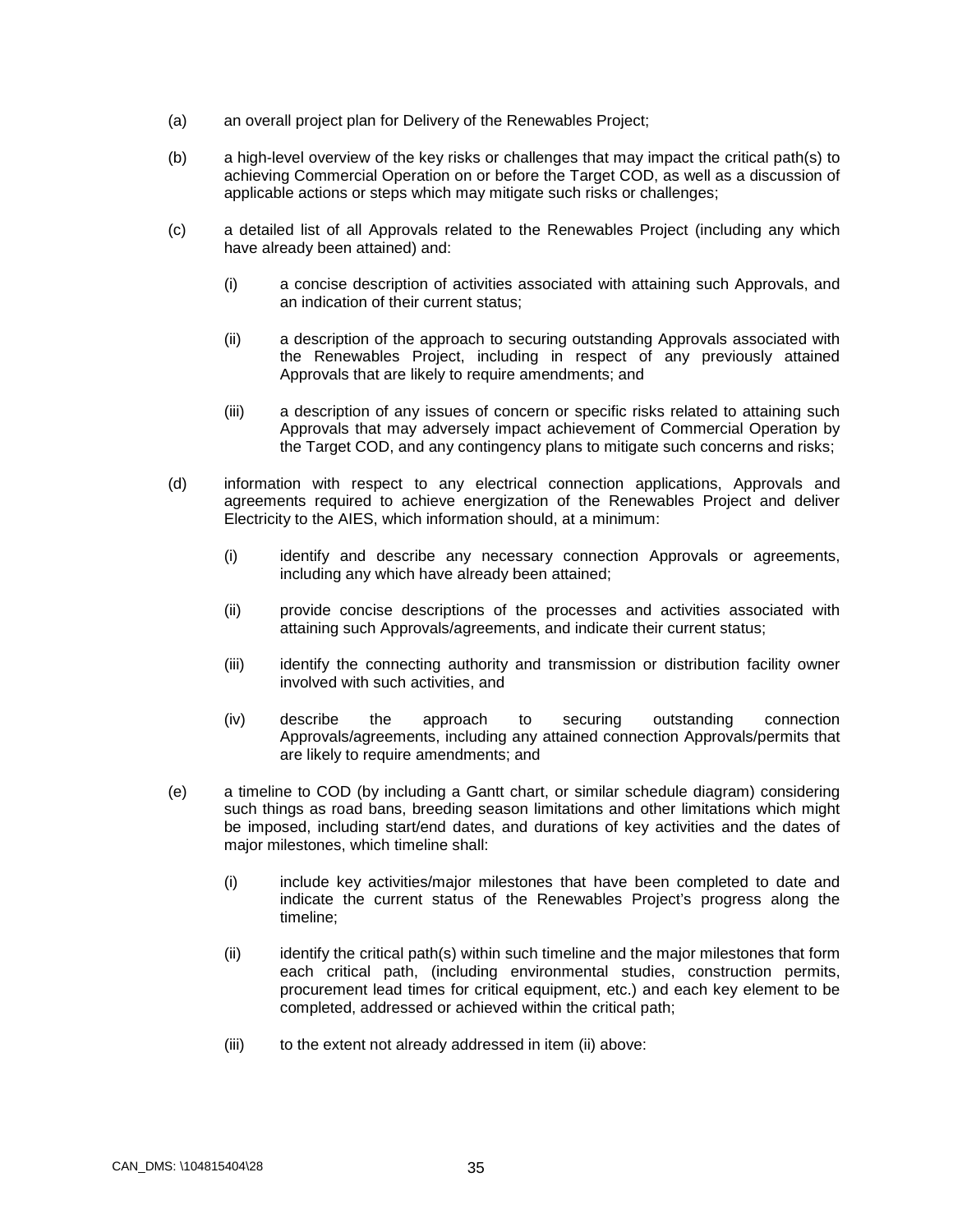- (A) a critical path schedule for securing the Approvals referenced in Section 3.4(c) of Part B above, including anticipated timelines and milestone dates; and
- (B) and critical path schedule for securing the connection Approvals/agreements referenced in Section 3.4(d) of Part B above; and
- (iv) a concise supporting narrative describing the basis for expectations and rationale for such timeline.

The Respondent must, in respect of each Renewables Project, address the Project Plan Requirement by submitting a narrative not exceeding twelve (12) pages in length (inclusive of Gantt and other charts, lists, timelines and tables) describing the required information, and including Gantt and other charts, lists, timelines, tables or other diagrams (the "**Project Plan Narrative**").

#### 3.5 **Renewables Project Proposal – Stakeholder Relations**

Each Renewables Project Proposal should include information with respect to outreach and engagement with relevant stakeholders and should relate their relevant experience, as provided through the applicable Prescribed Form – Comparable Facility Experience included in the Respondent's Qualification Submission, to their intentions for outreach and engagement such that the AESO will be satisfied that stakeholders will be appropriately engaged (the "**Stakeholder Relations Requirement**"), and which information will, at a minimum:

- (a) describe the approach to outreach and engagement with stakeholders and affected parties; and
- (b) describe activities conducted to date and critical milestones achieved toward robust stakeholder engagement.

The Respondent must, in respect of the Renewables Project, address the Stakeholder Relations Requirement by submitting a narrative not exceeding four (4) pages in length (inclusive of tables, lists, charts or diagrams) describing the required information, which narrative may include tables, lists, charts, diagrams or other materials (the "**Stakeholder Relations Narrative**").

#### 3.6 **Renewables Project Proposal – Team Member Roles**

Each Renewables Project Proposal should, having reference to the Project Plan Narrative and relating the relevant Respondent Team experience as provided through the applicable Prescribed Form – Comparable Facility Experience included in the Respondent's Qualification Submission, include information about the roles that Respondent Team Members will have in Delivery of the Renewables Project (the "**Team Member Roles Requirement**"), which information should, at a minimum:

- (a) describe the key considerations, activities, and functions required in the performance of each stage of Delivery;
- (b) make reference to past Project Delivery experience gained with Comparable Facilities by each applicable Respondent Team Member and describe how such experience is relevant to Delivery of the Renewables Project; and
- (c) describe the roles and responsibilities of each applicable Respondent Team Member in relation to the performance of each stage of Delivery.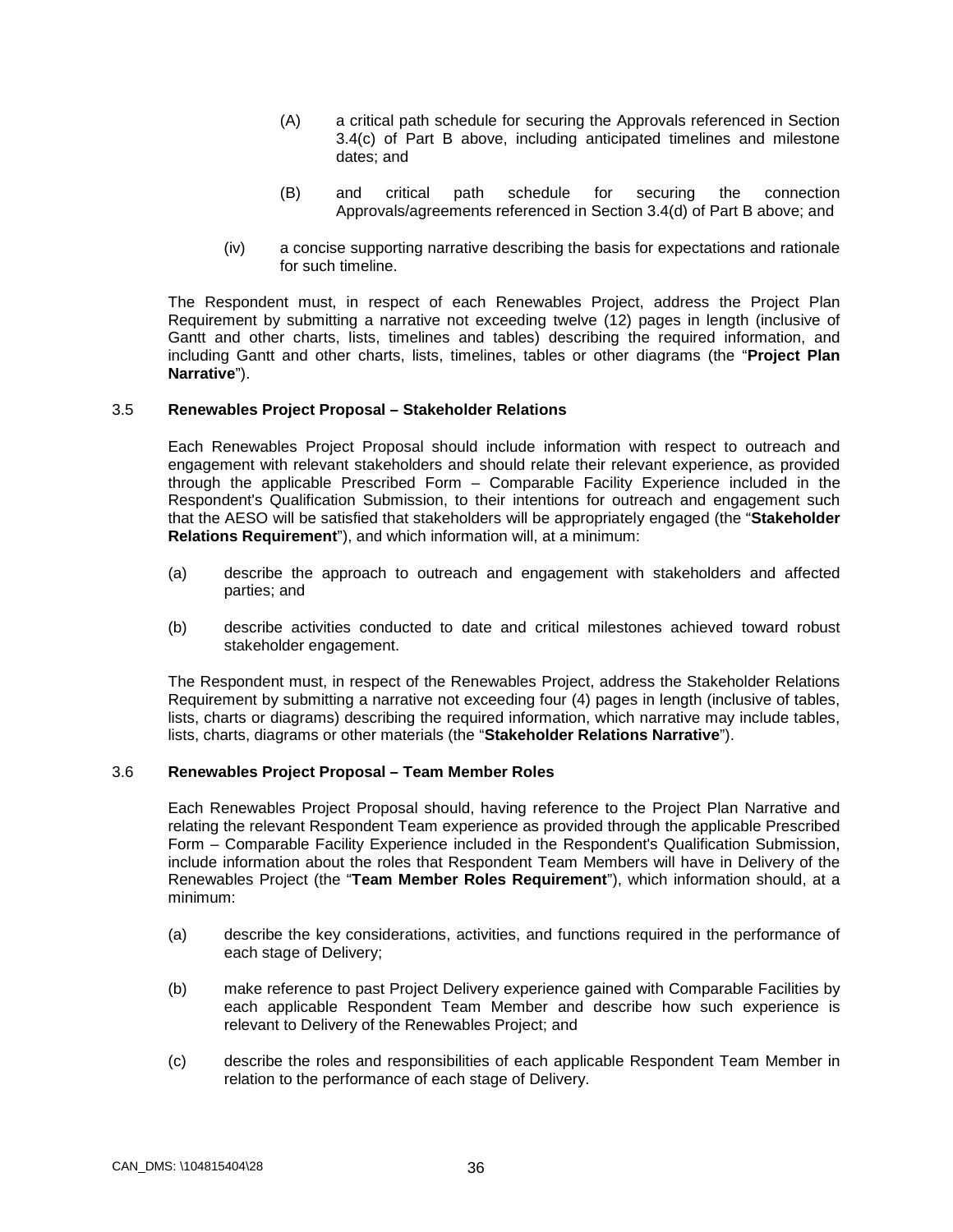However, such information should not reference Respondent Team Members who are Individuals, unless a Prescribed Form – Individual Personnel Profile has been included in the Renewables Project Proposal in respect of such Individual.

The Respondent must, in respect of the Renewables Project, evidence the Team Member Roles Requirement by submitting a narrative not exceeding two (2) pages in length (inclusive of tables, lists, charts or diagrams) describing the required information and relating their relevant experience as provided through each applicable Prescribed Form – Entity Profile and each applicable Prescribed Form – Individual Personnel Profile included in the Respondent's Qualification Submission, which narrative may include tables, lists, charts, diagrams or other materials (the "**Team Member Roles Narrative**").

#### 3.7 **Renewables Project Proposal – Project Delivery Experience**

Respondent must, in respect of each Renewables Project, provide information which will satisfy the AESO that the Respondent, through Project Delivery, has sufficient relevant experience (which it relates to and in the Project Plan, Stakeholders Relations Narrative, Team Members Roles Narrative, Financial Strength and Equity Requirement and Financing Plan Narrative) to bring the Renewables Project to Commercial Operation by the Target COD (the "**Project Delivery Experience Requirement**"). To address the Project Delivery Experience Requirement, Respondent should, for the Renewables Project (and relating such experience as noted):

- (a) demonstrate experience in each stage of Project Delivery (in demonstrating and describing experience with Project Delivery, Respondents are encouraged to refer to the representative activities listed in Appendix Q) with at least two (2), but no more than ten (10) Comparable Facilities; provided that:
	- (i) experience with each stage of Project Delivery must be evidenced with not less than two (2) Comparable Facilities;
	- (ii) the maximum limit of ten (10) Comparable Facilities applies in respect of all (if more than one) Renewables Project Proposals included in the Qualification Submission as well as in respect of a single Renewables Project Proposal; that is, in no event may the Respondent make reference to more than ten (10) Comparable Facilities across all Renewables Project Proposals;
	- (iii) experience described must have been gained no more than ten (10) years prior to the date of the Qualification Submission;
	- (iv) each Comparable Facility identified in relation to described experience must have been in commercial operation for at least a one (1) year period;
	- (v) the Respondent can draw on past experience of all of the Respondent Team Members to the extent necessary to evidence the experience requirements;
	- (vi) experience in all stages of Project Delivery need not have been attained with the same Comparable Facility;
	- (vii) at least one (1) example of the Development stage must be demonstrated with a Comparable Facility that uses the same Renewable Fuel(s) as the Renewables Project;
	- (viii) at least one (1) example of the Development stage of Project Delivery must be demonstrated with a Comparable Facility that is located in North America; and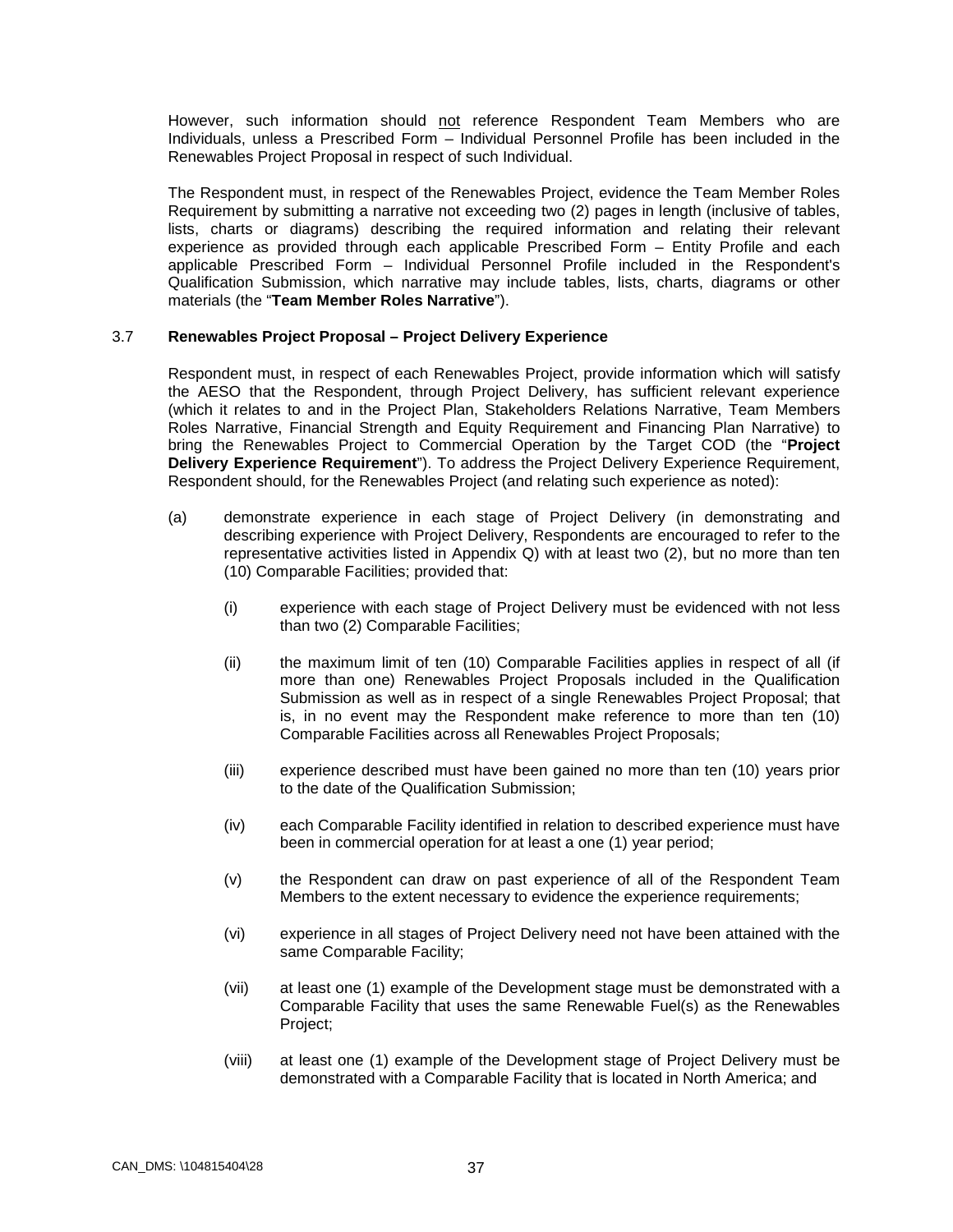- (ix) at least one (1) Comparable Facility must have a similar connection configuration (i.e. connection to the transmission system or distribution system, as applicable) to that of the Renewables Project;
- (b) identify and explain the nature of the roles and responsibilities held by the applicable Respondent Team Member(s) in respect of such Comparable Facilities (with reference to the representative activities set out in Appendix Q); provided that:
	- (i) in the case of a Respondent Team Member that is an Entity, Respondent may use experience attained through an Affiliate of such Entity. If a Respondent Team Member is relying on the experience of Affiliates to evidence experience with a Comparable Facility, it must provide a description of the manner in which the Respondent is affiliated with such Affiliate, and include an organization chart detailing the relationships, including the level of economic and controlling interest among the applicable Entities; and
	- (ii) in the case of a Respondent Team Member that is an Individual:
		- (A) the Project Delivery experience must have been attained in a Managerial Capacity rather than in carrying out subordinate functions;
		- (B) experience attained while such Individual was employed with an entity that is not the Individual's current employer is permitted as long as such Individual's relevant prior employer is identified; and
		- (C) the experience of such Individual does not need to have been attained with the Respondent Team or its Affiliates.

The involvement of the Respondent or Respondent Team Members in the Project Delivery of Comparable Facilities used to evidence this requirement must have been in circumstances where, as applicable, the Respondent or its Respondent Team Members had primary responsibility for the applicable stage of Project Delivery in respect of which such Comparable Facilities are used to evidence Project Delivery experience.

The Project Delivery Experience Requirement for the Renewables Project must be addressed by the submission of:

- (c) a completed Prescribed Form Comparable Facility, which form is attached hereto as Appendix L, for each Comparable Facility used to address the Project Delivery Experience Requirement for such Renewables Project; and
- (d) a completed Prescribed Form Entity Profile, which form is attached hereto as Appendix M, for each Respondent Team Member that is not an Individual and whose experience is used to address the Project Delivery Experience Requirement for such Renewables Project, which Entity Profile should be limited to two (2) pages and should include a summary table of all Comparable Facilities used in the Qualification Submission to demonstrate Project Delivery experience as attained by that Respondent Team Member (provided that, if a Respondent Team Member is to be identified as having Project Delivery experience in respect of more than three Comparable Facilities, then a second (or, if necessary, a third or fourth) completed Prescribed Form – Entity Profile may be submitted in respect of such Respondent Team Member); and
- (e) a completed Prescribed Form Individual Personnel Profile, which form is attached hereto as Appendix N, for each Respondent Team Member who is an Individual and whose experience is used to address the Project Delivery Experience Requirement for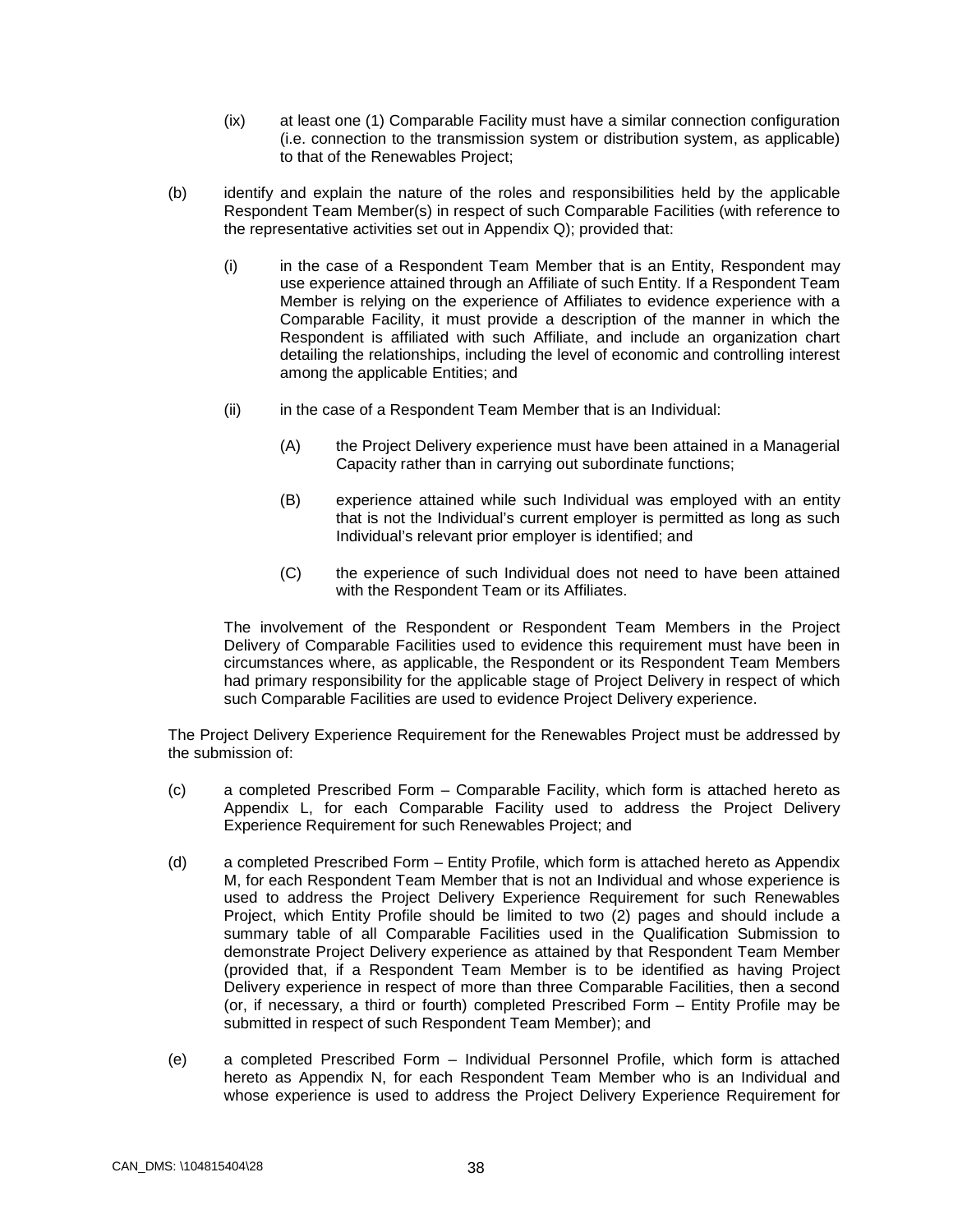such Renewables Project; which personnel profile should be limited to two (2) pages and will include a summary table of all Comparable Facilities used in the Qualification Submission to demonstrate Project Delivery experience as attained by that Respondent Team Member (provided that, if a Respondent Team Member is to be identified as having Project Delivery experience in respect of more than three Comparable Facilities, then a second (or, if necessary, a third or fourth) completed Prescribed Form – Individual Personnel Profile may be submitted in respect of such Respondent Team Member).

### 3.8 **Renewables Project Proposal – Financial Strength and Equity Commitment**

Each Renewables Project Proposal should include all necessary information to evidence to the AESO that the Respondent has access to sufficient financial resources and has by reference to related experience set out in the applicable Prescribed Form – Comparable Facility Experience included in the Respondent's Qualification Submission and the relevance of such experience to Financing of the Renewables Project, sufficient financing experience and financial robustness, and a financing plan, to satisfy the AESO that the Respondent can finance the Delivery of the Renewables Project described in the Renewables Project Proposal, such that the AESO can reasonably expect the Renewables Project(s) to achieve Commercial Operation by the Target COD and continue to operate during the term of the RESA (the "**Financial Strength and Equity Commitment Requirement**"). To address the Financial Strength and Equity Commitment Requirement, Respondent must, for each Renewable Project included in the Qualification Submission:

- (a) identify the Designated Equity Provider(s) and its Committed Equity, for such Renewables Project;
- (b) procure from the Designated Equity Provider(s) to the Renewable Project, confirmation of an Equity Commitment (in aggregate, if applicable) equal to the Designated Equity of the Renewables Project;
- (c) demonstrate sufficient financing experience to satisfy the AESO that the Respondent can finance the Delivery of the Renewables Project described in the Renewables Project Proposal, such that the AESO can reasonably expect the Renewables Project to achieve Commercial Operation by Target COD and continue to operate during the terms of the RESA; and
- (d) demonstrate sufficient financial robustness to satisfy the AESO that the Respondent can finance the Delivery of the Renewables Project described in the Renewables Project Proposal, such that the AESO can reasonably expect the Renewables Project to achieve Commercial Operation by the Target COD and continue to operate during the term of the RESA.

The Financial Strength and Equity Commitment Requirement for the Renewables Project shall be addressed by:

- (e) the submission of a completed Prescribed Form Renewables Project Financial Information, which form is attached hereto as Appendix O;
- (f) the submission of a Commitment Letter from each Designated Equity Provider and Equity Support Person (as applicable) materially in the form of the Prescribed Form – Commitment Letter, which form is attached hereto as Appendix R, that:
	- (i) indicates the specified amount of the Equity Commitment, which amount must match the amount stated in the Prescribed Form – Renewables Project Financial Information, submitted in respect of such Renewables Project;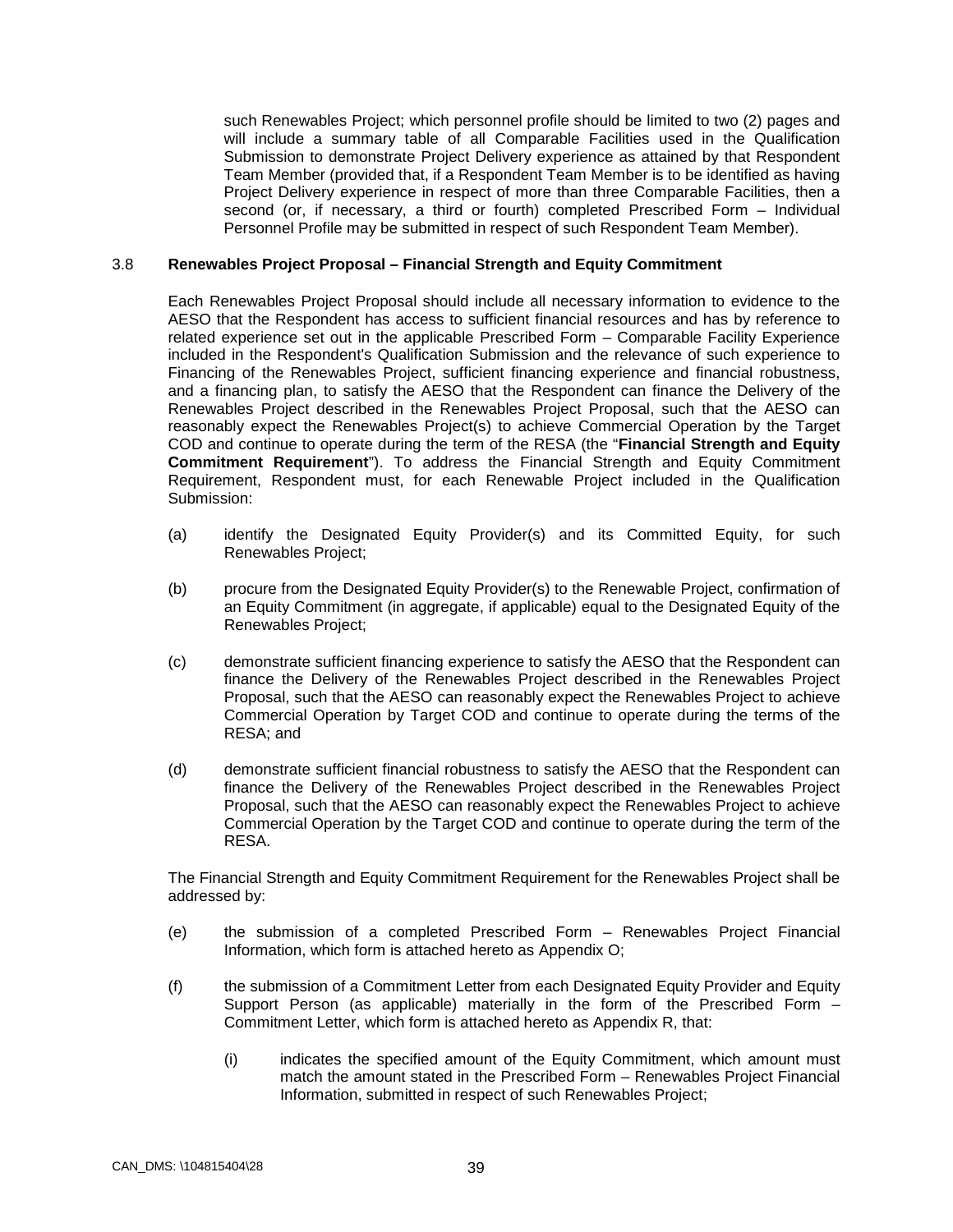- (ii) confirms that the Equity Commitment has been approved by the board of directors, investment committee or other management group with authority to approve participation in the Renewables Project Proposal by the Designated Equity Provider and the Equity Commitment and is signed by a senior officer of the Designated Equity Provider (or the Designated Equity Provider if the Designated Equity Provider is an Individual);
- (iii) provides details of any material off-balance sheet financing arrangements currently in place; or provides confirmation of no material off-balance sheet financing arrangements;
- (iv) confirms that since the date of the latest financial statements provided to the AESO in respect of the Designated Equity Provider, no facts or circumstances have arisen that are reasonably expected to materially adversely affect the Designated Equity Provider's financial condition as set out in the financial statements;
- (v) to the extent there are facts or circumstances that would materially adversely affect the Designated Equity Provider's financial condition as set out in such financial statements, then and in lieu of providing the confirmation required under subsection (iv) above, provides confirmation from a senior officer of the Designated Equity Provider stating, in detail:
	- (A) the facts or circumstances that are reasonably expected to materially adversely affect the Designated Equity Provider's financial condition as set out in the financial statements submitted in response to this requirement; and
	- (B) the revised value of the Designated Equity Provider's Tangible Net Worth, estimated reasonably and in accordance with GAAP having regard to the facts and circumstances set out in response to this subsection (v), together with the calculations supporting such revised value of the Designated Equity Provider's Tangible Net Worth;
- (vi) provides details of any bankruptcy, insolvency, companies creditors arrangements or other insolvency proceedings in the last two (2) fiscal years, and any material litigation or other material adverse proceeding (such as arbitration or other alternative dispute resolution proceedings or regulatory investigations or proceedings) that has occurred in the past two (2) years or that remain outstanding and that may affect its ability to perform its obligations in respect of the Renewables Project, or provide confirmation that no such proceedings or investigations exist; and
- (vii) is on letterhead of the Designated Equity Provider, if an Entity; and
- (g) the submission of a financing plan, not exceeding two (2) pages in length, for the Delivery of the Renewables Project. The financing plan should reflect: the status of progress for each source of capital; specifics as to the source of debt financing (i.e.: bank/bond); descriptions of the execution risks associated with successfully delivering the planned funding; summaries of material risks to the financing plan (including interest rate and foreign exchange exposure, as applicable); and provide descriptions of the manners in which the funding is structured to address the material risks retained by the Renewables Project (the "**Financing Plan Narrative**").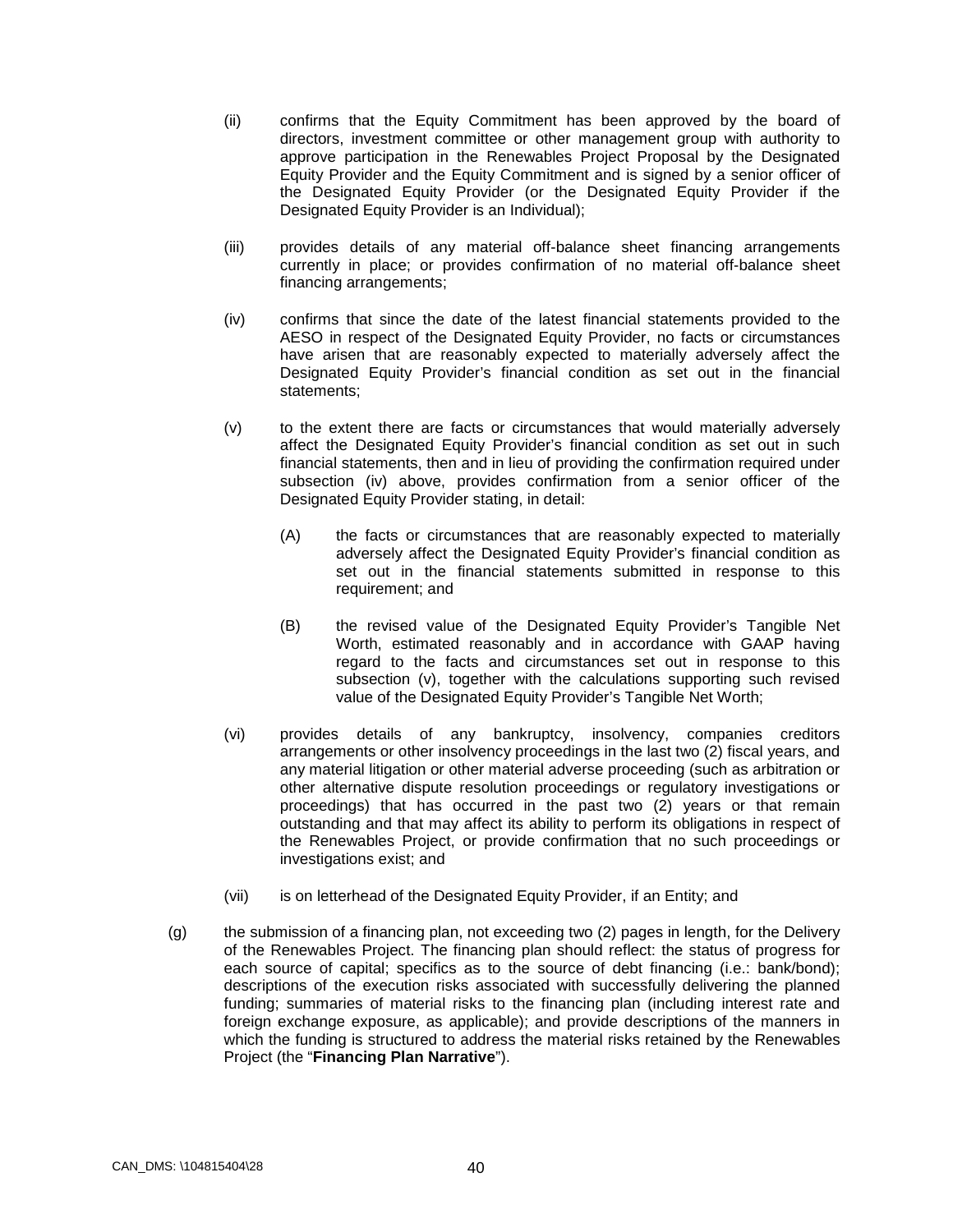### **4 QUALIFICATION SUBMISSION – TANGIBLE NET WORTH REQUIREMENTS**

The Qualification Submission must provide the AESO with assurance that each Designated Equity Provider has the Tangible Net Worth to support the Equity Commitment made by it for each and all of the Renewables Project Proposals in respect of which it is a Designated Equity Provider (the "**TNW Requirement**").

To satisfy the TNW Requirement, a Designated Equity Provider must have a Tangible Net Worth, calculated at the end of each of its last two (2) fiscal years and at the end of its most recently completed fiscal quarter (if financial statements are available for such fiscal quarter), which in each instance is at least equal to a threshold amount calculated as follows:

(a) In respect of each Renewables Project Proposal contained in the Qualification Submission, an amount equal to:

**CC \* EC \* \$250,000**

Where:

**CC** = the Contract Capacity of the applicable Renewables Project Proposal; and

**EC** = the Equity Commitment made by the Designated Equity Provider in respect of the applicable Renewables Project Proposal.

(b) In respect of the Qualification Submission, an amount equal to the aggregate of the amounts calculated in (a) above in respect of such Designated Equity Provider.

If the TNW of such Person is not at least equal to the threshold amount calculated above across all of the Renewables Project Proposals in respect of which it is a Designated Equity Provider, the AESO will Disqualify Renewables Project Proposals in respect of which such Person is a Designated Equity Provider, in order, in the priority (lowest to highest) provided by the Respondent, in the Prescribed Form – Project Information Summary and Priority for Evaluation, and following each such Disqualification, re-assess TNW with respect to the remaining applicable Renewables Project Proposals until TNW, as re-assessed, is sufficient to support the remaining Renewables Project Proposals.

If a Designated Equity Provider stipulated in a Renewables Project Proposal requires the financial assistance or credit support of an Equity Support Person (including its parent, subsidiary, or other Affiliate) in order to be able to provide its Committed Equity for a Renewables Project, then such Equity Support Person, rather than the stipulated Designated Equity Provider, shall be considered to be the Designated Equity Provider for purposes of the TNW Requirement and this Section 4 of Part B, and the TNW Requirement and the submission requirements below will need to be satisfied with respect to such Equity Support Person and not for the stipulated Designated Equity Provider; but both the stipulated Designated Equity Provider and the Equity Support Person must submit a Prescribed Form – Commitment Letter in the form attached as Appendix R as contemplated by Section 3.8(f) of Part B completed as applicable to it in accordance with Appendix R.

As part of the Qualification Submission, the Tangible Net Worth requirements of the Designated Equity Provider will be addressed by:

(a) Submission of the Designated Equity Provider(s) audited (if available) financial statements for each of its last two (2) fiscal years for which financial statements have been issued.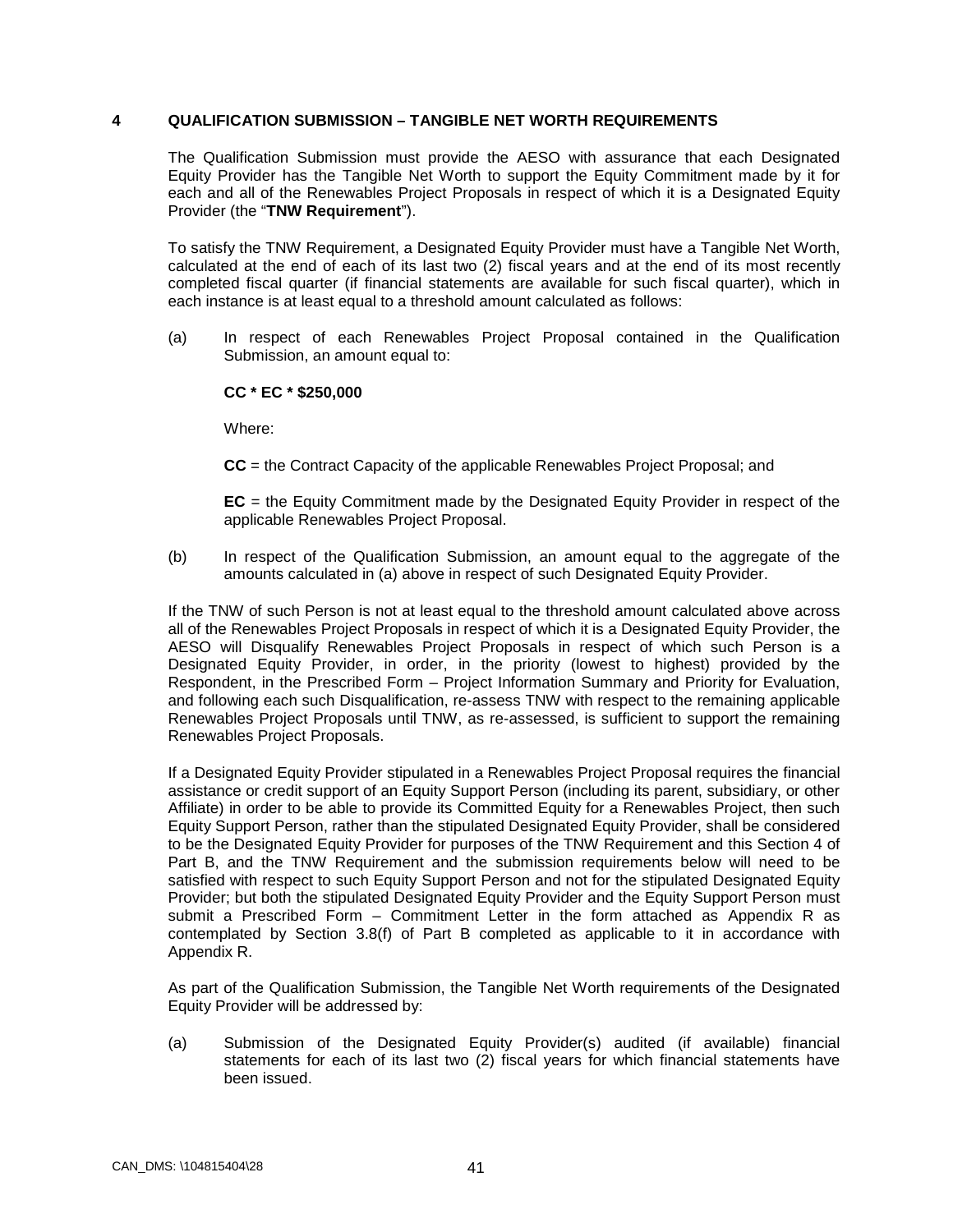- (b) Submission of the Designated Equity Provider's financial statements for its most recently completed fiscal quarter (audited if available) if issued, or a certificate of an officer of the Designated Equity Provider confirming that the Designated Equity Provider issues financial statements on an annual basis only..
- (c) Specifying in the Prescribed Form Renewables Project Information Summary and Priority for Evaluation included in the Respondent's Qualification Submission, the TNW values of the Designated Equity Provider at the end of each of the last two fiscal years and, if applicable, the last fiscal quarter.
- (d) Submission of a summary outlining and describing the methodology / calculations ("**TNW Methodology**") used to determine the TNW of the Designated Equity Provider based on the information provided and in accordance with the definition of Tangible Net Worth. The summary must clearly explain the methodology used to link each applicable line item contained in the Financial Statements submitted with the TNW value of the Designated Equity Provider(s). To the extent that there are any relevant line items, including any assets or liabilities that are identified in the Financial Statements, which the Respondent believes should not be included in the Tangible Net Worth calculations, the summary must clearly identify those amounts and explain the rationale for excluding such amounts.
- (e) If any applicable line item contained in the financial statement submitted with the TNW value is not determined in accordance with GAAP, then as part of the TNW Methodology, such line item should be recalculated to be in accordance with GAAP and a reconciliation provided to support such recalculation.

If any of the financial statements provided in response to this requirement are not audited, then they must be submitted together with a statutory declaration of an officer of the Designated Equity Provider(s) (or the Designated Equity Provider itself, if it is an Individual) stating that such financial statements present fairly, in all material respects, the financial position of the party whose financial statements they are, prepared in conformity with GAAP.

The AESO may, in its sole and absolute discretion recalculate or reconsider TNW based on a calculation the AESO deems appropriate in a situation where the TNW Methodology submitted, having regard to the definition of Tangible Net Worth in Appendix A, appears, to the AESO, to calculate TNW incorrectly or inconsistently with the financial statements submitted.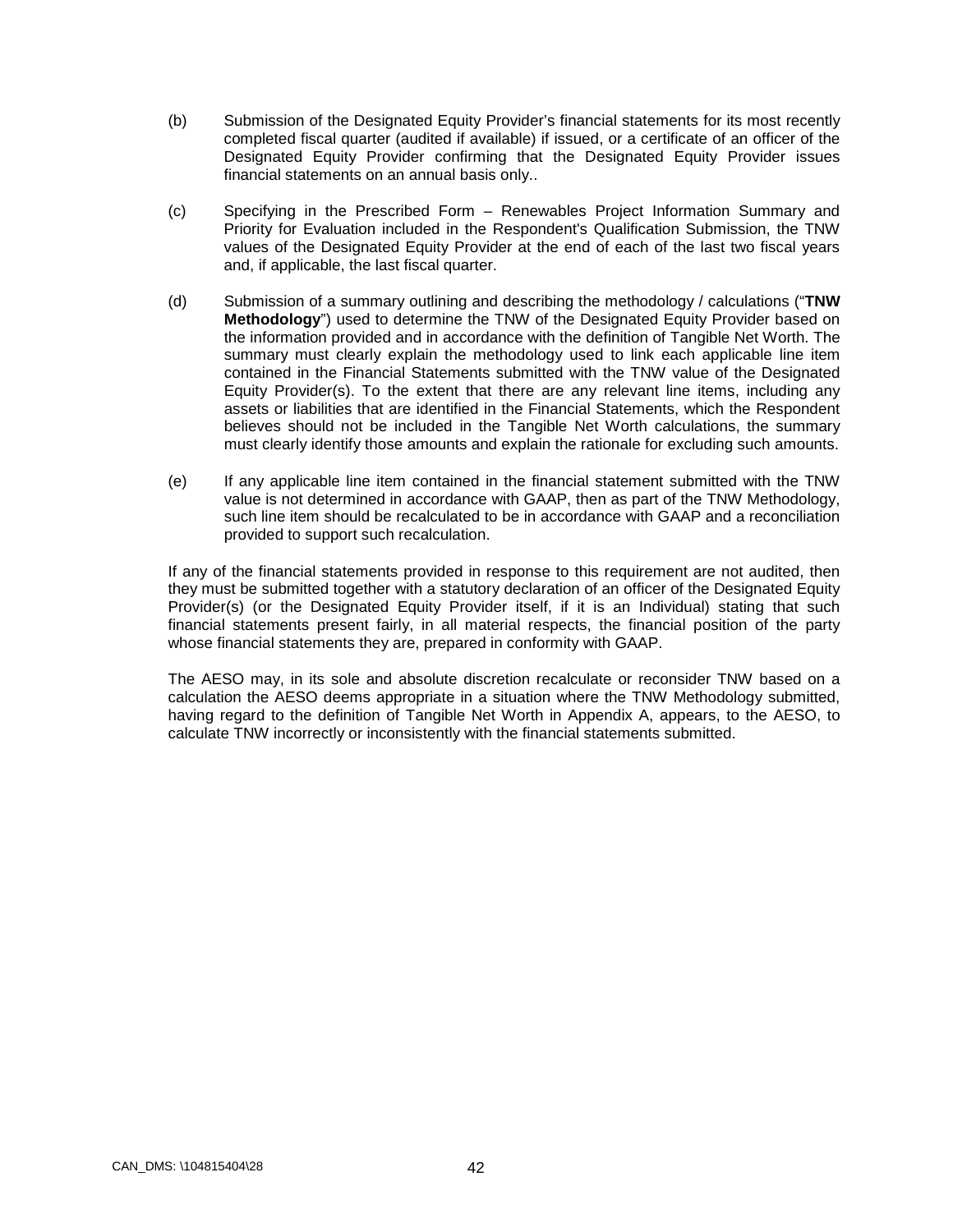# **AESO REP ROUND 1**

# **REQUEST FOR QUALIFICATIONS**

### **APPENDIX A**

# **GLOSSARY OF TERMS AND RFQ INTERPRETATION PROVISIONS**

#### 1 **Glossary of Terms**

In addition to capitalized terms otherwise defined herein, in this RFQ each of the following capitalized terms (and their root terms and derivations) and acronyms has the meaning set out below corresponding to such term or acronym.

| <b>TERM OR ACRONYM</b>     | <b>MEANING</b>                                                                                                                                                                                                                                                                                                                                                                                                                   |
|----------------------------|----------------------------------------------------------------------------------------------------------------------------------------------------------------------------------------------------------------------------------------------------------------------------------------------------------------------------------------------------------------------------------------------------------------------------------|
| Addenda                    | Means the written documents expressly identified as addenda and<br>issued by the AESO pursuant to this RFQ and "Addendum" means<br>any one of such documents.                                                                                                                                                                                                                                                                    |
| AESO and "ISO"             | Has the meaning given the term "independent system operator" in<br>the EUA.                                                                                                                                                                                                                                                                                                                                                      |
| Affiliate                  | Means, with respect to any Person, any other Person directly or<br>indirectly controlling, or directly or indirectly controlled by, or under<br>direct or indirect common control with, such Person.                                                                                                                                                                                                                             |
| <b>AIES</b>                | Has the meaning given the term "interconnected electric system" in<br>the EUA.                                                                                                                                                                                                                                                                                                                                                   |
| Appendix or Appendices     | Means each Appendix and all Appendices that form part of this RFQ<br>and includes each and all of them as submitted in a Qualification<br>Submission.                                                                                                                                                                                                                                                                            |
| Approvals                  | Means all applicable provincial, municipal and federal permits and<br>approvals, in necessary form and substance, which if not obtained<br>would prohibit or prevent the Respondent carrying out all stages of<br>Project Delivery of the Renewables Project, or if not obtained when<br>anticipated could reasonably be expected to prevent the<br>Renewables Project from achieving Commercial Operation by the<br>Target COD. |
| <b>AUC</b>                 | Means the Alberta Utilities Commission or its successor.                                                                                                                                                                                                                                                                                                                                                                         |
| <b>Board</b>               | Means the board of members of the AESO.                                                                                                                                                                                                                                                                                                                                                                                          |
| <b>Business Day</b>        | Means a day, other than a Saturday or Sunday, or a statutory<br>holiday recognized in Alberta.                                                                                                                                                                                                                                                                                                                                   |
| <b>Cancellation Notice</b> | Means a notice delivered to a Respondent by the AESO, through<br>the SharePoint Online Site, cancelling this RFQ.                                                                                                                                                                                                                                                                                                                |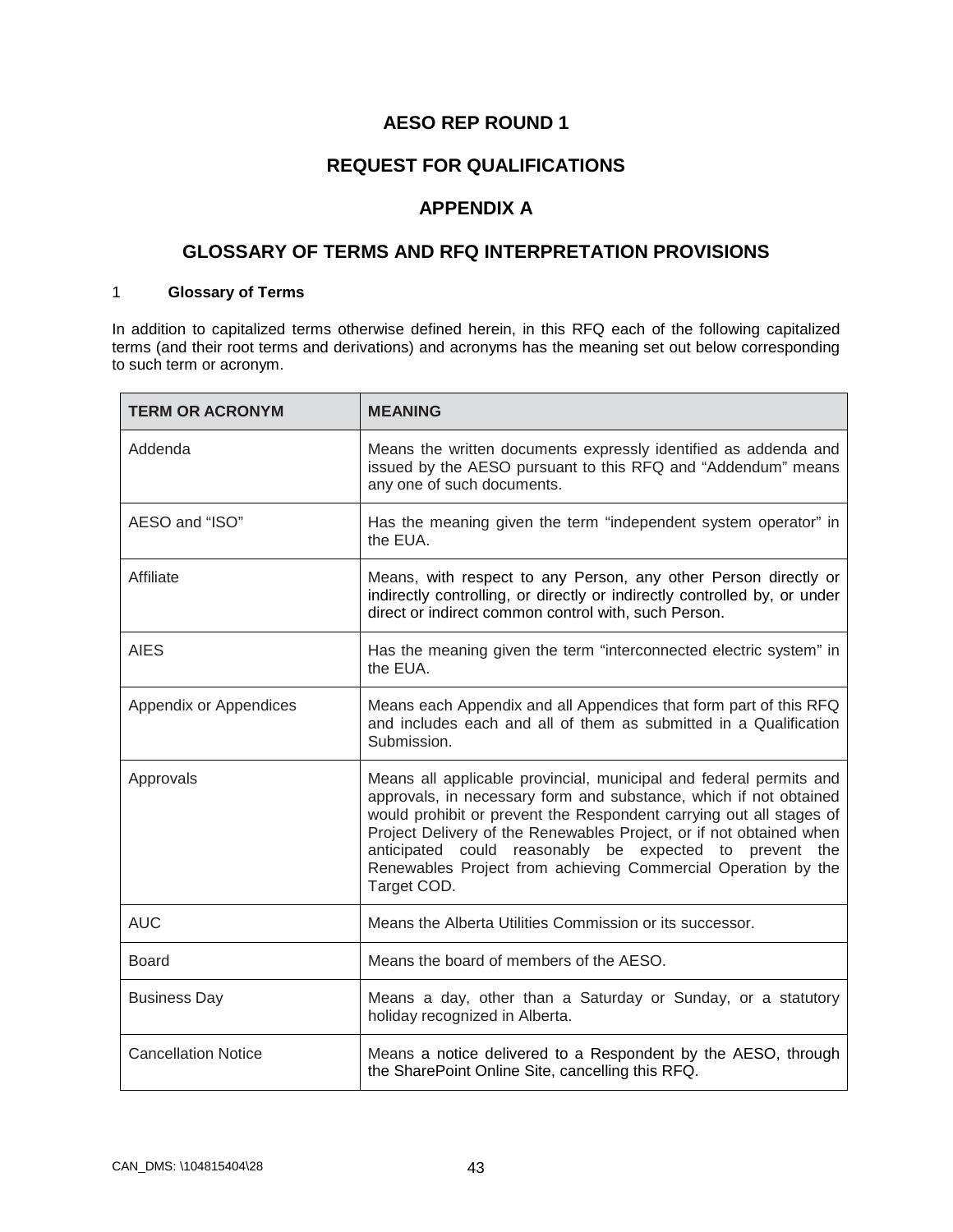| <b>TERM OR ACRONYM</b>               | <b>MEANING</b>                                                                                                                                                                                                                                                                                                                                                                                                                                                                                 |
|--------------------------------------|------------------------------------------------------------------------------------------------------------------------------------------------------------------------------------------------------------------------------------------------------------------------------------------------------------------------------------------------------------------------------------------------------------------------------------------------------------------------------------------------|
| <b>Capacity Factor</b>               | Means the expected annual production of Electricity from a<br>Renewables Project measured at or connected to the Connection<br>Point calculated in MWh per year and expressed as a percentage of<br>maximum annual production of Electricity from such<br>the<br>Renewables Project, where such maximum annual production is the<br>calculated to be the result of the Contract Capacity of the<br>Renewables Project multiplied by the number of hours in a year<br>which is not a leap year. |
| Change                               | Means, in respect of a Respondent or a Respondent Team, a<br>redesignation, modification, removal, reorganization, addition,<br>substitution or change to such Respondent or Respondent Team<br>and includes any Change in Control of an Entity that is part of the<br>Respondent Team, and "Changed" shall have a corresponding<br>meaning.                                                                                                                                                   |
| Change in Control                    | Means, with respect to any Person, that Control of such Person has<br>changed to a Person(s) which is not its Affiliate.                                                                                                                                                                                                                                                                                                                                                                       |
| Claim                                | Means any claim, demand, suit, action, or cause of action, whether<br>arising in contract, tort or otherwise, and all costs and expenses<br>relating thereto.                                                                                                                                                                                                                                                                                                                                  |
| Clarification                        | Means the response of a Respondent to a Request for Clarification.                                                                                                                                                                                                                                                                                                                                                                                                                             |
| <b>Commencement of Construction</b>  | Means the deemed commencement of construction of a<br>Renewables Project pursuant to Section 2.2(d) of the draft RESA<br>attached hereto as Appendix P.                                                                                                                                                                                                                                                                                                                                        |
| <b>Commercial Operation</b>          | Means the deemed commercial operation of a Renewables Project<br>pursuant to Section 2.6(a) of the draft RESA attached hereto as<br>Appendix P.                                                                                                                                                                                                                                                                                                                                                |
| Commercial Operation Date and<br>COD | Means the date on which Commercial Operation is achieved.                                                                                                                                                                                                                                                                                                                                                                                                                                      |
| <b>Commitment Letter</b>             | Means a letter of intent from a Designated Equity Provider or Equity<br>Support Person to the AESO committing to provide its Committed<br>Equity portion of Total Equity required for the Renewables Project,<br>substantially in the form set out in Appendix R.                                                                                                                                                                                                                              |
| <b>Committed Equity</b>              | Committed Equity means that portion of the Total Equity of a<br>Renewables Project, expressed in dollars, which a Designated<br>Equity Provider intends to provide. For clarity, the total of all<br>Committed Equity is equal to the total of all Designated Equity.                                                                                                                                                                                                                          |
| <b>Common Ownership</b>              | Is a reference to participation by a Person as a Control Group<br>Member of more than one Respondent.                                                                                                                                                                                                                                                                                                                                                                                          |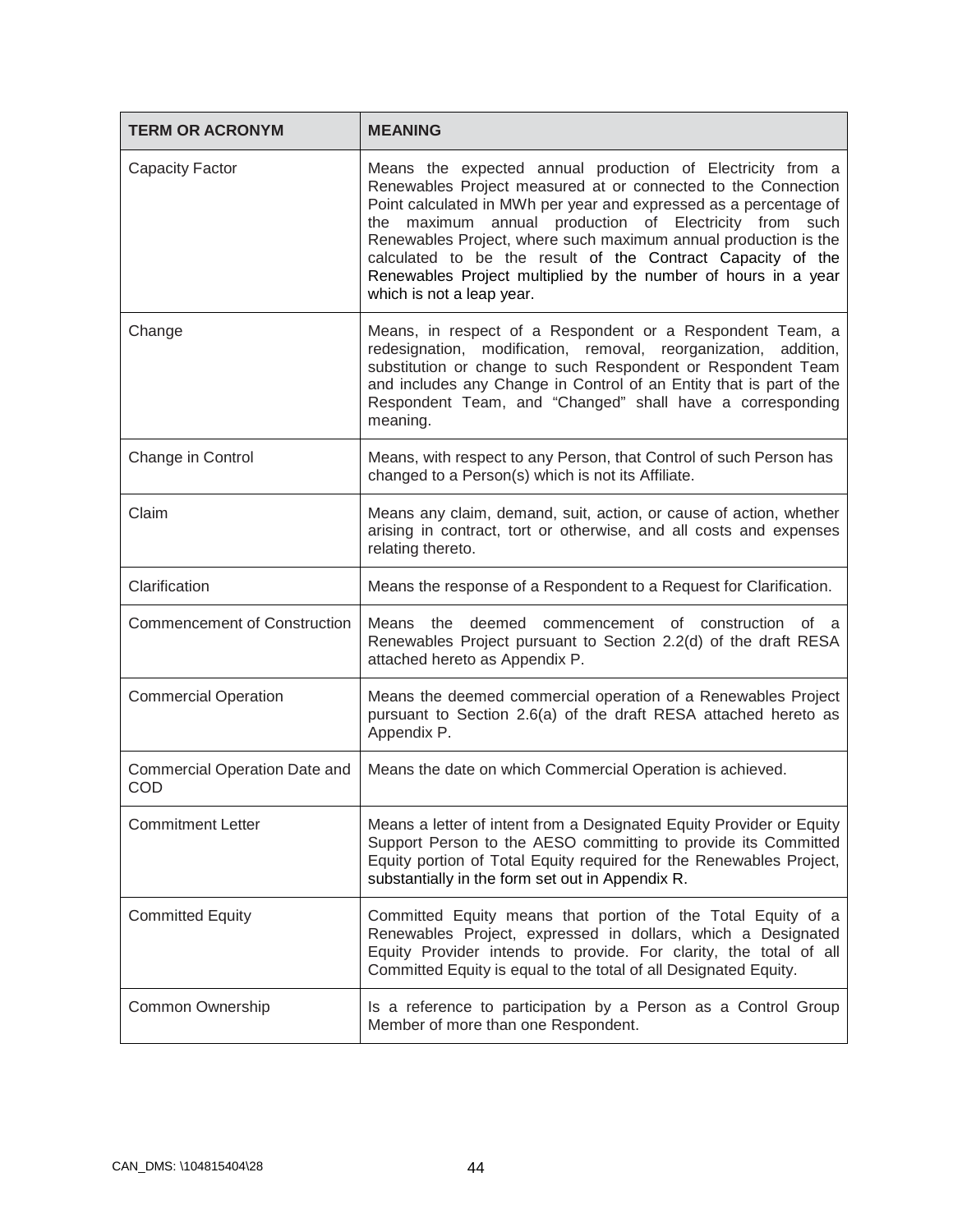| <b>TERM OR ACRONYM</b>                                  | <b>MEANING</b>                                                                                                                                                                                                                                                                                                                                                                                                                                                                                                                                                                                                                                                                                                                                                                                                                                                     |
|---------------------------------------------------------|--------------------------------------------------------------------------------------------------------------------------------------------------------------------------------------------------------------------------------------------------------------------------------------------------------------------------------------------------------------------------------------------------------------------------------------------------------------------------------------------------------------------------------------------------------------------------------------------------------------------------------------------------------------------------------------------------------------------------------------------------------------------------------------------------------------------------------------------------------------------|
| <b>Comparable Facility</b>                              | Means, in respect of a Renewables Project, a Generation Facility,<br>with a nameplate capacity of not less than 50% of the Contract<br>Capacity of such Renewables Project. A Generation Facility of less<br>than 5 MW will not be considered a Comparable Facility. For the<br>purposes of this definition, a Renewable Generating Facility is not<br>required to be connected to the AIES, and a Renewables<br>Generating Facility not connected to the AIES will be considered a<br>Comparable Facility.                                                                                                                                                                                                                                                                                                                                                        |
| Competition                                             | Means the stages and procedures, including the REOI, this RFQ<br>and, if applicable the RFP, consultations and information sessions<br>that make up the AESO's process for REP Round 1, which process<br>will end upon Counterparties entering into RESAs with the AESO.                                                                                                                                                                                                                                                                                                                                                                                                                                                                                                                                                                                           |
| <b>Confirmation Agreement</b>                           | Means the confirmation agreement attached as Appendix B.                                                                                                                                                                                                                                                                                                                                                                                                                                                                                                                                                                                                                                                                                                                                                                                                           |
| <b>Confirmation Agreement</b><br><b>Submission Time</b> | Means 3:00 p.m. Mountain Daylight Time on May 18, 2017, as such<br>time may be amended by Addendum.                                                                                                                                                                                                                                                                                                                                                                                                                                                                                                                                                                                                                                                                                                                                                                |
| Conflict of Interest                                    | Means: (i) the inclusion in any Respondent Team of a Restricted<br>Party, and (ii) any situation or circumstance where, in relation to this<br>RFQ or the Competition, the Respondent engages in conduct,<br>directly or indirectly, that may give it an unfair advantage, including:<br>(a) having access to information in the preparation of its<br>Qualification Submission that is confidential to the AESO or the<br>Government of Alberta and not available to other Respondents;<br>(b) communicating with any official or representative of the AESO or<br>the Government of Alberta with a view to influencing preferred<br>treatment in this RFQ process; or (c) engaging in conduct that<br>compromises or could be seen to compromise the integrity of a fair<br>and transparent Competition or render the Competition non-<br>competitive or unfair. |
| <b>Connection Point</b>                                 | Means the high voltage side of the electrical point of connection<br>between the Renewables Project and a Distribution System or the<br>Transmission System where Electricity is injected into a Distribution<br>System or the Transmission System (as applicable).                                                                                                                                                                                                                                                                                                                                                                                                                                                                                                                                                                                                |
| Construction                                            | Means the stage of Project Delivery which entails construction,<br>installation, testing, start-up and commissioning of Comparable<br>Facilities.                                                                                                                                                                                                                                                                                                                                                                                                                                                                                                                                                                                                                                                                                                                  |
| <b>Contract Capacity</b>                                | Means with respect to a Renewables Project identified in a<br>Renewables Project Proposal, other than a solar Renewables<br>Project, the aggregate Nameplate Capacities of all generating units<br>forming part thereof, and means in respect of a solar Renewables<br>Project, the Nameplate Capacity of such Renewables Project.                                                                                                                                                                                                                                                                                                                                                                                                                                                                                                                                 |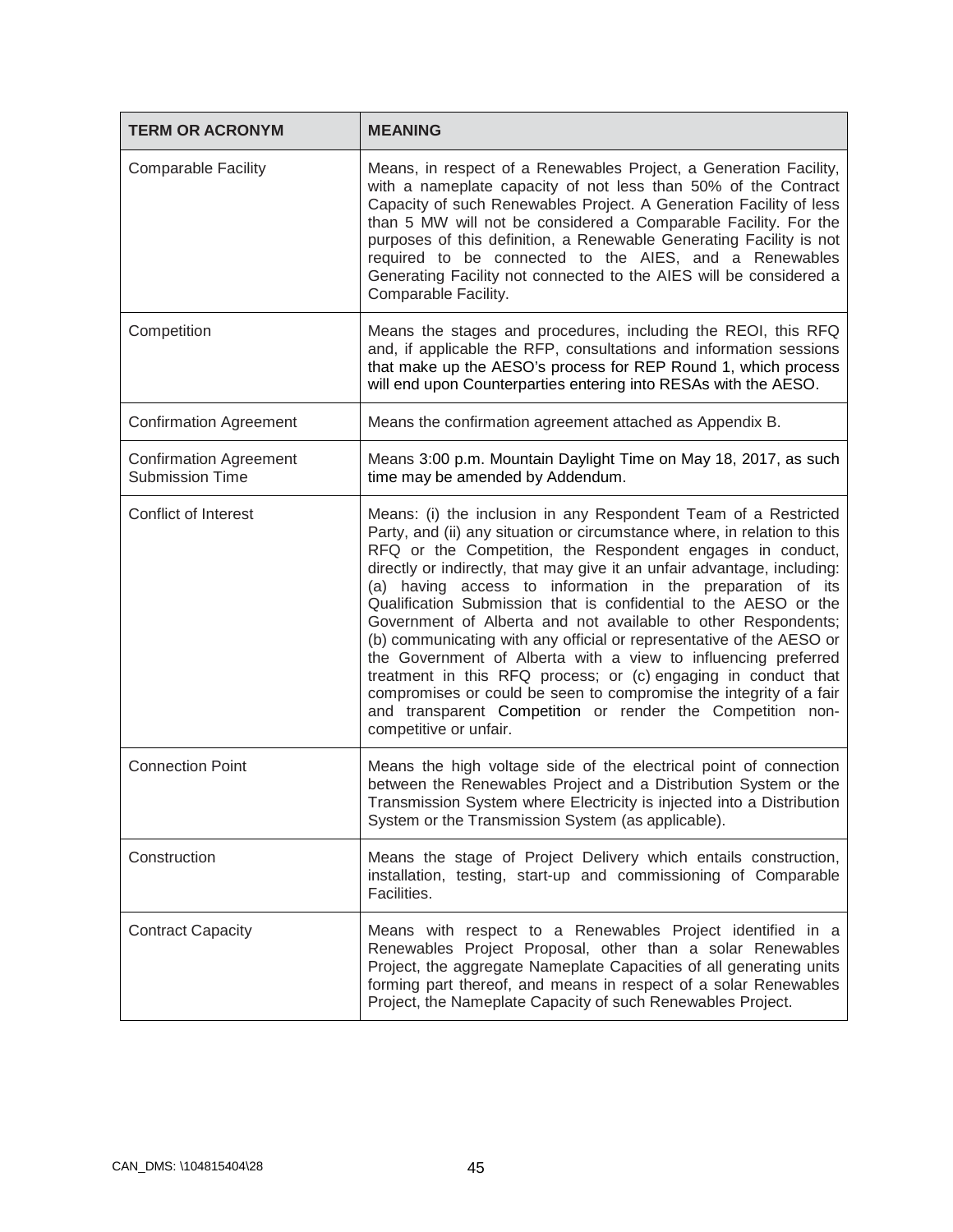| <b>TERM OR ACRONYM</b>      | <b>MEANING</b>                                                                                                                                                                                                                                                                                                                                                                                                                                                                                                                                                                            |
|-----------------------------|-------------------------------------------------------------------------------------------------------------------------------------------------------------------------------------------------------------------------------------------------------------------------------------------------------------------------------------------------------------------------------------------------------------------------------------------------------------------------------------------------------------------------------------------------------------------------------------------|
| Control                     | Means, with respect to any Person at any time, the possession,<br>directly or indirectly, of the power to either (i) elect a majority of the<br>directors of that Person, or (ii) direct or cause the direction of the<br>management or policies of that Person whether through ownership<br>of securities or partnership or other ownership interests, by contract<br>or otherwise; and includes, with correlative meanings, the terms<br>"controlling", "controlled by" and "under common control with".                                                                                |
| <b>Control Group Member</b> | Means in respect of a Respondent: (i) the Respondent, (ii) the<br>Counterparty in respect of each Renewables Project Proposal of the<br>Respondent and each Person that does or will own fifty percent<br>(50%) or more of the ownership interest in or will Control such<br>Counterparty, (iii) the Project Team Lead for each Renewables<br>Project Proposal of the Respondent, (iv) the Designated Equity<br>Provider(s) and Equity Support Person(s) for each Renewables<br>Project Proposal of the Respondent, and (v) each Person which is<br>an Affiliate of any of the foregoing. |
| Corporation                 | Means any corporation, company or other body corporate<br>howsoever formed or incorporated.                                                                                                                                                                                                                                                                                                                                                                                                                                                                                               |
| Counterparty                | Means a Selected Proponent, if an SPV, or the SPV of a Selected<br>Proponent which executes a RESA.                                                                                                                                                                                                                                                                                                                                                                                                                                                                                       |
| Debt                        | Means in respect of a Renewables Project, the estimate of all funds<br>to be borrowed by the Counterparty to finance the Renewables<br>Project, but excludes all borrowed funds provided by shareholders<br>or other owners of the Counterparty and the Affiliates of any of<br>them.                                                                                                                                                                                                                                                                                                     |
| Delivery                    | Means as regards a Renewables Project in a Renewables Project<br>Proposal all of the stages of development, financing, construction,<br>operation and maintenance of such Renewables Project; and for<br>purposes of the foregoing, each such stage shall draw its meaning,<br>mutatis mutandis, from the terms, Development, Financing,<br>Construction, Operation and Maintenance.                                                                                                                                                                                                      |
| <b>Delivery Address</b>     | Means:                                                                                                                                                                                                                                                                                                                                                                                                                                                                                                                                                                                    |
|                             | Alberta Electric System Operator<br><b>Calgary Place</b><br>2500, 330 - 5th Ave SW                                                                                                                                                                                                                                                                                                                                                                                                                                                                                                        |
|                             | Calgary, AB T2P 0L4                                                                                                                                                                                                                                                                                                                                                                                                                                                                                                                                                                       |
| <b>Designated Equity</b>    | Means in respect of a Renewables Project, 51% of the Total Equity<br>required for such Renewables Project.                                                                                                                                                                                                                                                                                                                                                                                                                                                                                |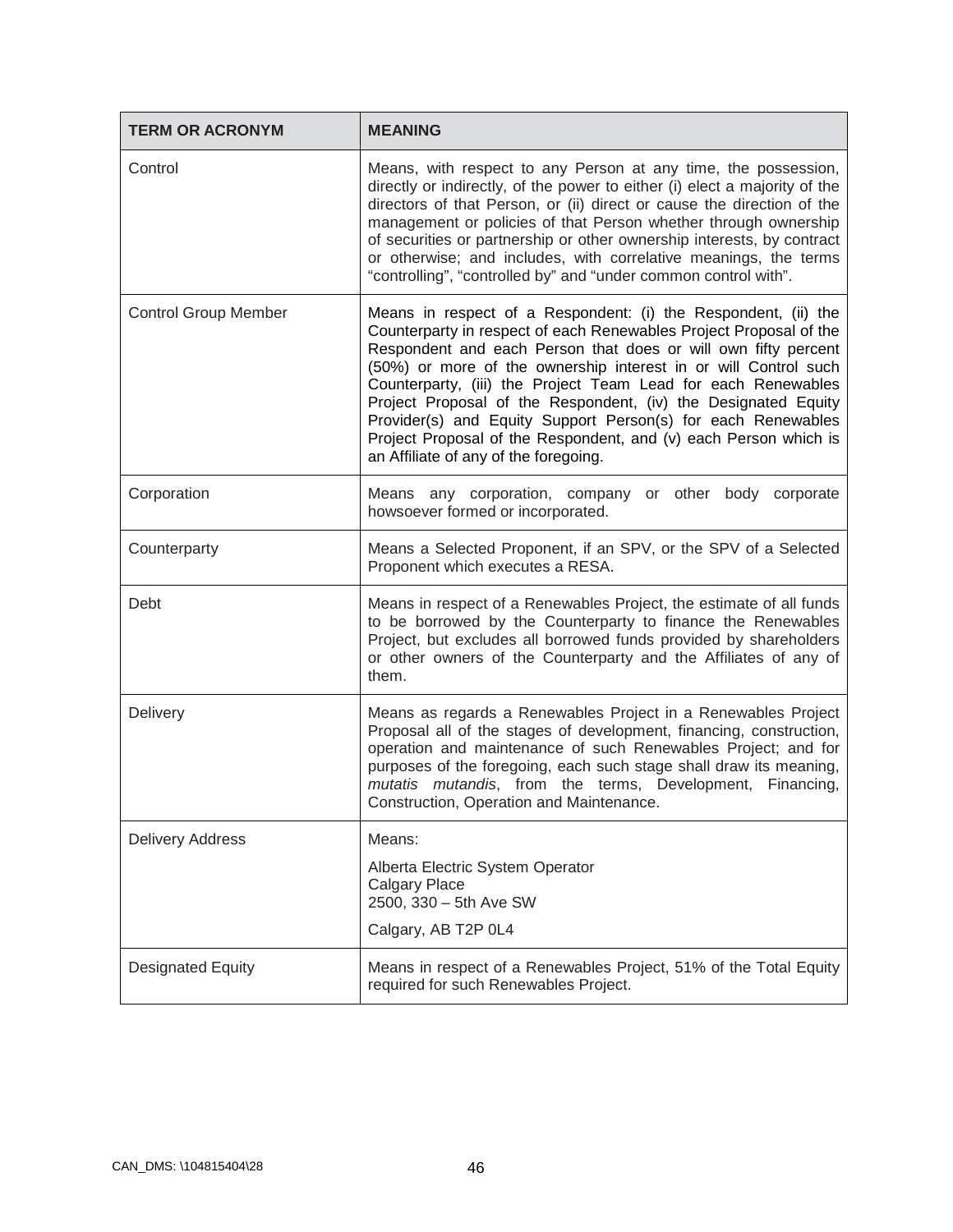| <b>TERM OR ACRONYM</b>                            | <b>MEANING</b>                                                                                                                                                                                                                                                                                                                                                                                                                                                                                                                               |
|---------------------------------------------------|----------------------------------------------------------------------------------------------------------------------------------------------------------------------------------------------------------------------------------------------------------------------------------------------------------------------------------------------------------------------------------------------------------------------------------------------------------------------------------------------------------------------------------------------|
| Designated Equity Provider and<br><b>DEP</b>      | Means, in respect of a Renewables Project Proposal, the sole equity<br>provider to the Renewables Project, or if more than one equity<br>provider, then each and all, as the context allows, those equity<br>providers to the Renewables Project who, in aggregate, have<br>committed to provide the Designated Equity for the Renewables<br>Project, and are stipulated as such by the Respondent in its<br>Qualification Submission; but means also, if the context requires the<br>Equity Support Person of a Designated Equity Provider. |
| Development                                       | Means, the stage of Project Delivery which entailed project<br>conceptualization, development, planning, engaging in community,<br>municipal and other consultations, undertaking<br>stakeholder<br>engagement, obtaining Site Control, obtaining Approvals and the<br>other development activities necessary for Construction and<br>Operation of Comparable Facilities.                                                                                                                                                                    |
| Disqualification or Disqualified or<br>Disqualify | Means the exclusion by the AESO of a Proponent, Respondent,<br>Qualification Submission or Renewables Project Proposal (as the<br>context requires) from, or from further participation in, the<br>Competition.                                                                                                                                                                                                                                                                                                                              |
| <b>Distribution Entity</b>                        | Means the owner or operator of a Distribution System including a<br>rural electrification association which has an approved service area<br>under the Hydro and Electric Energy Act (Alberta).                                                                                                                                                                                                                                                                                                                                               |
| <b>Distribution System</b>                        | Means the distribution system of a Distribution Entity with a service<br>area established under the Hydro and Electric Energy Act (Alberta)<br>and includes any structures, equipment or other things used for that<br>purpose.                                                                                                                                                                                                                                                                                                              |
| Dollar, dollar or \$                              | Means Canadian currency unless otherwise specifically set out to<br>the contrary.                                                                                                                                                                                                                                                                                                                                                                                                                                                            |
| Electricity                                       | Has the meaning given the term "electricity" in the EUA.                                                                                                                                                                                                                                                                                                                                                                                                                                                                                     |
| <b>Eligibility Criteria</b>                       | Has the meaning given such term in Section 3.1 of Part B.                                                                                                                                                                                                                                                                                                                                                                                                                                                                                    |
| Enquiry                                           | Means a request by a Respondent to the AESO for information or<br>clarification.                                                                                                                                                                                                                                                                                                                                                                                                                                                             |
| Entity                                            | Means a Corporation or Unincorporated Association.                                                                                                                                                                                                                                                                                                                                                                                                                                                                                           |
| <b>Equity Commitment</b>                          | Means in respect of a Designated Equity Provider and a<br>Renewables Project Proposal, the portion of the Designated Equity,<br>expressed as a percentage of the Designated Equity, which such<br>Designated Equity Provider intends to provide for the Renewables<br>Project.                                                                                                                                                                                                                                                               |
| <b>Equity Support</b>                             | Means financial assistance or credit support provided by a Person to<br>or in favour of a Designated Equity Provider.                                                                                                                                                                                                                                                                                                                                                                                                                        |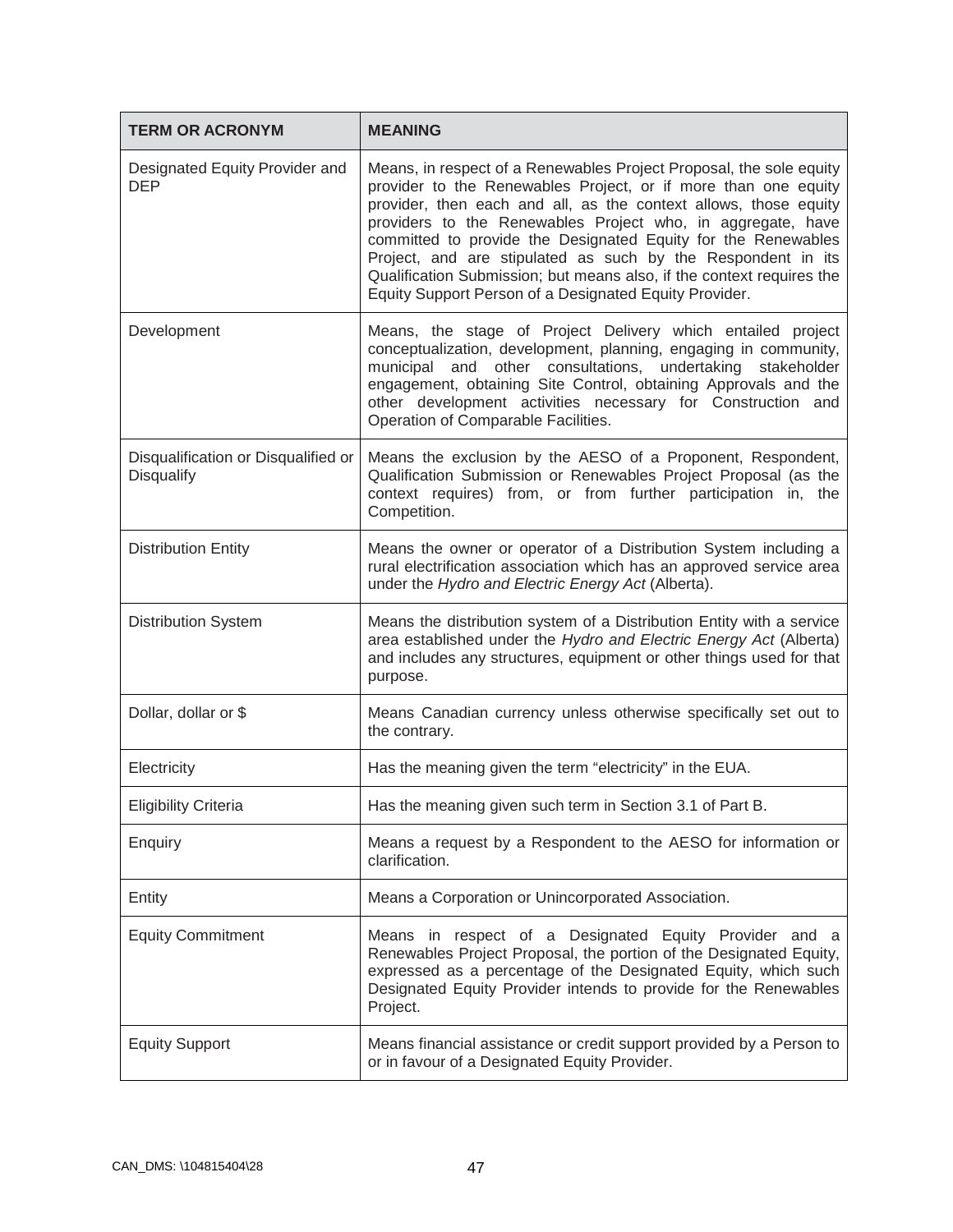| <b>TERM OR ACRONYM</b>                                                 | <b>MEANING</b>                                                                                                                                                                                                                                                                                                                                                                                                                                                     |
|------------------------------------------------------------------------|--------------------------------------------------------------------------------------------------------------------------------------------------------------------------------------------------------------------------------------------------------------------------------------------------------------------------------------------------------------------------------------------------------------------------------------------------------------------|
| <b>Equity Support Person</b>                                           | Means a Person providing Equity Support to a Designated Equity<br>Provider.                                                                                                                                                                                                                                                                                                                                                                                        |
| <b>EUA</b>                                                             | Means the Electric Utilities Act (Alberta).                                                                                                                                                                                                                                                                                                                                                                                                                        |
| <b>Excluded Purposes</b>                                               | Has the meaning given to that term in Section 5.5 of Part A.                                                                                                                                                                                                                                                                                                                                                                                                       |
| <b>Existing Renewable Facility</b>                                     | Means a Renewable Generating Facility with commercially<br>operational Generating Equipment which is connected to the AIES<br>or to facilities owned by an industrial customer, and for greater<br>certainty a Renewable Generating Facility will be deemed to have<br>commercially operational Generating Equipment if, at any time, it<br>has generated Renewable Electricity and received Power Pool<br>revenues in the previous one hundred eighty (180) days. |
| Expansion                                                              | Means, in respect of a Renewables Project Proposal, the addition of<br>new Generating Equipment to an Existing Renewable Facility which:                                                                                                                                                                                                                                                                                                                           |
|                                                                        | is not intended to replace any Generating Equipment that<br>(a)<br>operates at the Existing Renewable Facility or has operated at<br>the Existing Renewable Facility at any time since September 1,<br>2016;                                                                                                                                                                                                                                                       |
|                                                                        | generates Electricity output in addition to the Electricity output<br>(b)<br>of other Generating Equipment that operates or operated at the<br><b>Existing Renewable Facility;</b>                                                                                                                                                                                                                                                                                 |
|                                                                        | does not include any of the Electricity generating capacity<br>(c)<br>available from the Existing Renewable Facility;                                                                                                                                                                                                                                                                                                                                              |
|                                                                        | has separate revenue class meters that conform with the<br>(d)<br>requirements of the draft RESA attached as Appendix P<br>(including Section 2.4 thereof) and are dedicated to measuring<br>the electrical output of the added Generating Equipment and<br>that are accessible to the AESO; and                                                                                                                                                                   |
|                                                                        | has a design life equal to or greater than the Term.<br>(e)                                                                                                                                                                                                                                                                                                                                                                                                        |
| <b>Fairness Advisor</b>                                                | Means the Person who is retained by the AESO to provide:<br>(a) assurance that the evaluation process is fair and transparent,<br>and (b) a written report attesting that the Competition was<br>conducted in a fair and transparent manner.                                                                                                                                                                                                                       |
| <b>Financial Strength and Equity</b><br><b>Commitment Requirements</b> | Has the meaning given such term in Section 3.8 of Part B.                                                                                                                                                                                                                                                                                                                                                                                                          |
| Financing                                                              | Means, as regards a Comparable Facility, arranging project<br>financing (in respect of both debt and equity), bank financing or<br>balance sheet financing sufficient to complete Construction of such<br>Comparable Facility.                                                                                                                                                                                                                                     |
| <b>Financing Plan Narrative</b>                                        | Has the meaning given such term in Section 3.8(g) of Part B.                                                                                                                                                                                                                                                                                                                                                                                                       |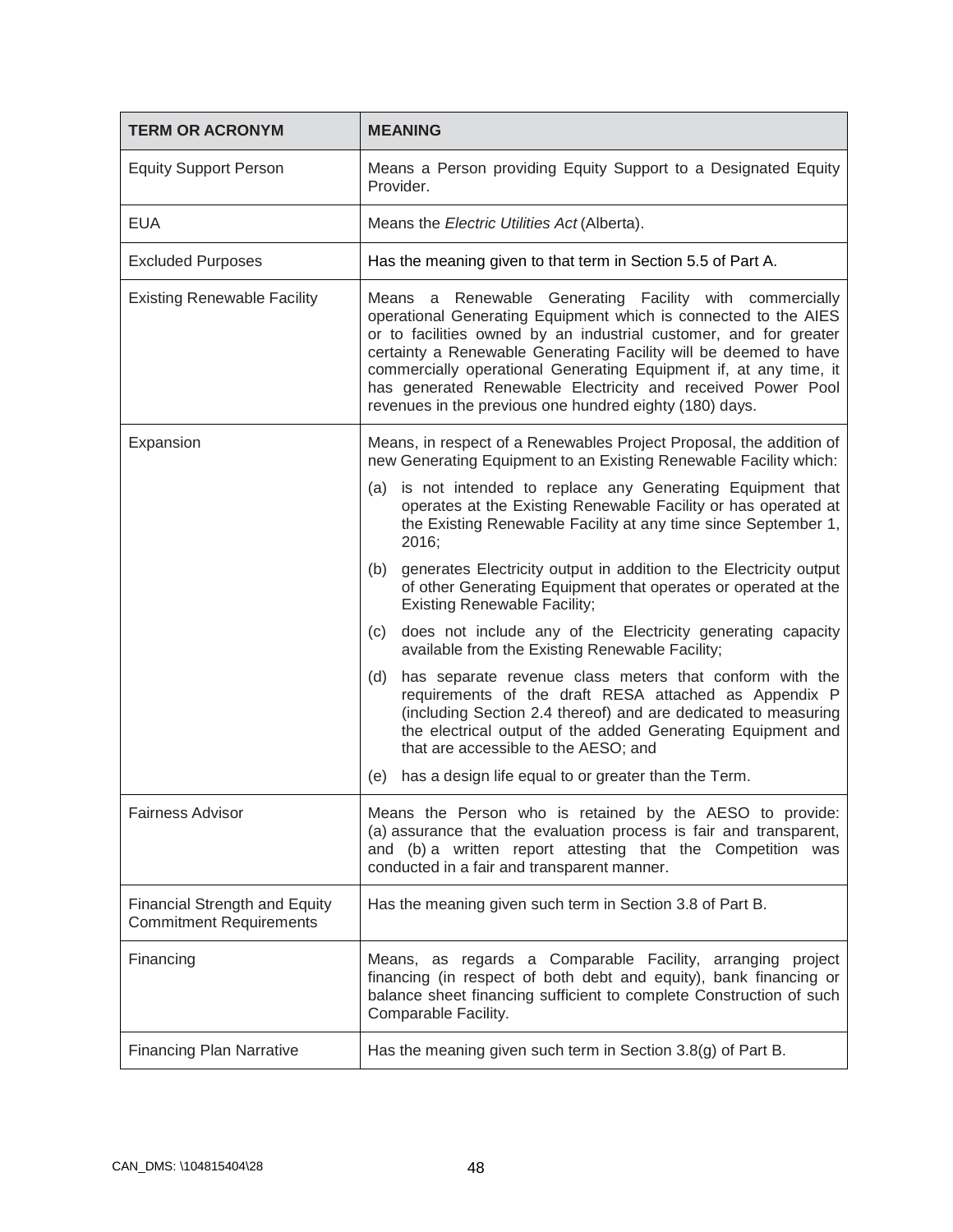| <b>TERM OR ACRONYM</b>        | <b>MEANING</b>                                                                                                                                                                                                                                                                                                                                                                                                                                                                                                                |
|-------------------------------|-------------------------------------------------------------------------------------------------------------------------------------------------------------------------------------------------------------------------------------------------------------------------------------------------------------------------------------------------------------------------------------------------------------------------------------------------------------------------------------------------------------------------------|
| <b>FOIP</b>                   | Means the Freedom of Information and Protection of Privacy Act,<br>(Alberta).                                                                                                                                                                                                                                                                                                                                                                                                                                                 |
| Forgone TC Energy             | Means the notional amount of Electricity, expressed in MWhs, that<br>would have been generated and delivered by a Renewables Project<br>when it is synchronized to the AIES but for the issuance of a<br>transmission constraint directive issued by the AESO.                                                                                                                                                                                                                                                                |
| <b>GAAP</b>                   | Means Canadian generally accepted accounting principles<br>(including International Financial Reporting Standards, Accounting<br>Standards for Private Enterprises and Accounting Standards for<br>Pension Plans) or U.S. generally accepted accounting principles<br>("US GAAP") or International Financial Reporting Standards.                                                                                                                                                                                             |
| <b>Generating Equipment</b>   | Means generating units and equipment used by a Renewable<br>Generating Facility in the generation of Electricity, such as wind<br>turbines, solar (PV) modules, hydroelectric turbines, biomass-fired<br>boilers and generating sets for the combustion of biogas or landfill<br>gas, but does not include transformers or other equipment used to<br>collect, transform or transmit such Electricity.                                                                                                                        |
| <b>Generation Facility</b>    | non-renewable generating facility or Renewable<br>Means a<br>Generating Facility.                                                                                                                                                                                                                                                                                                                                                                                                                                             |
| Glossary of Terms             | Means this Glossary of Terms appended as Appendix A to, and<br>forming part of, this RFQ.                                                                                                                                                                                                                                                                                                                                                                                                                                     |
| Government of Alberta         | Means Her Majesty the Queen in Right of Alberta.                                                                                                                                                                                                                                                                                                                                                                                                                                                                              |
| <b>Governmental Authority</b> | Means any federal, provincial, regional, municipal or local<br>government, parliament or legislature, or any regulatory authority,<br>agency, organization, tribunal, commission, board, department or<br>political or other subdivision of any such government, parliament or<br>legislature, or any court or other law, regulation or rule-making<br>entity, having jurisdiction in the relevant circumstances, including the<br>AUC, the AESO; and any Person acting under the authority of any<br>Governmental Authority. |
| <b>GST</b>                    | Means the goods and services tax provided for in Part IX of the<br>Excise Tax Act (Canada).                                                                                                                                                                                                                                                                                                                                                                                                                                   |
| Incentive Program             | Has the meaning give the term "Incentive Program" in the draft<br>RESA attached as Appendix P.                                                                                                                                                                                                                                                                                                                                                                                                                                |
| Individual                    | Means a natural person, but does not include a natural person in his<br>or her capacity as trustee, executor, administrator or other legal<br>representative.                                                                                                                                                                                                                                                                                                                                                                 |
| <b>ISO Rules</b>              | Means the Rules of the ISO promulgated pursuant to the EUA.                                                                                                                                                                                                                                                                                                                                                                                                                                                                   |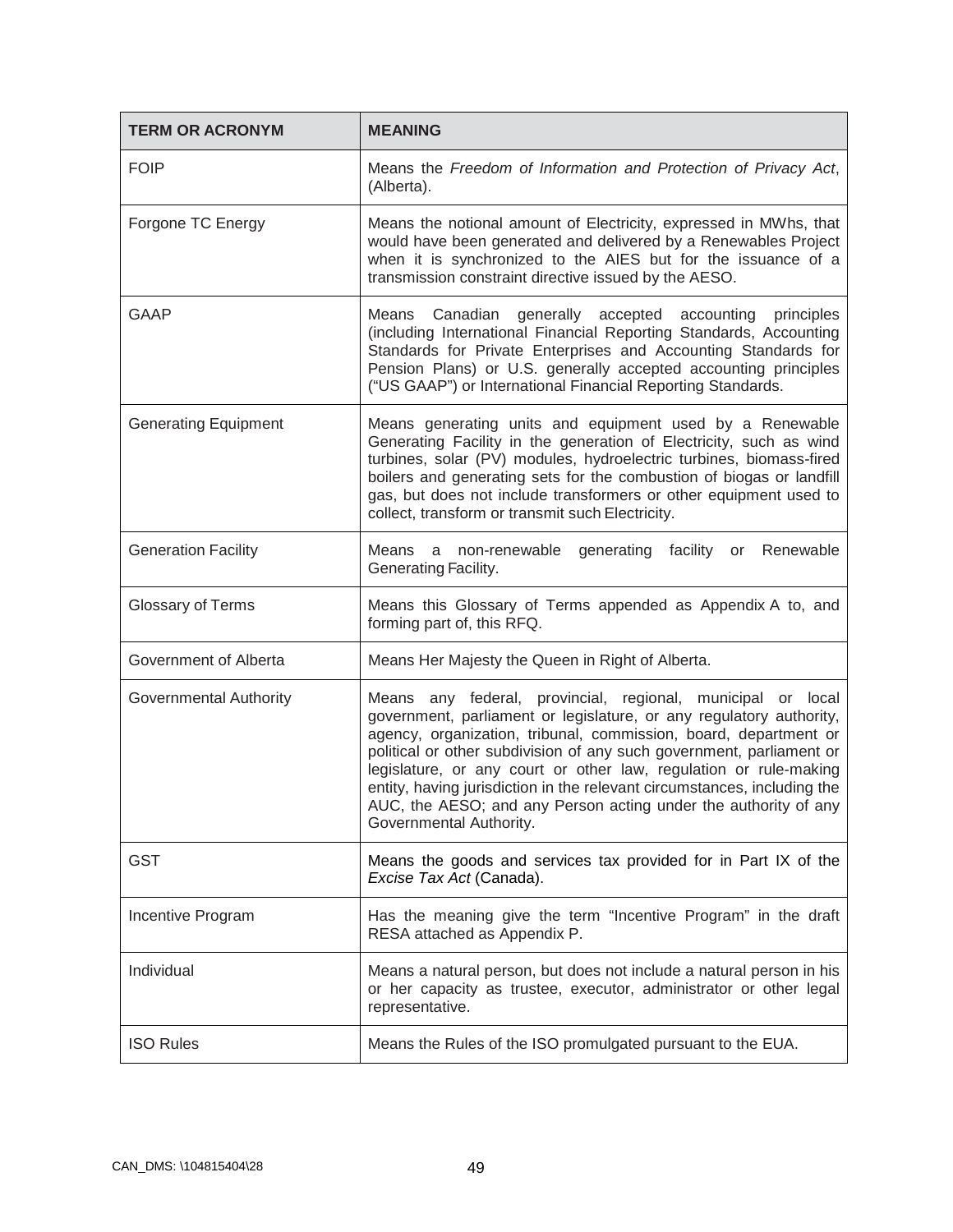| <b>TERM OR ACRONYM</b>     | <b>MEANING</b>                                                                                                                                                                                                                                                                                                                                                                                                                             |
|----------------------------|--------------------------------------------------------------------------------------------------------------------------------------------------------------------------------------------------------------------------------------------------------------------------------------------------------------------------------------------------------------------------------------------------------------------------------------------|
| Laws                       | Means:                                                                                                                                                                                                                                                                                                                                                                                                                                     |
|                            | all applicable federal, provincial or municipal laws, orders-in<br>(a)<br>council, bylaws, codes, rules, policies, regulations and statutes;                                                                                                                                                                                                                                                                                               |
|                            | all applicable orders, decisions, codes, judgments, injunctions,<br>(b)<br>decrees, awards and writs of any court, tribunal, arbitrator,<br>Governmental Authority or other Person having jurisdiction;                                                                                                                                                                                                                                    |
|                            | all applicable rulings and conditions of any licence, permit,<br>(c)<br>certificate, registration, authorization, consent and approval<br>issued by a Governmental Authority;                                                                                                                                                                                                                                                              |
|                            | all applicable requirements under or prescribed by applicable<br>(d)<br>common law; and                                                                                                                                                                                                                                                                                                                                                    |
|                            | the ISO Rules, as well as any manuals or interpretation<br>(e)<br>bulletins issued by the AESO from time to time that are binding<br>on a Selected Proponent.                                                                                                                                                                                                                                                                              |
| <b>Longstop Dates</b>      | Means either or both, as the context permits, the Commencement of<br>Construction Longstop Date and COD Longstop Date as each such<br>term is defined in the draft RESA in Appendix P.                                                                                                                                                                                                                                                     |
| Maintenance                | Means the stage of Project Delivery which entailed monitoring,<br>maintaining, inspecting and repairing Comparable Facilities.                                                                                                                                                                                                                                                                                                             |
| <b>Managerial Capacity</b> | Means, in respect of an Individual, that the Individual personally,<br>and with respect to the identified Comparable Facility for Project<br>Delivery experience, was responsible or managed those that were<br>responsible for the applicable stages of Project Delivery for the<br>Comparable Facility and exercised discretion over the day-to-day<br>operations of the activity or function for which the Individual had<br>authority. |
| <b>Material Deviation</b>  | Means a deviation, including an omission, from the requirements of<br>this RFQ, including as contained in the Appendices which, in the<br>opinion of the AESO, results in a Qualification Submission or any<br>Renewables Project Proposal contained in such Qualification<br>Submission being in non-compliance in a material way with a<br>material component of this RFQ or any requirement set out in this<br>RFQ.                     |
| Member                     | Means each Individual appointed by the Minister of Energy as a<br>member of the AESO.                                                                                                                                                                                                                                                                                                                                                      |
| Moving Water               | Has the meaning given the term "Moving Water" in the draft RESA<br>attached as Appendix P.                                                                                                                                                                                                                                                                                                                                                 |
| <b>MW</b>                  | Means megawatt.                                                                                                                                                                                                                                                                                                                                                                                                                            |
| <b>MWh</b>                 | Means megawatt hour.                                                                                                                                                                                                                                                                                                                                                                                                                       |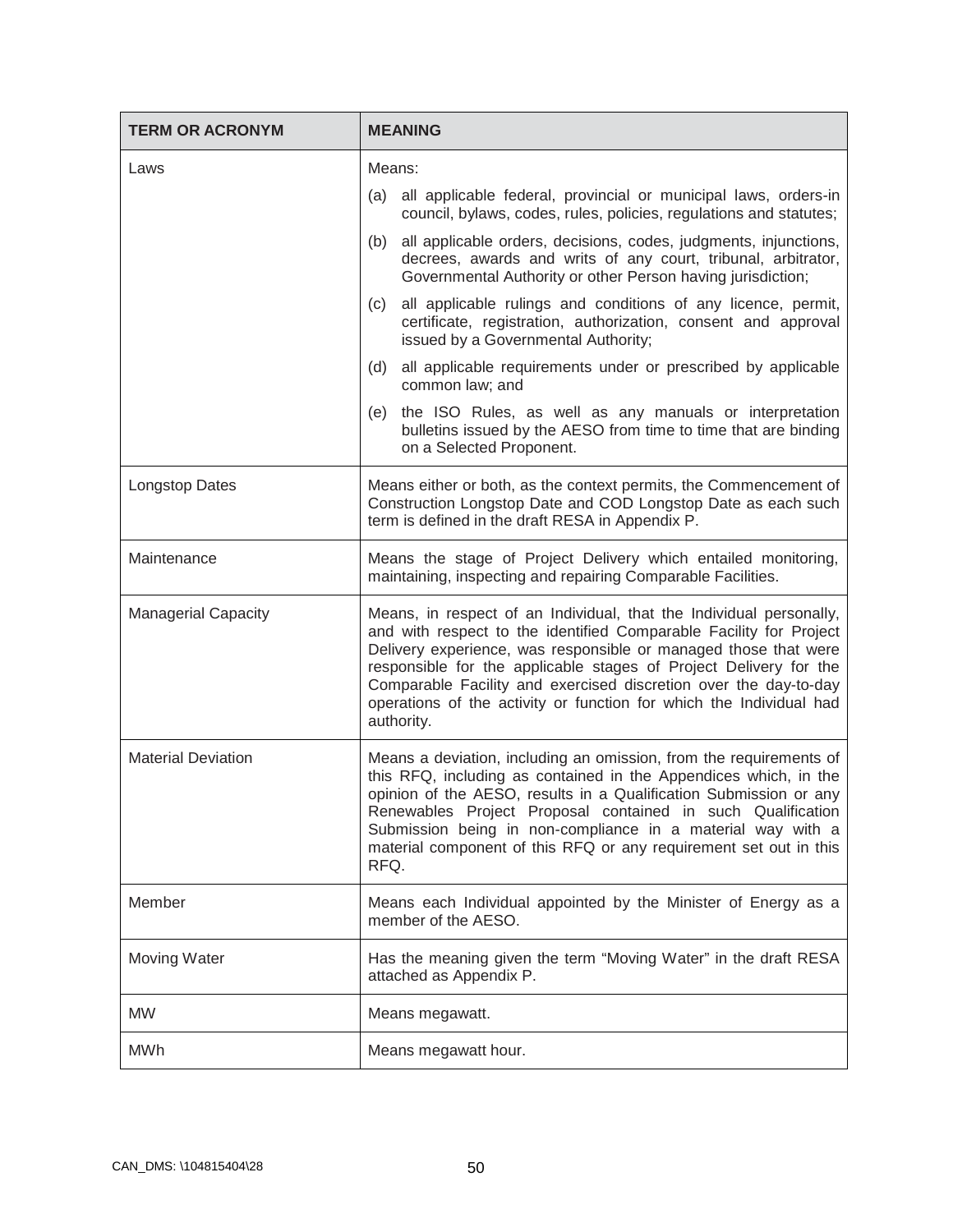| <b>TERM OR ACRONYM</b>            | <b>MEANING</b>                                                                                                                                                                                                                                                                                                                                                                                                                                                                                                                                                                                                                                                                                                                                                                                                 |
|-----------------------------------|----------------------------------------------------------------------------------------------------------------------------------------------------------------------------------------------------------------------------------------------------------------------------------------------------------------------------------------------------------------------------------------------------------------------------------------------------------------------------------------------------------------------------------------------------------------------------------------------------------------------------------------------------------------------------------------------------------------------------------------------------------------------------------------------------------------|
| Nameplate Capacity                | Means, in respect of a generating unit, the manufacturer's installed<br>rated capacity of the generating unit to generate Electricity,<br>expressed in MW; and means for solar Generation Facilities the<br>manufacturer's total installed rated capacity in MW as determined by<br>taking the lesser of: (a) the sum of the manufacturer's capacity<br>ratings (in direct current MW) for normal operation (e.g. continuous<br>output ratings) of the installed solar modules (i.e. panels) of the<br>Generation Facility; and (b) the sum of the manufacturer's capacity<br>ratings (in alternating current MW) for normal operation (e.g.<br>continuous output ratings) of the installed inverters of the<br>Generation Facility.                                                                           |
| <b>Narrative Statements</b>       | Means the Project Plan Narrative, the Stakeholder Relations<br>Narrative, the Team Member Roles Narrative and the Financing<br>Plan Narrative.                                                                                                                                                                                                                                                                                                                                                                                                                                                                                                                                                                                                                                                                 |
| <b>New Build</b>                  | Means a yet to be constructed Renewable Generating Facility<br>proposed as a Renewables Project in a Qualification Submission<br>that is not an Expansion, which may include the construction of a<br>Renewable Generating Facility on the site of a previously operating<br>renewable or non-renewable generating facility if: (a) no Electricity<br>has been generated on such site with the use of any Renewable<br>Fuel at any time since September 1, 2016, (b) all Generating<br>Equipment is new, (c) all other equipment, facilities and physical<br>infrastructure is new or substantially new, except transmission<br>facilities and site infrastructure such as roads and utilities services,<br>and (d) such Renewable Generating Facility has a design life equal<br>to or greater than the Term. |
| <b>Non-Collusion Requirements</b> | Means the requirement that a Respondent Team:                                                                                                                                                                                                                                                                                                                                                                                                                                                                                                                                                                                                                                                                                                                                                                  |
|                                   | not coordinate its Qualification Submission with any other<br>(a)<br>Respondent Team;                                                                                                                                                                                                                                                                                                                                                                                                                                                                                                                                                                                                                                                                                                                          |
|                                   | (b)<br>keep its Qualification Submissions confidential;                                                                                                                                                                                                                                                                                                                                                                                                                                                                                                                                                                                                                                                                                                                                                        |
|                                   | ensure that no member of its Respondent Team has entered<br>(c)<br>into any agreement or arrangement with any member of<br>another Respondent Team which may affect the Qualification<br>Submission submitted by either Respondent; and                                                                                                                                                                                                                                                                                                                                                                                                                                                                                                                                                                        |
|                                   | not engage in any activity or communication that results in a<br>(d)<br>Conflict of Interest, collusion or a violation of any of the civil or<br>criminal provisions of the Competition Act (Canada).                                                                                                                                                                                                                                                                                                                                                                                                                                                                                                                                                                                                          |
| Operation                         | Means the stage of Project Delivery which entailed operating<br>Comparable Facilities.                                                                                                                                                                                                                                                                                                                                                                                                                                                                                                                                                                                                                                                                                                                         |
| Overlap Lands                     | Means lands forming part of the Site upon which components of the<br>Renewables Project, other than Generating Equipment, are to be<br>located, which lands are held by way of title or lease by the<br>Respondent or other Respondent Team Member.                                                                                                                                                                                                                                                                                                                                                                                                                                                                                                                                                            |
| Part A                            | Means Part A of this RFQ.                                                                                                                                                                                                                                                                                                                                                                                                                                                                                                                                                                                                                                                                                                                                                                                      |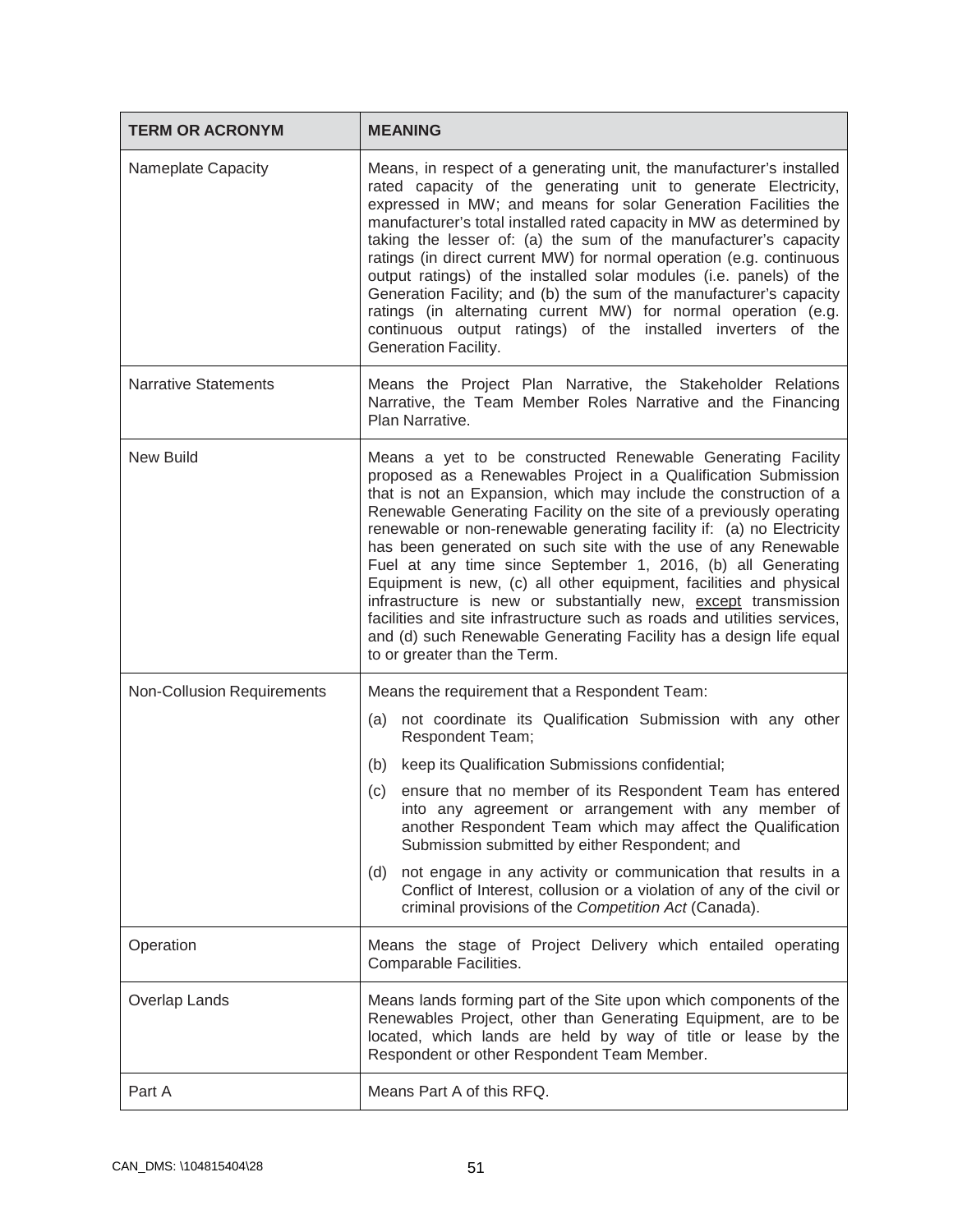| <b>TERM OR ACRONYM</b>                     | <b>MEANING</b>                                                                                                                                                                                                                                                                                                                                                                                                                                                                                                                                                                                                                                                                  |
|--------------------------------------------|---------------------------------------------------------------------------------------------------------------------------------------------------------------------------------------------------------------------------------------------------------------------------------------------------------------------------------------------------------------------------------------------------------------------------------------------------------------------------------------------------------------------------------------------------------------------------------------------------------------------------------------------------------------------------------|
| Part B                                     | Means Part B of this RFQ.                                                                                                                                                                                                                                                                                                                                                                                                                                                                                                                                                                                                                                                       |
| Person(s)                                  | Means an Entity and an Individual.                                                                                                                                                                                                                                                                                                                                                                                                                                                                                                                                                                                                                                              |
| <b>Permitted Purposes</b>                  | Has the meaning given that term in Section 5.5 of Part A.                                                                                                                                                                                                                                                                                                                                                                                                                                                                                                                                                                                                                       |
| Pool Price                                 | Has the meaning given the term "pool price" in the EUA.                                                                                                                                                                                                                                                                                                                                                                                                                                                                                                                                                                                                                         |
| Power Pool                                 | Has the meaning given the term "power pool" in the EUA.                                                                                                                                                                                                                                                                                                                                                                                                                                                                                                                                                                                                                         |
| <b>Prescribed Form</b>                     | Means each form described herein as a prescribed form and<br>attached hereto as an appendix.                                                                                                                                                                                                                                                                                                                                                                                                                                                                                                                                                                                    |
| Priority for Evaluation                    | Means the priority ranking, in respect of a Qualification Submission<br>with multiple Renewables Project Proposals, established by the<br>Respondent in the Prescribed Form - Renewable Project Summary<br>and Priority for Evaluation included in its Qualification Submission,<br>which will be followed by the AESO in relation to the evaluation of<br>Qualification Submissions to Disqualify Renewables<br>Project<br>Proposals in the event the TNW of a Designated Equity Provider(s)<br>is determined insufficient to support the Equity Commitment of it in<br>respect of all Renewables Project Proposals in respect of which it is<br>a Designated Equity Provider. |
| <b>Procurement Target</b>                  | Means Renewables Projects awarded RESAs pursuant to this<br>Competition with aggregate Contract Capacity of up to 400 MW.                                                                                                                                                                                                                                                                                                                                                                                                                                                                                                                                                       |
| <b>Project Delivery</b>                    | Means, as regards Comparable Facilities, all the stages of<br>Development, Financing, Construction, Operation and Maintenance<br>of Comparable Facilities and, if the context permits, also means<br>each such stage.                                                                                                                                                                                                                                                                                                                                                                                                                                                           |
| Project Delivery Experience<br>Requirement | Has the meaning given such term in Section 3.7 of Part B.                                                                                                                                                                                                                                                                                                                                                                                                                                                                                                                                                                                                                       |
| Project Plan Narrative                     | Has the meaning given such term in Section 3.4 of Part B.                                                                                                                                                                                                                                                                                                                                                                                                                                                                                                                                                                                                                       |
| Project Plan Requirement                   | Has the meaning given such term in Section 3.4 of Part B.                                                                                                                                                                                                                                                                                                                                                                                                                                                                                                                                                                                                                       |
| Project Team Lead and Team<br>Lead         | Means an Entity, which may be the Respondent, which is a<br>Respondent Team Member and which will lead the Respondent and<br>Respondent Team with respect to the applicable Renewables<br>Project and will have overall responsibility for the Delivery of such<br>Renewables Project.                                                                                                                                                                                                                                                                                                                                                                                          |
| Properties                                 | Means either or both, as the context permits, real property and title,<br>lease or sublease interests in such real property.                                                                                                                                                                                                                                                                                                                                                                                                                                                                                                                                                    |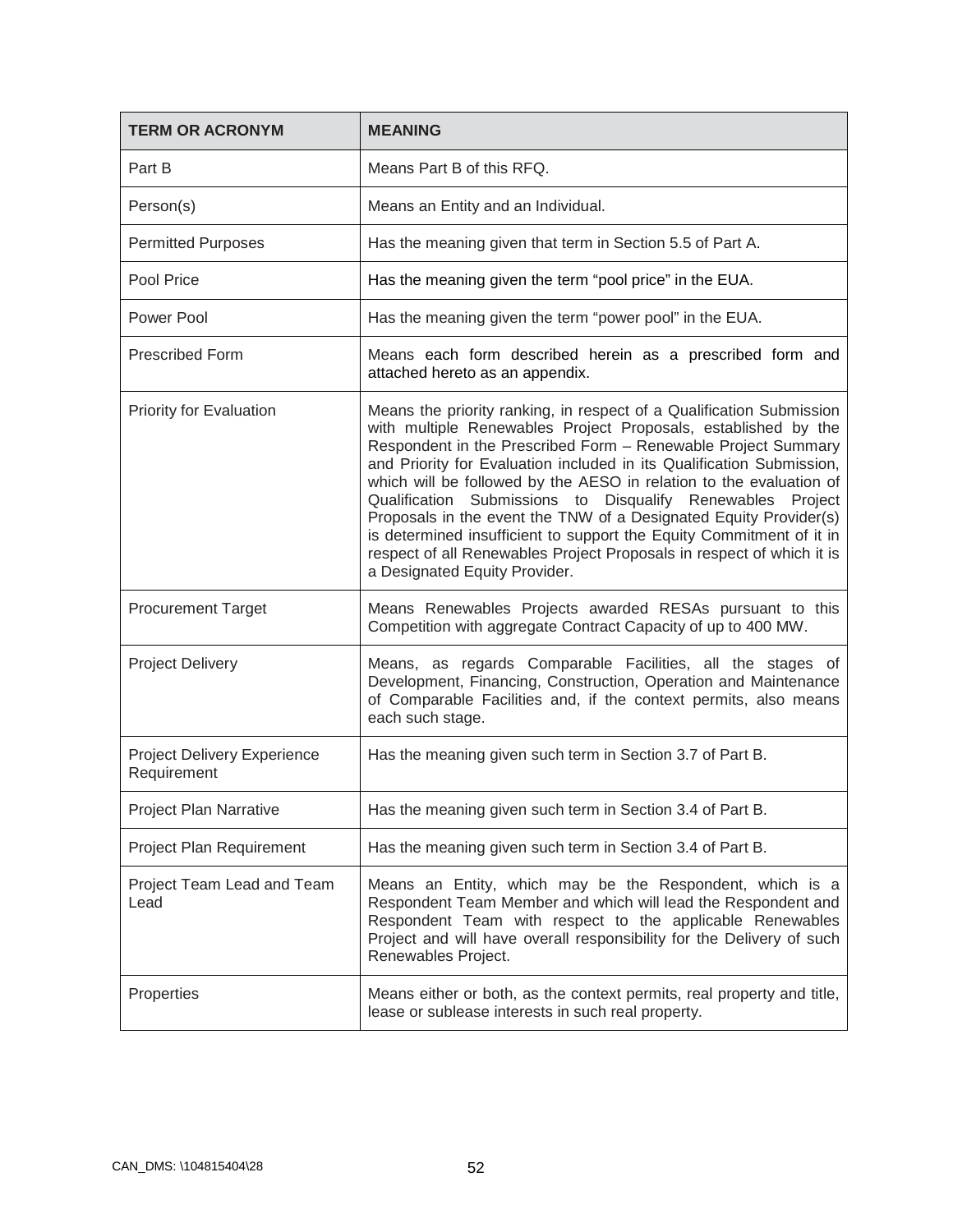| <b>TERM OR ACRONYM</b>                         | <b>MEANING</b>                                                                                                                                                                                                                                                                                                                                                                                                                                                                       |
|------------------------------------------------|--------------------------------------------------------------------------------------------------------------------------------------------------------------------------------------------------------------------------------------------------------------------------------------------------------------------------------------------------------------------------------------------------------------------------------------------------------------------------------------|
| Proponent                                      | Means a Respondent whose Qualification Submission and at least<br>one of its Renewables Project Proposals has not been Disqualified<br>by the AESO under this RFQ and who may then participate in the<br>RFP stage, if any, of this Competition.                                                                                                                                                                                                                                     |
| <b>Qualification Submission</b>                | Means a submission made by a Respondent pursuant to this RFQ,<br>containing the information and other requirements set out and<br>stipulated in Part B, including each of the Renewables Project<br>Proposals associated with such Qualification Submission.                                                                                                                                                                                                                         |
| <b>Qualification Submission</b><br>Certificate | Means a certificate in the form attached as Appendix E.                                                                                                                                                                                                                                                                                                                                                                                                                              |
| <b>Qualification Submission</b><br>Deadline    | Means 3:00 p.m. Mountain Daylight Time on June 16, 2017, as such<br>time may be amended by Addendum.                                                                                                                                                                                                                                                                                                                                                                                 |
| <b>REFA</b>                                    | Means a Renewable Electricity Funding Agreement between the<br>AESO and the Government of Alberta entered into in respect of<br>RESAs awarded pursuant to this RFQ.                                                                                                                                                                                                                                                                                                                  |
| <b>Renewables Attributes</b>                   | Means those attributes existing or coming into existence in the<br>future, associated with a Generation Facility having decreased<br>environmental impacts due to or through the generation of Electricity<br>through the generation of Renewable Electricity, and includes:                                                                                                                                                                                                         |
|                                                | (a) rights to any fungible or non-fungible attributes, whether arising<br>from the Generation Facility itself, from the interaction of the<br>Generation Facility with the AIES or because of applicable<br>legislation or voluntary programs established by Governmental<br>Authorities or agencies thereof;                                                                                                                                                                        |
|                                                | any and all rights relating to the nature of the energy source as<br>(b)<br>may be defined and awarded through applicable legislation or<br>voluntary programs, including ownership rights to any emission<br>reduction credits or entitlements resulting from interaction of<br>the Generation Facility with the AIES or as specified by<br>applicable legislation or voluntary programs, and the right to<br>quantify and register such credits with competent authorities;<br>and |
|                                                | all revenues, entitlements, benefits, and other proceeds arising<br>(c)<br>from or related to the foregoing,                                                                                                                                                                                                                                                                                                                                                                         |
|                                                | but which excludes:                                                                                                                                                                                                                                                                                                                                                                                                                                                                  |
|                                                | any tax or other benefit under the Government of Canada's<br>(d)<br>Canadian Renewable and Conservation Expenses (CRCE)<br>or successor program which may be available in connection<br>with a Renewables Project.                                                                                                                                                                                                                                                                   |
| <b>Renewable Electricity</b>                   | Means "renewable electricity" as defined in the REA.                                                                                                                                                                                                                                                                                                                                                                                                                                 |
| Renewable Electricity<br>Act and REA           | Means the Renewable Electricity Act (Alberta).                                                                                                                                                                                                                                                                                                                                                                                                                                       |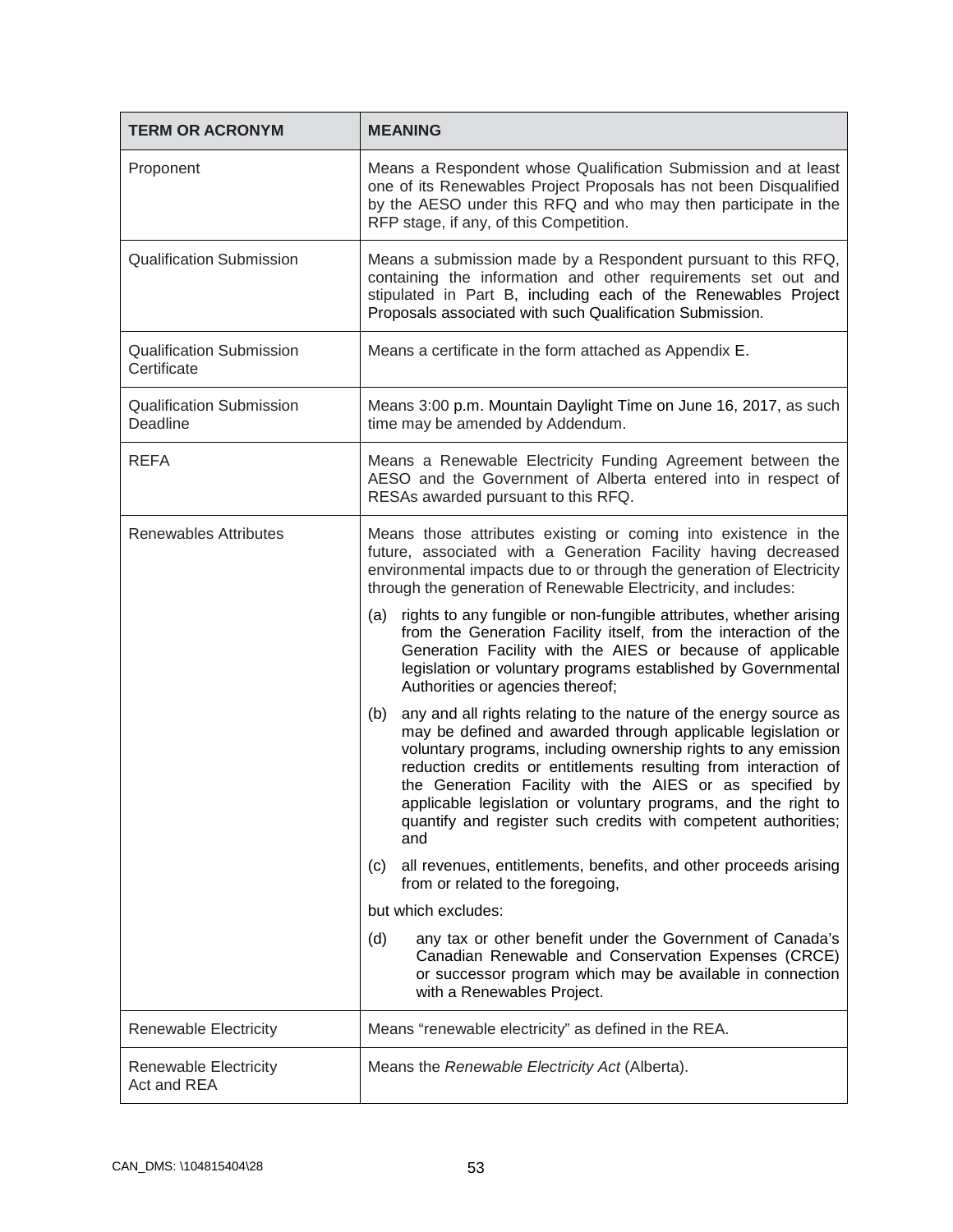| <b>TERM OR ACRONYM</b>                             | <b>MEANING</b>                                                                                                                                                                                                                                                                                                                                                                                                |
|----------------------------------------------------|---------------------------------------------------------------------------------------------------------------------------------------------------------------------------------------------------------------------------------------------------------------------------------------------------------------------------------------------------------------------------------------------------------------|
| Renewable Fuel                                     | Means an energy resource that occurs naturally and that can be<br>replenished or renewed within a human lifespan, including: (i)<br>Moving Water, (ii) wind, (iii) heat from the earth, (iv) sunlight, and (v)<br>Sustainable Biomass.                                                                                                                                                                        |
| <b>Renewable Generating Facility</b>               | Means an Electricity generating facility which generates Electricity<br>exclusively from one or more Renewables Fuels (except in the case<br>of a facility utilizing Sustainable Biomass to generate Electricity) and<br>delivers that Electricity through its own meter connected to the AIES<br>in accordance with all Laws.                                                                                |
| Renewables Project                                 | Means the Delivery of the Renewable Generating Facility or the<br>Expansion set out in a Renewables Project Proposal in a<br>Qualification Submission, prepared and submitted pursuant to the<br>RFQ; and, when the context also allows, means a Renewable<br>Generating Facility including, the Renewables Generating Facility or<br>the Expansion which is the subject of a Renewables Project<br>Proposal. |
| Renewables Project Proposal                        | Means a proposal made by a Respondent in respect of a<br>Renewables Project contained in a Qualification Submission.                                                                                                                                                                                                                                                                                          |
| <b>REP Round 1</b>                                 | Means this first competition being carried out by the AESO pursuant<br>to the REA to promote the development of up to 400 MW of<br>Renewables Projects and, where the context allows, also means<br>"Competition".                                                                                                                                                                                            |
| <b>REP SharePoint Online Site</b>                  | Means the electronic information sharing site maintained by the<br>AESO for purposes of this Competition.                                                                                                                                                                                                                                                                                                     |
| <b>Request for Clarifications</b>                  | Means requests made by the AESO to a Respondent or<br>Respondent Team Member for Clarification of information already<br>provided to the AESO.                                                                                                                                                                                                                                                                |
| Request for Proposals or RFP                       | Means the request for proposal which may be issued by the AESO<br>at a later stage of the Competition, as amended from time to time by<br>the AESO in accordance with its terms.                                                                                                                                                                                                                              |
| <b>Request for Qualifications or</b><br><b>RFQ</b> | Means this request for qualifications, as amended by Addenda that<br>may be issued from time to time in connection with this RFQ.                                                                                                                                                                                                                                                                             |
| <b>RESA</b>                                        | Means the Renewable Electricity Support Agreement in the form set<br>out in Appendix P to this RFQ.                                                                                                                                                                                                                                                                                                           |
| Respondent                                         | Means, at a time, a Person or group of Persons that submits a<br>Qualification Submission in response to this RFQ and, as the<br>context permits, the Counterparty respecting a Renewables Project.                                                                                                                                                                                                           |
| <b>Respondent Name</b>                             | Means the name by which the Respondent will be identified as<br>specified in the Prescribed Form - Respondent Declarations.                                                                                                                                                                                                                                                                                   |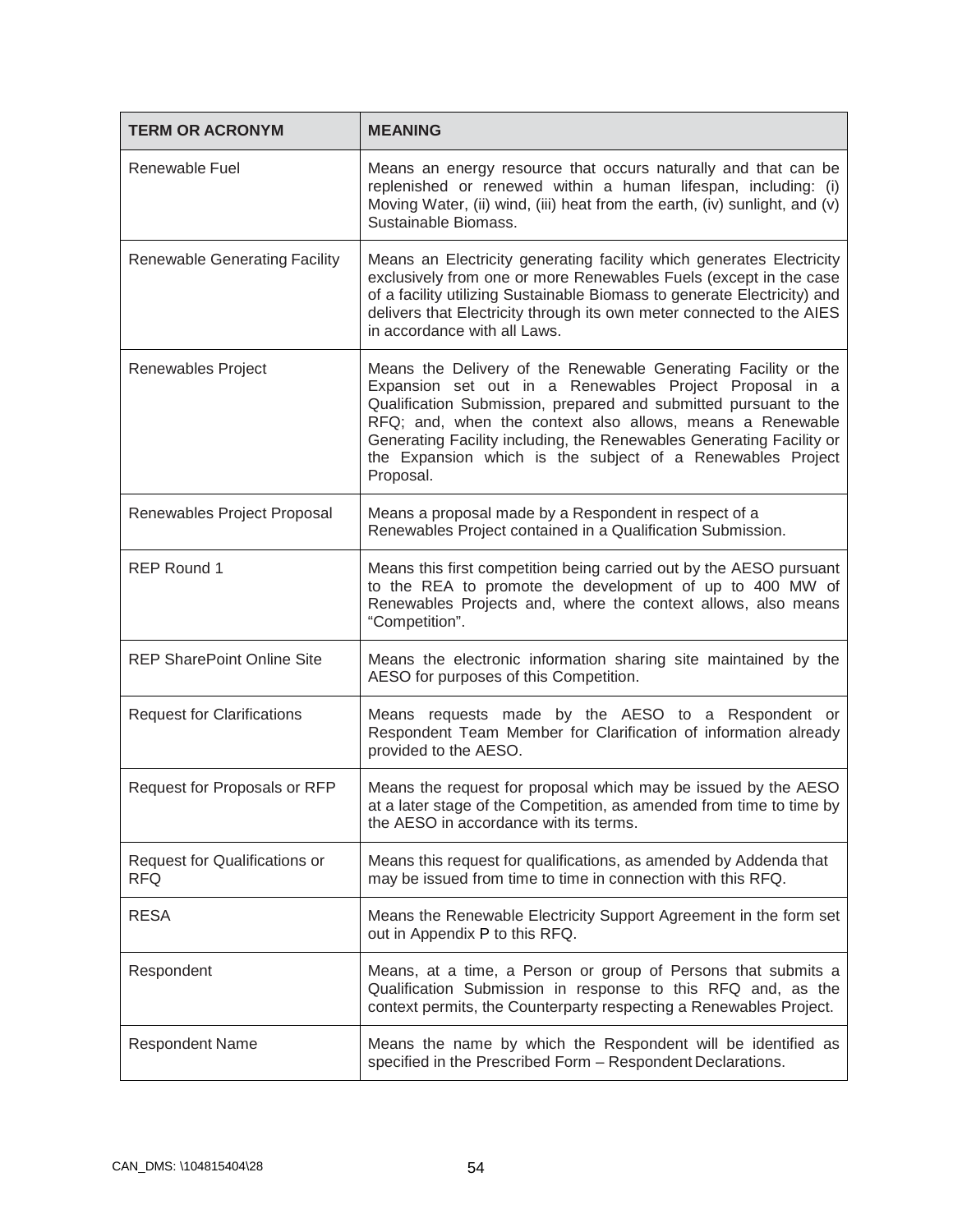| <b>TERM OR ACRONYM</b>        | <b>MEANING</b>                                                                                                                                                                                                                                                                                                                                                                                                                                                                                                   |  |  |
|-------------------------------|------------------------------------------------------------------------------------------------------------------------------------------------------------------------------------------------------------------------------------------------------------------------------------------------------------------------------------------------------------------------------------------------------------------------------------------------------------------------------------------------------------------|--|--|
| <b>Respondent Team</b>        | Means the Respondent and the Respondent's Designated Equity<br>Providers, Equity Support Persons and Project Team Leads as well<br>as any other Entities identified as Respondent Team Members in<br>the Qualification Submission of the Respondent.                                                                                                                                                                                                                                                             |  |  |
| <b>Respondent Team Member</b> | Means each Person that is a member of the Respondent Team.                                                                                                                                                                                                                                                                                                                                                                                                                                                       |  |  |
| Respondent's Representative   | Means the Individual who is identified in the Confirmation<br>Agreement as fully and duly authorized to represent, and is the duly<br>authorized signatory to legally bind, the Respondent Team Members<br>in any and all matters related to this RFQ and a Respondent's<br>Qualification Submission.                                                                                                                                                                                                            |  |  |
| <b>Restricted Party</b>       | Means a Person who had, or currently has, participation or<br>involvement in:                                                                                                                                                                                                                                                                                                                                                                                                                                    |  |  |
|                               | (i)<br>the Competition on behalf of the AESO;                                                                                                                                                                                                                                                                                                                                                                                                                                                                    |  |  |
|                               | (ii)<br>the design, planning or implementation of the<br>Competition for the AESO; or                                                                                                                                                                                                                                                                                                                                                                                                                            |  |  |
|                               | (iii)<br>any other relationship with the AESO related to the<br>Competition;                                                                                                                                                                                                                                                                                                                                                                                                                                     |  |  |
|                               | and who, as a result, and in the opinion of the AESO in relation to<br>the Competition has an actual conflict of interest or creates the<br>perception of a conflict of interest or may provide a material unfair<br>advantage to any Respondent or confidential information to any<br>Respondent that is not, or would not reasonably be expected to be,<br>available to other Respondents, and includes the Persons listed in<br>Section 6.1 of Part A; and Restricted Party means any one of such<br>Persons. |  |  |
| <b>RFQ Documentation</b>      | Means this RFQ and all of its Appendices, all of which may be<br>amended in accordance with Section 5.2 of Part A.                                                                                                                                                                                                                                                                                                                                                                                               |  |  |
| <b>Ringfence Covenants</b>    | Means the covenants of the Counterparty contained in the RESA<br>requiring the Counterparty:                                                                                                                                                                                                                                                                                                                                                                                                                     |  |  |
|                               | (a) not to undertake any business other than that associated with<br>the Renewables Project;                                                                                                                                                                                                                                                                                                                                                                                                                     |  |  |
|                               | not modify the Renewables Project without consent of the<br>(b)<br>AESO; and                                                                                                                                                                                                                                                                                                                                                                                                                                     |  |  |
|                               | other than in respect of its business, not incur indebtedness,<br>(c)<br>including indebtedness on behalf of, or a guarantee of the<br>obligations of any other Person.                                                                                                                                                                                                                                                                                                                                          |  |  |
| Selected Proponent            | Means a Proponent that, pursuant to evaluation under the terms of<br>the RFP and the approvals of the Minister required under the REA,<br>becomes entitled to enter into (but has not yet executed) a RESA<br>with the AESO for a Renewables Project.                                                                                                                                                                                                                                                            |  |  |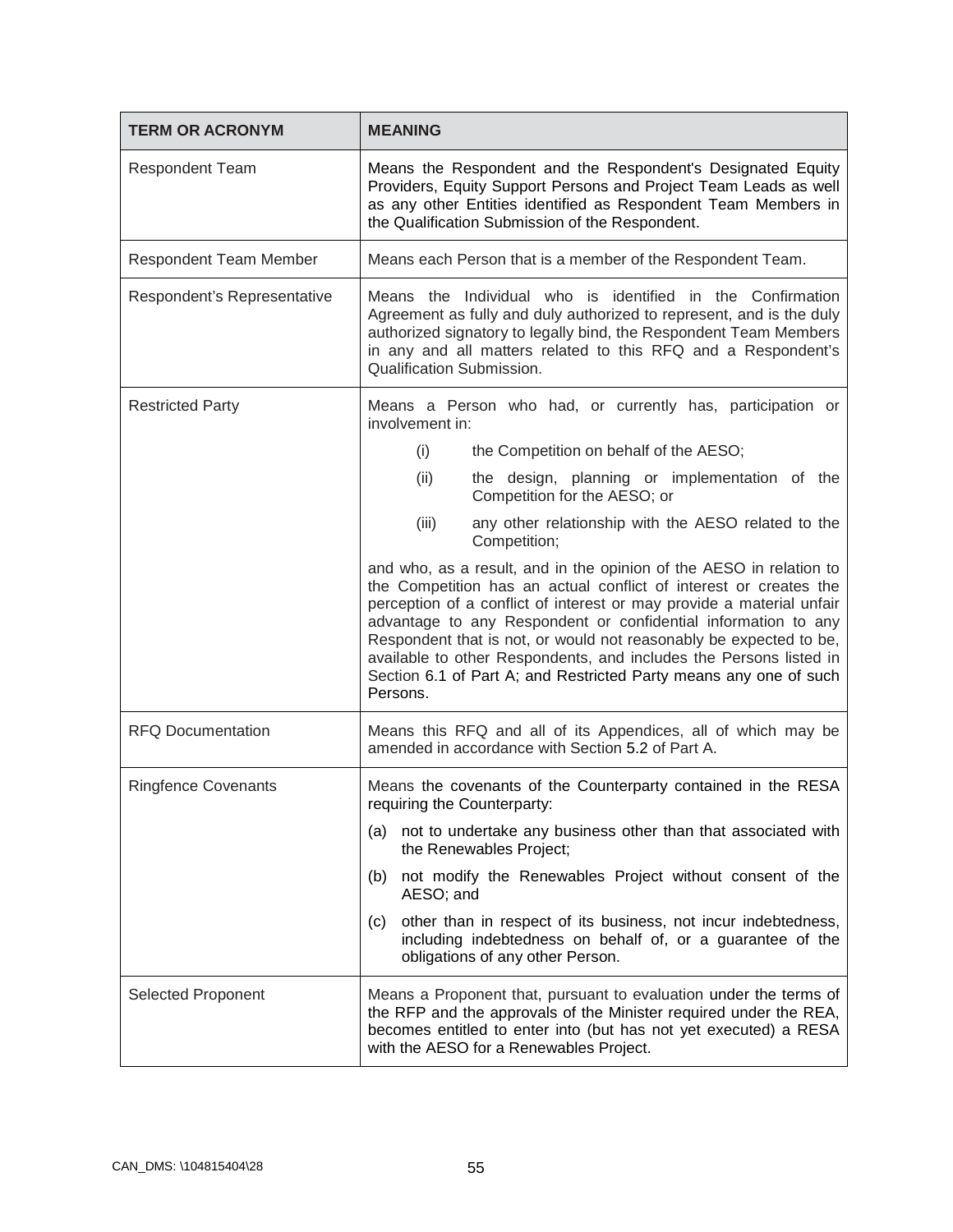| <b>TERM OR ACRONYM</b>                      | <b>MEANING</b>                                                                                                                                                                                                                                                                                                                                                                                                                                                                                                                                                                                                 |  |  |
|---------------------------------------------|----------------------------------------------------------------------------------------------------------------------------------------------------------------------------------------------------------------------------------------------------------------------------------------------------------------------------------------------------------------------------------------------------------------------------------------------------------------------------------------------------------------------------------------------------------------------------------------------------------------|--|--|
| <b>Site</b>                                 | Means, in respect of a Renewables Project, the lands and/or other<br>physical location on, over, in, under or in respect of which such<br>project is, or is to be, situated as such location is identified in the<br>Qualification Submission.                                                                                                                                                                                                                                                                                                                                                                 |  |  |
| <b>Site Control</b>                         | Has the meaning given to that term in Section 3.3 of Part B.                                                                                                                                                                                                                                                                                                                                                                                                                                                                                                                                                   |  |  |
| <b>SPV</b>                                  | Means with respect to a Renewables Project Proposal a special<br>purpose vehicle whether in the form of a Corporation or<br>Unincorporated Association, controlled by one of or a combination of<br>the Respondent, Designated Equity Providers or Project Team Lead<br>created for the purpose of entering into the RESA with respect to the<br>corresponding Renewables Project which is awarded a RESA under<br>the RFP and which will comply with the Ringfence Covenants<br>contained in the RESA.                                                                                                        |  |  |
| <b>Stakeholder Relations Narrative</b>      | Has the meaning given such term in Section 3.5 of Part B.                                                                                                                                                                                                                                                                                                                                                                                                                                                                                                                                                      |  |  |
| <b>Stakeholder Relations</b><br>Requirement | Has the meaning given such term in Section 3.5 of Part B.                                                                                                                                                                                                                                                                                                                                                                                                                                                                                                                                                      |  |  |
| <b>Strike Price</b>                         | Means the amount (in \$/MWh) bid by a Proponent in the RFP stage<br>of the Competition in respect of a Renewables Project Proposal as<br>the amount which, subject to the terms of the RESA, will be used to<br>determine (based on the difference between such amount and the<br>Pool Price) the amount the AESO will pay to or will be entitled to<br>receive from the Counterparty for each MWh of Electricity<br>generation up to the Contract Capacity, from the Renewables<br>Project.                                                                                                                   |  |  |
| <b>Submission Fee</b>                       | Means the fee payable by a Respondent to the AESO as a<br>precondition to the AESO accepting and evaluating the Qualification<br>Submission of the Respondent, in the amount equal to \$1000/MW<br>for the aggregate Contract Capacities of all Renewables Projects<br>Proposals submitted in Qualification Submissions together with<br>\$2,500 for each Renewables Project Proposal in excess of one;<br>provided that the Submission Fee will, in all cases, not be less than<br>\$10,000 and not more than \$50,000 plus, in all events, \$2,500 for<br>each Renewables Project Proposal in excess of one. |  |  |
| <b>Substation Lands</b>                     | Means that part of the Site upon which the Renewables Project<br>substation that transforms the voltage at the Connection Point is<br>located, and for certainty includes contiguous lands within its fenced<br>area upon which isolators, bus bars, lightning arrestors, circuit<br>breakers, relays and conductors are situated.                                                                                                                                                                                                                                                                             |  |  |
| Sustainable Biomass                         | Has the meaning given to the term "Sustainable Biomass" set out in<br>the draft RESA attached as Appendix P.                                                                                                                                                                                                                                                                                                                                                                                                                                                                                                   |  |  |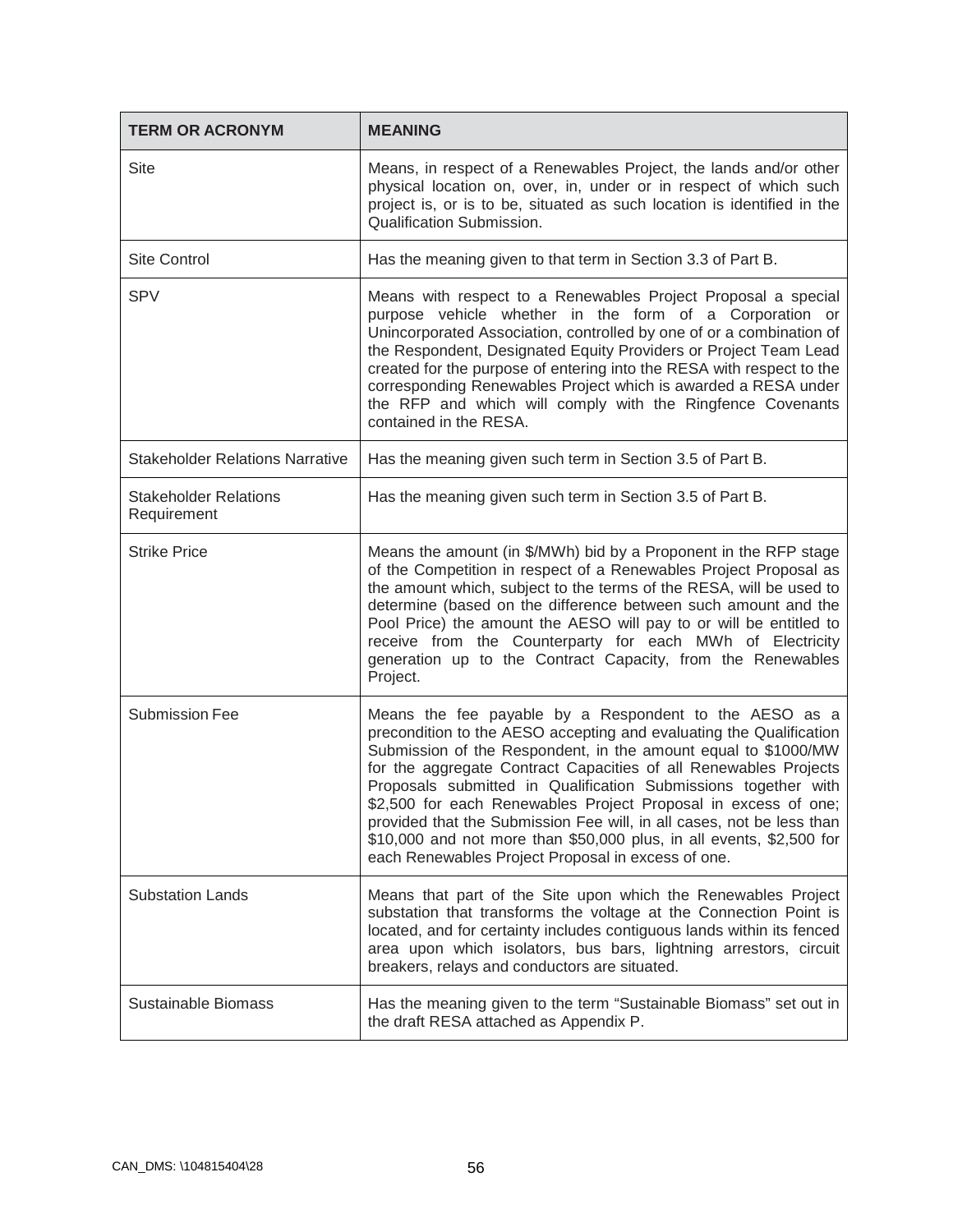| <b>TERM OR ACRONYM</b>             | <b>MEANING</b>                                                                                                                                                                                                                                                                                                                                                                                                                                                                                                                                                                                                                                                                                                                                                                                                                                                                                                                                                                                                                                                                                                                                                                                                                                              |                                                                                                                                                                                                                                                                                                                                                                                                                                                                                                        |  |
|------------------------------------|-------------------------------------------------------------------------------------------------------------------------------------------------------------------------------------------------------------------------------------------------------------------------------------------------------------------------------------------------------------------------------------------------------------------------------------------------------------------------------------------------------------------------------------------------------------------------------------------------------------------------------------------------------------------------------------------------------------------------------------------------------------------------------------------------------------------------------------------------------------------------------------------------------------------------------------------------------------------------------------------------------------------------------------------------------------------------------------------------------------------------------------------------------------------------------------------------------------------------------------------------------------|--------------------------------------------------------------------------------------------------------------------------------------------------------------------------------------------------------------------------------------------------------------------------------------------------------------------------------------------------------------------------------------------------------------------------------------------------------------------------------------------------------|--|
| Tangible Net Worth or TNW          | Means, in respect of a Designated Equity Provider, at any time and<br>without duplication, an amount determined in accordance with<br>GAAP, and calculated as: (a) the sum of capital stock, preferred<br>stock (unless presented as temporary equity under US GAAP), paid-<br>in capital, contributed surplus, retained earnings (minus any deficit,<br>accumulated deficit or negative retained earnings), capital reserves,<br>cumulative translation adjustment (whether positive or negative),<br>and accumulated other comprehensive income (whether positive or<br>negative), minus (b) the sum of any amounts shown on account of<br>any common stock reacquired by the Designated Equity Provider or<br>guarantor as applicable, the Designated Equity Provider as a<br>parent's interest in all intangible assets (including but not limited to:<br>patents, patent applications, service marks, industrial designs,<br>copyrights, trademarks and trade names, licenses, development<br>assets and goodwill), prepaid assets, deferred tax assets, prepaid<br>employee benefits, defined benefit pension fund assets, and<br>leasehold improvements as presented in the Designated Equity<br>Provider's consolidated financial statements where: |                                                                                                                                                                                                                                                                                                                                                                                                                                                                                                        |  |
|                                    | (i)                                                                                                                                                                                                                                                                                                                                                                                                                                                                                                                                                                                                                                                                                                                                                                                                                                                                                                                                                                                                                                                                                                                                                                                                                                                         | all intangible assets shall be net of any accumulated<br>amortization related to those intangible assets;                                                                                                                                                                                                                                                                                                                                                                                              |  |
|                                    | (ii)                                                                                                                                                                                                                                                                                                                                                                                                                                                                                                                                                                                                                                                                                                                                                                                                                                                                                                                                                                                                                                                                                                                                                                                                                                                        | assets attributable to non-controlling interest ("NCI")<br>are to be excluded from (b) provided that NCIs are<br>calculating (a),<br>included<br>unless<br>in<br>the<br>not<br>Designated Equity Provider as parent has entered<br>into an arrangement to fund, either directly or<br>indirectly, minority investments made in the<br>subsidiary;                                                                                                                                                      |  |
|                                    | (iii)                                                                                                                                                                                                                                                                                                                                                                                                                                                                                                                                                                                                                                                                                                                                                                                                                                                                                                                                                                                                                                                                                                                                                                                                                                                       | the full amounts of goodwill, intangible assets and<br>defined benefit pension fund assets are to be<br>deducted in the calculation of Tangible Net Worth,<br>net of any associated deferred tax liability which<br>would be extinguished if the asset on the balance<br>sheet becomes impaired or is derecognized under<br>GAAP; and                                                                                                                                                                  |  |
|                                    | (iv)                                                                                                                                                                                                                                                                                                                                                                                                                                                                                                                                                                                                                                                                                                                                                                                                                                                                                                                                                                                                                                                                                                                                                                                                                                                        | deferred tax assets may be netted with associated<br>deferred tax liabilities only if the deferred tax assets<br>and deferred tax liabilities relate to taxes levied by<br>the same taxation authority and offsetting is<br>permitted by the relevant tax authorities. The<br>deferred tax liabilities permitted to be netted against<br>the deferred tax assets must exclude amounts<br>already netted against the deduction of goodwill,<br>intangible assets and defined benefit pension<br>assets. |  |
| <b>Target COD</b>                  | Means December 1, 2019.                                                                                                                                                                                                                                                                                                                                                                                                                                                                                                                                                                                                                                                                                                                                                                                                                                                                                                                                                                                                                                                                                                                                                                                                                                     |                                                                                                                                                                                                                                                                                                                                                                                                                                                                                                        |  |
| <b>Team Member Roles Narrative</b> | Has the meaning given such term in Section 3.6 of Part B.                                                                                                                                                                                                                                                                                                                                                                                                                                                                                                                                                                                                                                                                                                                                                                                                                                                                                                                                                                                                                                                                                                                                                                                                   |                                                                                                                                                                                                                                                                                                                                                                                                                                                                                                        |  |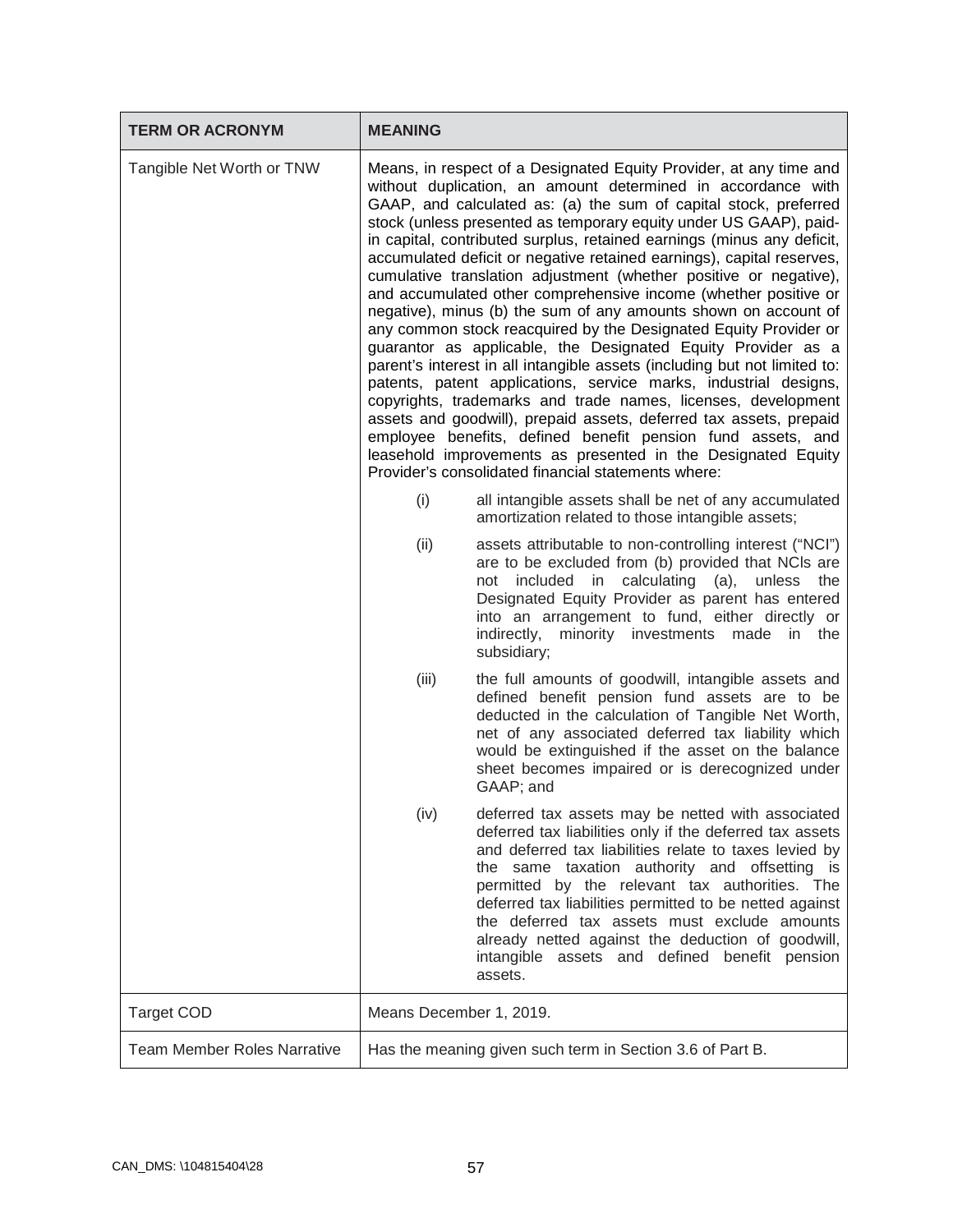| <b>TERM OR ACRONYM</b>                  | <b>MEANING</b>                                                                                                                                                                                                                                                                               |  |
|-----------------------------------------|----------------------------------------------------------------------------------------------------------------------------------------------------------------------------------------------------------------------------------------------------------------------------------------------|--|
| <b>Team Member Roles</b><br>Requirement | Has the meaning given such term in Section 3.6 of Part B.                                                                                                                                                                                                                                    |  |
| Term                                    | Means term of the RESA, being the period from the date of its<br>execution through the period ending on the earlier of twenty (20)<br>years following the COD of the Renewables Project or Target COD.                                                                                       |  |
| Timetable                               | Means the timetable set forth in Section 3.7 of Part A.                                                                                                                                                                                                                                      |  |
| <b>TNW Methodology</b>                  | Has the meaning given such term in Section 4(d) of Part B.                                                                                                                                                                                                                                   |  |
| <b>TNW Requirement</b>                  | Has the meaning given such term in Section 4 of Part B.                                                                                                                                                                                                                                      |  |
| <b>Total Costs</b>                      | Means in respect of a Renewables Project the aggregate of the<br>Total Equity and Debt for such Renewables Project.                                                                                                                                                                          |  |
| <b>Total Equity</b>                     | Means the estimated aggregate amount of all funds required for<br>Delivery of a Renewables Project identified in a Renewable Project<br>Proposal other than the amount of the Debt, in relation thereto.                                                                                     |  |
| <b>Transmission Entity</b>              | Means the "owner" of a "transmission facility" as each such term in<br>quotations is defined in the Electric Utilities Act.                                                                                                                                                                  |  |
| <b>Transmission System</b>              | Has the meaning given the term "transmission system" in the EUA.                                                                                                                                                                                                                             |  |
| Unincorporated Association              | Means a trust, pension fund, partnership, joint venture or other<br>unincorporated association however formed and structured and for<br>purposes of this RFQ and the Competition includes any Person who<br>is a partner, joint-venturer or associate in such Unincorporated<br>Association. |  |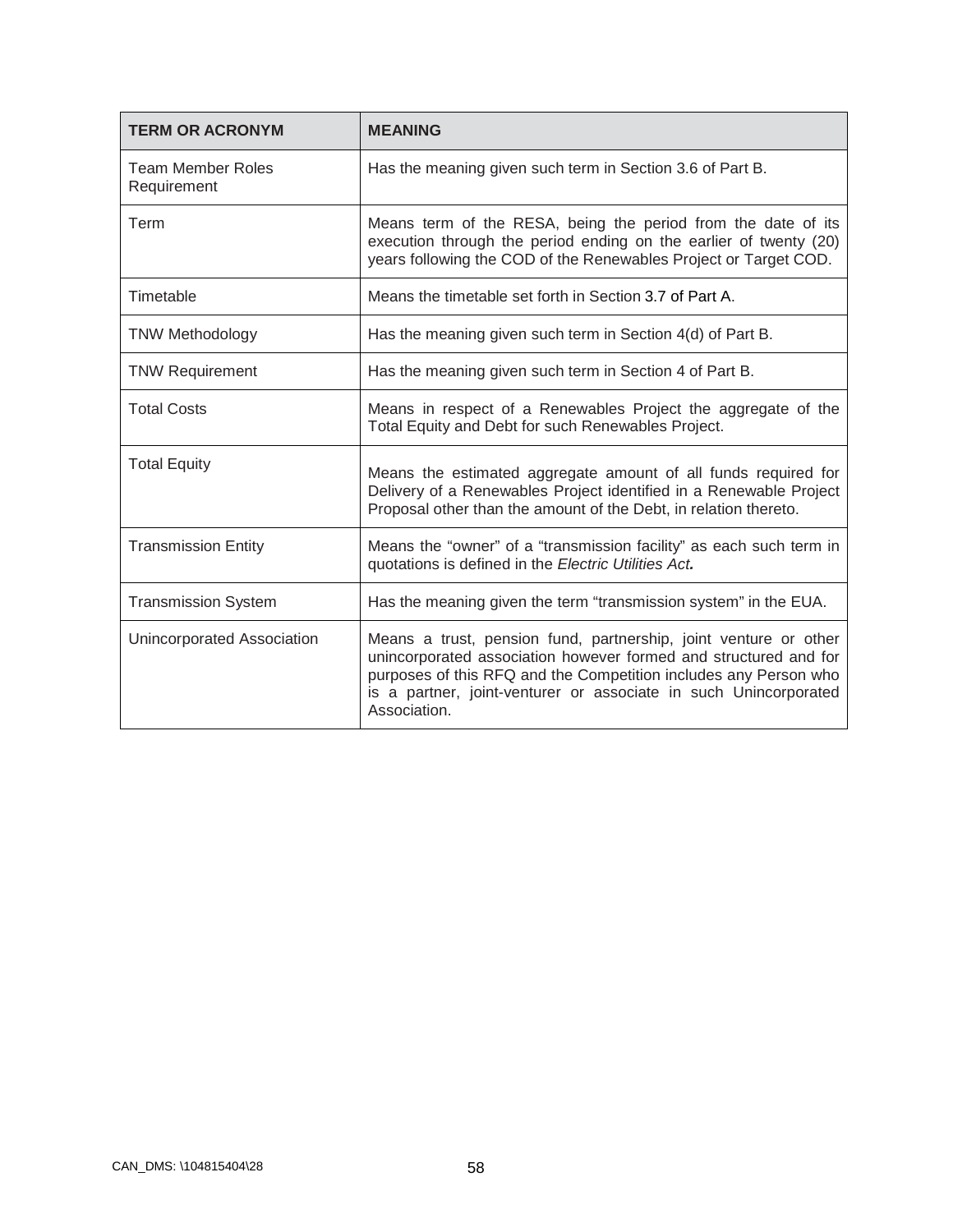### 2 **Interpretation Provisions**

This RFQ shall be interpreted in accordance with the following:

- (a) the headings, captions, and formatting in this RFQ are inserted for convenience only and do not form a part of this RFQ and in no way define, limit, alter or enlarge the scope or meaning of any term of this RFQ;
- (b) references in this RFQ to "at the discretion", "in its discretion", "at its discretion", "in its opinion", "in the opinion", "in the AESO's sole opinion"; and "the exercise of discretion" when used in respect of the AESO will be, in each instance, interpreted to mean the sole, absolute and unfettered (including unfettered by any implied or express duties of good faith or of fairness), right, discretion or opinion, as the case may be, of the AESO;
- (c) in this RFQ, wherever the singular or masculine is used it will be construed as if the plural, the feminine or the neuter, and wherever the plural or the feminine or the neuter is used it will be construed as the singular or masculine, as the case may be, had been used where the context may require;
- (d) each Appendix, and Table, contained in or attached to this RFQ is an integral part of this RFQ;
- (e) all monetary amounts referred to in this RFQ are to the lawful currency of Canada;
- (f) a reference in this RFQ to Mountain Time includes a reference to Mountain Daylight Time if then applicable;
- (g) a reference in this RFQ to a statue whether or not that statute has been defined, means a statute of Alberta unless otherwise stated;
- (h) a reference to а statute includes the statute as amended from time to time, and in the event that statute is repealed includes any successor legislation thereto including amendments to the successor legislation, and includes all regulations, by-laws and codes enacted thereunder as such regulations or by-laws, codes or rules may be amended from time to time;
- (i) in this RFQ, the words "including" and "includes", when following any general term or statement, are not to be construed as limiting the general term or statement to the specific items or matters set forth or to similar items or matters, but rather as permitting the general term or statement to refer to all other items or matters that could reasonably fall within the broadest possible scope of the general term or statement;
- (j) capitalized terms and acronyms used in this RFQ but not defined in this Appendix A have the meanings assigned to the same capitalized terms and acronyms used in the RESA or within the text of this RFQ;
- (k) a reference to this RFQ or the RESA, or to the documents which make up the appendices to this RFQ or the RESA, or to any part of the documents, shall be deemed to be a reference to the most current version of those documents, including all modifications and amendments thereto made and issued by the AESO to Respondents;
- (l) a reference to а part, section or article, without а further reference to another document or to а specific Appendix to this RFQ, shall be deemed to be a reference to that part, section or article of this RFQ, exclusive of appendices, unless the context otherwise expressly requires;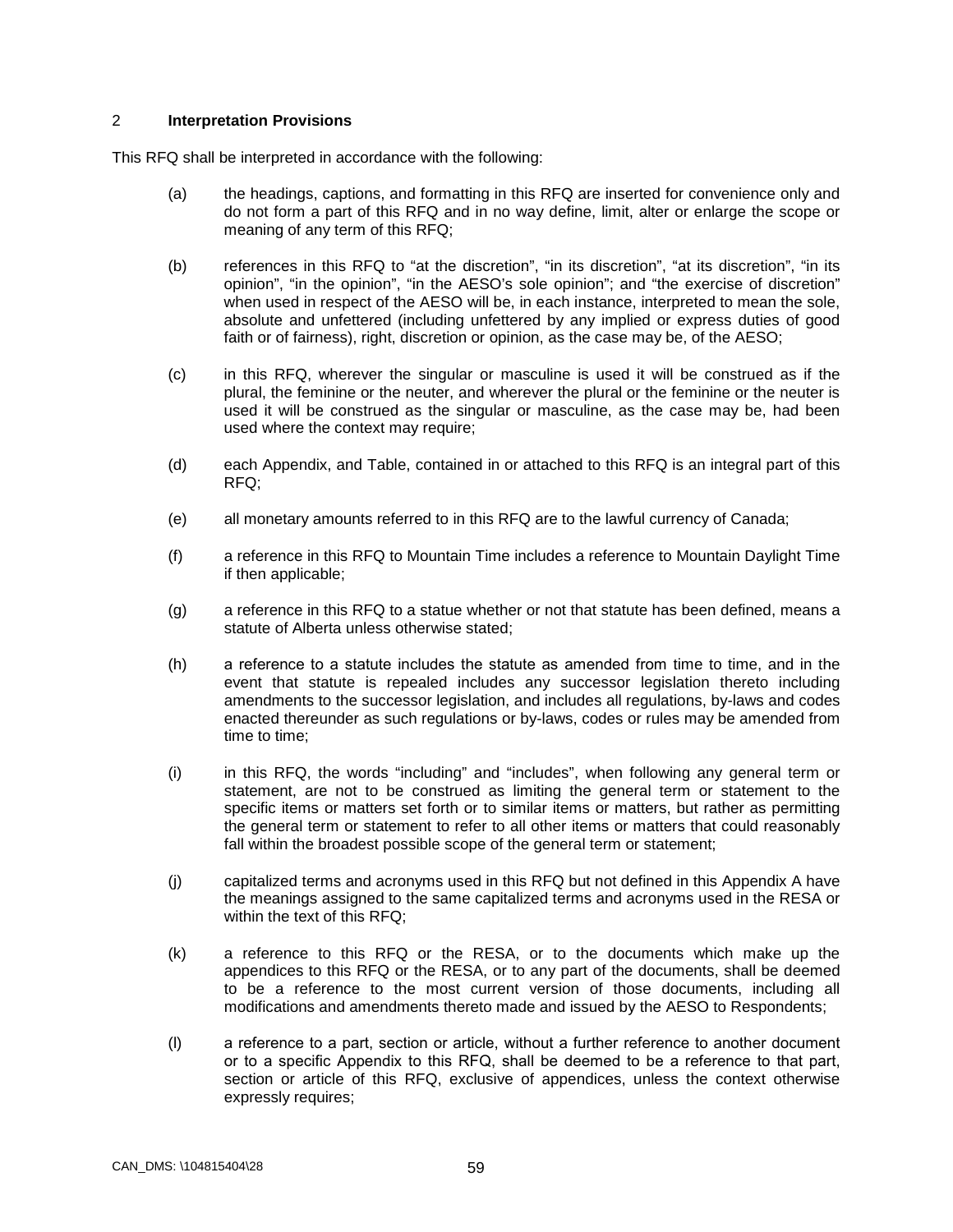- (m) a reference to an Appendix by letter in this RFQ or in an Appendix to this RFQ shall be deemed to be а reference to an Appendix of this RFQ unless the context otherwise expressly indicates; and
- (n) where а section, subsection, paragraph or other part of any document includes а list of items, whether or not enumerаted, the list of items will be construed and interpreted conjunctively as if each was connected to the other by the word "and", unless the context specifically indicates the terms are to be construed and interpreted disjunctively by the use of the word "or" at the end of each item or at the end of that list.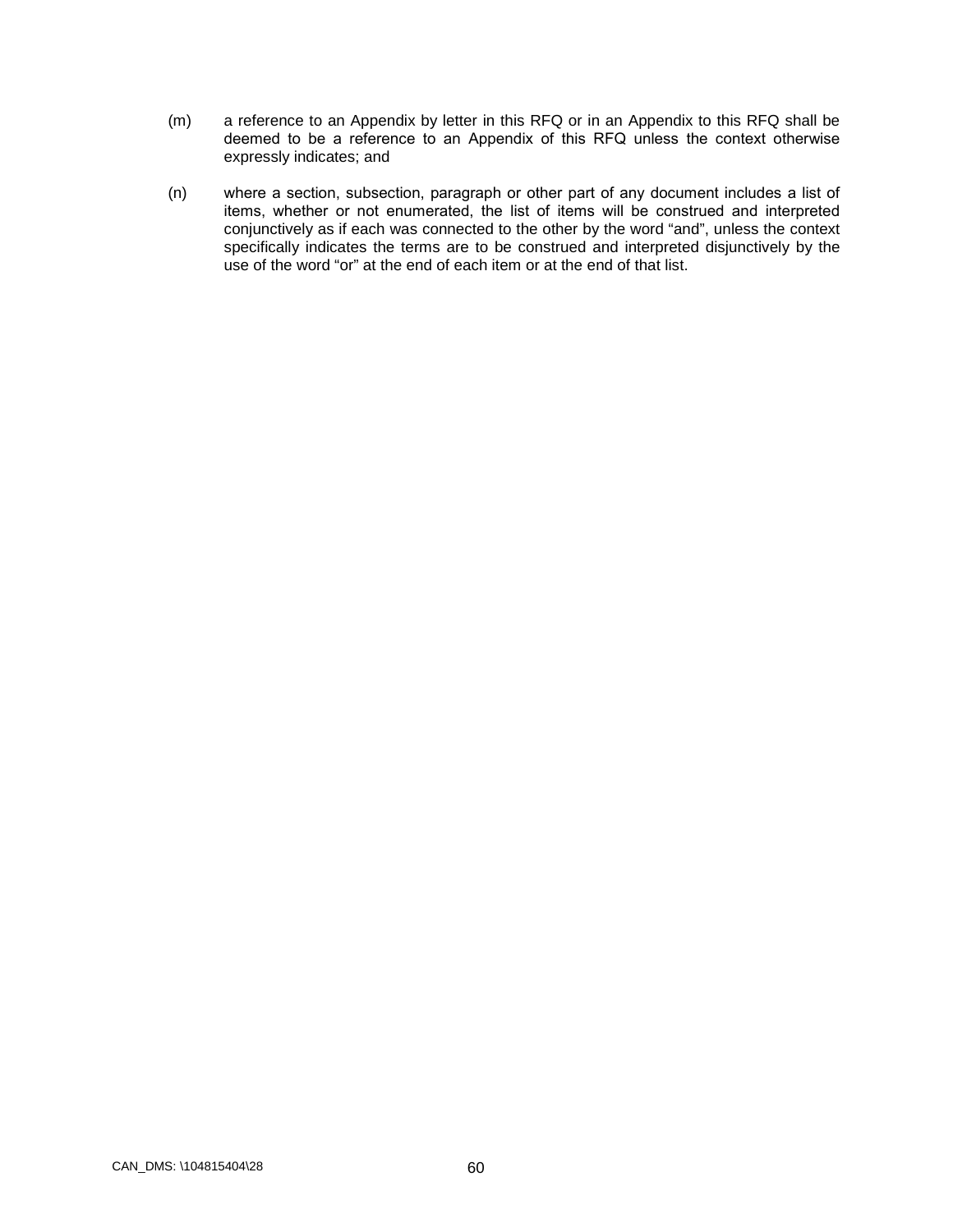# **AESO REP ROUND 1**

### **REQUEST FOR QUALIFICATIONS**

# **APPENDIX B**

### **CONFIRMATION AGREEMENT**

•, 2017

Alberta Electric System Operator  $2500$ ,  $330 - 5$ <sup>th</sup> Avenue SW Calgary, AB T2P 0L4

Attention: REP Office

#### **Re: AESO REP Round 1 - Confirmation Agreement in respect of the Request for Qualifications issued by Alberta Electric System Operator ("AESO") on April 28, 2017 (the "RFQ")**

This agreement sets out the terms and conditions of the Confirmation Agreement between • [insert name of Respondent] (the "**Respondent**") and the AESO, pursuant to which the Respondent acknowledges to and agrees with the AESO as follows:

- 1. **Defined Terms**. Capitalized terms and acronyms not otherwise defined in this Confirmation Agreement have the meanings given to them in the RFQ.
- 2. **Participation**. The Respondent agrees that as a condition of participating in the RFQ the Respondent and each of its Respondent Team Members will comply with the terms of this Confirmation Agreement, and confirms and warrants that it is duly authorized by all Respondent Team Members to bind each to the terms of this Confirmation Agreement.
- 3. **Respondent Team**. The Respondent confirms that the Respondent Team Members, at this date, are as set out in Exhibit 1 to this Agreement.
- 4. **Terms of RFQ**. The Respondent will comply with and be bound, and will ensure that all of the Respondent Team Members and others associated with the Respondent in connection with the RFQ also comply with and are bound, by the provisions of the RFQ all of which are incorporated into this Confirmation Agreement by reference. Without limiting the foregoing the Respondent and Respondent Team Members agree:
	- (a) that the terms of this Confirmation Agreement do not limit the Respondent's obligations and requirements under the RFQ, or any other document or requirement of the AESO; and
	- (b) to be bound by the disclaimers, limitations and waivers of liability and Claims and all indemnities contained in the RFQ.
- 5. **Amendments**. The Respondent and Respondent Team Members acknowledge and agree that:
	- (a) the AESO may in its sole discretion amend the RFQ at any time and from time to time by issuing Addenda; and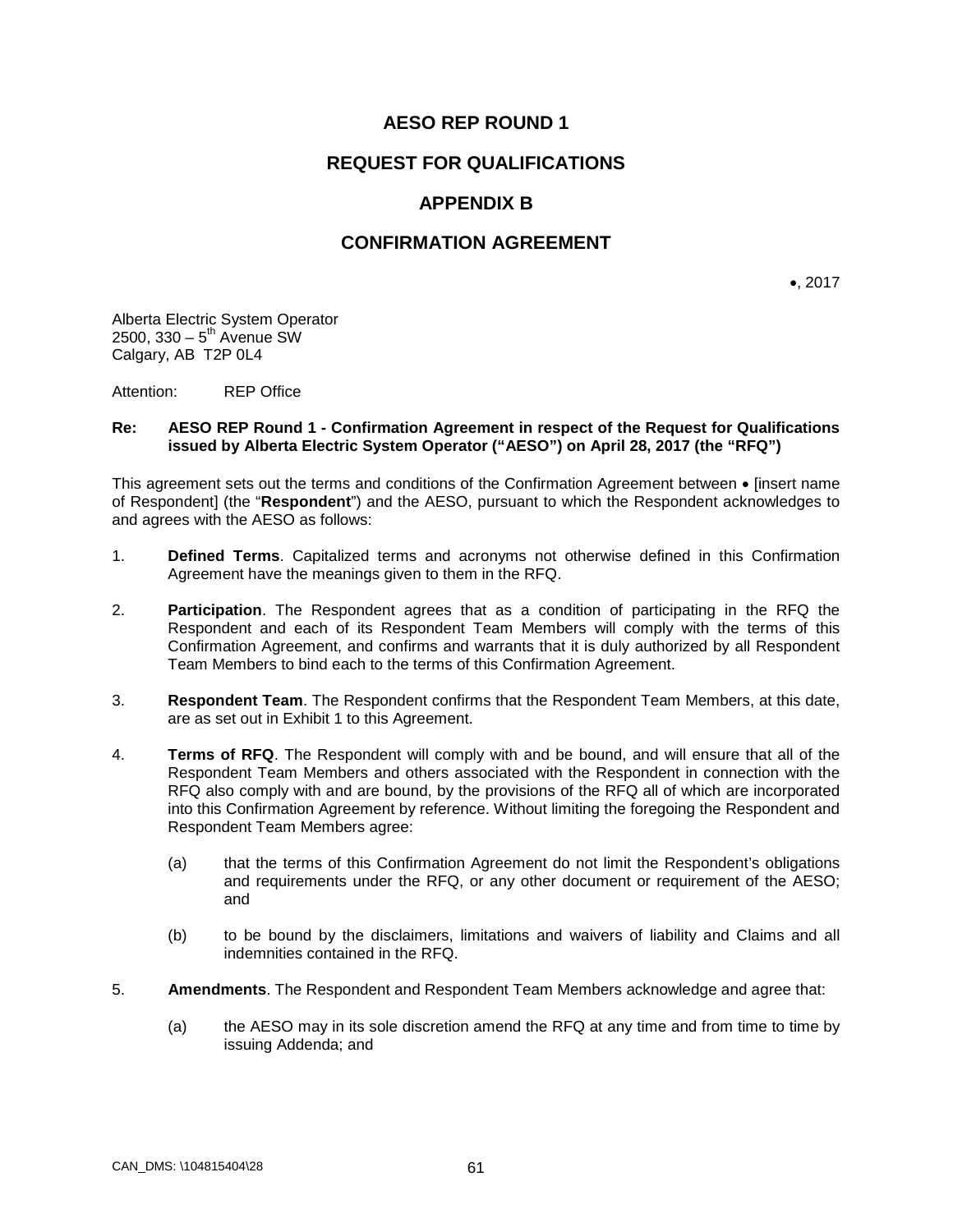(b) by submitting a Qualification Submission the Respondent accepts, and agrees to comply with, all such amendments and, if the Respondent does not agree to any such amendment, the Respondent's sole recourse is to not submit a Qualification Submission.

#### 6. **Respondent's Representative.**

The Respondent hereby confirms that [name of individual] is the Respondent's Representative and that the Respondent's Representative is fully and duly authorized to represent, and is the duly authorized signatory to legally bind, the Respondent and all Respondent Team Members in any and all matters related to this RFQ and Respondent's Qualification Submission.

### 7. **General.**

The Respondent and each Respondent Team Member hereby agrees, represents and warrants that:

- (i) it has the requisite power, authority and capacity to execute and deliver, or authorize the execution and delivery of, this Confirmation Agreement;
- (ii) this Confirmation Agreement has been duly and validly executed by it, or on its behalf, by the Respondent's duly authorized Respondent's Representative;
- (iii) this Confirmation Agreement constitutes a legal, valid and binding agreement enforceable against it in accordance with its terms;
- (iv) if any portion of this Confirmation Agreement is found to be invalid or unenforceable by law by a court of competent jurisdiction, then that portion will be severed and the remaining portion will remain in full force and effect;
- (v) this Confirmation Agreement enures to the benefit of the AESO and binds it and its successors;
- (vi) this Confirmation Agreement is deemed to be made pursuant to the laws of the Province of Alberta and the laws of Canada applicable therein and will be governed by and construed in accordance with such laws;
- (vii) the use of headings is for convenience only and is not to be used in the interpretation of this Confirmation Agreement;
- (viii) in this Confirmation Agreement, words imputing any gender include all genders, as the context requires, and words in the singular include the plural and vice versa; and
- (ix) the word "including" when used in this Confirmation Agreement is not to be read as limiting.

### **Name of Respondent:**

Authorized Signature

Name:

Title: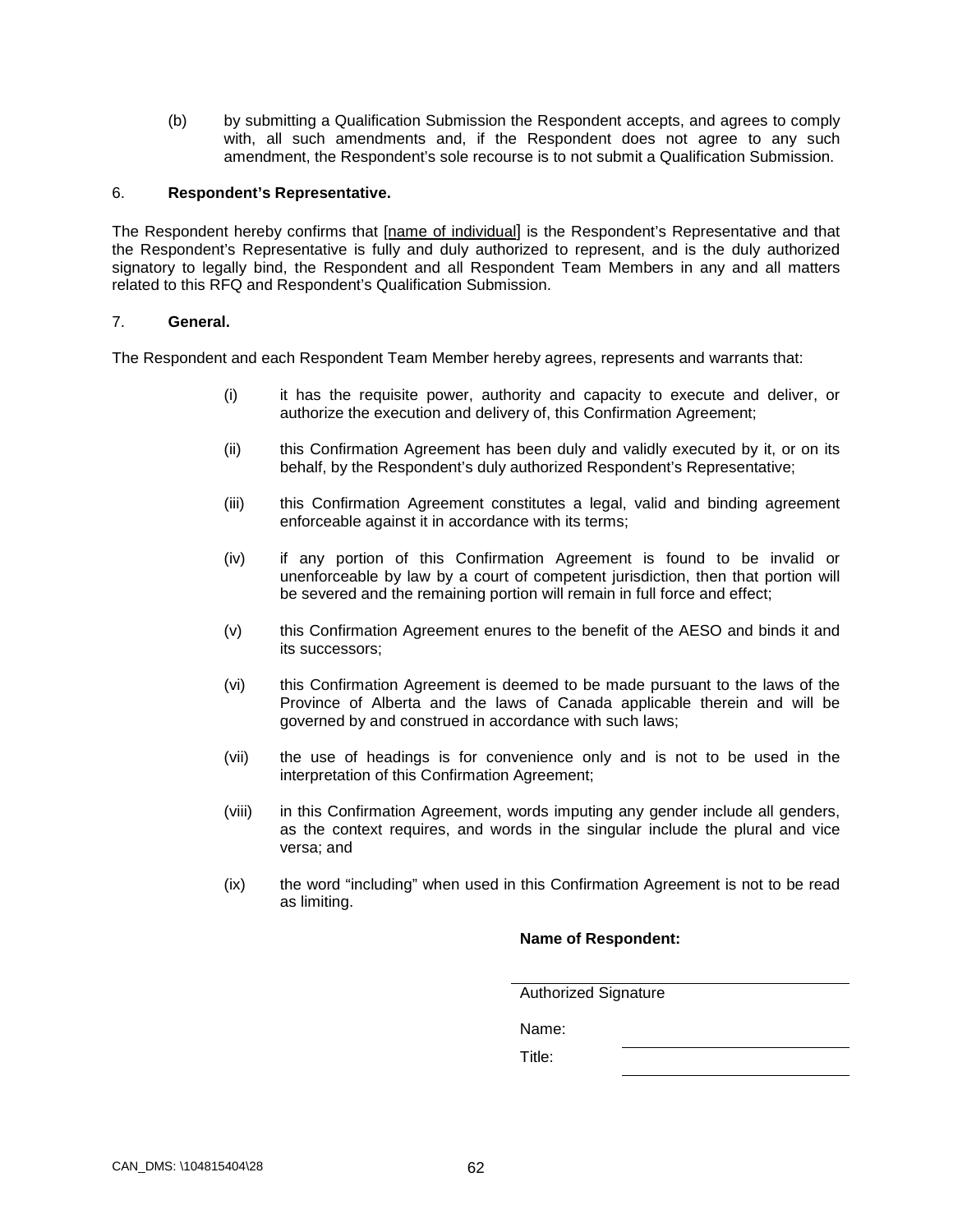# **Respondent's Representative**

**Signature** 

Name:

Organization:

Title: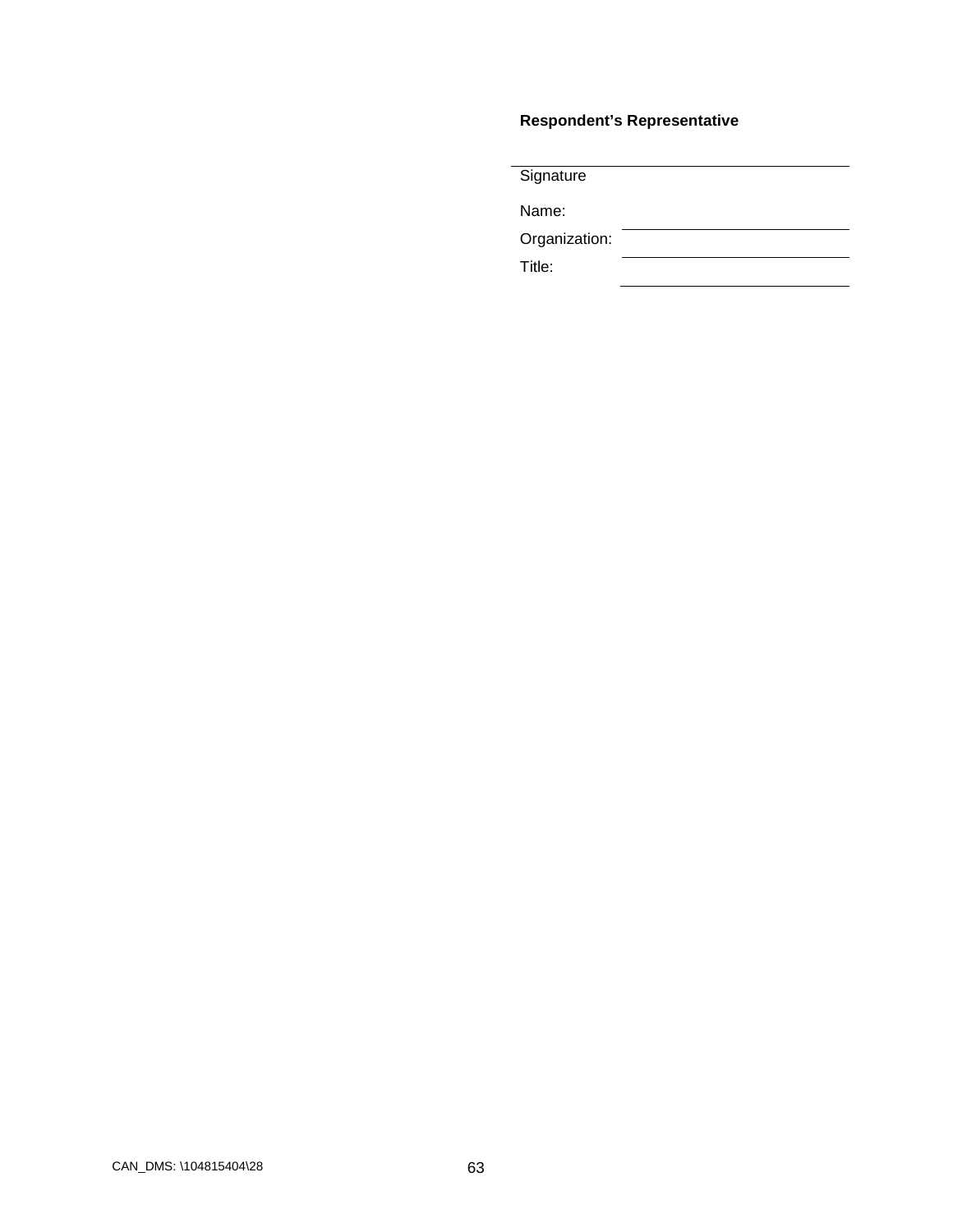## **Confirmation Agreement**

# **Exhibit 1**

## **Respondent Team Members**

| <b>Respondent Team Members Name</b> | Address | <b>Contact Details</b> |
|-------------------------------------|---------|------------------------|
|                                     |         |                        |
|                                     |         |                        |
|                                     |         |                        |
|                                     |         |                        |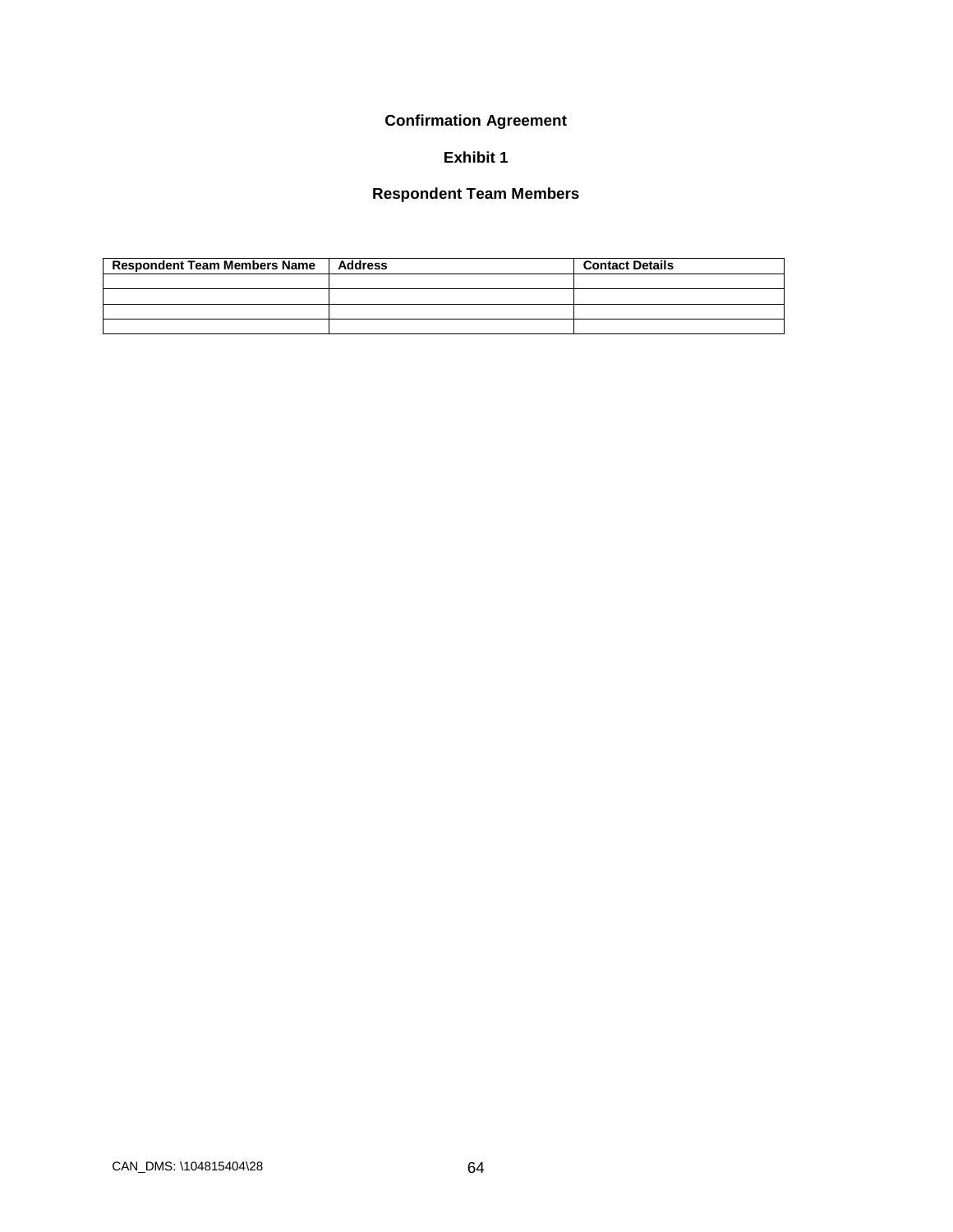# **AESO REP ROUND 1**

## **REQUEST FOR QUALIFICATIONS**

# **APPENDIX C**

### **RESPONDENT AGREEMENT**

**THIS RESPONDENT AGREEMENT** made as of \_\_\_\_\_\_\_\_\_\_\_\_\_\_, 2017.

**BETWEEN:**

### **ALBERTA ELECTRIC SYSTEM OPERATOR ("AESO")**

- and -

### **[Insert Respondent Name] ("Respondent")**

### **RECITALS:**

- А. The AESO has implemented REP Round 1 to procure Renewables Attributes from Renewables Projects pursuant to a Request for Qualification issued by the AESO on April 28, 2017 (the "**RFQ**").
- B. The Respondent has provided a Qualification Submission in REP Round 1.

NOW THEREFORE THIS AGREEMENT WITNESSES THAT the AESO and the Respondent for good and valuable consideration, the receipt and sufficiency of which is hereby acknowledged, agree as follows:

### **1 DEFINITIONS AND INTERPRETATION**

- 1.1 In this Agreement, unless the context otherwise expressly requires, capitalized terms and acronyms used herein have the meaning given to the same capitalized terms and acronyms in the RFQ.
- 1.2 The obligations and liabilities and the covenants, agreements, undertakings and acknowledgements, of or relating to the Respondent in this Agreement or relating to or affecting the Respondent as described in this Agreement are those of each Respondent Team Member collectively and individually and jointly and severally; and any breach or non-performance or failure by one of them in relation to this Agreement or the RFQ shall be, and shall be deemed to be so as to all of the Respondent Team.
- 1.3 If there are conflicts or inconsistencies between this Agreement and any part of the RFQ, the provisions of the RFQ will prevail; provided that, for certainty, it is acknowledged and agreed that the RFQ and this Agreement are intended to be complementary and, accordingly, it is only in cases of direct irresolvable conflict that the RFQ prevails, and in all other cases this Agreement will be interpreted to best achieve the intent evidenced by RFQ and this Agreement.
- 1.4 The Respondent represents and warrants that it is duly authorized by each of the Respondent Team Members to bind each to this Agreement.
- 1.5 The Respondent and Respondent Team Members acknowledge and agree that they are bound by, as covenants, undertakings, acknowledgements and agreements, all provisions of the RFQ.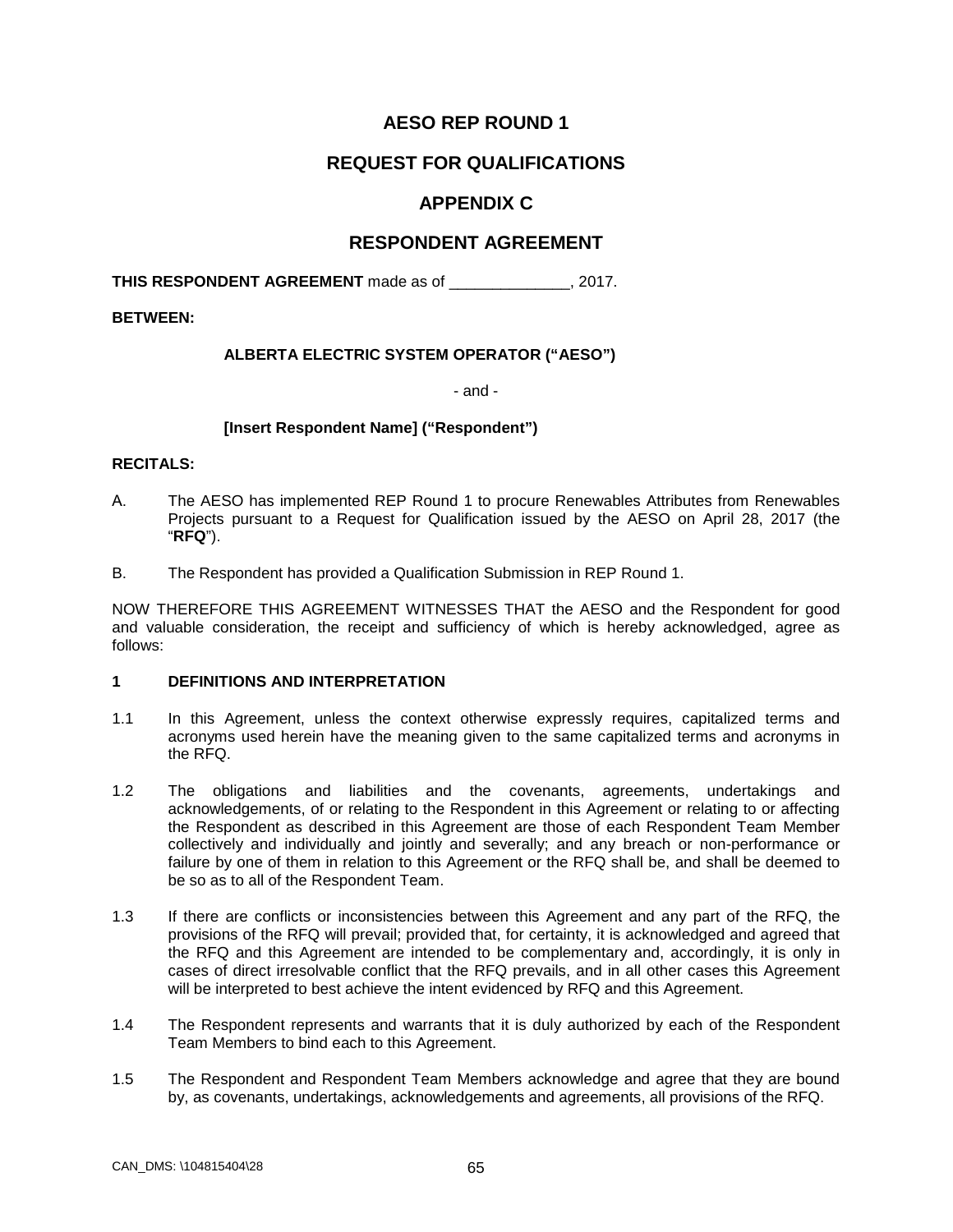### **2 SUBMISSION FEE**

- 2.1 The Respondent acknowledges that it has or will before or concurrent with the delivery of the Qualification Submission and this Agreement to the AESO, delivered the Submission Fee to the AESO, and in any event that it will deliver the Submission Fee to the AESO prior to the Submission Fee Deadline.
- 2.2 The Respondent acknowledges and agrees that the Submission Fee is delivered to the AESO absolutely and for the AESO's own benefit and that the AESO may retain the Submission Fee in all events, save only that the AESO will refund the Submission Fee to the Respondent if, but only if, the AESO issues a Cancellation Notice cancelling the Competition prior to the AESO evaluating any of the Qualification Submissions of all Respondents.

### **3 GENERAL**

- 3.1 The Respondent hereby confirms that [name of Individual] is the Respondent's Representative and that the Respondent's Representative is fully and duly authorized to represent, and is the duly authorized signatory to legally bind, the Respondent and all Respondent Team Members to this Agreement and in any and all disclosures, agreements and matters related to this RFQ and Respondent's Qualification Submission.
- 3.2 The Respondent will not by agreement, operation of law or otherwise, transfer or assign the whole or any part of this Agreement or any right, title, obligation, benefit, or interest of the Respondent without the prior written consent of the AESO, which consent may be arbitrarily withheld or may be subject to such terms and conditions as the AESO in its sole discretion may impose. Any such transfer or assignment shall be deemed to be a material breach and shall entitle the AESO to Disqualify the Respondent.
- 3.3 This Agreement will enure to the benefit of and be binding upon the AESO and the Respondent and their respective successors and permitted assigns.
- 3.4 Each provision of this Agreement will be valid and enforceable to the fullest extent permitted by law. If any provision of this Agreement is held to be unenforceable or invalid in respect of any Person or circumstance, then such provision may be severed and such unenforceability or invalidity will not affect any other provision of this Agreement, and this Agreement will be construed and enforced as if such invalid or unenforceable provision had never been contained herein and such unenforceability or invalidity will not affect or impair the application of such provision to any other Person or circumstance but such provision will be valid and enforceable to the extent permitted by law.
- 3.5 This Agreement may only be amended by instrument in writing signed by both parties.
- 3.6 This Agreement and the obligations of the parties hereunder will be interpreted, construed and enforced in accordance with the laws of the Province of Alberta and the laws of Canada applicable therein and each party to this Agreement irrevocably attorns to the jurisdiction of the courts of the Province of Alberta.
- 3.7 Time is of the essence of this Agreement.
- 3.8 Any additional Person that becomes а Respondent Team Member pursuant to a Change subsequent to the execution and delivery of this Agreement by the Respondent will execute an agreement to be bound by the terms of this Agreement.
- 3.9 The Respondent hereby represents and warrants, that: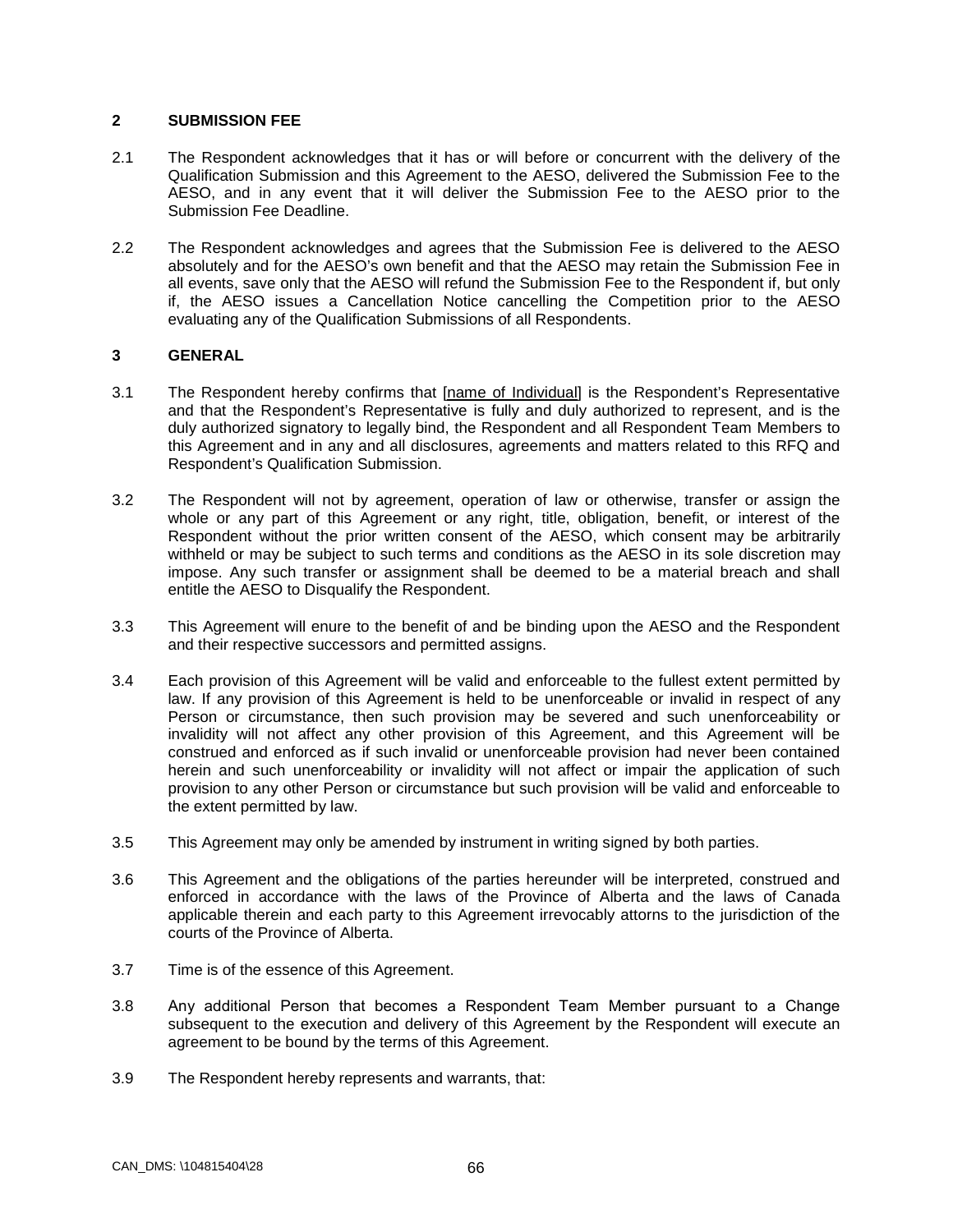- (a) it has the requisite power, authority and capacity to execute and deliver this Agreement for itself and for and on behalf of all Respondent Team Members;
- (b) this Agreement has been duly and validly executed by it or on its behalf by its duly authorized representatives; and
- (c) this Agreement constitutes a legal, valid and binding agreement enforceable against it in accordance with its terms.
- 3.10 This Agreement, and all terms of the RFQ which may be construed as acknowledgments, covenants, undertakings and warranties on the part of the Respondent and which by their nature can survive the determination of Proponents and the completion of the Competition will so survive.

**IN WITNESS WHEREOF** the parties hereto have executed and delivered this Agreement effective as of the day and year first above written.

### **[RESPONDENT NAME]**

Signature: experience of the state of the state of the state of the state of the state of the state of the state of the state of the state of the state of the state of the state of the state of the state of the state of th

Respondent's Representative Name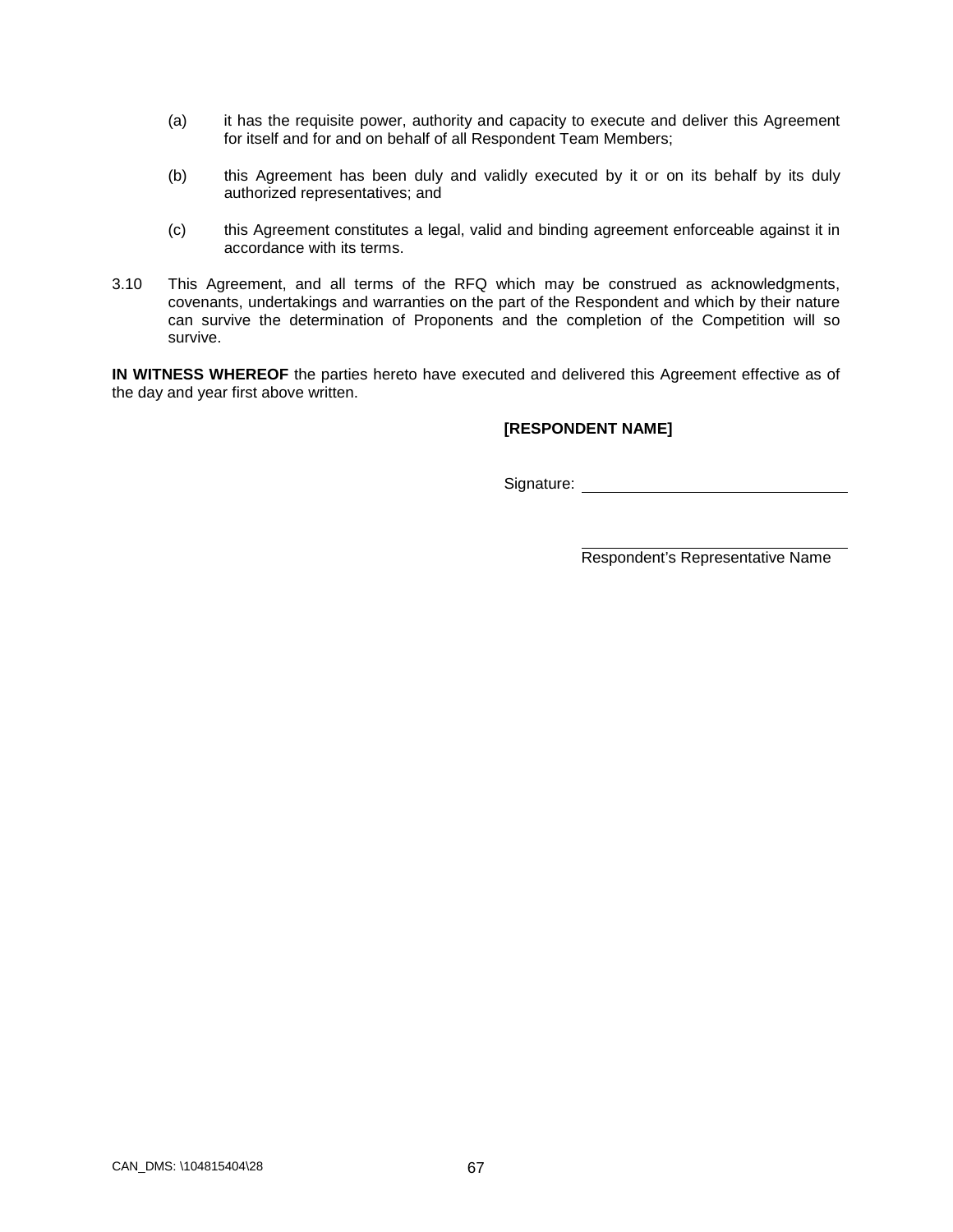# **REQUEST FOR QUALIFICATIONS**

### **APPENDIX D**

## **RELATIONSHIP DISCLOSURE FORM**

This form must be completed by the Respondent on its own behalf and on behalf of each Respondent Team Member

#### [Respondent's Letterhead]

To: Alberta Electric System Operator  $2500, 330 - 5<sup>th</sup>$  Avenue SW Calgary, AB T2P 0L4

Attention: REP Office

Re: AESO REP Round 1 – [insert Respondent name] - Qualification Submission

The Respondent hereby declares, for itself and on behalf of each Respondent Team Member, that:

- (a) This declaration is made to the best of the knowledge of the Respondent, and to the best of the knowledge of each Respondent Team Member.
- (b) The Respondent and each Respondent Team Member has reviewed the definition of Restricted Parties, and the non-exhaustive list of Restricted Parties in Section 6.1 of Part A of the RFQ.
- (c) The following is a full disclosure of all known relationships, material to the Competition, that the Respondent and each Respondent Team Member has or has had with:
	- (i) AESO Financial Advisor KPMG LLP;
	- (ii) AESO Legal Counsel Norton Rose Fulbright Canada LLP;
	- (iii) Fairness Advisor P1 Consulting Inc.;
	- (iv) the Individuals identified in Section 2.4 of Part A; and
	- (v) AESO Board members and staff, any former AESO Board members, and all former AESO staff and other Individuals who, in the sole opinion of the AESO, were principally involved in the development or implementation of REP Round 1 (including as evaluation panel members) or are in possession of non-public information, the disclosure of which to anyone would give a potential participant in the Competition any material advantage in REP Round 1.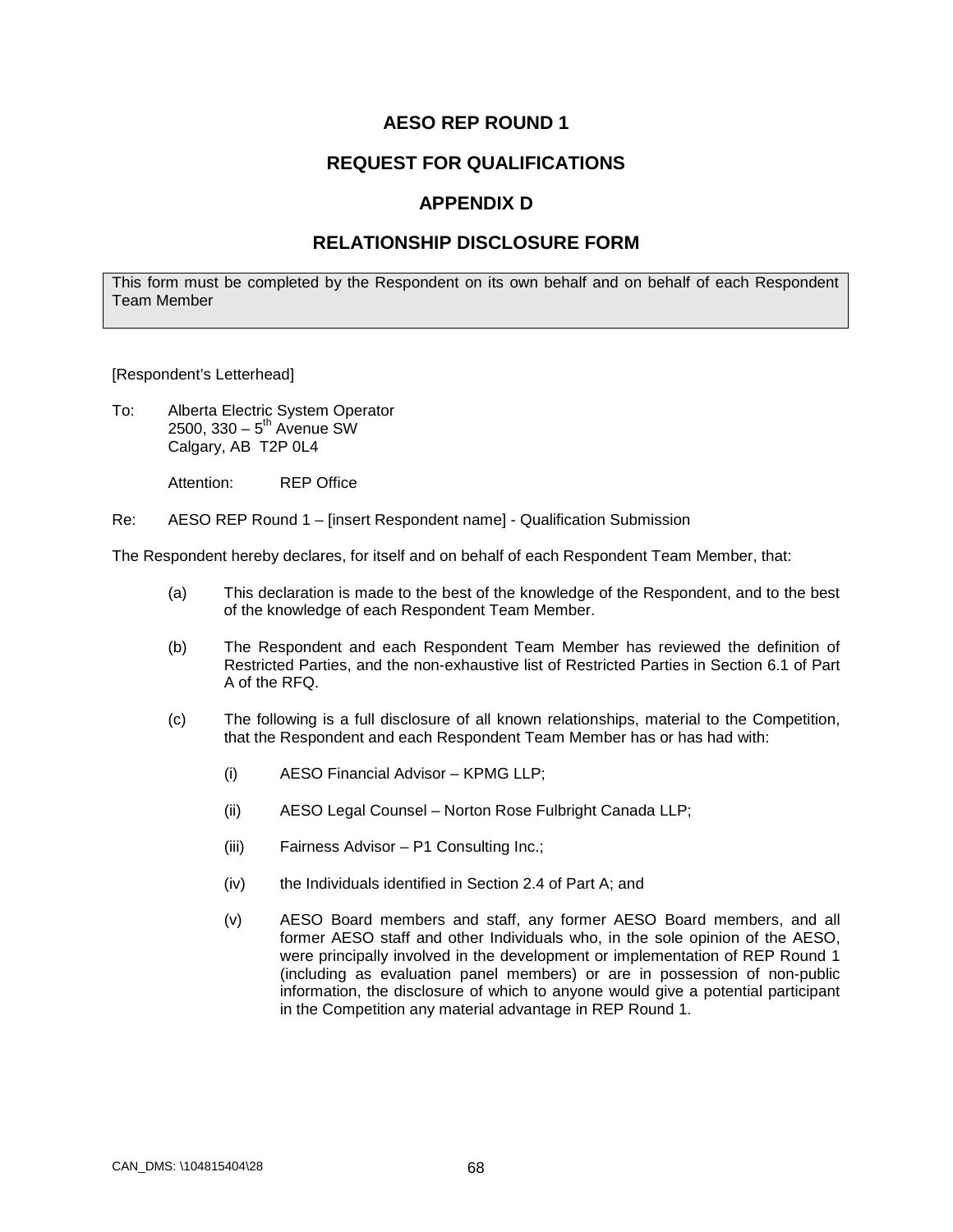| <b>Name of Respondent Team</b><br><b>Member</b> | <b>Name of Restricted Party With</b><br>Whom the Respondent Team<br><b>Member has a Relationship</b><br>(e.g. AESO Board Member) | Details of the nature of the<br>relationship with the listed<br><b>Restricted Party/Person (e.g.</b><br><b>Respondent Team Member</b><br>was an advisor to the<br><b>Restricted Party from ____</b><br>to |
|-------------------------------------------------|----------------------------------------------------------------------------------------------------------------------------------|-----------------------------------------------------------------------------------------------------------------------------------------------------------------------------------------------------------|
|                                                 |                                                                                                                                  |                                                                                                                                                                                                           |
|                                                 |                                                                                                                                  |                                                                                                                                                                                                           |
|                                                 |                                                                                                                                  |                                                                                                                                                                                                           |
|                                                 |                                                                                                                                  |                                                                                                                                                                                                           |
|                                                 |                                                                                                                                  |                                                                                                                                                                                                           |
|                                                 |                                                                                                                                  |                                                                                                                                                                                                           |

(Add additional pages as may be required)

If the Respondent has not disclosed any relationships in the table contained in paragraph (c) above, the Respondent hereby declares, for itself and on behalf of each Respondent Team Member, that it and its Respondent Team Members have no such relationships to disclose.

\_\_\_\_\_\_\_\_\_\_\_\_\_\_\_\_\_\_\_\_\_\_\_\_\_\_\_\_\_\_\_\_\_\_\_\_\_\_\_\_\_\_\_\_\_\_\_\_\_\_\_\_\_\_\_\_\_\_\_\_\_\_\_\_\_\_\_\_\_\_\_\_\_\_\_\_\_\_\_

\_\_\_\_\_\_\_\_\_\_\_\_\_\_\_\_\_\_\_\_\_\_\_\_\_\_\_\_\_\_\_\_\_\_\_\_\_\_\_\_\_\_\_\_\_\_\_\_\_\_\_\_\_\_\_\_\_\_\_\_\_\_\_\_\_\_\_\_\_\_\_\_\_\_\_\_\_\_\_

\_\_\_\_\_\_\_\_\_\_\_\_\_\_\_\_\_\_\_\_\_\_\_\_\_\_\_\_\_\_\_\_\_\_\_\_\_\_\_\_\_\_\_\_\_\_\_\_\_\_\_\_\_\_\_\_\_\_\_\_\_\_\_\_\_\_\_\_\_\_\_\_\_\_\_\_\_\_\_

\_\_\_\_\_\_\_\_\_\_\_\_\_\_\_\_\_\_\_\_\_\_\_\_\_\_\_\_\_\_\_\_\_\_\_\_\_\_\_\_\_\_\_\_\_\_\_\_\_\_\_\_\_\_\_\_\_\_\_\_\_\_\_\_\_\_\_\_\_\_\_\_\_\_\_\_\_\_\_

\_\_\_\_\_\_\_\_\_\_\_\_\_\_\_\_\_\_\_\_\_\_\_\_\_\_\_\_\_\_\_\_\_\_\_\_\_\_\_\_\_\_\_\_\_\_\_\_\_\_\_\_\_\_\_\_\_\_\_\_\_\_\_\_\_\_\_\_\_\_\_\_\_\_\_\_\_\_\_

\_\_\_\_\_\_\_\_\_\_\_\_\_\_\_\_\_\_\_\_\_\_\_\_\_\_\_\_\_\_\_\_\_\_\_\_\_\_\_\_\_\_\_\_\_\_\_\_\_\_\_\_\_\_\_\_\_\_\_\_\_\_\_\_\_\_\_\_\_\_\_\_\_\_\_\_\_\_\_

\_\_\_\_\_\_\_\_\_\_\_\_\_\_\_\_\_\_\_\_\_\_\_\_\_\_\_\_\_\_\_\_\_\_\_\_\_\_\_\_\_\_\_\_\_\_\_\_\_\_\_\_\_\_\_\_\_\_\_\_\_\_\_\_\_\_\_\_\_\_\_\_\_\_\_\_\_\_\_

NAME OF RESPONDENT

Address:

E-mail Address:

Telephone:

Name of Respondent's Representative:

Signature of Respondent's Representative: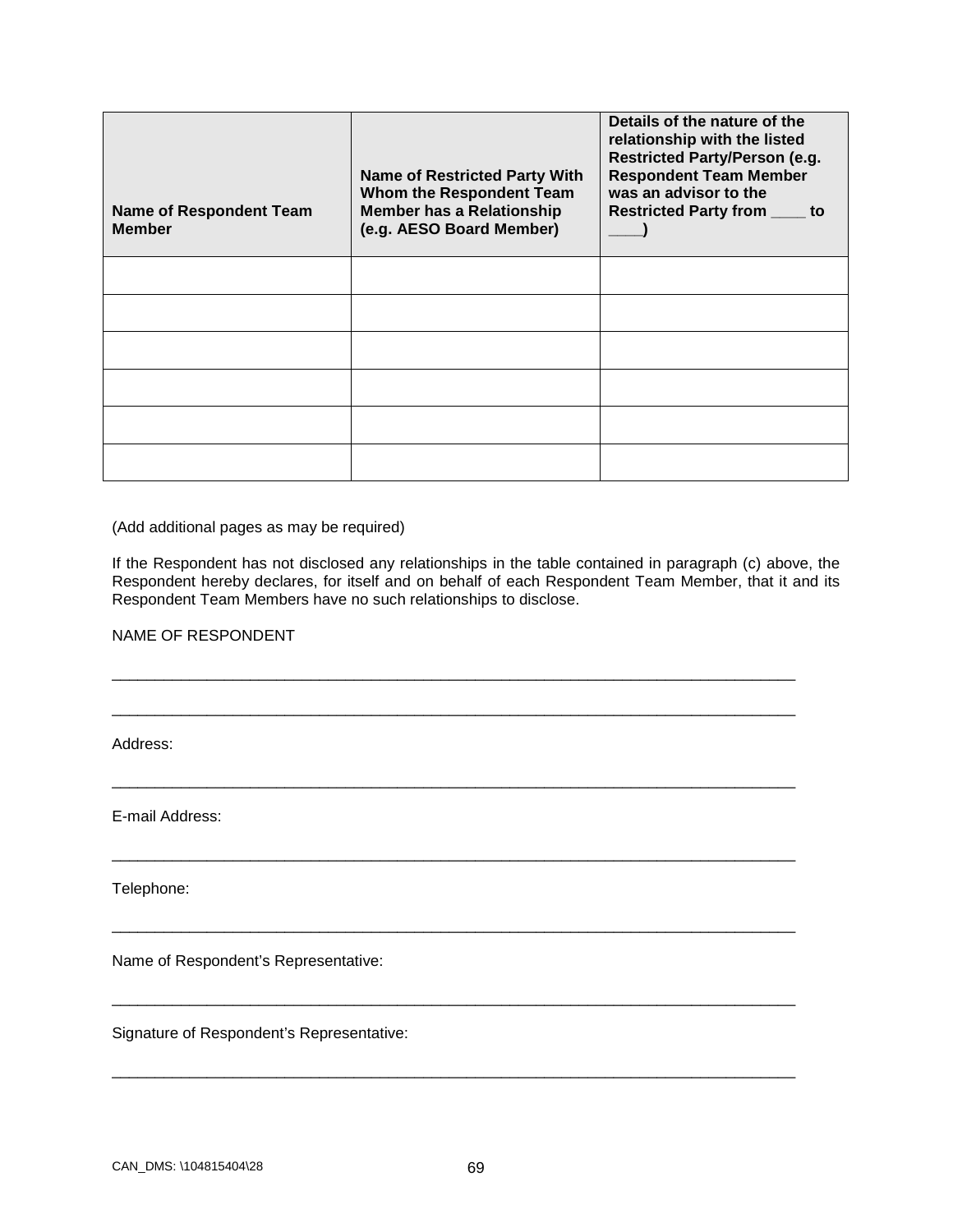### **REQUEST FOR QUALIFICATIONS**

### **APPENDIX E**

#### **QUALIFICATION SUBMISSION CERTIFICATION**

#### **[For Respondent's Letterhead]**

**TO: Independent System Operator of Alberta (the "AESO") REP Office** 

#### **RE: AESO REP Round 1 Request for Qualifications issued April 28, 2017 ("RFQ")**

**[insert Respondent Name] Qualification Submission – [Insert Each Renewables Project Proposal Name, Contract Capacity and Renewable Fuel(s)] (the "Qualification Submission"]**

I, **[insert name]**, in my capacity as Respondent's Representative of **[insert name of Respondent]**, on behalf of the Respondent and on behalf of all of the Respondent's Respondent Team Members:

- 1 hereby represent, warrant and certify in connection with the RFQ and the Qualification Submission, including any consideration and evaluation by the AESO of the Qualification Submission, that:
	- (a) I am duly authorized to deliver this Certificate on behalf, and which is binding upon, each of the Respondent Team Members;
	- (b) the Respondent has received and reviewed a full copy of the RFQ (and all Addenda) and all the terms and conditions contained therein including, without limitation, all appendices attached thereto, and has had sufficient time, opportunity and resources to investigate and consider and has investigated and considered and satisfied itself as to conditions and risks relating to the Renewables Projects described in the Qualification Submission, and relating to the RFQ and the Qualification Submission; and the Qualification Submission is based on the independent investigations, experience, interpretation, knowledge, information, analysis and judgment undertaken, obtained, or formed, by or on behalf of the Respondent and not in reliance on information provided through or in connection with this RFQ by the AESO; and
	- (c) the Qualification Submission was prepared without collusion by the Respondent and its Respondent Team Members with other Respondents and their Respondent Team Members;
- 2 hereby acknowledge that the AESO may or may cause to be undertaken, in connection with the Qualification Submission or the RFQ, any one or more of the reference, credit and other checks, the independent verifications, and the background investigations described in the RFQ or otherwise, including criminal record investigations, credit enquiries, litigation searches, bankruptcy registrations and taxpayer information investigations on all or any of the Respondent Team Members (collectively, the "Investigations");
- 3 hereby irrevocably consent and authorize AESO and the authorized representatives of the AESO to undertake any and all such Investigations and provide consent to all Parties which the AESO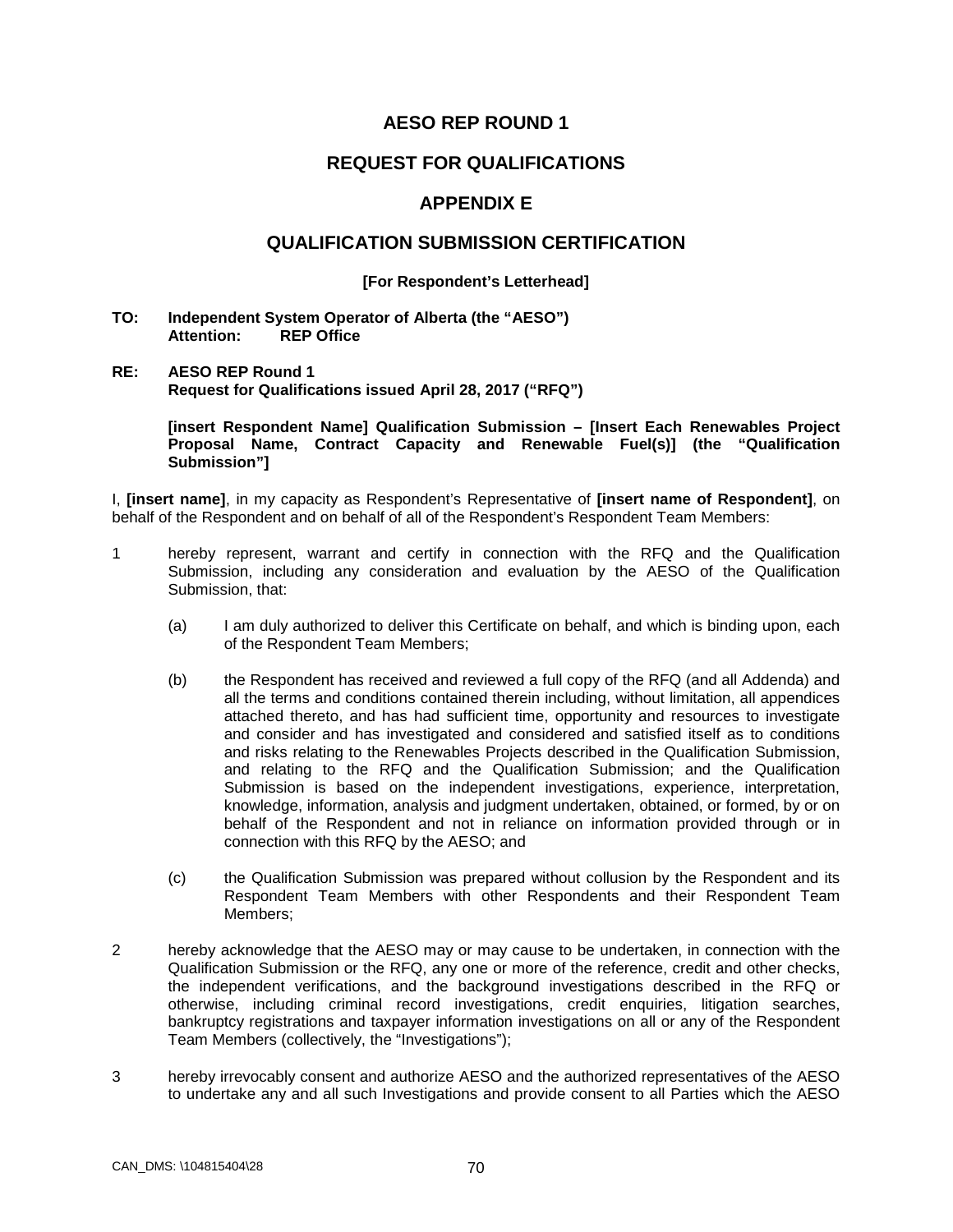or the authorized representatives of the AESO contact, in connection with any investigation, to disclose to the AESO and its authorized representatives all requested information in relation to such Investigation;

- 4 hereby acknowledge and agree that the representations, warranties, certifications and consents set out in this Certificate are made with the knowledge and intention that the AESO will rely on them and that despite any prior or subsequent investigation the AESO will be deemed to have relied upon them; and
- 5 hereby acknowledge and agree that unless otherwise expressly defined, the capitalized terms and acronyms used in this Certificate have the meanings given to them in the RFQ.

**THIS CERTIFICATE** dated as of the \_\_\_\_\_\_ day of \_\_\_\_\_\_\_\_\_\_\_, 2017.

### **NAME OF RESPONDENT**

Respondent's Representative Signature

Name of the Respondent's Representative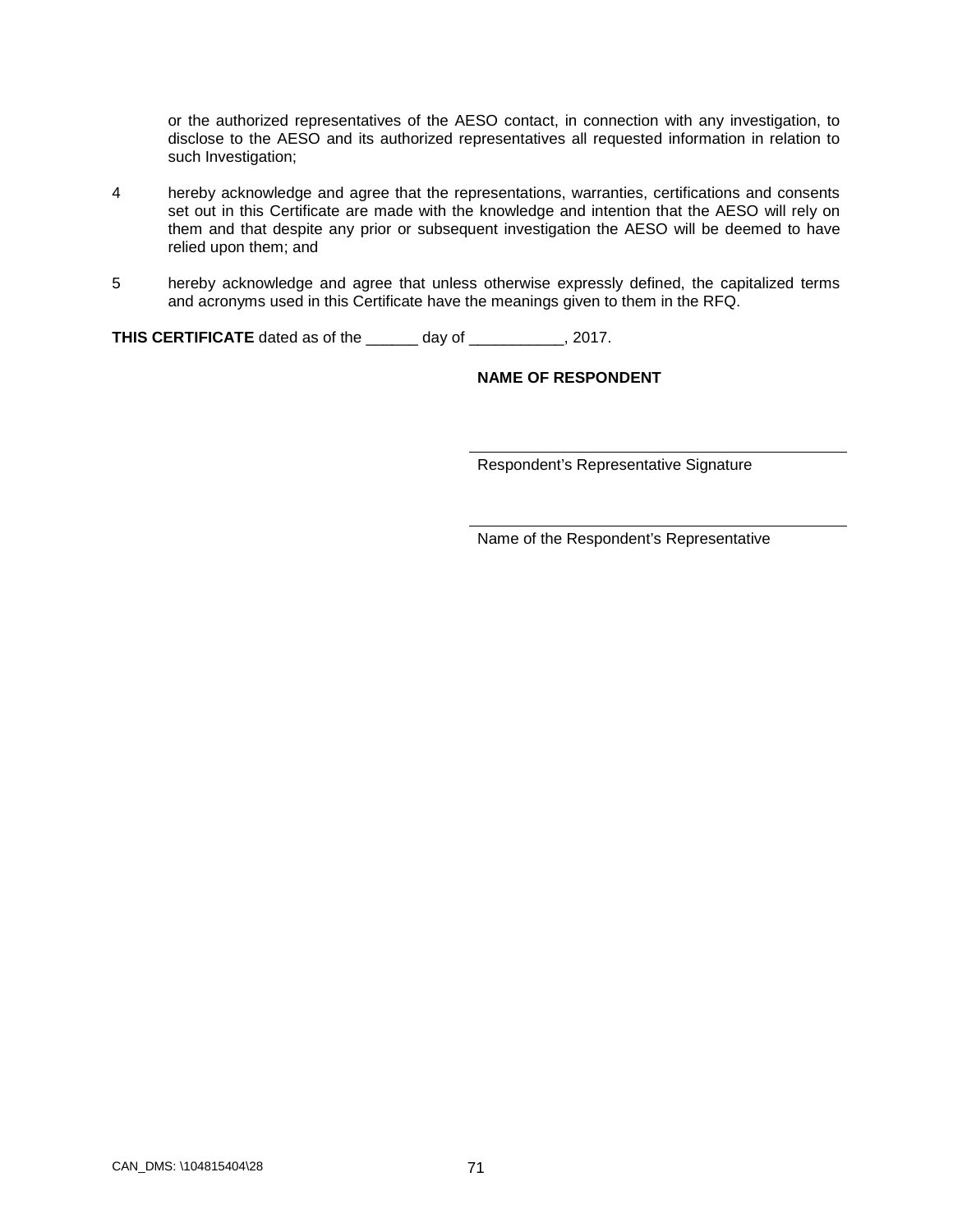# **REQUEST FOR QUALIFICATIONS**

### **APPENDIX F**

### **PRESCRIBED FORM – RESPONDENT INFORMATION**

All capitalized terms and acronyms used in these instructions and the Prescribed Form – Respondent Information, unless otherwise stated, have the meanings ascribed to them in the RFQ.

#### **Instructions applicable to Prescribed Form – Respondent Information**

- The pages of this Prescribed Form should be kept together in the Qualification Submission in sequential order.
- If this Prescribed Form contains an insufficient number of rows or columns within which to provide information requested, then the Respondent may add rows or columns as needed to ensure a sufficient number are available to provide the information requested or required. Apart from the addition of rows or columns as contemplated in the foregoing sentence or the completion of any blanks, check boxes or similar uncompleted information, no amendments should be made to the wording of this Prescribed Form.
- Information provided in this Prescribed Form should be consistent with the information otherwise provided in the Qualification Submission.
- This Prescribed Form should be completed in its entirety. If fields are not applicable, they should be marked "not applicable".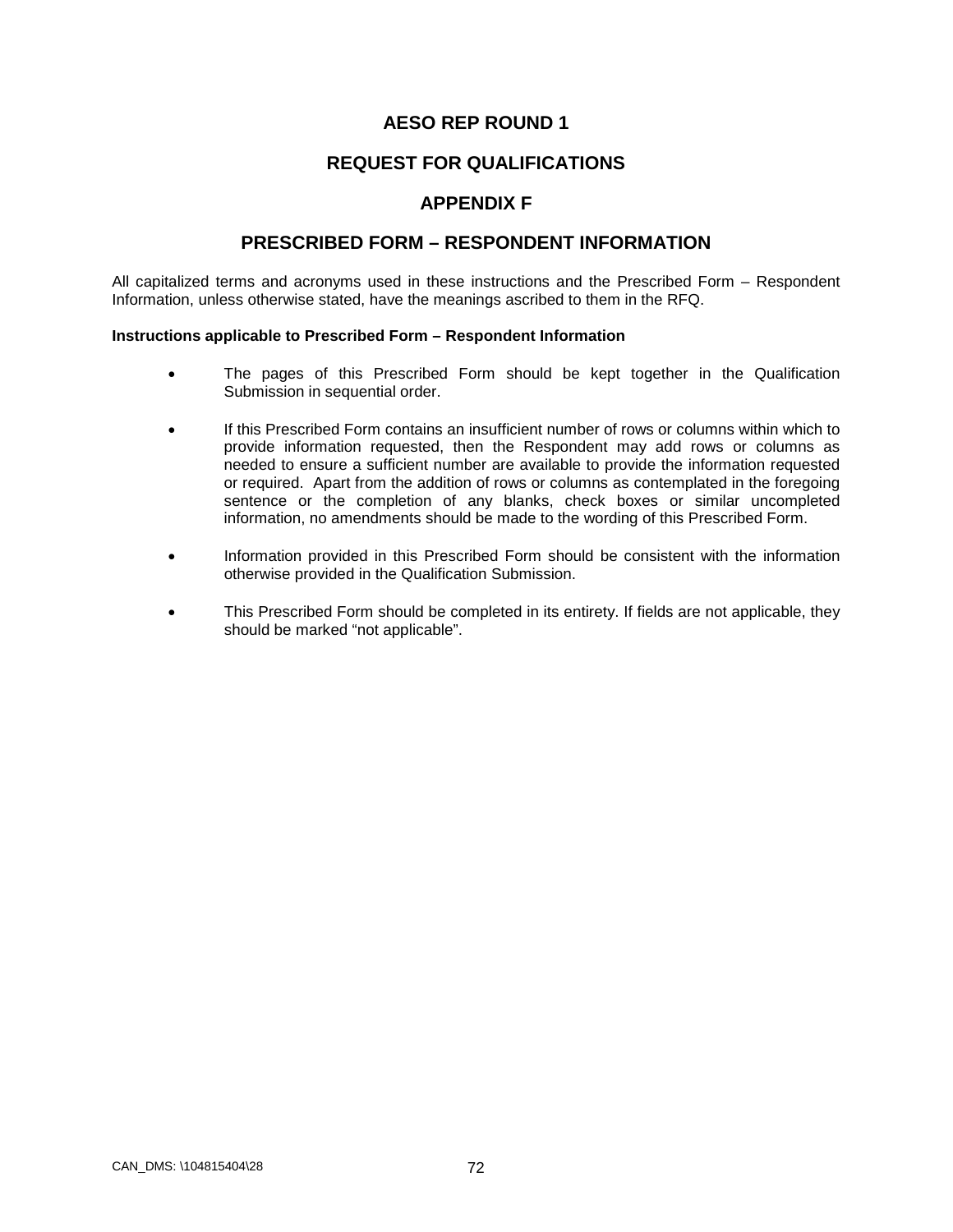# **Prescribed Form – Respondent Information**

### **Section 1**

#### **Respondent Information**

| Legal Status of Respondent     |  |
|--------------------------------|--|
| Legal names of SPVs, if formed |  |

# **Contact Information for Respondent**

| Respondent phone number:                     |  |
|----------------------------------------------|--|
| Respondent email address:                    |  |
| Respondent mailing address:                  |  |
| Respondent website address:                  |  |
| Name of Respondent's Representative:         |  |
| Respondent's Representative phone number:    |  |
| Respondent's Representative email address:   |  |
| Respondent's Representative mailing address: |  |
| Secondary Contact name:                      |  |
| Secondary Contact phone number:              |  |
| Secondary Contact email address:             |  |
| Secondary Contact mailing address:           |  |

# **Submission Fee**

| Number of Renewables Project Proposals and the<br>aggregate Contract Capacity of all such project<br>proposals: | Insert amount of Submission Fee: |
|-----------------------------------------------------------------------------------------------------------------|----------------------------------|
|-----------------------------------------------------------------------------------------------------------------|----------------------------------|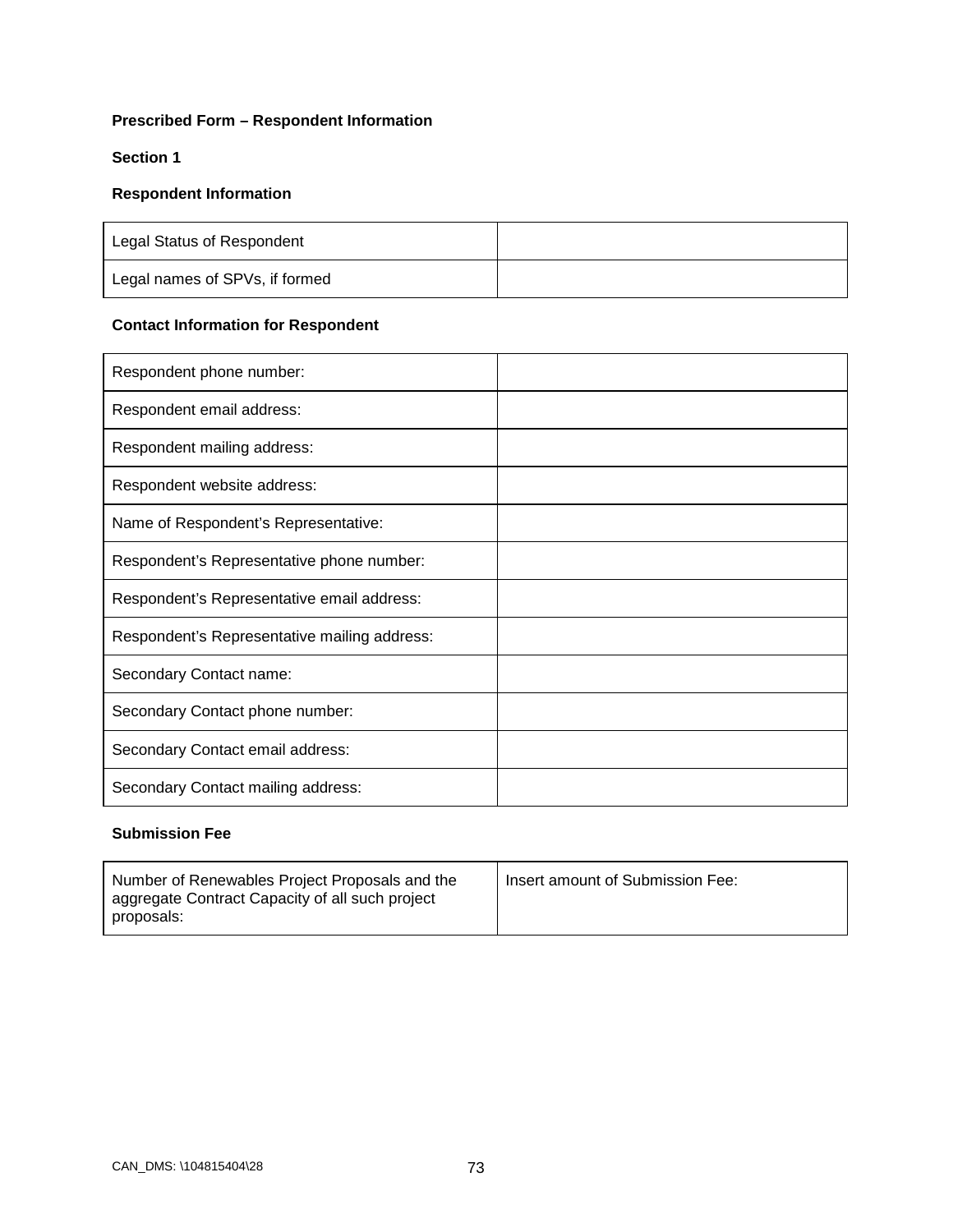#### **Section 2**

SPV Status – Sections 2 and 3 of Prescribed Form Respondent Information, is to be completed separately in respect of each Renewables Project Proposal.

The Respondent must indicate in respect of its Renewables Project Proposal its SPV's legal status below and, if required, provide supporting evidence attached as Exhibit "A" to this Prescribed Form: *(Check the applicable box below.)*

1 **The SPV** is a corporation incorporated under the Business Corporations Act (Alberta), the Canada Business Corporations Act, the Co-operatives Act (Alberta), the Canada Corporations, the Canada Not-For-Profit Corporations Act, Canada Cooperatives Act, or other similar Alberta or Canadian federal legislation in respect of business corporations, not-for-profit corporations, corporations without share capital, or co-operative corporations.

*If this box is checked the Respondent must attach in Exhibit "A" hereto an original or copy certified as a true copy by a Commissioner for Taking Affidavits or a Notary Public of a certificate of status, certificate of compliance, or similar instrument under applicable legislation, with a production date no earlier than two months prior to the Qualification Submission Deadline.*

2  $\Box$ The SPV is a corporation (whether a business corporation, not-for-profit corporation, corporation without share capital, or cooperative corporation) incorporated in any jurisdiction other than Alberta or federally in Canada.

*If this box is checked the Respondent must attach in Exhibit "A" (i) an original or a copy certified as a true copy by a Commissioner for Taking Affidavits or a Notary Public of its registration as an extra-provincial corporation under the Business Corporations Act (Alberta) or other applicable Alberta statute.*

3 **I** dhe SPV is a Municipality, board, agency, school, university, hospital, long-term care home, public transportation service, special or statutory corporation or other entity created under special legislation and such legislation is:

<lnsert name of legislation>

4 The SPV is a partnership.

*If this box is checked the Respondent must attach in Exhibit "A" hereto evidence of the name of the partnership by attaching an original or a copy certified as a true copy by a Commissioner for Taking Affidavits or a Notary Public of a business name report with a production date no earlier than two months prior to the Qualification Submission Deadline.*

5 The SPV is a limited partnership or limited liability partnership registered in Alberta.

*If this box is checked the Respondent must attach in Exhibit "A" hereto an original or copy certified as a true copy by a Commissioner for Taking Affidavits or a Notary Public of its limited partnerships or limited liability partnership certificate or certificate of registration with a production date no earlier than two months prior to the Qualification Submission Deadline.*

6 The SPV is an extra-provincial limited liability company, extra-provincial limited partnership or extra-provincial partnership.

*If this box is checked the Respondent must attach in Exhibit "A" hereto an original or a copy certified as a true copy by a Commissioner for Taking Affidavits or a Notary Public of a business*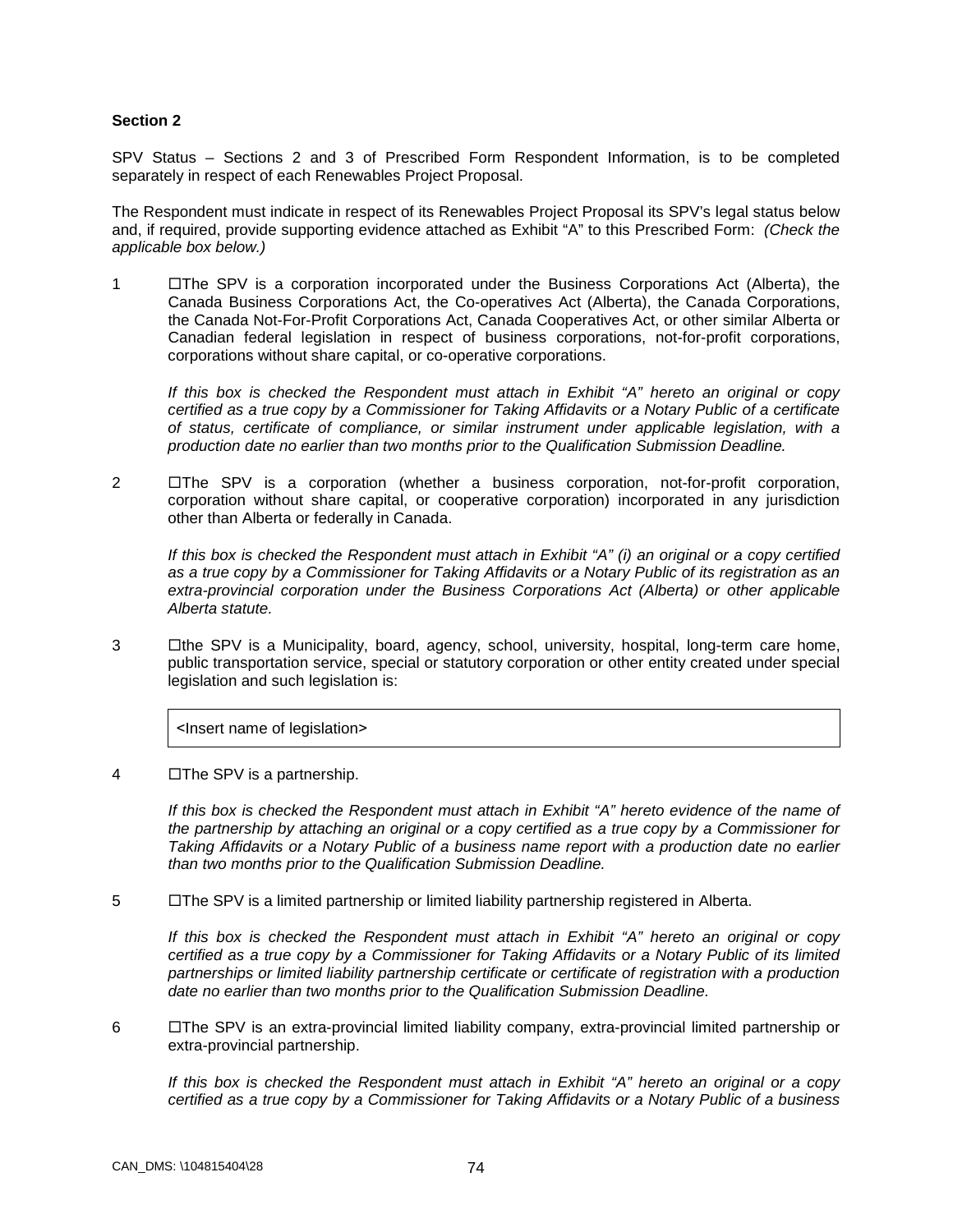*name report with a production date no earlier than two months prior to the Qualification Submission Deadline.*

7 Mone of the options above apply to the SPV. The SPV is:

˂Insert description of the nature of the legal entity˃

*If this box is checked the Respondent must provide evidence of the name of the SPV, or of each entity constituting the SPV, and attach it to this form as Exhibit "A". Attach the evidence of the name of the legal entity, e.g. registration, legislation, regulation, etc.*

8 Evidence of the name of the SPV.

*Note: Respondents are required to provide evidence, as applicable, of the name of the SPV or of each Entity constituting the SPV and attach it to this Prescribed Form.*

#### **Section 3**

The Respondent hereby agrees and warrants to the AESO that if the Renewables Project described in this Renewables Project Proposal is, following any RFP stage of the Competition, offered a RESA the Respondent will ensure that the SPV, if one, identified in this Prescribed Form – Respondent Information, or otherwise an SPV will be Counterparty to such RESA.

#### **Section 4**

The Respondent should provide a table, in the form below, of the Comparable Facility Number and name of the facility assigned by the Respondent to, the location of the facility, the generating technology or Renewable Fuels of and the installed Nameplate Capacity for each and all of Respondent's Comparable Facilities identified and referred to in all Renewables Project Proposals:

| <b>Comparable Facilities Table</b> |  |  |
|------------------------------------|--|--|
|------------------------------------|--|--|

| Comparable<br><b>Facility Number</b> | <b>Facility Name</b> | <b>Facility Location</b> | Technology;<br>Renewable<br>Fuel(s) | <b>Contract</b><br>Capacity <sup>1</sup> |
|--------------------------------------|----------------------|--------------------------|-------------------------------------|------------------------------------------|
|                                      |                      |                          |                                     |                                          |
|                                      |                      |                          |                                     |                                          |
| 3                                    |                      |                          |                                     |                                          |

<span id="page-79-0"></span> $1$  As such term is defined in the Glossary of Terms.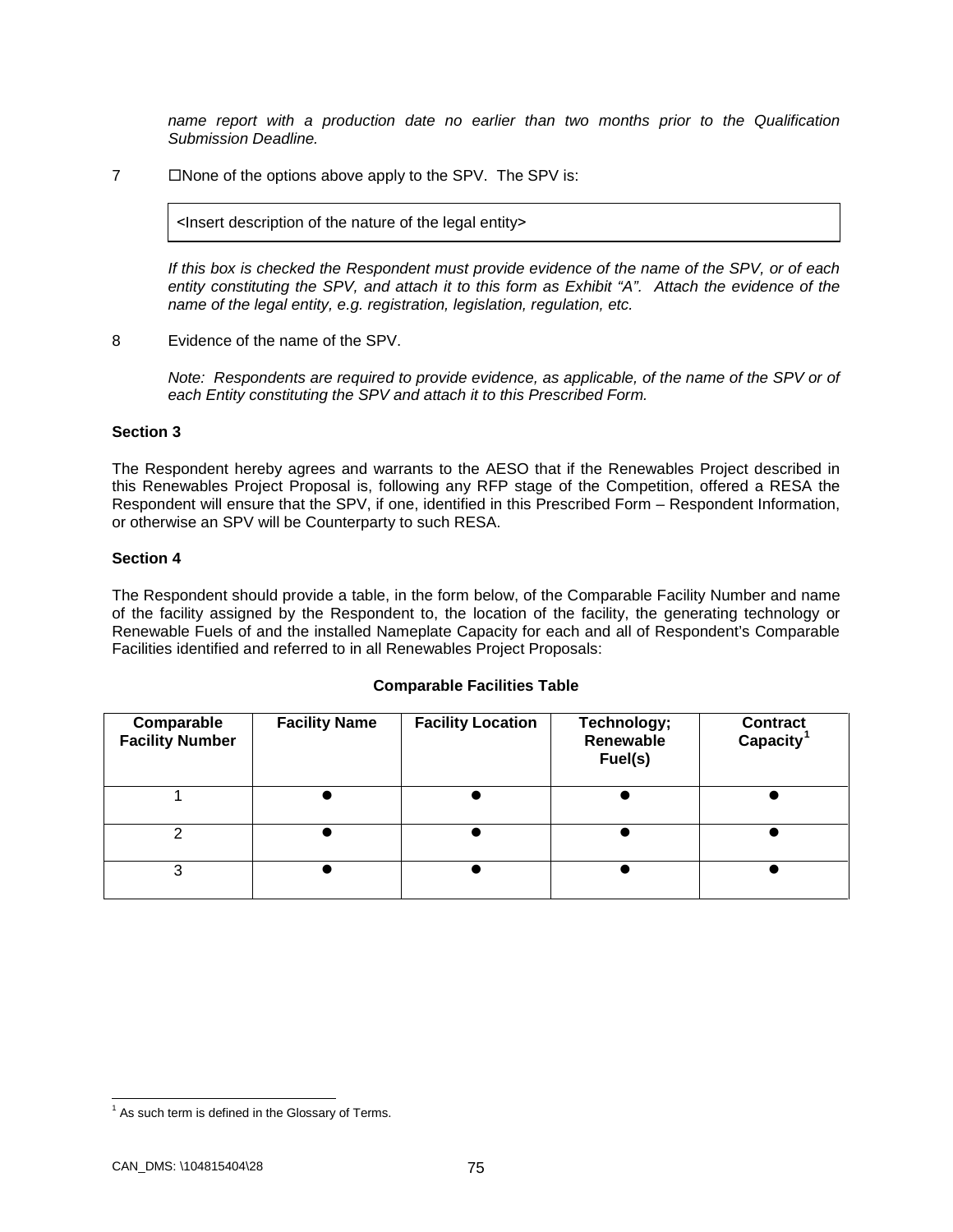# **REQUEST FOR QUALIFICATIONS**

## **APPENDIX G**

### **PRESCRIBED FORM – CONTROL GROUP INFORMATION**

All capitalized terms and acronyms used in these instructions and the Prescribed Form – Control Group Information, unless otherwise stated herein have the meanings ascribed to them in the RFQ.

#### **Instructions applicable to Prescribed Form – Control Group Information**

- The pages of this Prescribed Form should be kept together in the Qualification Submission in sequential order.
- If this Prescribed Form contains an insufficient number of rows or columns within which to provide information requested, then the Respondent may add rows or columns as needed to ensure a sufficient number are available to provide the information requested or required. Apart from the addition of rows or columns as contemplated in the foregoing sentence or the completion of any blanks, check boxes or similar uncompleted information, no amendments should be made to the wording of this Prescribed Form.
- Information provided in this Prescribed Form should be consistent with the information otherwise provided in the Qualification Submission.
- This Prescribed Form must be completed in its entirety. If fields are not applicable, they should be marked "not applicable".
- The Respondent must complete this Prescribed Form to identify all of the Respondent's Designated Equity Providers and Project Team Leads. This Prescribed Form should include the required information in respect of each Renewables Project Proposal included in the Respondent's Qualification Submission.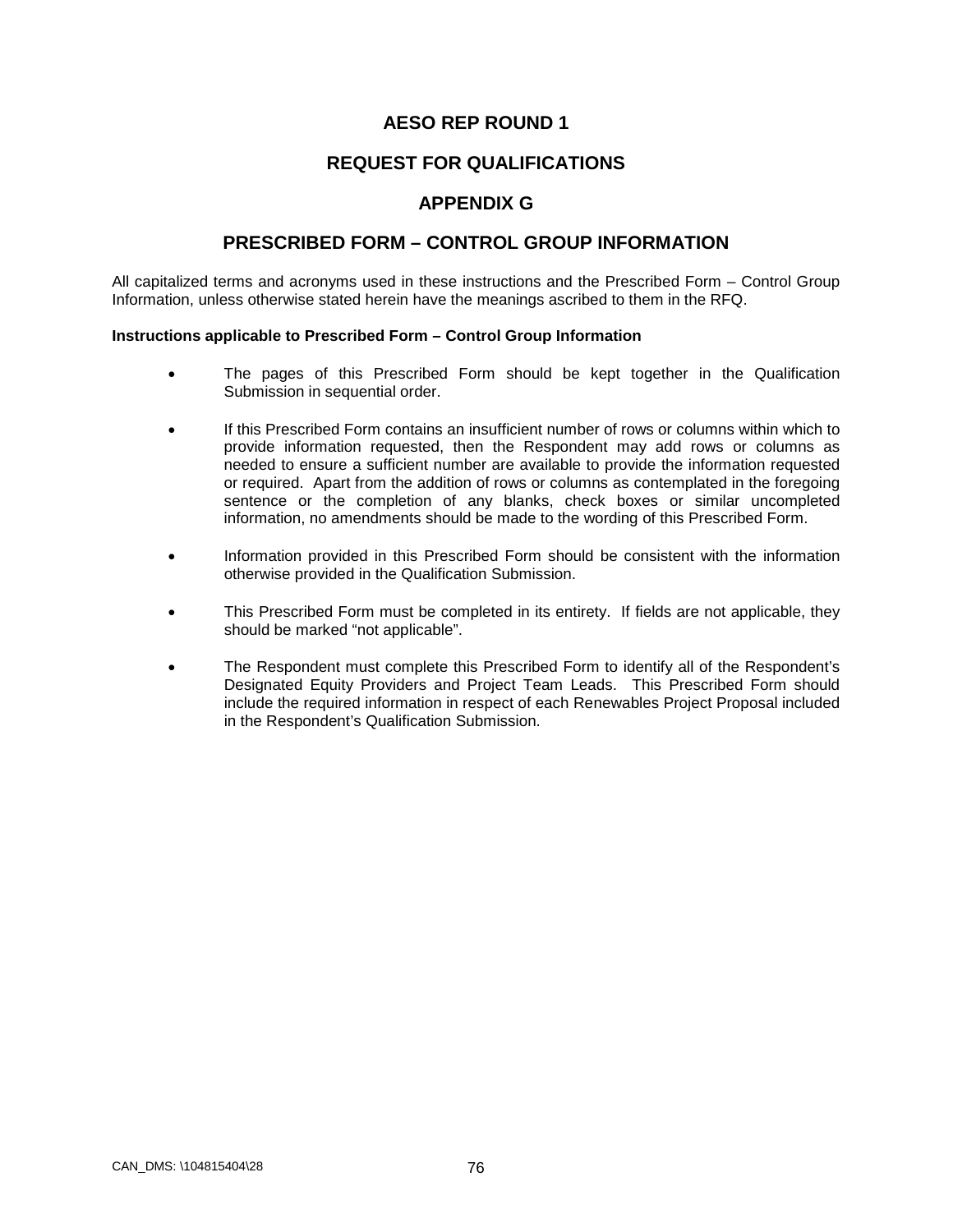# **Prescribed Form – Control Group Information**

| No.          | <b>Information Item</b>                                                                          | <b>Content and Information Requirements</b> |                                                                     |                                                                                              |
|--------------|--------------------------------------------------------------------------------------------------|---------------------------------------------|---------------------------------------------------------------------|----------------------------------------------------------------------------------------------|
| 1            | Respondent<br><b>Information</b>                                                                 |                                             |                                                                     |                                                                                              |
| (a)          | Respondent name as<br>specified on the<br>Prescribed Form -<br>Respondent<br>Information         |                                             |                                                                     |                                                                                              |
| $\mathbf{2}$ | <b>Control Group</b><br><b>Member Information</b>                                                |                                             |                                                                     |                                                                                              |
|              | <b>Renewables Project</b><br>Proposal                                                            | <b>Project Team Lead</b>                    | Designated Equity Provider(s) <sup>2</sup><br>and Equity Commitment | <b>Designated</b><br><b>Equity</b><br>Provider's<br><b>Equity Support</b><br>Person (if any) |
| (a)          | Name of Renewables<br>Project Proposal -<br>Priority for<br>Evaluation <sup>3</sup> Ranking<br>1 |                                             |                                                                     |                                                                                              |
| (b)          | Name of Renewables<br>Project Proposal -<br>Priority for Evaluation<br>Ranking 2                 |                                             |                                                                     |                                                                                              |
| (c)          | Name of Renewables<br>Project Proposal -<br>Priority for Evaluation<br>Ranking 3                 |                                             |                                                                     |                                                                                              |
| (d)          | Name of Renewables<br>Project Proposal -<br>Priority for Evaluation<br>Ranking 4                 |                                             |                                                                     |                                                                                              |

<span id="page-81-1"></span><span id="page-81-0"></span> $\frac{2}{3}$  As stipulated in each applicable Prescribed Form – Renewables Project Financing Information.  $\frac{3}{3}$  As such term is defined in the Glossary of Terms.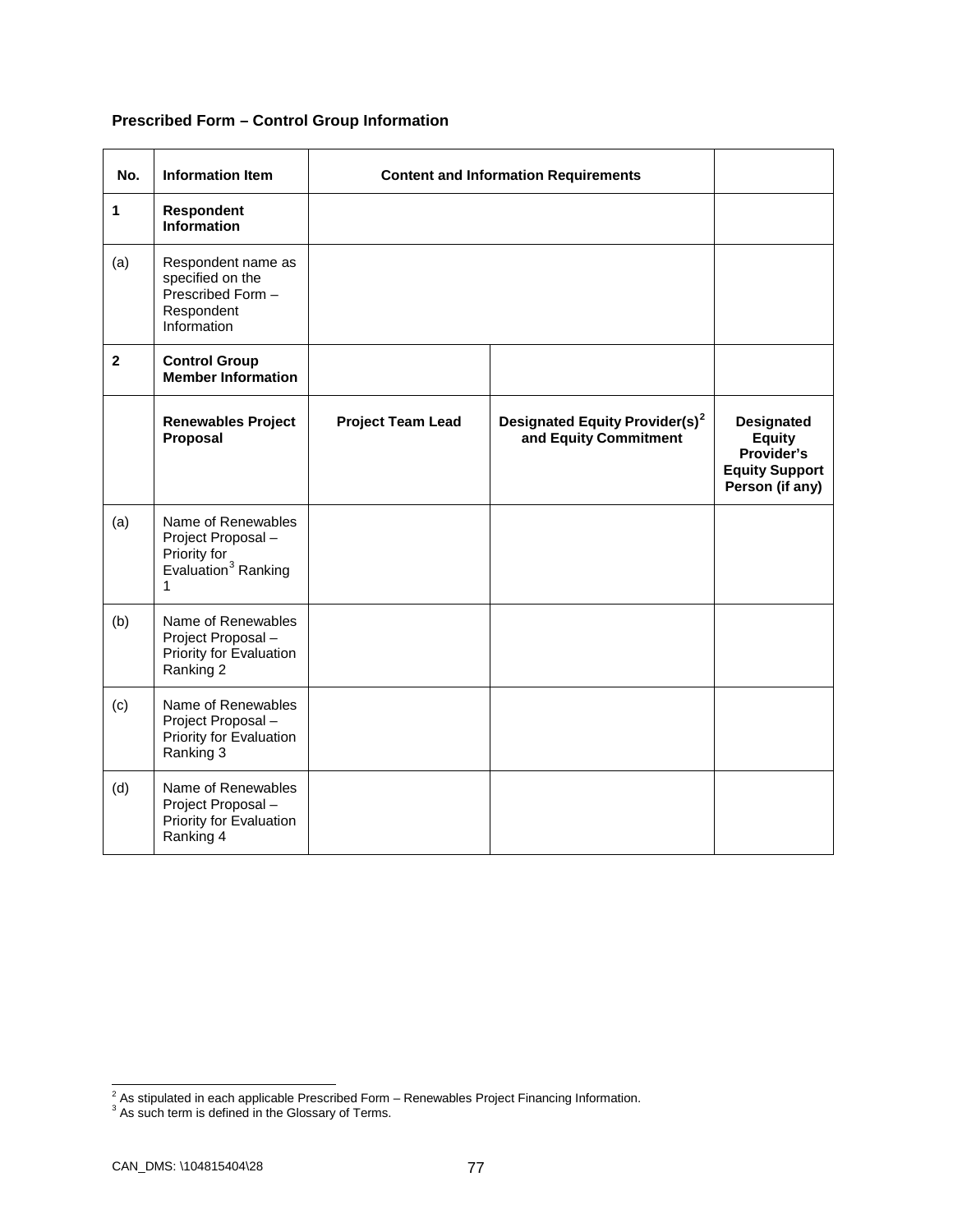### **REQUEST FOR QUALIFICATIONS**

### **APPENDIX H**

### **PRESCRIBED FORM – RENEWABLES PROJECTS SUMMARY AND PRIORITY FOR EVALUATION**

All capitalized terms and acronyms used in these instructions and the Prescribed Form – Renewables Projects Summary and Priority for Evaluation, unless otherwise stated, have the meanings ascribed to them in the RFQ.

#### **Instructions applicable to Prescribed Form - Renewables Projects Summary and Priority for Evaluation**

- The pages of this Prescribed Form should be kept together in the Qualification Submission in sequential order.
- If this Prescribed Form contains an insufficient number of rows or columns within which to provide information requested, then the Respondent may add rows or columns as needed to ensure a sufficient number are available to provide the information requested or required. Apart from the addition of rows or columns as contemplated in the foregoing sentence or the completion of any blanks, check boxes or similar uncompleted information, no amendments should be made to the wording of this Prescribed Form.
- This Prescribed Form must be completed in its entirety. If fields are not applicable, they should be marked "not applicable".
- This Prescribed Form should include the required information in respect of each Renewables Project Proposal included in Respondent's Qualification Submission.
- Information provided in this Prescribed Form should be consistent with the information otherwise provided in the Qualification Submission.
- Respondent must complete this Prescribed Form to provide, among other things, an evaluation priority ranking for each Renewables Project Proposal included in its Qualification Submission. Such evaluation priority ranking will establish the order in which Renewables Project Proposals included in the Qualification Submission will be Disqualified (in numerical order from lowest priority to highest priority, with one (1) being the highest priority) from the Qualification Submission in the event the Tangible Net Worth of one or more of the Respondent's Designated Equity Provider(s) is determined by the AESO to be insufficient to support some or all of such Renewables Project Proposals, all as further described in Section 3.4 of Part A and Section 4 of Part B.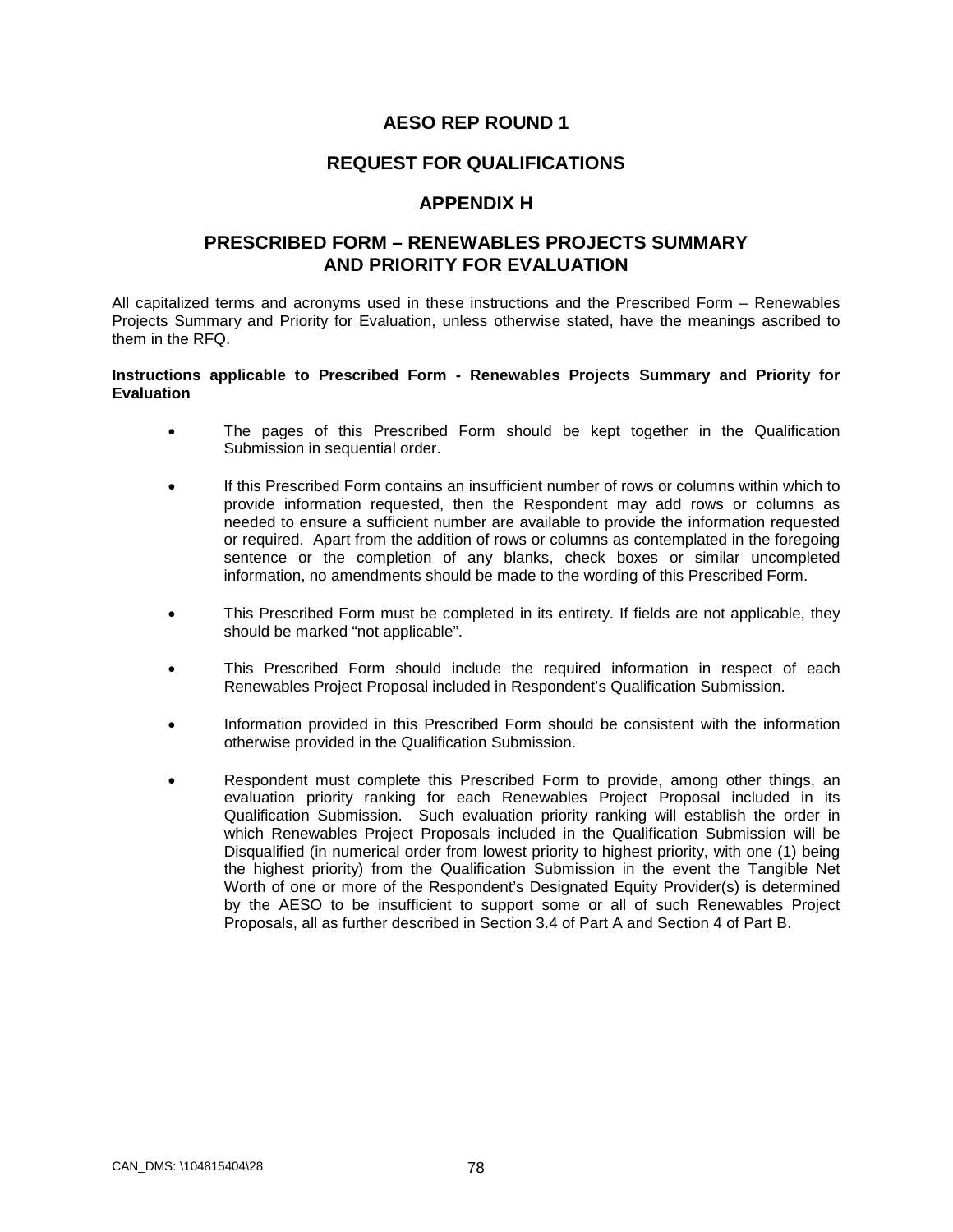| No. |                                                                                                                                                                                                  | <b>Information Item</b>                                                                                                  |                                                              |                                                              | <b>Content and Information Requirements</b>                                  |          |
|-----|--------------------------------------------------------------------------------------------------------------------------------------------------------------------------------------------------|--------------------------------------------------------------------------------------------------------------------------|--------------------------------------------------------------|--------------------------------------------------------------|------------------------------------------------------------------------------|----------|
| 1.  | <b>Respondent</b><br><b>Information</b>                                                                                                                                                          |                                                                                                                          |                                                              |                                                              |                                                                              |          |
| (a) | Respondent<br>Information                                                                                                                                                                        | Respondent Name<br>as specified on the<br>Prescribed Form -                                                              |                                                              |                                                              |                                                                              |          |
|     |                                                                                                                                                                                                  |                                                                                                                          |                                                              |                                                              | <b>Project Evaluation Priority Ranking and Financial Information Summary</b> |          |
| 2.  | <b>Information Item</b>                                                                                                                                                                          |                                                                                                                          | [Insert<br><b>Renewables</b><br><b>Project Name]</b>         | [Insert<br><b>Renewables</b><br><b>Project Name]</b>         | [Insert<br><b>Renewables</b><br><b>Project Name]</b>                         |          |
| (a) | Project priority for purposes of<br>Tangible<br>Net<br>Worth<br>the<br>evaluation<br>described<br>in.<br>Section 4 of Part B of the RFQ<br>(for clarity, priority 1 is the<br>highest priority). |                                                                                                                          | Priority 1                                                   | Priority 2                                                   | Priority 3                                                                   |          |
| (b) | Renewable Fuel                                                                                                                                                                                   |                                                                                                                          |                                                              |                                                              |                                                                              |          |
| (c) | <b>Contract Capacity</b>                                                                                                                                                                         |                                                                                                                          | $[•]$ MW                                                     | $[•]$ MW                                                     | $[•]$ MW                                                                     |          |
| (d) | <b>Total Cost</b>                                                                                                                                                                                |                                                                                                                          | \$[•]                                                        | \$[•]                                                        | \$[•]                                                                        |          |
| (e) | <b>Total Equity</b>                                                                                                                                                                              |                                                                                                                          | \$[•]                                                        | \$[•]                                                        | \$[•]                                                                        |          |
| (f) | Designated Equity (i.e. 51% of<br><b>Total Equity)</b>                                                                                                                                           |                                                                                                                          | \$[•]                                                        | \$[•]                                                        | \$[•]                                                                        |          |
| 3.  | <b>Designated Equity Provider:</b><br>[Insert DEP Name]                                                                                                                                          |                                                                                                                          | <b>Renewables</b><br><b>Project Priority</b><br><b>No. 1</b> | <b>Renewables</b><br><b>Project Priority</b><br><b>No. 2</b> | <b>Renewables</b><br><b>Project Priority</b><br><b>No. 3</b>                 |          |
| (a) |                                                                                                                                                                                                  | <b>Committed Equity</b>                                                                                                  |                                                              | \$[•]                                                        | \$[•]                                                                        | \$[•]    |
| (b) |                                                                                                                                                                                                  | Equity<br>Commitment                                                                                                     |                                                              | [•] %                                                        | [•] %                                                                        | [•] %    |
| (c) |                                                                                                                                                                                                  | Pro-rata share of<br><b>Contract Capacity</b><br>(i.e. DEP's Equity<br>Commitment<br>multiplied by<br>Contract Capacity) |                                                              | $[•]$ MW                                                     | $[•]$ MW                                                                     | $[•]$ MW |

# **Prescribed Form - Renewables Projects Summary and Priority for Evaluation**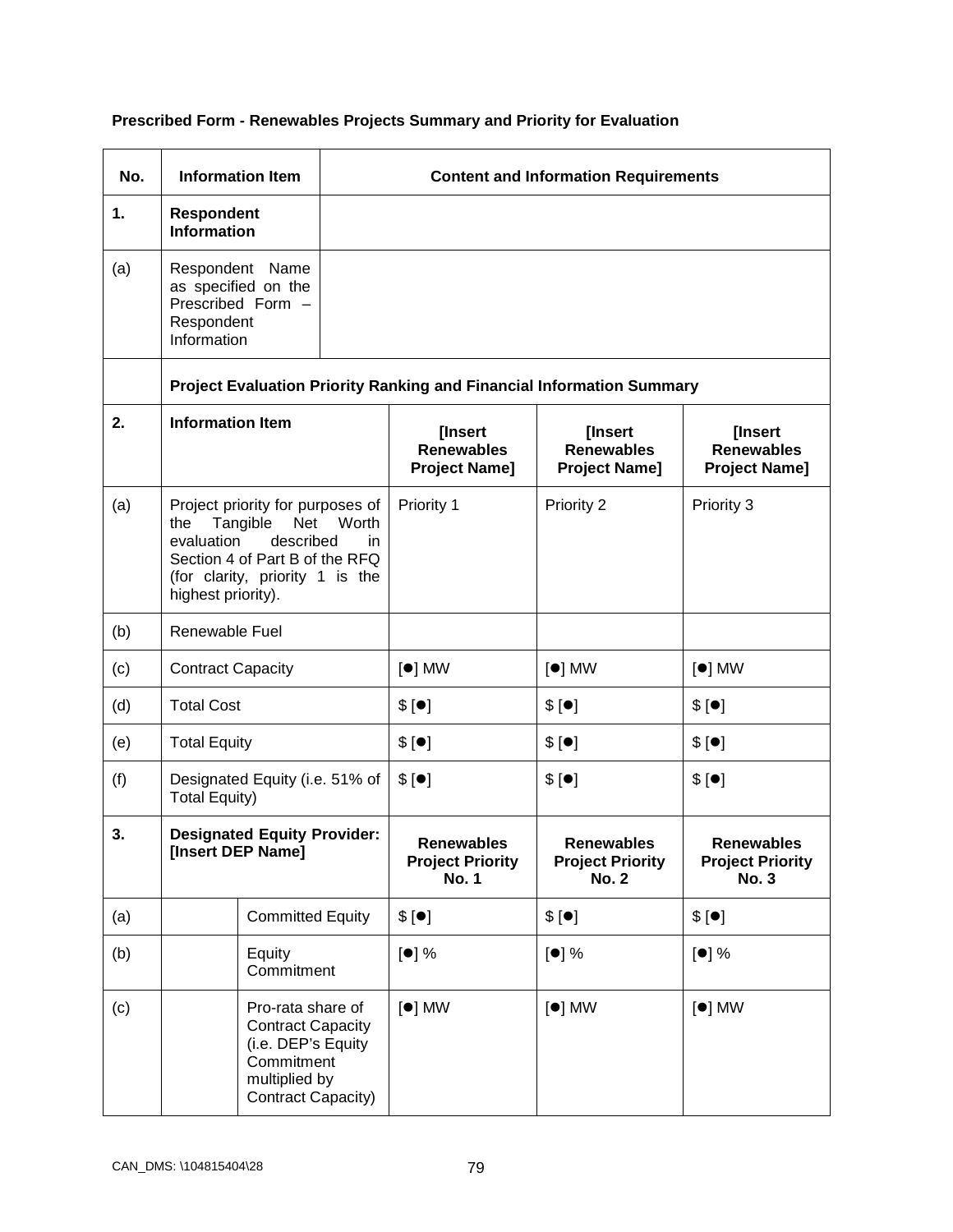| (d) | TNW required for<br>pro-rata share of<br><b>Contract Capacity</b><br>(based on<br>\$250,000/MW of<br>pro-rata share of<br>Contract Capacity) | \$[•]                                                        | \$[•]                                                        | \$[•]                                                        |
|-----|----------------------------------------------------------------------------------------------------------------------------------------------|--------------------------------------------------------------|--------------------------------------------------------------|--------------------------------------------------------------|
| (e) | DEP TNW<br>(Minimum of last<br>two fiscal years or<br>recent quarter)                                                                        |                                                              | \$[•]                                                        |                                                              |
| 4.  | <b>Designated Equity Provider:</b><br>[Insert DEP Name]                                                                                      | <b>Renewables</b><br><b>Project Priority</b><br><b>No. 1</b> | <b>Renewables</b><br><b>Project Priority</b><br><b>No. 2</b> | <b>Renewables</b><br><b>Project Priority</b><br><b>No. 3</b> |
| (a) | <b>Committed Equity</b>                                                                                                                      | \$[•]                                                        | \$[•]                                                        | \$[•]                                                        |
| (b) | Equity<br>Commitment                                                                                                                         | [•] %                                                        | $[•]$ %                                                      | [•] %                                                        |
| (c) | Pro-rata share of<br><b>Contract Capacity</b><br>(i.e. DEP's Equity<br>Commitment<br>multiplied by<br>Contract Capacity)                     | $[•]$ MW                                                     | $[•]$ MW                                                     | $\lceil \bullet \rceil$ MW                                   |
| (d) | TNW required for<br>pro-rata share of<br><b>Contract Capacity</b><br>(based on<br>\$250,000/MW of<br>pro-rata share of<br>Contract Capacity) | \$[•]                                                        | \$[•]                                                        | \$[•]                                                        |
| (e) | <b>DEP TNW</b><br>(Minimum of last<br>two fiscal years or<br>recent quarter)                                                                 |                                                              | \$[•]                                                        |                                                              |
| 5.  | <b>Designated Equity Provider:</b><br>[Insert DEP Name]                                                                                      | <b>Renewables</b><br><b>Project Priority</b><br><b>No. 1</b> | <b>Renewables</b><br><b>Project Priority</b><br><b>No. 2</b> | <b>Renewables</b><br><b>Project Priority</b><br><b>No. 3</b> |
| (a) | <b>Committed Equity</b>                                                                                                                      | \$[•]                                                        | \$[•]                                                        | \$[•]                                                        |
| (b) | Equity<br>Commitment                                                                                                                         | [•] %                                                        | [•] %                                                        | [•] %                                                        |
| (c) | Pro-rata share of                                                                                                                            | $[•]$ MW                                                     | $[•]$ MW                                                     | $[•]$ MW                                                     |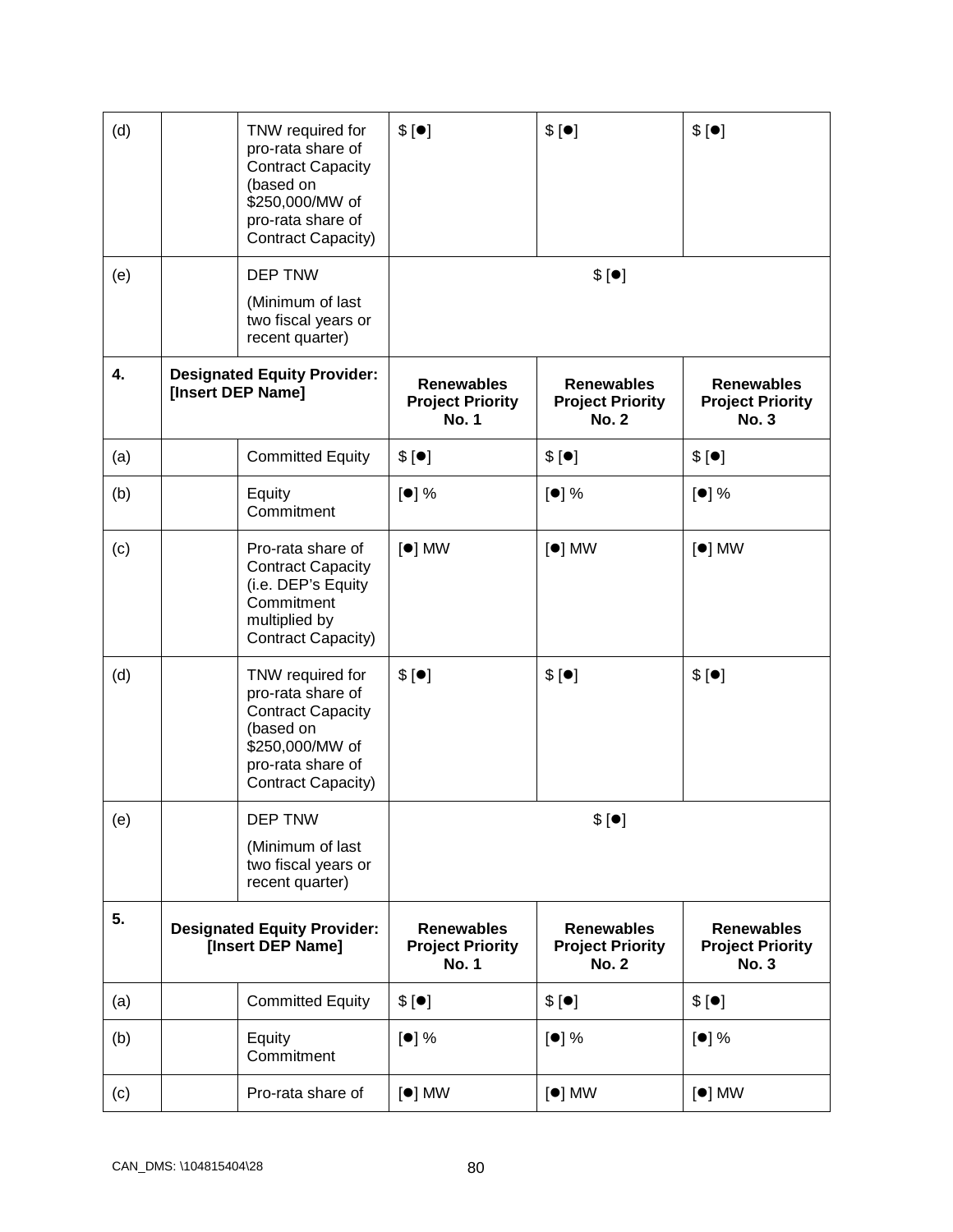|     | <b>Contract Capacity</b><br>(i.e. DEP's Equity<br>Commitment<br>multiplied by<br>Contract Capacity)                                          |       |       |       |
|-----|----------------------------------------------------------------------------------------------------------------------------------------------|-------|-------|-------|
| (d) | TNW required for<br>pro-rata share of<br><b>Contract Capacity</b><br>(based on<br>\$250,000/MW of<br>pro-rata share of<br>Contract Capacity) | \$[•] | \$[•] | \$[•] |
| (e) | DEP TNW<br>(Minimum of last<br>two fiscal years or<br>recent quarter)                                                                        |       | \$[•] |       |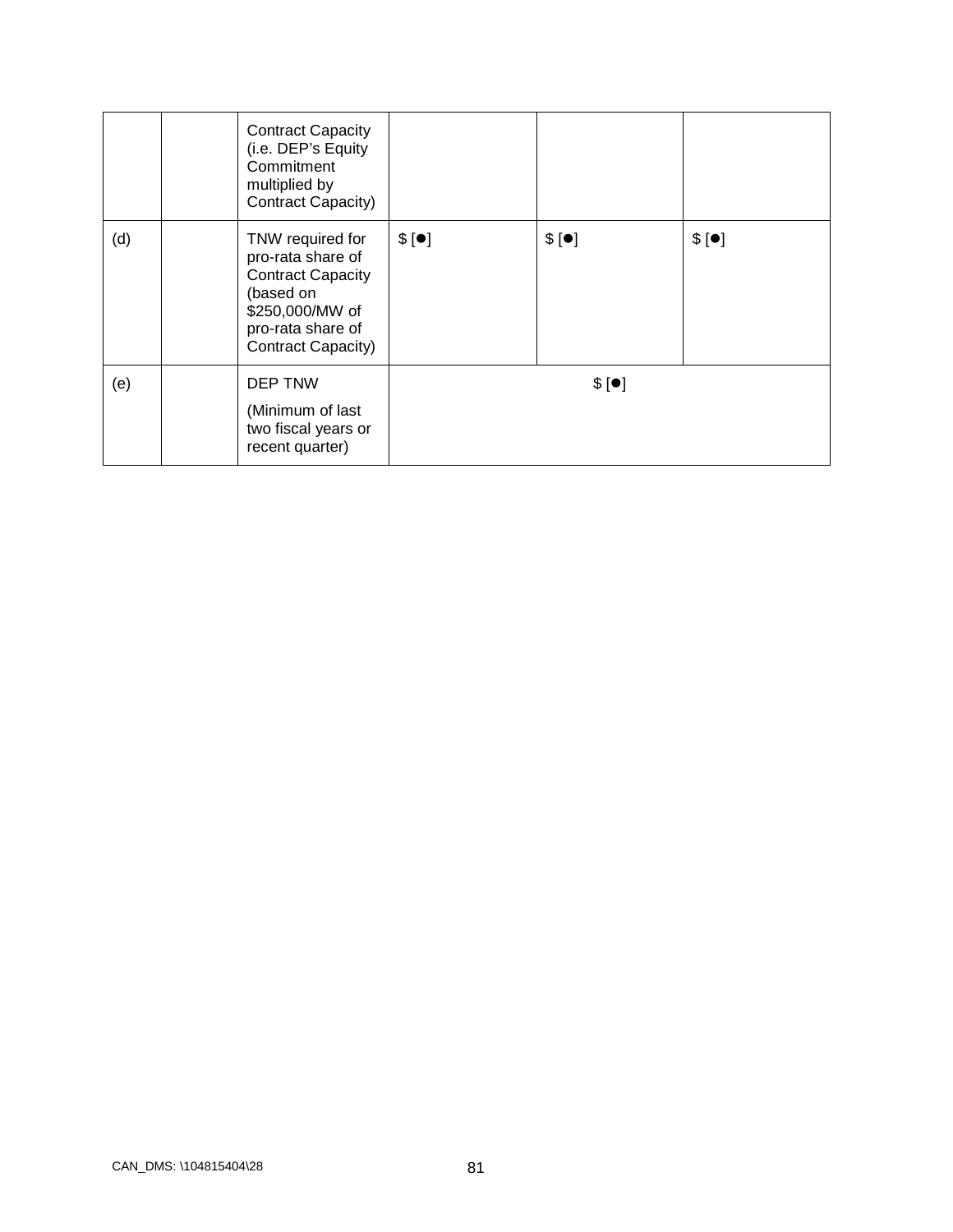# **REQUEST FOR QUALIFICATIONS**

### **APPENDIX I**

### **PRESCRIBED FORM – RESPONDENT DECLARATIONS**

All capitalized terms and acronyms used in these instructions and the Prescribed Form – Respondent Declarations, unless otherwise stated, have the meanings ascribed to them in the RFQ.

#### **Instructions Applicable to Prescribed Form – Respondent Declarations**

- Respondent must complete and submit a separate Prescribed Form Respondent Declarations for each Renewables Project Proposal included in its Qualification Submission.
- This Prescribed Form must be marked with the name of the Renewables Project that is the subject of the Renewables Project Proposal. The Respondent should use the name given to the Renewables Project in the Prescribed Form – Project Information Summary and Priority for Evaluation.
- Apart from the completion of any blanks, check boxes or similar uncompleted information, no amendments should be made to the wording of this Prescribed Form.
- Information provided in this Prescribed Form should be consistent with the information otherwise provided in the Qualification Submission.
- The signature required for this Prescribed Form must be that of the Respondent's Representative.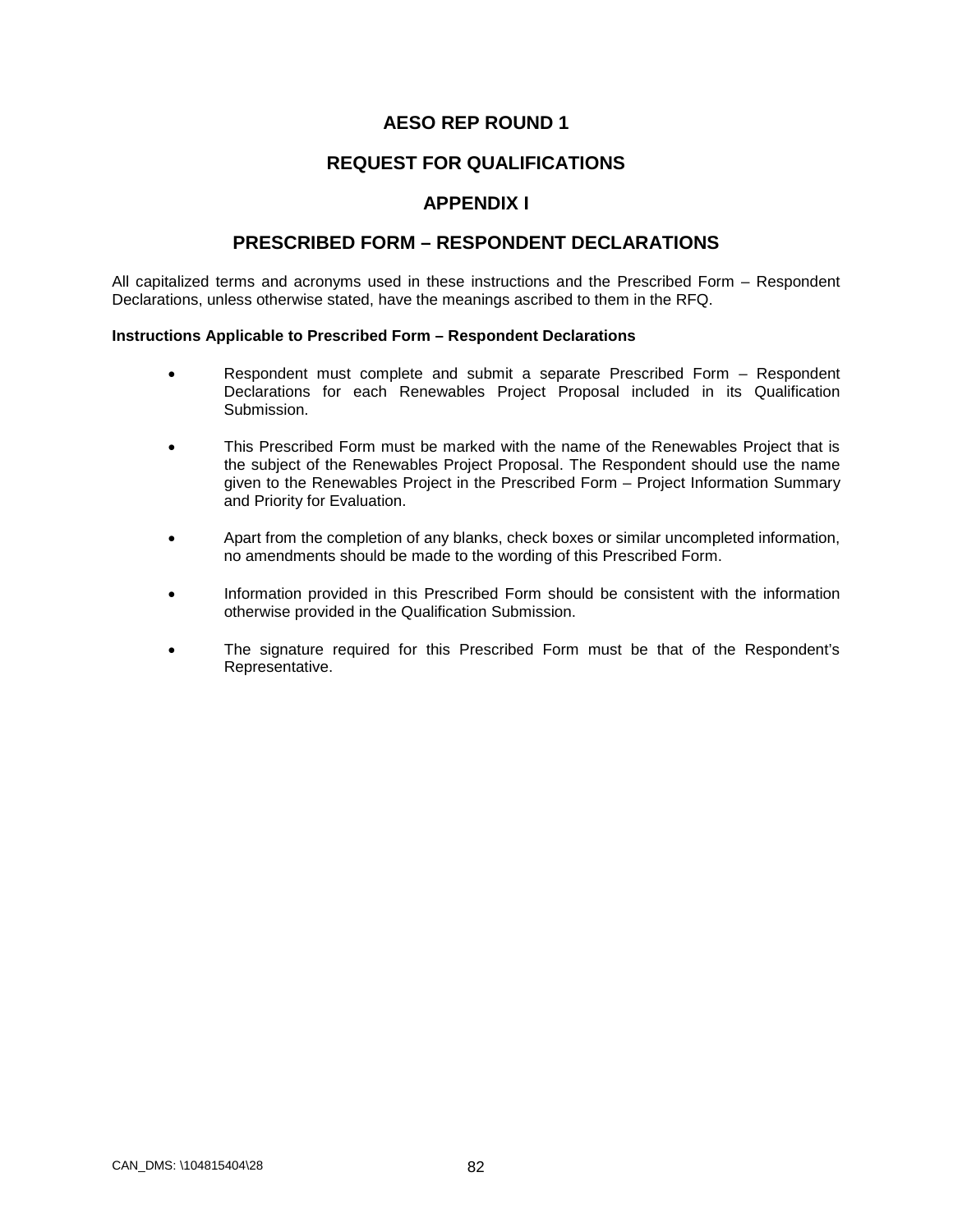#### **Prescribed Form – Respondent Declarations**

| Name of Renewable Project:                       | <b>[insert name of Renewable Project]</b>                              |
|--------------------------------------------------|------------------------------------------------------------------------|
| Respondent:                                      | [insert name of Respondent]                                            |
| Renewable Fuel(s) of Renewables Project:         | [insert type of Renewable Fuel(s)]                                     |
| Contract Capacity of the Renewables Project [MW] | <b>Insert the Contract Capacity of the Renewable</b><br>Project in MW1 |
| <b>Capacity Factor of Renewables Project</b>     | [insert Capacity Factor]                                               |

**STATUTORY DECLARATION IN THE MATTER OF** the AESO and [name of Renewables Project] Proposal included in the Qualification Submission of [name of Respondent] under the RFQ.

Capitalized terms not defined herein have the meanings ascribed to them in the RFQ.

I, [insert name of Respondent's Representative], of the [insert City/Town] [insert name of Province or State/Country] DO SOLEMNLY DECLARE, on behalf of the Respondent, without personal liability, the following:

- 1 I am the / an [insert office held, e.g. president, director, etc.> of the Respondent and have knowledge of the matters herein declared.
- 2 The Renewables Project named above is a single facility and will be separately metered.
- 3 The Renewables Project named above has the Contract Capacity and Capacity Factor stated above; and attached hereto is a letter from an independent professional engineer duly qualified and licensed to practice engineering in the Province of Alberta providing a summary of all studies undertaken with reference to the generating units and to the resource data included in such studies and confirming, in favour of the AESO, that such Capacity Factor is reasonable given the Renewables Project's proposed characteristics and location, and where multiple Capacity Factors may be considered reasonable, depending on the equipment ultimately selected or other factors, the Capacity Factor stated above is the highest of those that may be considered reasonable.
- 4 The Renewables Project named above will be located in the Province of Alberta and will be developed and operated in compliance with all Laws.
- 5 The Renewables Project named above is a [select: New Build or Expansion] Renewables Project and if an Expansion, the Contract Capacity will be separately metered.
- 6 The Renewables Project named above is not the subject of a physical or financial power, or capacity contract or derivative, or purchase, premium, support or other contract relating to Electricity generated by, or Renewables Attributes produced from (or to be produced from), such Renewables Project.
- 7 The Renewables Project named above is expected by the Respondent to attain Commercial Operation on or before the Target COD.
- 8 The Renewables Project named above will be connected to [select: the existing Transmission System or the Distribution System] at the line or at the substation identified by Transmission Entity or Distribution Entity name or number in the Qualification Submission.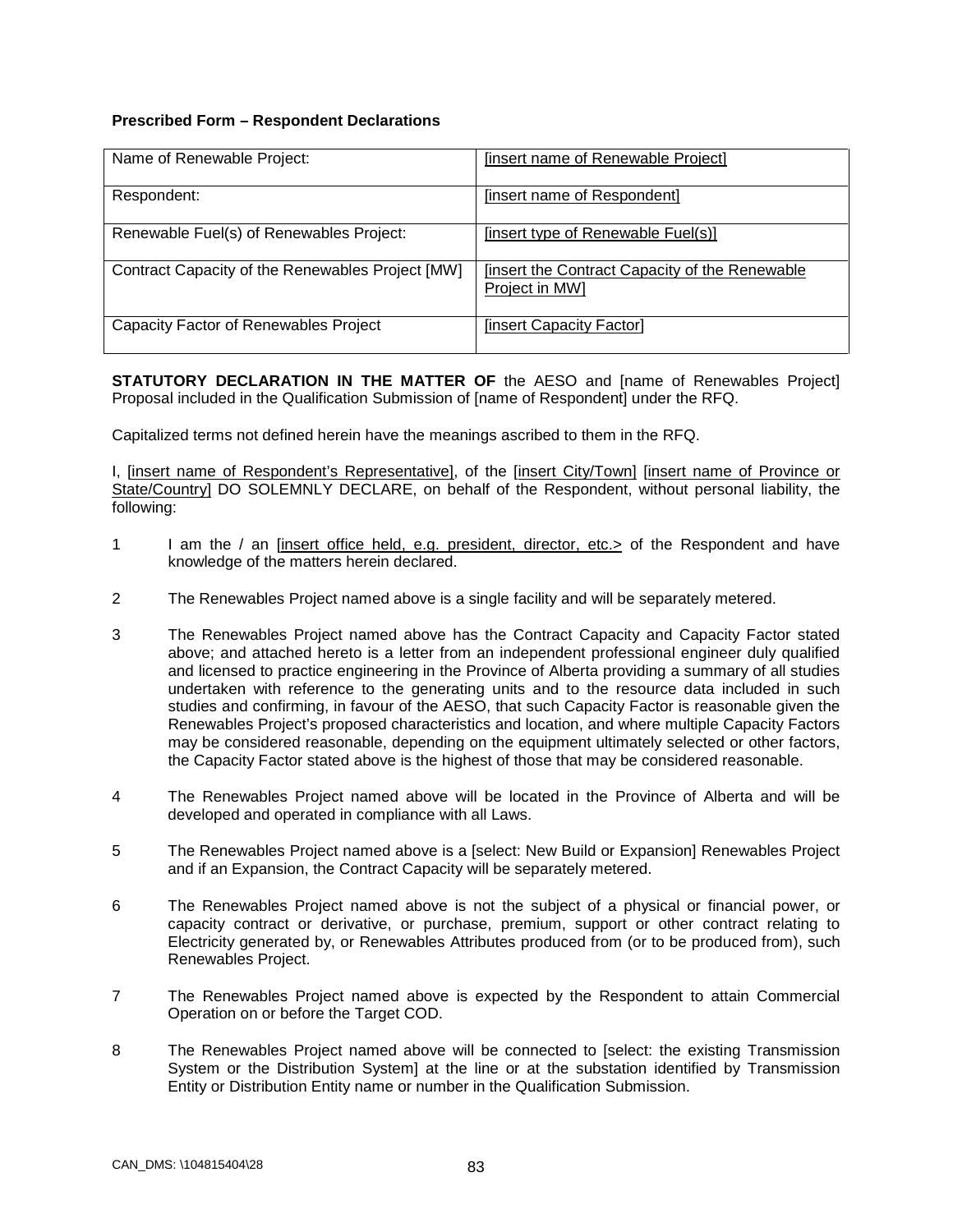- 9 None of the assets forming part of the Renewables Project (excluding collection system assets) will be sited in road allowances.
- 10 The Renewables Project named above will use only the Renewable Fuels stated above as the sole fuels to generate Electricity [delete this provision if the Renewables Project will utilize Sustainable Biomass to generate Electricity].
- 11 The Renewables Project named above has a design life equal to or greater than the term of the RESA.
- 12 The Renewables Project named above is subject to such agreements and arrangements as are necessary to ensure that the Respondent has, or the Counterparty will have, Site Control.
- 13 [If applicable] Connection of the Renewables Project named above to the distribution system of [name of distribution entity] has been confirmed by [name of distribution entity] as currently feasible.
- 14 The Respondent has only engaged in communications in relation to the RFQ for Permitted Purposes.
- 15 The Respondent has not engaged in any communications in relation to the RFQ for Excluded Purposes.
- 16 The Respondent has not, nor has any Respondent Team Member engaged in any activity or communication that would constitute a Conflict of Interest or engaged in any activity or communication that results in collusion or a violation of any of the civil or criminal code provisions of the *Competition Act* (Canada).
- 17 There is no Common Ownership as between [name of Respondent and its Control Group Members] and any other Respondent and its Control Group Members.
- 18 To the best of its knowledge, the Respondent is not aware of any facts or circumstances that would prevent it from executing, or complying with the terms and conditions of, the RESA.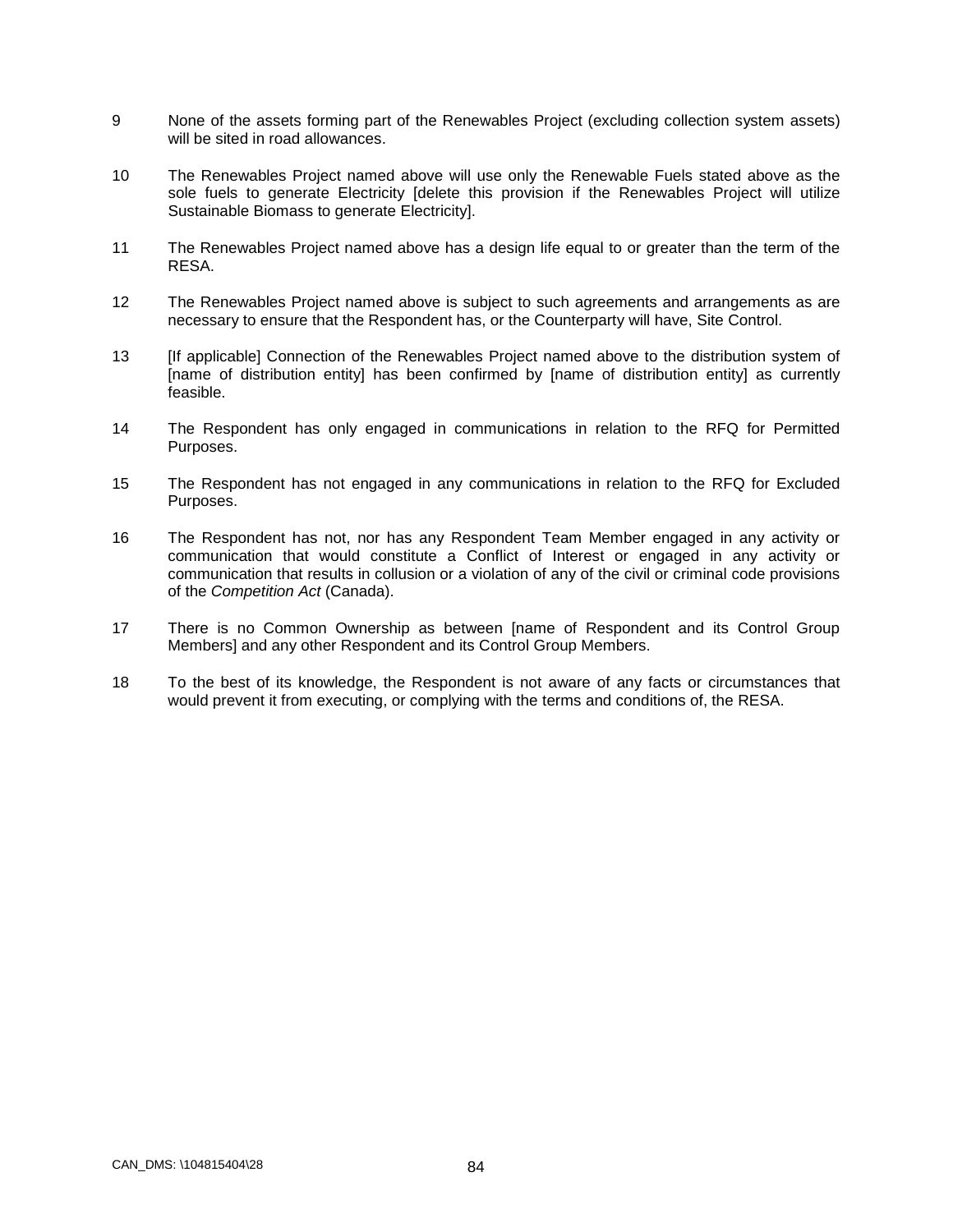#### **AND I MAKE THIS SOLEMN DECLARATION conscientiously believing it to be true, and knowing that it is of the same force and effect as if made under oath by virtue of the** *Canada Evidence Act***.**

| Name of Declarant<br>[insert name of declarant]                                                                                                                                                               | Declared before me [insert City, Town] in the<br>Province/State of [insert name of Province/State]<br>this day of , 2017 |
|---------------------------------------------------------------------------------------------------------------------------------------------------------------------------------------------------------------|--------------------------------------------------------------------------------------------------------------------------|
| Signature of Declarant                                                                                                                                                                                        | Name of Commissioner of Oaths/Notary Public<br>finsert name of Commissioner of Oaths/Notary<br>Public]                   |
| [Statutory declarations must be solemnly declared<br>and signed before a commissioner of oaths or<br>Notary Public if declared in Alberta and declared<br>before a Notary Public if declared outside Alberta] | Signature of Commissioner of Oaths/Notary Public                                                                         |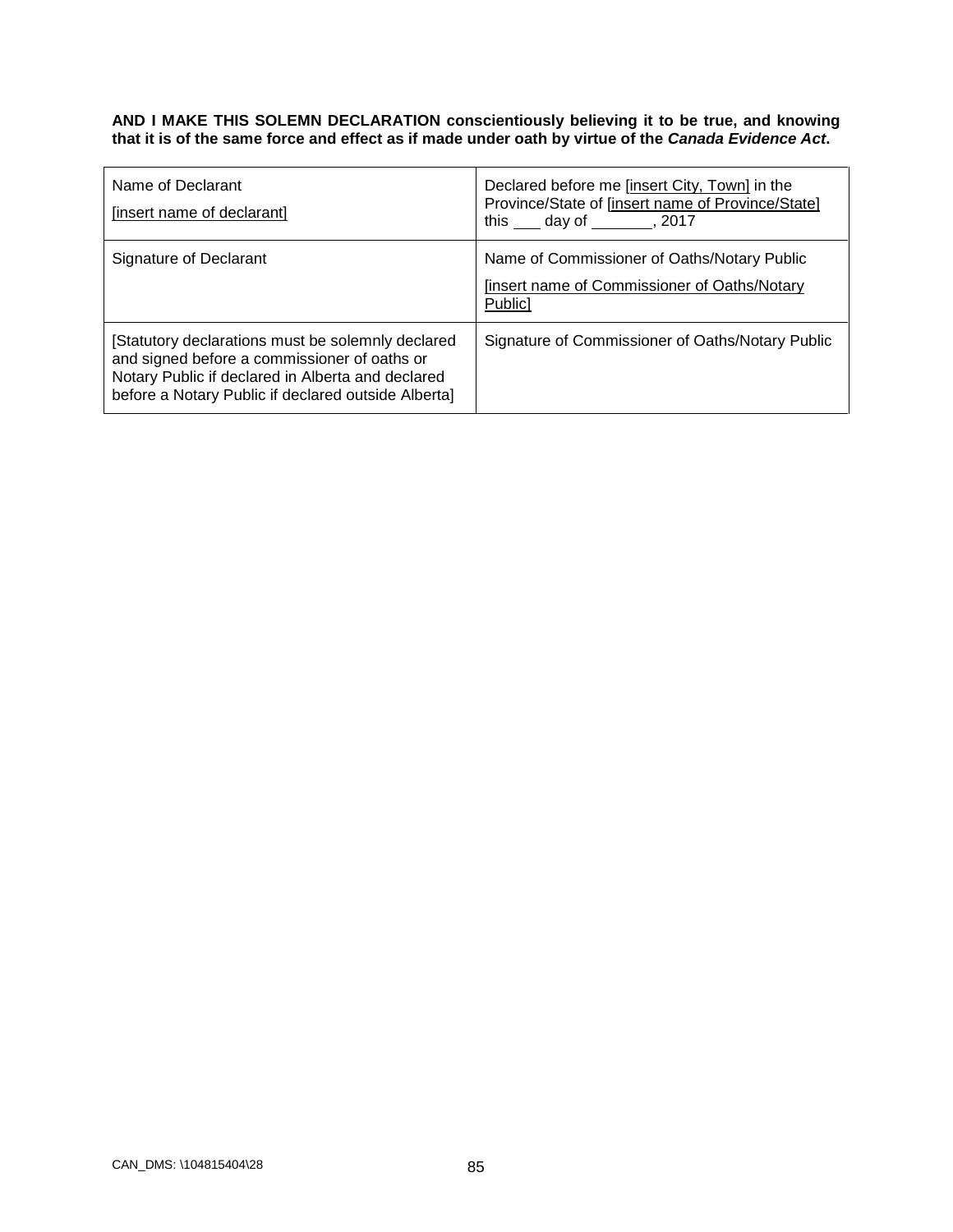### **REQUEST FOR QUALIFICATIONS**

### **APPENDIX J**

### **PRESCRIBED FORM – RENEWABLES PROJECT PROFILE**

All capitalized terms and acronyms used in these instructions and the Prescribed Form – Renewables Project Profile, unless otherwise stated, have the meanings ascribed to them in the RFQ.

#### **Prescribed Form – Renewables Project Profile**

- The Respondent must complete and submit a separate Prescribed Form Renewables Project Profile for each Renewables Project Proposal included in its Qualification Submission.
- The pages of this Prescribed Form should be kept together in the Qualification Submission in sequential order.
- If this Prescribed Form contains an insufficient number of rows or columns within which to provide information requested, then the Respondent may add rows or columns as needed to ensure a sufficient number are available to provide the information requested or required. Apart from the addition of rows or columns as contemplated in the foregoing sentence or the completion of any blanks, check boxes or similar uncompleted information, no amendments should be made to the wording of this Prescribed Form (unless the wording is intended and designed to be deleted).
- Information provided in this Prescribed Form should be consistent with the information otherwise provided in the Qualification Submission.
- This Prescribed Form must be completed in its entirety. If fields are not applicable, they should be marked "not applicable".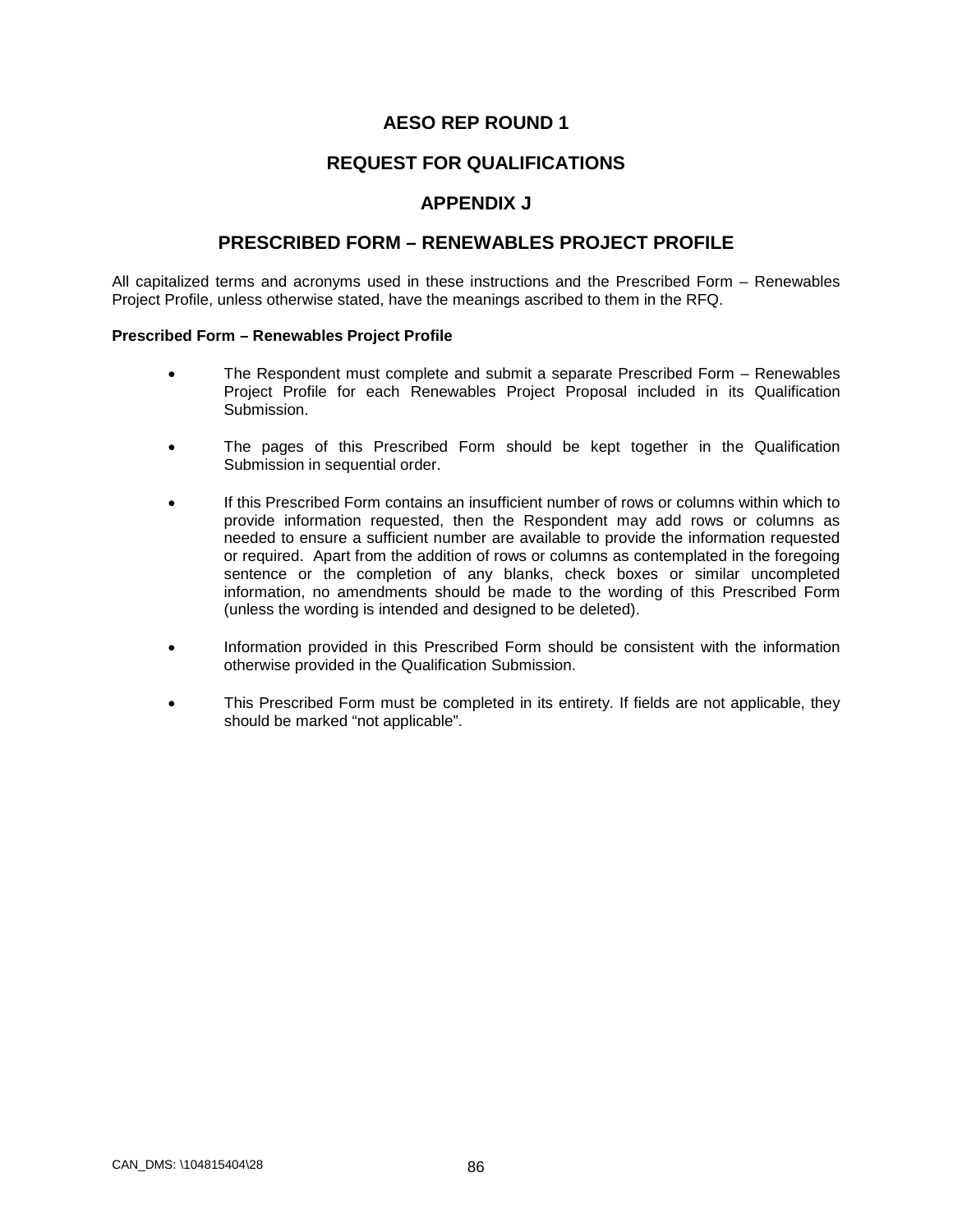# **Prescribed Form – Renewables Project Profile**

| No. | <b>Information Item</b>                                                                                   | <b>Content Requirements and Information</b>                                                                                                                  |  |  |
|-----|-----------------------------------------------------------------------------------------------------------|--------------------------------------------------------------------------------------------------------------------------------------------------------------|--|--|
| 1.  | <b>Respondent</b><br><b>Information</b>                                                                   |                                                                                                                                                              |  |  |
| (a) | Respondent<br>name<br>as specified on the<br>Prescribed Form<br>Respondent<br>Information                 |                                                                                                                                                              |  |  |
| 2.  | <b>Project Information</b>                                                                                |                                                                                                                                                              |  |  |
| (a) | Renewables Project<br>Proposal                                                                            | Name of Renewables Project                                                                                                                                   |  |  |
| (b) | for<br>(Sequentially numbered)<br>Priority<br>Evaluation <sup>4</sup><br>$[•]$ of $[•]$<br>number/ranking |                                                                                                                                                              |  |  |
| (c) | Project type                                                                                              | (Select one)<br>$\Box$ New Build $\Box$ Expansion                                                                                                            |  |  |
| (d) | Renewable Fuel(s)                                                                                         | Wind<br>Sunlight<br>Sustainable<br><b>Biomass</b><br>Moving Water $ \Box$ Heat from the Earth                                                                |  |  |
| (e) | Anticipated COD                                                                                           |                                                                                                                                                              |  |  |
| (f) | <b>Contract Capacity</b>                                                                                  | $[•]$ MW                                                                                                                                                     |  |  |
| (g) | <b>Capacity Factor</b>                                                                                    | [•] %                                                                                                                                                        |  |  |
| (h) | Anticipated number<br>of generating units<br>and<br>aggregate<br><b>Contract Capacity</b>                 | (e.g., number of turbines, biomass generating units, etcetera, and<br>aggregate Contract Capacity)<br>[•]                                                    |  |  |
| (i) | Project description                                                                                       | (Brief narrative description of the Renewables Project and its key<br>features)                                                                              |  |  |
|     |                                                                                                           | (e.g. equipment manufacturer, additional details if Expansion, etc.)                                                                                         |  |  |
|     |                                                                                                           | (e.g. other technology-specific features, including nature of fuel supply,<br>name of waterbody project is utilizing, rooftop/ground-mounted PV,<br>$etc.$ ) |  |  |
| 3.  | <b>Site Information</b>                                                                                   |                                                                                                                                                              |  |  |
| (a) | <b>Connection Point</b>                                                                                   | <b>Legal Description</b>                                                                                                                                     |  |  |

<span id="page-91-0"></span><sup>&</sup>lt;sup>4</sup> As such term is defined in the Glossary of Terms.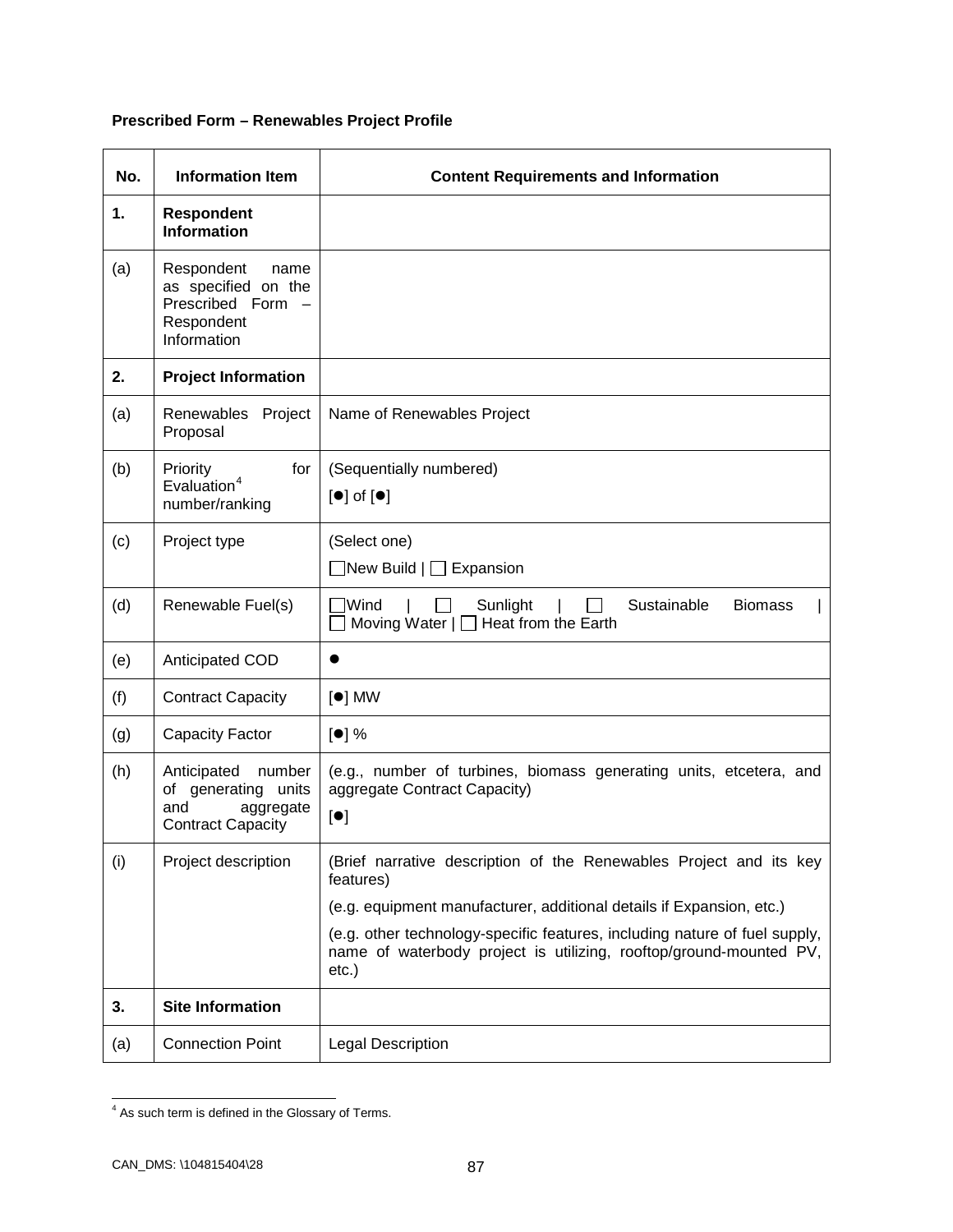|                |                                                                                                                                                                                                         | Municipal Address (if applicable)                                                                                                                                                                                                                                                                                                                                                                                                                                                                         |                                       |                                                                                                                 |                                                                                                                                                                                                                    |  |
|----------------|---------------------------------------------------------------------------------------------------------------------------------------------------------------------------------------------------------|-----------------------------------------------------------------------------------------------------------------------------------------------------------------------------------------------------------------------------------------------------------------------------------------------------------------------------------------------------------------------------------------------------------------------------------------------------------------------------------------------------------|---------------------------------------|-----------------------------------------------------------------------------------------------------------------|--------------------------------------------------------------------------------------------------------------------------------------------------------------------------------------------------------------------|--|
| (b)            | Site Diagram                                                                                                                                                                                            | (Attach as Exhibit 1 to this Prescribed Form J a Site diagram showing<br>location of generating units, transformers, converters, etc. as situated<br>on the Properties described in Exhibit A to the Solicitors Confirmation<br>Opinion provided in the form of Appendix K. The Site diagram should<br>clearly identify those Properties which are Overlap Lands and those<br>Properties which are Substation Lands and clearly distinguish each<br>from the remaining Properties constituting the Site.) |                                       |                                                                                                                 |                                                                                                                                                                                                                    |  |
| $\mathbf{4}$   | <b>Connection</b><br><b>Information</b>                                                                                                                                                                 |                                                                                                                                                                                                                                                                                                                                                                                                                                                                                                           |                                       |                                                                                                                 |                                                                                                                                                                                                                    |  |
| (a)            | Connection type                                                                                                                                                                                         |                                                                                                                                                                                                                                                                                                                                                                                                                                                                                                           |                                       | Connecting to the Transmission System or Distribution System                                                    |                                                                                                                                                                                                                    |  |
| (b)            | Anticipated<br>connection location                                                                                                                                                                      |                                                                                                                                                                                                                                                                                                                                                                                                                                                                                                           | substation or line name or number     |                                                                                                                 | Legal Description and Transmission Entity or Distribution Entity                                                                                                                                                   |  |
| (c)            | Name of connecting<br>authority                                                                                                                                                                         | Transmission or distribution facility owner, as applicable                                                                                                                                                                                                                                                                                                                                                                                                                                                |                                       |                                                                                                                 |                                                                                                                                                                                                                    |  |
| (d)            | Electric<br>single-line<br>diagram<br>and,<br>if<br><b>AESO</b><br>applicable,<br>connection<br>process<br>project number and<br>station                                                                | (Attach as Exhibit 2 to this Prescribed Form J including the proposed<br>connection and the Transmission Entity or Distribution Entity substation<br>or line name or number. Also include on the diagram the location of the<br>revenue meter.)                                                                                                                                                                                                                                                           |                                       |                                                                                                                 |                                                                                                                                                                                                                    |  |
|                |                                                                                                                                                                                                         | (Summary table indicating the Respondent Team Members<br>that will be involved in the Renewables Project)                                                                                                                                                                                                                                                                                                                                                                                                 |                                       |                                                                                                                 |                                                                                                                                                                                                                    |  |
| 5.             | <b>Respondent Team Members</b>                                                                                                                                                                          |                                                                                                                                                                                                                                                                                                                                                                                                                                                                                                           |                                       |                                                                                                                 |                                                                                                                                                                                                                    |  |
| No.            | <b>Respondent Team Member</b><br><b>Name (includes Project</b><br><b>Team Lead and DEPs and</b><br>other members referred to<br>in Respondent's Prescribed<br>Form - Comparable Facility<br>Experience) |                                                                                                                                                                                                                                                                                                                                                                                                                                                                                                           | <b>Entity or</b><br><b>Individual</b> | Role (e.g<br><b>Project Team</b><br>Lead, DEP,<br>demonstrating<br>experience<br>with $\lbrack \bullet \rbrack$ | <b>Name of Affiliate</b><br>whose experience is<br>being relied upon as<br>referred to in<br><b>Respondent's</b><br><b>Prescribed Form -</b><br><b>Comparable Facility</b><br><b>Experience (if</b><br>applicable) |  |
| 1              |                                                                                                                                                                                                         |                                                                                                                                                                                                                                                                                                                                                                                                                                                                                                           |                                       |                                                                                                                 |                                                                                                                                                                                                                    |  |
| $\overline{2}$ |                                                                                                                                                                                                         |                                                                                                                                                                                                                                                                                                                                                                                                                                                                                                           |                                       |                                                                                                                 |                                                                                                                                                                                                                    |  |
| 3              |                                                                                                                                                                                                         |                                                                                                                                                                                                                                                                                                                                                                                                                                                                                                           |                                       |                                                                                                                 |                                                                                                                                                                                                                    |  |
| 4              |                                                                                                                                                                                                         |                                                                                                                                                                                                                                                                                                                                                                                                                                                                                                           |                                       |                                                                                                                 |                                                                                                                                                                                                                    |  |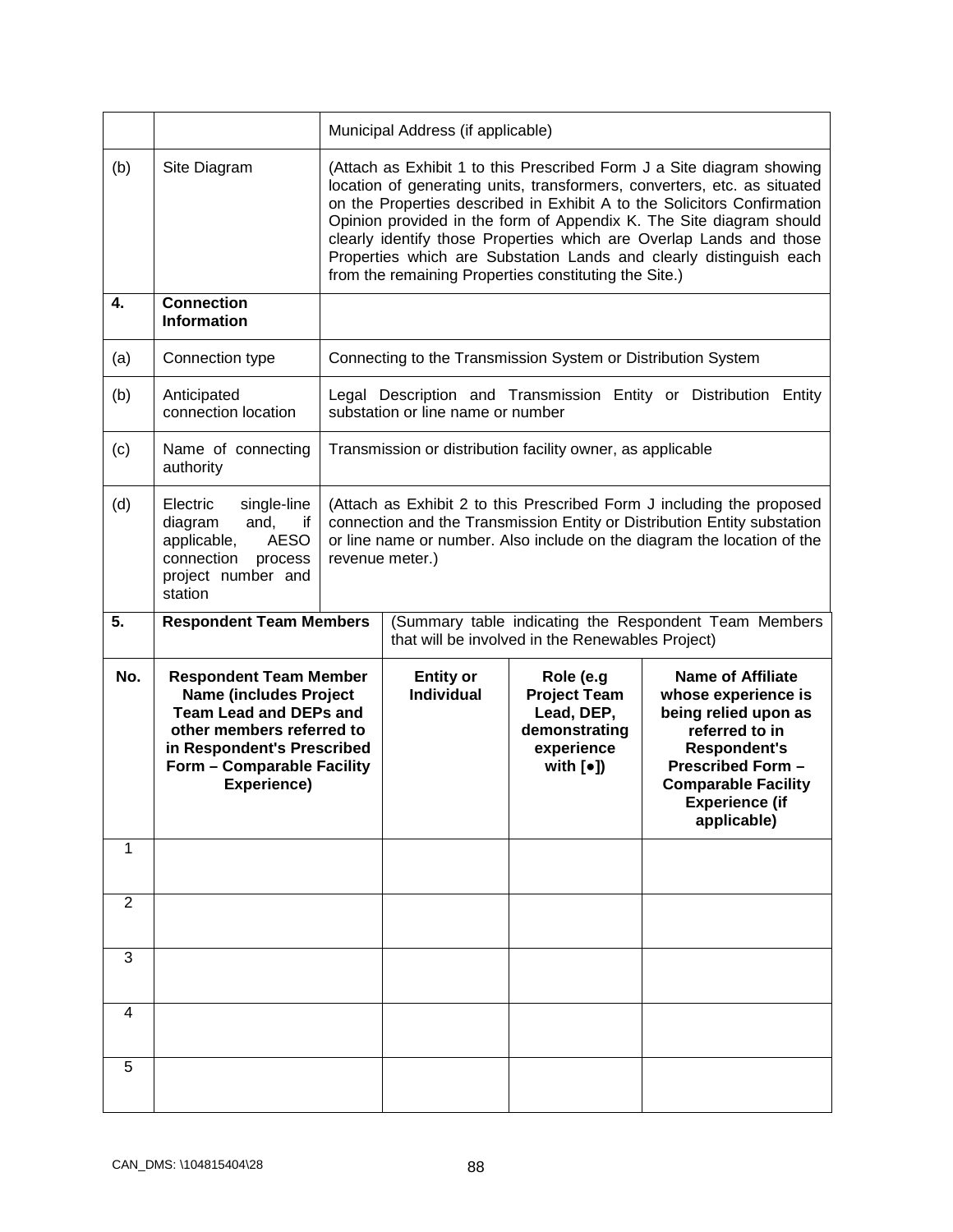| 6              |  |  |
|----------------|--|--|
|                |  |  |
| $\blacksquare$ |  |  |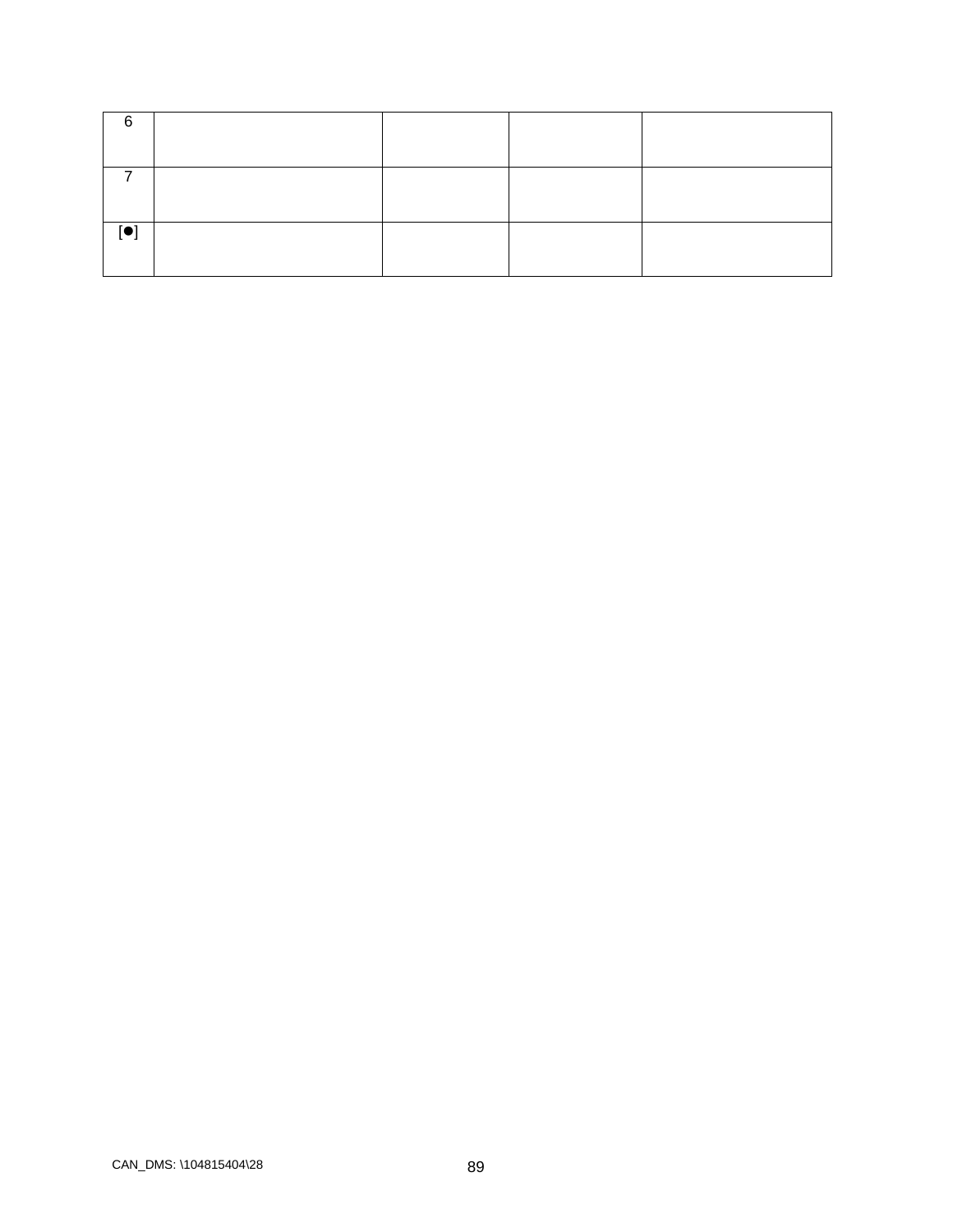### **REQUEST FOR QUALIFICATIONS**

### **APPENDIX K**

### **PRESCRIBED FORM – SOLICITOR'S CONFIRMATION OPINION RESPECTING SITE CONTROL**

All capitalized terms used in this Prescribed Form – Solicitor's Confirmation Opinion Respecting Site Control and its instructions for completion, unless otherwise stated, have the meanings ascribed to them in the RFQ.

#### **Instructions applicable to this Prescribed Form – Solicitor's Confirmation Opinion Respecting Site Control**

- The Prescribed Form Solicitor's Confirmation Opinion respecting Site Control must be completed and signed by a lawyer licensed to practice law in the province of Alberta ("Solicitor"), and be prepared on the letterhead of such Solicitor.
- Information provided in this Prescribed Form should be consistent with the information otherwise provided in the Qualification Submission.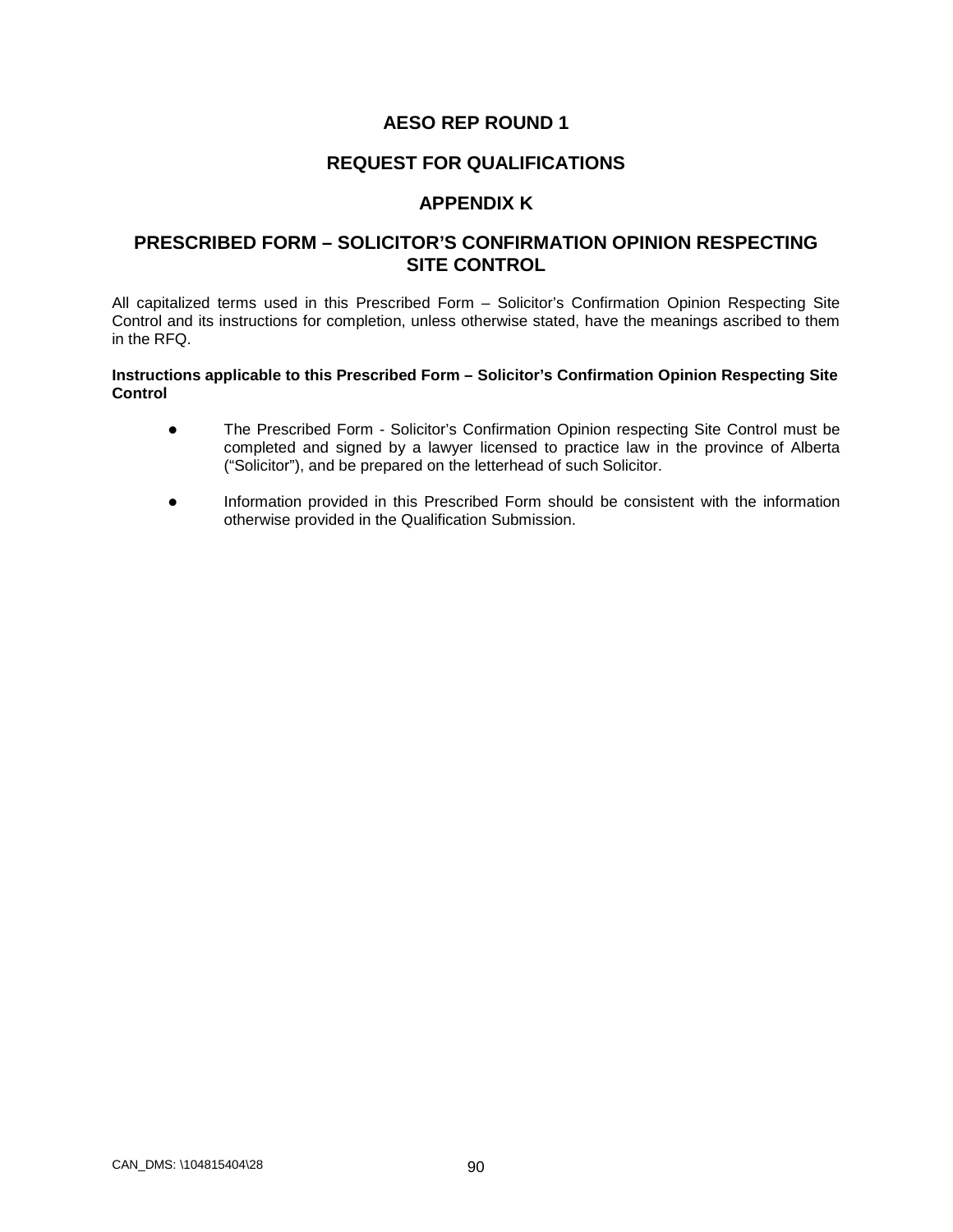#### **For Letterhead of Solicitor**

**[Date]**

Alberta Electric System Operator 2500,  $330 - 5^{th}$  Avenue SW Calgary, AB T2P 0L4

Dear Sir/Madam:

#### **Re: AESO REP Round 1 – Renewables Project Proposal Described Below (the "Renewables Project")**

We have acted as legal advisors to **[Name of Respondent]** in connection with the Renewables Project Proposal described in the following table:

| Renewables Project:                                                                     | [insert name of Renewables Project]                                                                                |
|-----------------------------------------------------------------------------------------|--------------------------------------------------------------------------------------------------------------------|
| Renewable Fuel(s) of the Renewables Project:                                            | [insert Renewable Fuel(s) type]                                                                                    |
| Municipal and legal description of all Properties<br>collectively constituting the Site | [complete Exhibit A with the descriptions of the<br>Properties constituting the Site of the Renewables<br>Project] |

Capitalized terms and acronyms not defined in this letter have the meanings ascribed to them in the REP Round 1 Request for Qualifications issued by the AESO on April 28, 2017.

#### **EXAMINATIONS**

For purposes of this letter, the term "**Documents**" means the following instruments in which the Respondent or a Respondent Team Member is named owner, or to which the Respondent or a Respondent Team Member, including the applicable SPV, is party:

- (a) fee simple title or an option or other agreement to acquire fee simple title, and/or
- (b) a lease or an option or other agreement to acquire a lease, and/or
- (c) in the case of Overlap Lands, a lease or sublease or agreement to acquire a lease or sublease."

For the purposes of this opinion, we have examined a fully executed copy of each of the Documents and have also made such investigations and searches and examined originals or copies, certified or otherwise identified to our satisfaction, of such certificates of public officials and such other certificates, documents, records and matters of law as we have considered necessary or relevant for the purposes of the opinions hereinafter expressed.

#### **APPLICABLE LAW**

This opinion is rendered solely with respect to the laws of Alberta and the federal laws of Canada applicable in Alberta (collectively the "**Laws**") in effect on the date of this opinion.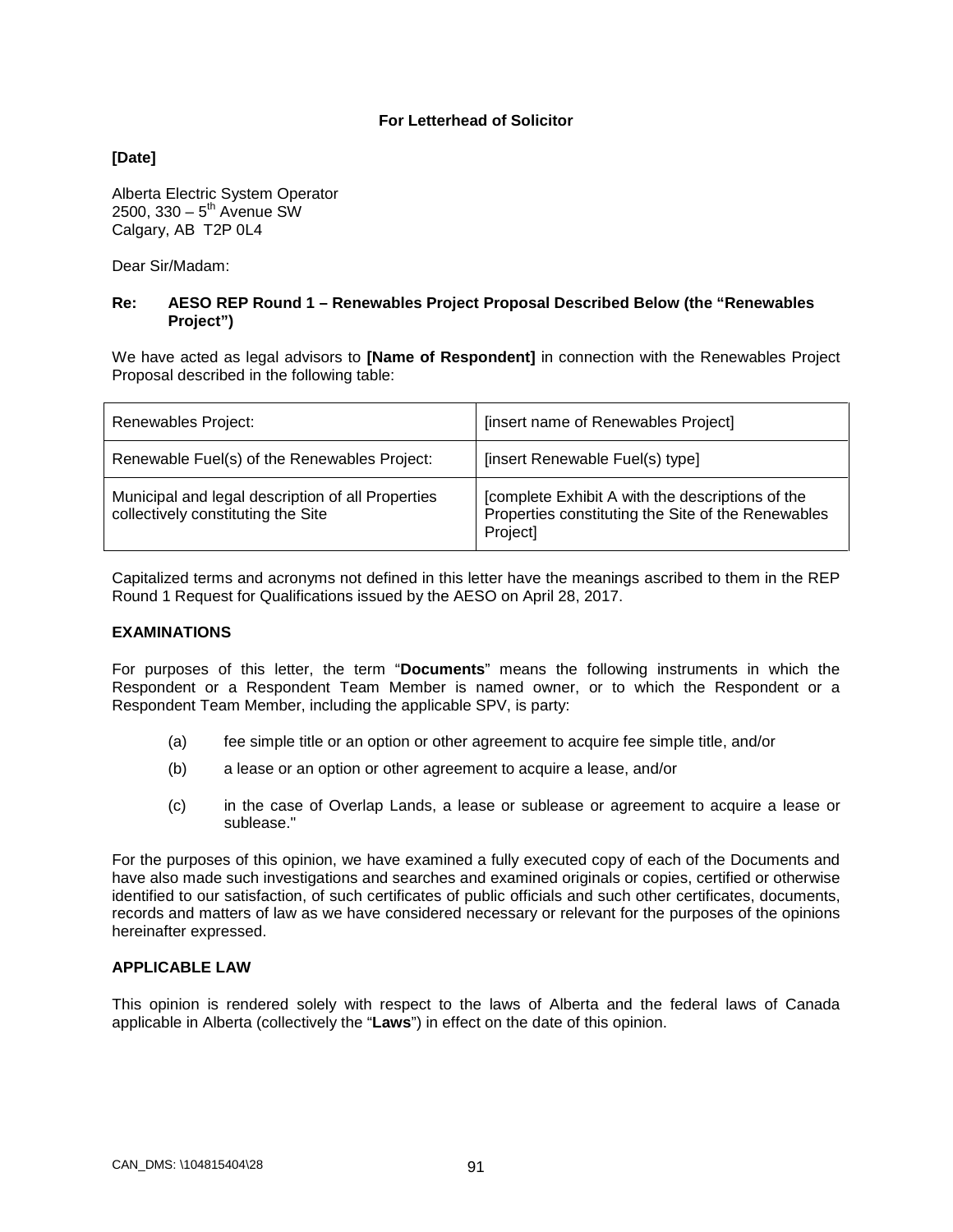#### **OPINION**

Subject to our assumptions and disclaimers below, based upon our review of the Documents, including copies of certificates of title to subject Properties dated not more than 30 days prior to the date of this opinion and copies of the encumbrances registered against title to such Properties as of the date of our title search, in our opinion:

- (a) The Documents (other than any fee simple title where the Respondent or a Respondent Team Member is registered as owner of the subject Properties) may, without requiring the consent or approval of the other parties thereto, be assigned by the Respondent or a Respondent Team Member to the SPV if not already held by the SPV or if the SPV is not already a party thereto. With respect to any fee simple title where the Respondent or a Respondent Team Member is registered as owner of the subject Properties, there are no encumbrances registered against title that, from a review solely of the terms of the encumbrance registered against title, would require the consent or approval of any third party to a transfer of the subject Properties by such Respondent or a Respondent Team Member to the SPV.
- (b) The provisions of the Documents permit the SPV, if the SPV is the party thereto, or permit the Respondent or Respondent Team Member, as applicable, if a party thereto and would permit the SPV upon the transfer or assignment of the Documents by such Respondent or Respondent Team Member to the SPV, the right to construct, operate and maintain (or have constructed, operated and maintained) the Renewables Project on the Properties, for a period of not less than the Term of the RESA.

#### **ASSUMPTIONS**

Our opinions above assume:

- (a) That the Respondent, Respondent Team Member or SPV, as applicable, timely complies with all obligations imposed upon it as contained in the Documents respecting the entitlements including, without limitation, taking all actions necessary to duly and properly exercise all options contained in the Documents;
- (b) The genuineness of all signatures and the authenticity of all certificates and other documents submitted to us as originals and the conformity to originals of all documents submitted to us as photostatic, telecopied, certified or notarial copies;
- (c) The completeness, truth and accuracy and currency of the indices and filing systems maintained at, and the searches conducted by us at, the public offices in which we have conducted searches or inquiries or have caused searches or inquiries to be conducted;
- (d) The legal capacity at all relevant times of any natural person signing any Document; and
- (e) The due execution, authorization and delivery of the Documents by all other parties thereto, other than the Respondent, Respondent Team Member or SPV, as applicable.

#### **DISCLAIMER**

For clarity, for purposes of this opinion the Renewables Project does not include collection system assets, the Site and the Properties do not include any lands and/or other physical location (including, without limitation, road allowances) in respect of which only collection system assets will be situate and the Documents do not include any utility rights of way, easements or other agreements in respect thereof, and we express no opinion with respect thereto.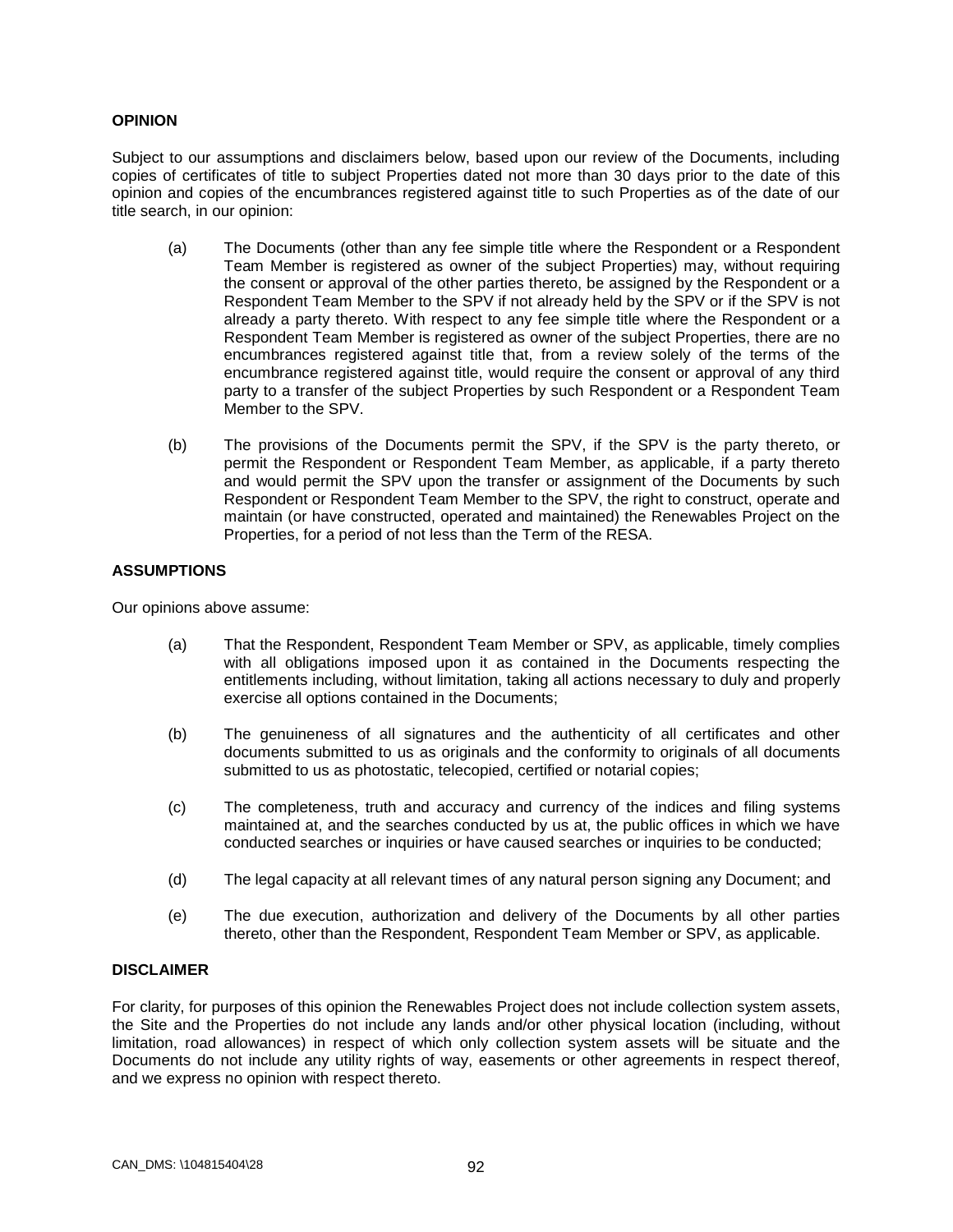We express no opinion with respect to the priority of the interests of third parties in and to the Properties relative to those contained in the Documents. We express no opinion with respect to title to any of the Properties nor the enforceability of any of the Documents.

This opinion is solely for the benefit of the AESO in connection with the Renewables Project and may not be used or relied upon by any other person or for any other purpose, or quoted or made public in any other way without our prior written consent. The opinions stated herein are limited to the matters expressly stated herein and no opinion is implied or is to be inferred beyond the matters expressly stated in this letter.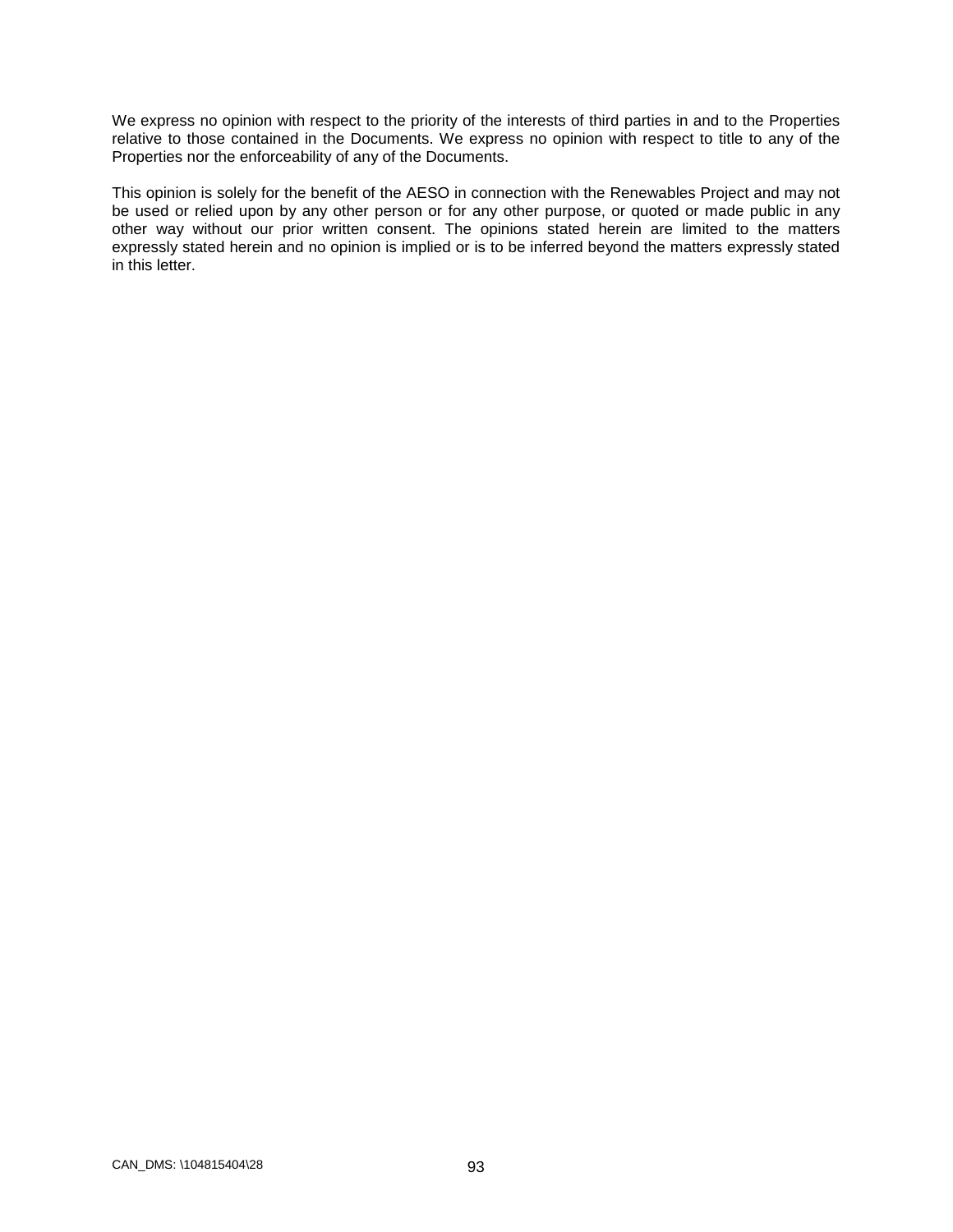This opinion is given as of the above date and we expressly disclaim any undertaking or obligation to modify this opinion to reflect changes in facts or developments in the Laws which may occur after the date hereof.

Yours very truly

**[Name of Firm]**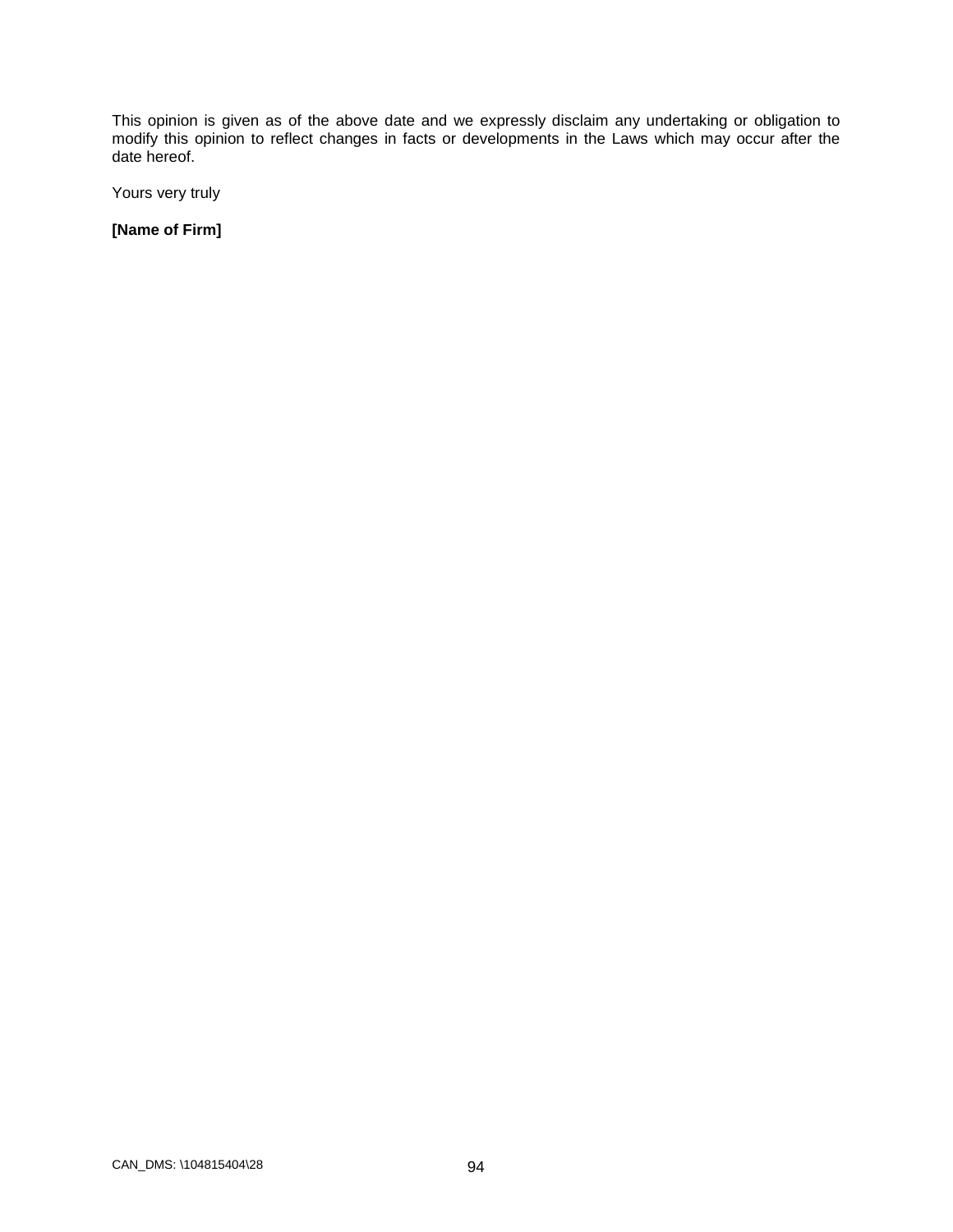### **Exhibit A**

# **LIST OF ALL PROPERTIES CONSTITUTING THE SITE**

| <b>Parcel</b> | Legal description: | Municipal address [if available]: |
|---------------|--------------------|-----------------------------------|
|               |                    |                                   |
| ົ             |                    |                                   |
| 3             |                    |                                   |
| $\cdots$      |                    |                                   |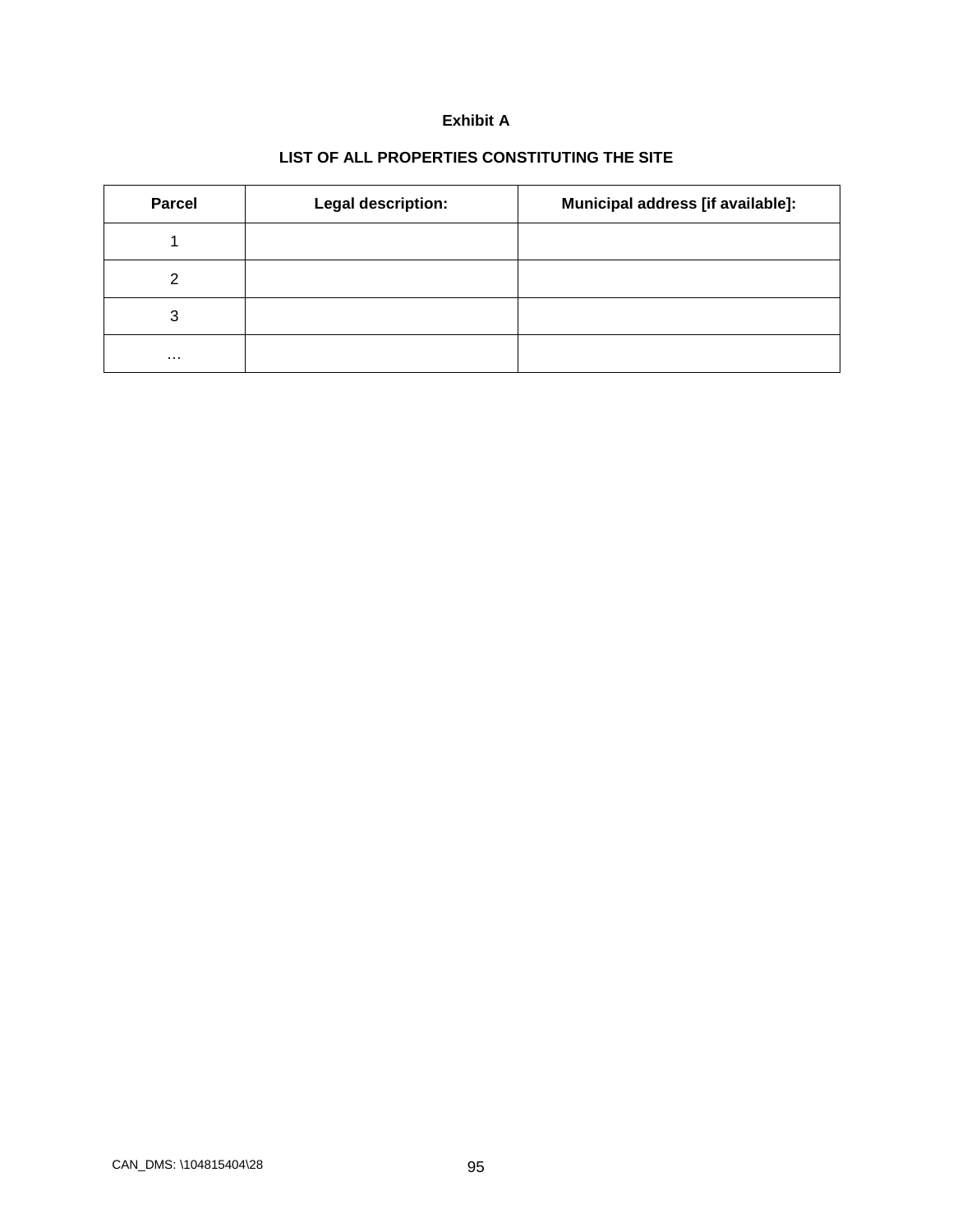# **REQUEST FOR QUALIFICATIONS**

## **APPENDIX L**

## **PRESCRIBED FORM – COMPARABLE FACILITY EXPERIENCE**

All capitalized terms and acronyms used in the Prescribed Form – Comparable Facility Experience and its instructions, unless otherwise stated, have the meanings ascribed to them in the RFQ.

#### **Instructions applicable to Prescribed Form – Comparable Facility Experience**

- The Respondent should complete and submit a separate Prescribed Form Comparable Facility Experience for each Renewables Project Proposal included in its Qualification Submission.
- The pages of this Prescribed Form should be kept together in the Qualification Submission in sequential order.
- If this Prescribed Form contains an insufficient number of rows or columns within which to provide information requested, then the Respondent may add rows or columns as needed to ensure a sufficient number are available to provide the information requested or required. Apart from the addition of rows or columns as contemplated in the foregoing sentence or the completion of any blanks, check boxes or similar uncompleted information, no amendments should be made to the wording of this Prescribed Form (unless the wording is intended and designed to be deleted).
- Information provided in this Prescribed Form should be consistent with the information otherwise provided in the Qualification Submission.
- This Prescribed Form should be completed in its entirety. If fields are not applicable, they should be marked "not applicable".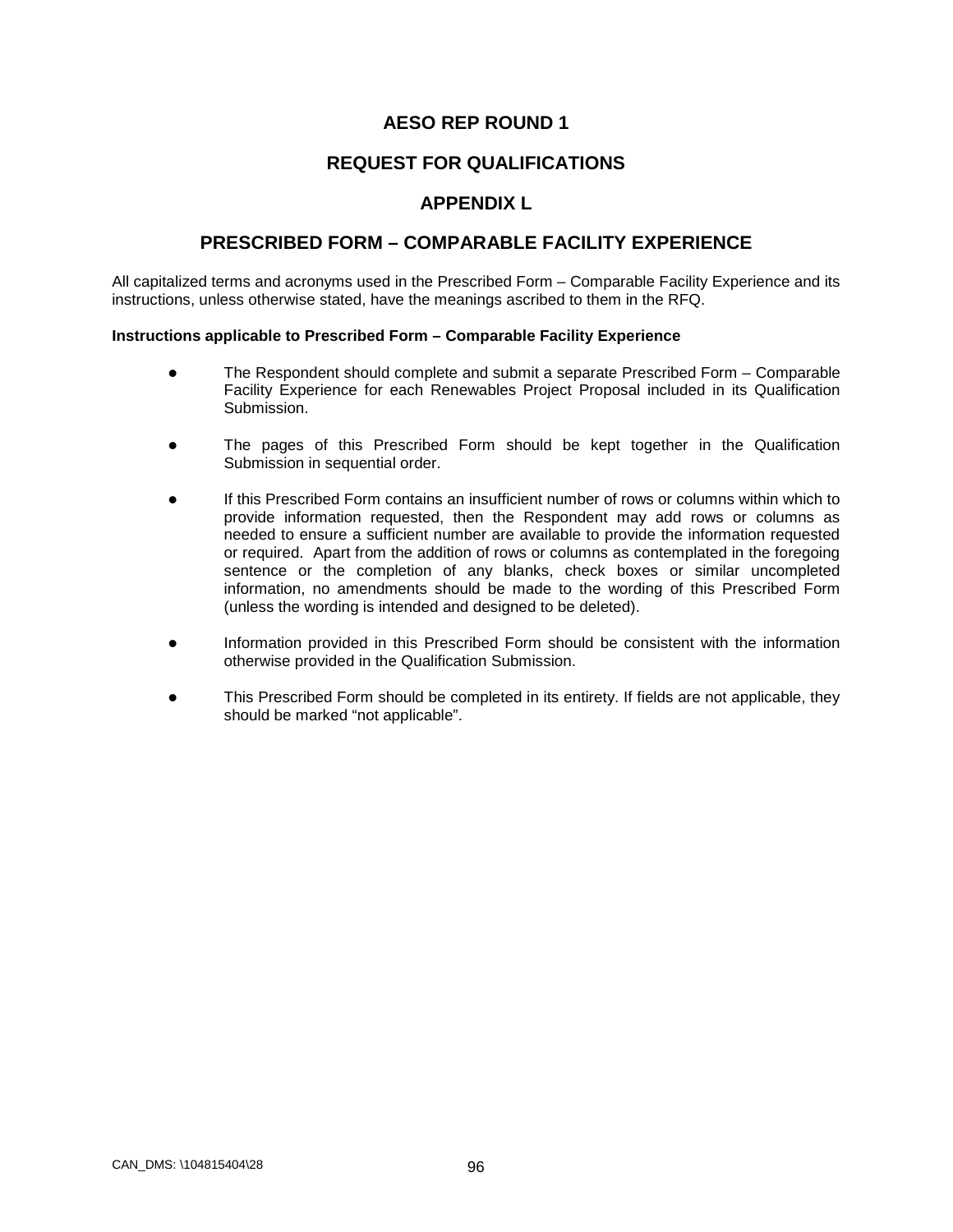# Prescribed Form – Comparable Facility

| No. | <b>Information Item</b>                                                                  | <b>Content and Information Requirements</b>                                                                             |  |  |
|-----|------------------------------------------------------------------------------------------|-------------------------------------------------------------------------------------------------------------------------|--|--|
| 1.  | <b>Submission</b><br><b>Information</b>                                                  |                                                                                                                         |  |  |
| (a) | Respondent Name as<br>specified on the<br>Prescribed Form -<br>Respondent<br>Information |                                                                                                                         |  |  |
| (b) | Renewables Project<br>Proposal                                                           | Name of Renewables Project to which this Prescribed Form -<br>Comparable Facility Experience relates):                  |  |  |
|     |                                                                                          | Name of Renewables Project                                                                                              |  |  |
| 2.  | <b>General Information</b>                                                               |                                                                                                                         |  |  |
| (a) | <b>Comparable Facility</b><br>number                                                     | State Comparable Facility Number as stated in Prescribed Form -<br>Respondent Information:                              |  |  |
| (b) | <b>Respondent Team</b><br>member(s) involved                                             | (Include all Respondent Team Members whose experience in Project<br>Delivery for this Comparable Facility is included)  |  |  |
|     |                                                                                          | Name(s) of Respondent Team Member(s) involved                                                                           |  |  |
| (c) | <b>Project Delivery</b><br>experience claimed                                            | (Select all that apply)<br>Development $ \Box$ Construction $ \Box$ Operation $ \Box$ Maintenance  <br>Financing        |  |  |
| 3.  | <b>Key Comparable</b><br><b>Facility Details</b>                                         |                                                                                                                         |  |  |
| (a) | Name of facility                                                                         | Name of project as commonly recognized                                                                                  |  |  |
| (b) | Location of facility                                                                     | Country, province/state, municipality/city                                                                              |  |  |
| (c) | Generating<br>technology                                                                 | Generating technology or Renewable Fuel(s), as applicable                                                               |  |  |
| (d) | Size of facility                                                                         | Installed Nameplate Capacity                                                                                            |  |  |
| (e) | <b>Facility dates</b>                                                                    | Commencement of construction: [Date]                                                                                    |  |  |
|     |                                                                                          | Commercial operation date: [Date]                                                                                       |  |  |
| (f) | <b>Connection details</b>                                                                | Connection type: Transmission-connected, distribution-connected                                                         |  |  |
|     |                                                                                          | Connecting authority name: (i.e. the system operator, transmission<br>owner/operator, local distribution company, etc.) |  |  |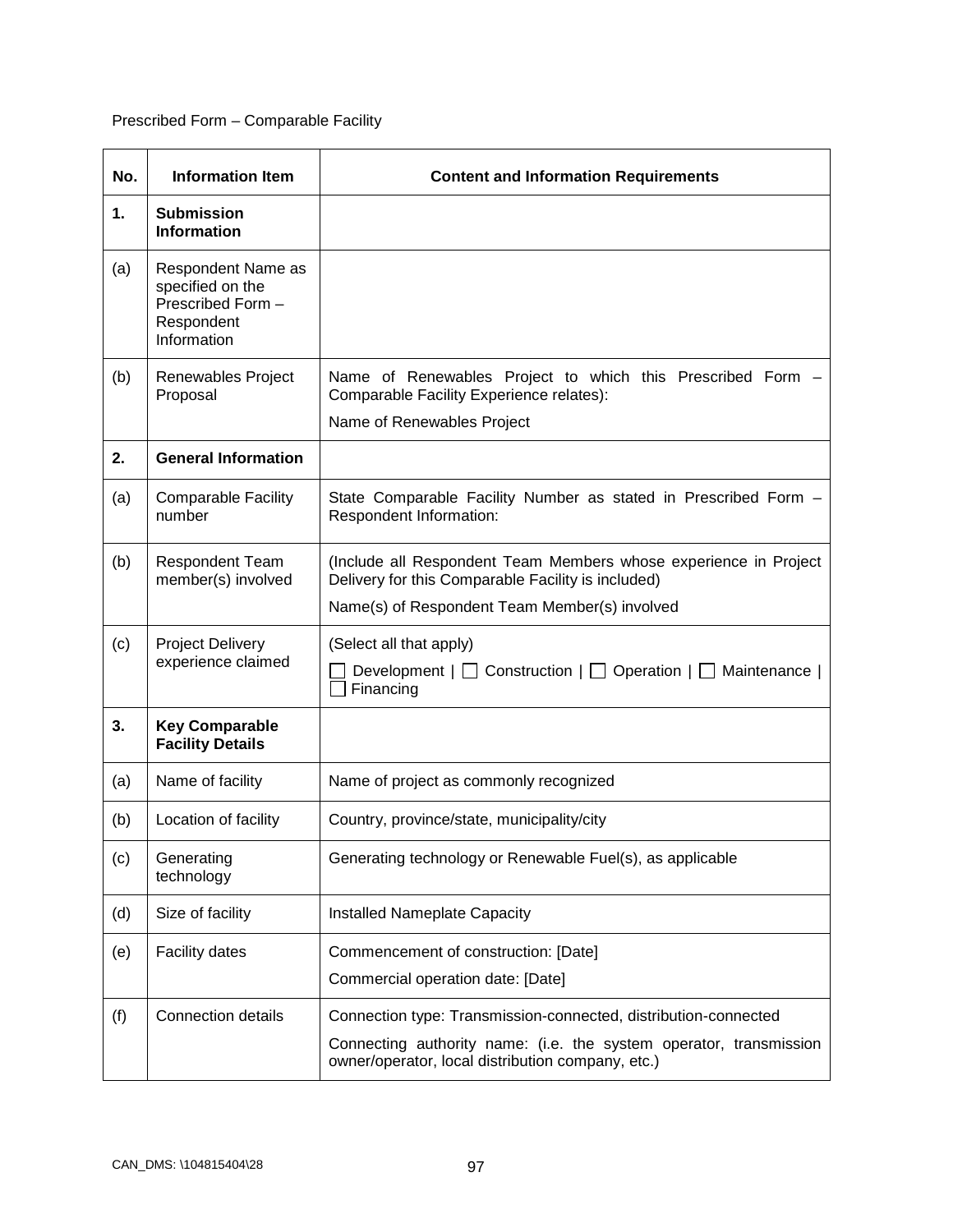| 4.  | <b>Experience with</b><br><b>Project Delivery</b><br>(Development)  | (Section to be completed if Comparable Facility is being used to satisfy<br>Development experience requirements)                                                                                                                                                                                                                                                                                                                                                                                          |  |
|-----|---------------------------------------------------------------------|-----------------------------------------------------------------------------------------------------------------------------------------------------------------------------------------------------------------------------------------------------------------------------------------------------------------------------------------------------------------------------------------------------------------------------------------------------------------------------------------------------------|--|
| (a) | Respondent Team<br>Member(s) involved                               | For each Respondent Team Member involved, include the following:<br>Name of Respondent Team Member:                                                                                                                                                                                                                                                                                                                                                                                                       |  |
|     |                                                                     | The start and end date for the period during which the Project Delivery<br>experience was attained:                                                                                                                                                                                                                                                                                                                                                                                                       |  |
|     |                                                                     | Roles, duties, and responsibilities of the Respondent Team Member:                                                                                                                                                                                                                                                                                                                                                                                                                                        |  |
|     |                                                                     | If the Respondent Team Member is an Individual, the nature of<br>employment during which the Project Delivery experience was attained:                                                                                                                                                                                                                                                                                                                                                                    |  |
|     |                                                                     | For<br>Respondent<br>Team<br>Member<br>involved,<br>include<br>each<br>details/explanation of experience attained, with reference to key<br>activities of Project Delivery described in Appendix Q:                                                                                                                                                                                                                                                                                                       |  |
| (b) | Affiliate experience (if<br>applicable)                             | (If an Affiliate of a Respondent Team Member is not named as a<br>Respondent Team Member but such Affiliate is being used to<br>demonstrate experience with Development, include an explanation of<br>how this experience will be brought to Delivery of the Renewables<br>Project. For each such Affiliate, append a narrative and organization<br>chart to this Prescribed Form satisfying the requirements of Section<br>3.7(b)(i) of Part B of the RFQ and not exceeding two (2) pages in<br>length.) |  |
| 5.  | <b>Experience with</b><br><b>Project Delivery</b><br>(Construction) | (Section to be completed if Comparable Facility is being used to satisfy<br>Construction experience requirements)                                                                                                                                                                                                                                                                                                                                                                                         |  |
| (a) | <b>Respondent Team</b><br>Member(s) involved                        | For each Respondent Team Member involved, include the following:<br>Name of Respondent Team Member:                                                                                                                                                                                                                                                                                                                                                                                                       |  |
|     |                                                                     | The start and end date for the period during which the Project Delivery<br>experience was attained:                                                                                                                                                                                                                                                                                                                                                                                                       |  |
|     |                                                                     | Roles, duties, and responsibilities of the Respondent Team Member(s):                                                                                                                                                                                                                                                                                                                                                                                                                                     |  |
|     |                                                                     | If the Respondent Team Member is an Individual, the nature of<br>employment during which the Project Delivery experience was attained:                                                                                                                                                                                                                                                                                                                                                                    |  |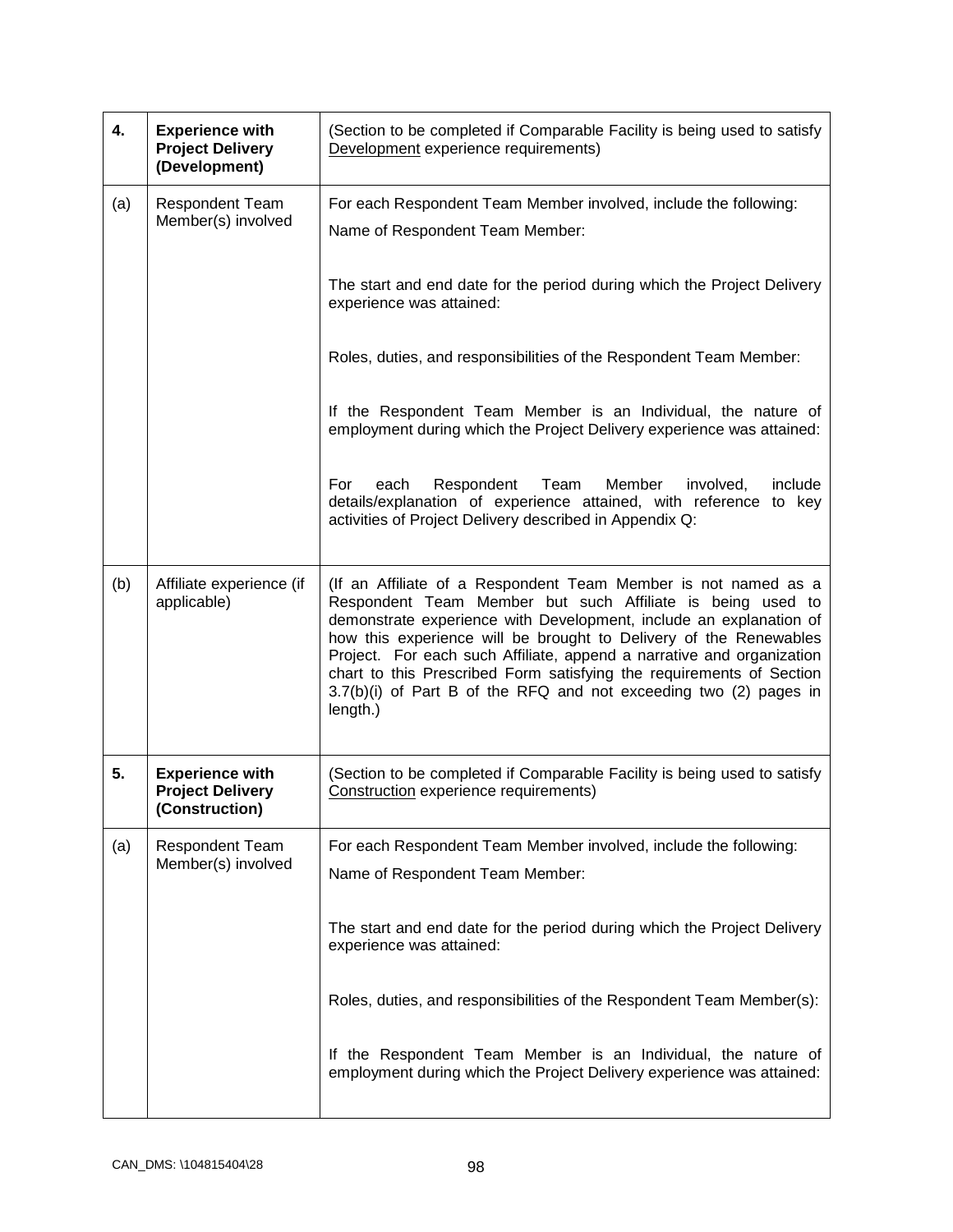|     |                                                                  | Respondent<br>Team<br>Member<br>involved,<br>include<br>For<br>each<br>details/explanation of experience attained, with reference to key<br>activities of Project Delivery described in Appendix Q:                                                                                                                                                                                                                                                                                                          |  |
|-----|------------------------------------------------------------------|--------------------------------------------------------------------------------------------------------------------------------------------------------------------------------------------------------------------------------------------------------------------------------------------------------------------------------------------------------------------------------------------------------------------------------------------------------------------------------------------------------------|--|
| (b) | Affiliate experience (if<br>applicable)                          | (If an Affiliate of a Respondent Team Member is not named as a<br>Respondent Team Member but such Affiliate is being used to<br>demonstrate experience with Construction, include an explanation of<br>how this experience will be brought to Delivery of the Renewables<br>Project. For each such Affiliate, append a narrative and organization<br>chart to this Prescribed Form satisfying the requirements of Section<br>$3.7(b)(i)$ of Part B of the RFQ and not exceeding two (2) pages in<br>length.) |  |
| 6.  | <b>Experience with</b><br><b>Project Delivery</b><br>(Operation) | (Section to be completed if Comparable Facility is being used to satisfy<br>Operation experience)                                                                                                                                                                                                                                                                                                                                                                                                            |  |
| (a) | <b>Respondent Team</b><br>Member(s) involved                     | For each Respondent Team Member involved, include the following:<br>Name of Respondent Team Member:                                                                                                                                                                                                                                                                                                                                                                                                          |  |
|     |                                                                  | The start and end date for the period during which the Project Delivery<br>experience was attained:                                                                                                                                                                                                                                                                                                                                                                                                          |  |
|     |                                                                  | Roles, duties, and responsibilities of the Respondent Team Member:                                                                                                                                                                                                                                                                                                                                                                                                                                           |  |
|     |                                                                  | If the Respondent Team Member is an Individual, the nature of<br>employment during which the Project Delivery experience was attained:                                                                                                                                                                                                                                                                                                                                                                       |  |
|     |                                                                  | Respondent<br>Team<br>For<br>each<br>Member<br>involved,<br>include<br>details/explanation of experience attained, with reference to key<br>activities of Project Delivery described in Appendix Q:                                                                                                                                                                                                                                                                                                          |  |
| (b) | Affiliate experience (if<br>applicable)                          | (If an Affiliate of a Respondent Team Member is not named as a<br>Respondent Team Member but such Affiliate is being used to<br>demonstrate experience with Operation, include an explanation of how<br>this experience will be brought to Delivery of the Renewables Project.<br>For each such Affiliate, append a narrative and organization chart to<br>this Prescribed Form satisfying the requirements of Section 3.7(b)(i) of<br>Part B of the RFQ and not exceeding two (2) pages in length.)         |  |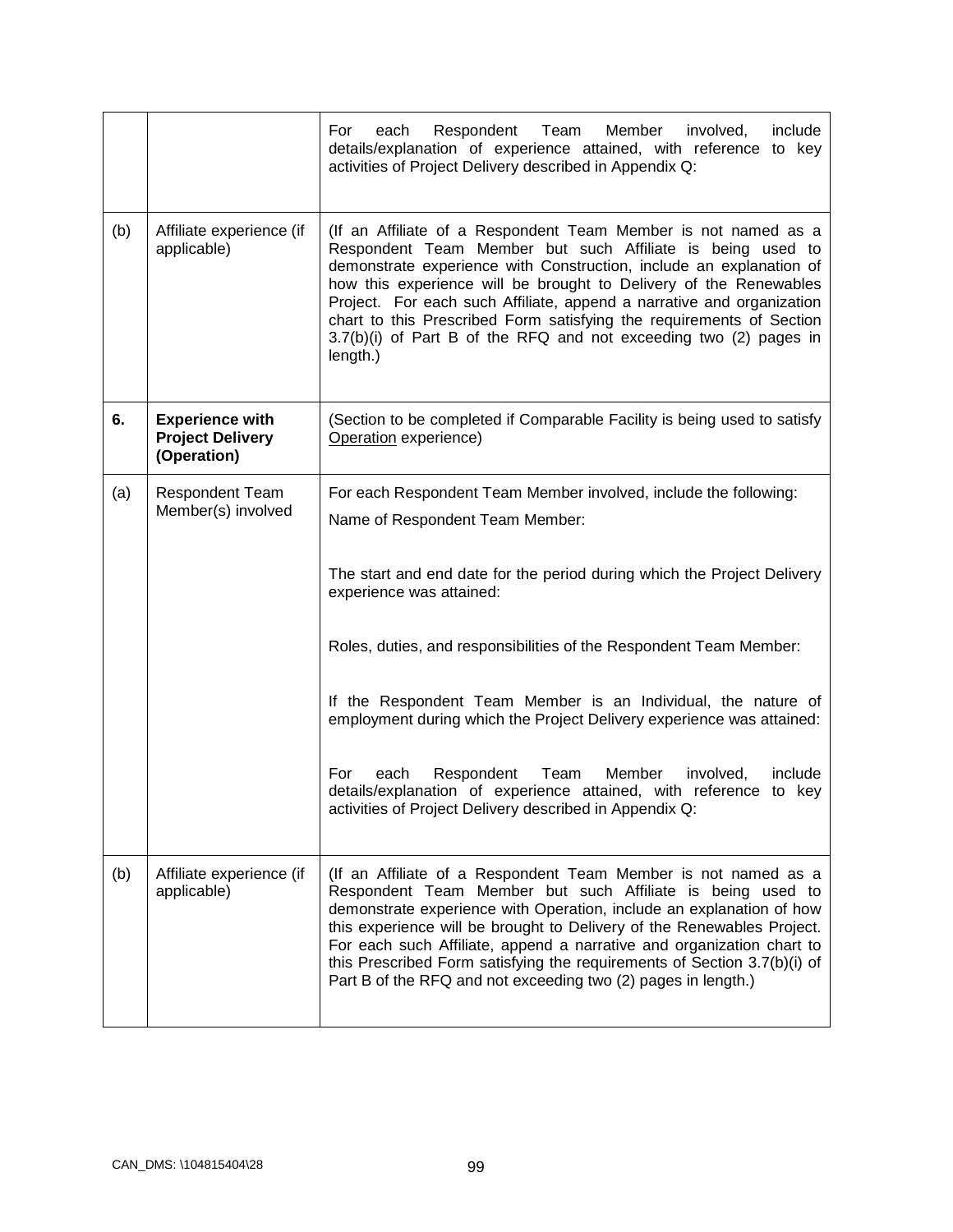| 7.  | <b>Experience with</b><br><b>Project Delivery</b><br>(Maintenance) | (Section to be completed if Comparable Facility is being used to satisfy<br>Maintenance experience)                                                                                                                                                                                                                                                                                                                                                                                                       |  |  |
|-----|--------------------------------------------------------------------|-----------------------------------------------------------------------------------------------------------------------------------------------------------------------------------------------------------------------------------------------------------------------------------------------------------------------------------------------------------------------------------------------------------------------------------------------------------------------------------------------------------|--|--|
| (a) | <b>Respondent Team</b><br>Member(s) involved                       | For each Respondent Team Member involved, include the following:<br>Name of Respondent Team Member:                                                                                                                                                                                                                                                                                                                                                                                                       |  |  |
|     |                                                                    | The start and end date for the period during which the Project Delivery<br>experience was attained:                                                                                                                                                                                                                                                                                                                                                                                                       |  |  |
|     |                                                                    | Roles, duties, and responsibilities of the Respondent Team Member:                                                                                                                                                                                                                                                                                                                                                                                                                                        |  |  |
|     |                                                                    | If the Respondent Team Member is an Individual, the nature of<br>employment during which the Project Delivery experience was attained:                                                                                                                                                                                                                                                                                                                                                                    |  |  |
|     |                                                                    | For<br>Respondent<br>Team<br>Member<br>involved,<br>include<br>each<br>details/explanation of experience attained, with reference to key<br>activities of Project Delivery described in Appendix Q:                                                                                                                                                                                                                                                                                                       |  |  |
| (b) | Affiliate experience (if<br>applicable)                            | (If an Affiliate of a Respondent Team Member is not named as a<br>Respondent Team Member but such Affiliate is being used to<br>demonstrate experience with Maintenance, include an explanation of<br>how this experience will be brought to Delivery of the Renewables<br>Project. For each such Affiliate, append a narrative and organization<br>chart to this Prescribed Form satisfying the requirements of Section<br>3.7(b)(i) of Part B of the RFQ and not exceeding two (2) pages in<br>length.) |  |  |
| 8.  | <b>Experience with</b><br><b>Project Delivery</b><br>(Financing)   | (Section to be completed if Comparable Facility is being used to satisfy<br><b>Financing experience)</b>                                                                                                                                                                                                                                                                                                                                                                                                  |  |  |
| (a) | Details of project<br>funding                                      | The total size and date of capital expenditures and financing:                                                                                                                                                                                                                                                                                                                                                                                                                                            |  |  |
|     |                                                                    | Nature of the financing arrangement (e.g. project or corporate<br>financing):                                                                                                                                                                                                                                                                                                                                                                                                                             |  |  |
|     |                                                                    | The source(s) of funding and amounts/proportions from each:                                                                                                                                                                                                                                                                                                                                                                                                                                               |  |  |
| (b) | Respondent Team<br>Member(s) involved                              | For each Respondent Team Member involved, include the following:<br>Name of Respondent Team Member:                                                                                                                                                                                                                                                                                                                                                                                                       |  |  |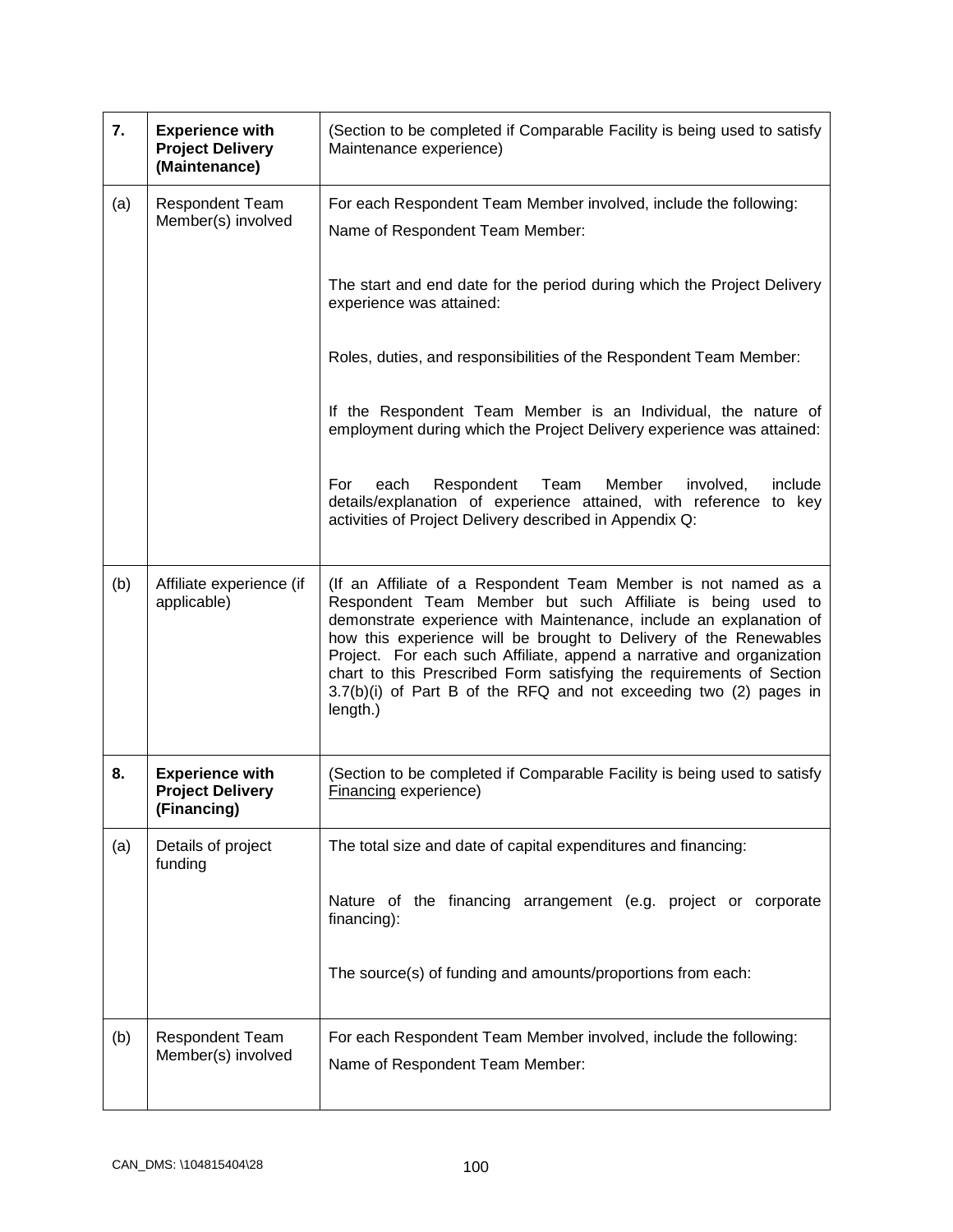|     |                                         | The start and end date for the period during which the Project Delivery<br>experience was attained:                                                                                                                                                                                                                                                                                                                                                                                                  |  |  |
|-----|-----------------------------------------|------------------------------------------------------------------------------------------------------------------------------------------------------------------------------------------------------------------------------------------------------------------------------------------------------------------------------------------------------------------------------------------------------------------------------------------------------------------------------------------------------|--|--|
|     |                                         | Roles, duties, and responsibilities of the Respondent Team Member:                                                                                                                                                                                                                                                                                                                                                                                                                                   |  |  |
|     |                                         | If the Respondent Team Member is an Individual, the nature of<br>employment during which the Financing experience was attained:                                                                                                                                                                                                                                                                                                                                                                      |  |  |
|     |                                         | For<br>Respondent<br>Team<br>Member<br>include<br>each<br>involved,<br>details/explanation of experience attained, with reference to key<br>activities of Project Delivery described in Appendix Q:                                                                                                                                                                                                                                                                                                  |  |  |
| (c) | Affiliate experience (if<br>applicable) | (If an Affiliate of a Respondent Team Member is not named as a<br>Respondent Team Member but such Affiliate is being used to<br>demonstrate experience with Financing, include an explanation of how<br>this experience will be brought to Delivery of the Renewables Project.<br>For each such Affiliate, append a narrative and organization chart to<br>this Prescribed Form satisfying the requirements of Section 3.7(b)(i) of<br>Part B of the RFQ and not exceeding two (2) pages in length.) |  |  |
| 9.  | <b>Supplementary</b><br>information     | (Supplementary information should not exceed one page)                                                                                                                                                                                                                                                                                                                                                                                                                                               |  |  |
| (a) | Facility site<br>characteristics        | Nature of site access:                                                                                                                                                                                                                                                                                                                                                                                                                                                                               |  |  |
|     |                                         | (e.g. deed/ownership, lease, etcetera)                                                                                                                                                                                                                                                                                                                                                                                                                                                               |  |  |
|     |                                         | Description of the land type/class:                                                                                                                                                                                                                                                                                                                                                                                                                                                                  |  |  |
|     |                                         | (e.g. private, crown land, etcetera)                                                                                                                                                                                                                                                                                                                                                                                                                                                                 |  |  |
| (b) | Other facility details                  | Other relevant details:                                                                                                                                                                                                                                                                                                                                                                                                                                                                              |  |  |
|     |                                         | (e.g. project phases, unique project features)                                                                                                                                                                                                                                                                                                                                                                                                                                                       |  |  |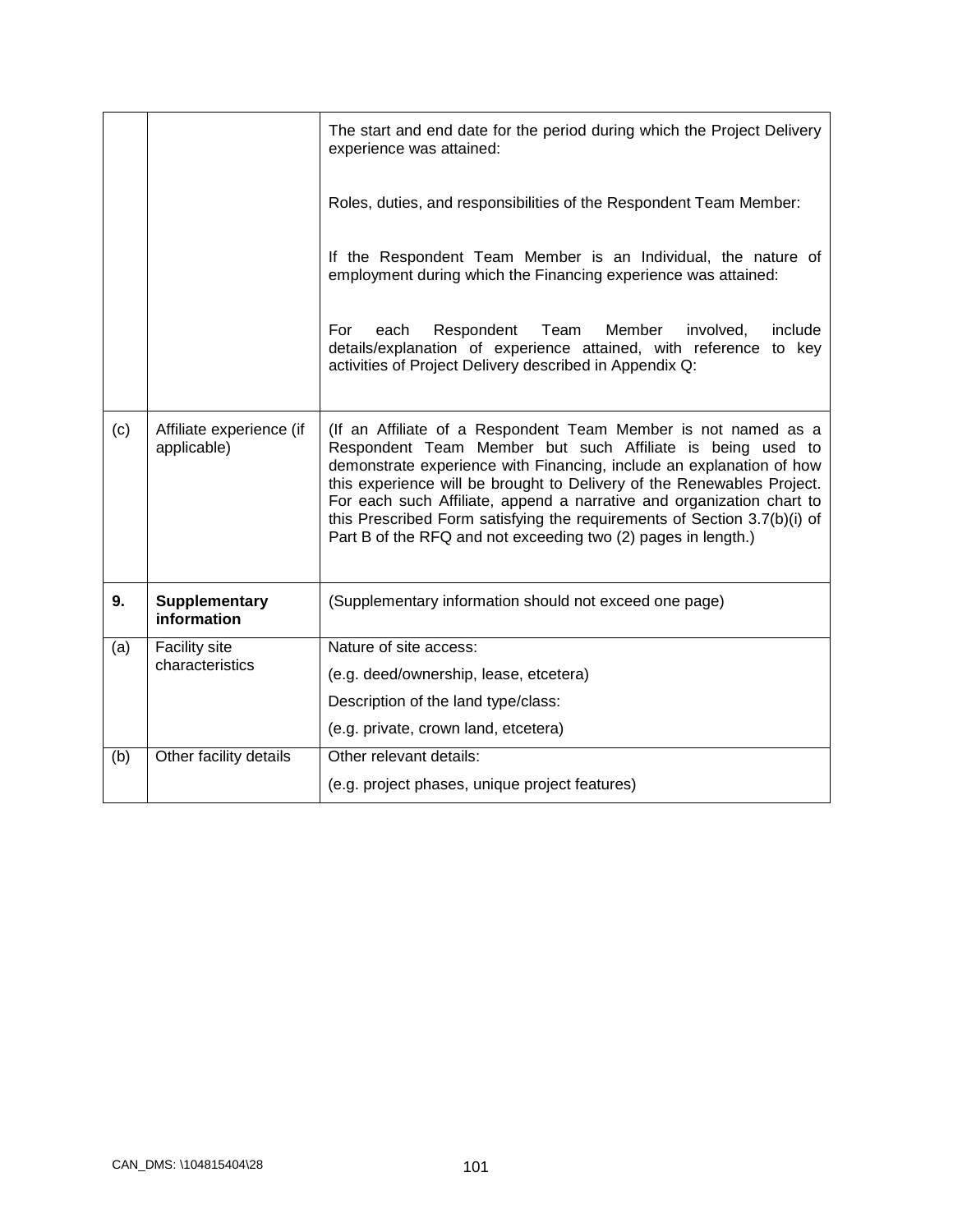## **REQUEST FOR QUALIFICATIONS**

### **APPENDIX M**

# **PRESCRIBED FORM – ENTITY PROFILE**

All capitalized terms and acronyms used in these instructions and the Prescribed Form – Entity Profile, unless otherwise stated, have the meanings ascribed to them in the RFQ.

#### **Instructions applicable to Prescribed Form – Entity Profile**

- The Respondent Team Member in respect of which the Prescribed Form Entity Profile is being provided is referred to as the "**Relevant Entity**".
- Respondent should, for each Renewables Project Proposal included in its Qualification Submission, include a separate, completed Prescribed Form – Entity Profile for each Respondent Team Member that is not an Individual and whose experience is used to address the Project Delivery Experience Requirement for such Renewables Project Proposal (provided that, if a Respondent Team Member is to be identified as having Project Delivery experience in respect of more than three Comparable Facilities, then a second (or, if necessary, a third or fourth) completed Prescribed Form – Individual Personnel Profile may be submitted in respect of such Respondent Team Member).
- The pages of this Prescribed Form should be kept together in the Qualification Submission in sequential order.
- If this Prescribed Form contains an insufficient number of rows or columns within which to provide information requested, then the Respondent may add rows or columns as needed to ensure a sufficient number are available to provide the information requested or required. Apart from the addition of rows or columns as contemplated in the foregoing sentence or the completion of any blanks, check boxes or similar uncompleted information, no amendments should be made to the wording of this Prescribed Form (unless the wording is intended and designed to be deleted).
- Information provided in this Prescribed Form should be consistent with the information otherwise provided in the Qualification Submission.
- This Prescribed Form shall be completed in its entirety. If fields are not applicable, they should be marked "not applicable".
- The Prescribed Form Entity Profile must be limited to two (2) pages for each Relevant Entity.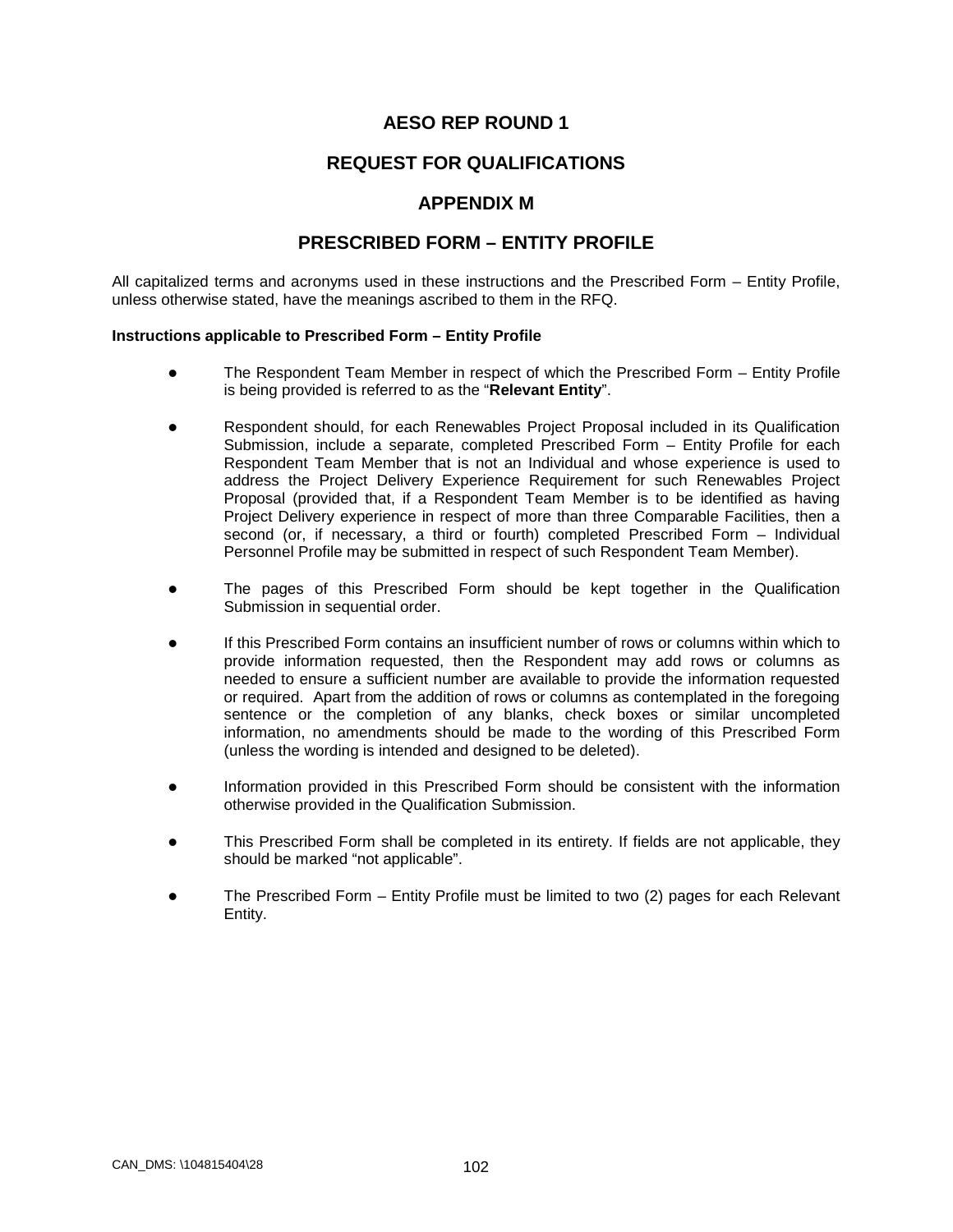# Prescribed Form – Entity Profile

| No. | <b>Information Item</b>                                                                  | <b>Content and Information Requirements</b>                                                                                                                                                                                          |                                                                                                                                                                                                                                      |                                                                                                                                                                                                                        |  |
|-----|------------------------------------------------------------------------------------------|--------------------------------------------------------------------------------------------------------------------------------------------------------------------------------------------------------------------------------------|--------------------------------------------------------------------------------------------------------------------------------------------------------------------------------------------------------------------------------------|------------------------------------------------------------------------------------------------------------------------------------------------------------------------------------------------------------------------|--|
| 1.  | <b>Respondent</b><br><b>Information</b>                                                  |                                                                                                                                                                                                                                      |                                                                                                                                                                                                                                      |                                                                                                                                                                                                                        |  |
| (a) | Respondent name<br>as specified on the<br>Prescribed Form -<br>Respondent<br>Information |                                                                                                                                                                                                                                      |                                                                                                                                                                                                                                      |                                                                                                                                                                                                                        |  |
| 2.  | <b>Relevant Entity</b><br><b>Information</b>                                             |                                                                                                                                                                                                                                      |                                                                                                                                                                                                                                      |                                                                                                                                                                                                                        |  |
| (a) | Name of Relevant<br>Entity                                                               |                                                                                                                                                                                                                                      |                                                                                                                                                                                                                                      |                                                                                                                                                                                                                        |  |
| (b) | <b>Names of Affiliates</b><br>of Relevant Entity                                         | or Project Team Lead                                                                                                                                                                                                                 |                                                                                                                                                                                                                                      | Insert if the Entity Profile is being provided in respect of the Respondent                                                                                                                                            |  |
| (c) | <b>Entity Type</b>                                                                       | (Corporation, partnership, etc.)                                                                                                                                                                                                     |                                                                                                                                                                                                                                      |                                                                                                                                                                                                                        |  |
| (d) | Location of Relevant<br>Entity's Primary<br>Headquarters                                 |                                                                                                                                                                                                                                      |                                                                                                                                                                                                                                      |                                                                                                                                                                                                                        |  |
| (e) | <b>Brief Description of</b><br><b>Relevant Entity's</b><br><b>Primary Business</b>       |                                                                                                                                                                                                                                      |                                                                                                                                                                                                                                      |                                                                                                                                                                                                                        |  |
| 3.  | Comparable<br><b>Facilities</b>                                                          |                                                                                                                                                                                                                                      |                                                                                                                                                                                                                                      |                                                                                                                                                                                                                        |  |
|     | <b>Item</b>                                                                              | <b>Comparable Facility</b>                                                                                                                                                                                                           | <b>Comparable Facility</b><br>2                                                                                                                                                                                                      | <b>Comparable Facility</b><br>3                                                                                                                                                                                        |  |
| (a) | Name and Number<br>of Comparable<br>Facility                                             | Insert name and<br>number (as identified<br>in the Prescribed<br>Form - Comparable<br><b>Facility Experience</b><br>(Appendix L)) of<br><b>Comparable Facility</b><br>used to demonstrate<br>experience of<br><b>Relevant Entity</b> | Insert name and<br>number (as identified<br>in the Prescribed<br>Form - Comparable<br><b>Facility Experience</b><br>(Appendix L)) of<br><b>Comparable Facility</b><br>used to demonstrate<br>experience of<br><b>Relevant Entity</b> | Insert name and<br>number (as identified<br>in the Prescribed Form<br>- Comparable Facility<br>Experience (Appendix<br>L)) of Comparable<br>Facility used to<br>demonstrate<br>experience of<br><b>Relevant Entity</b> |  |
| (b) | <b>Type of Generation</b><br>Technology /<br>Renewable Fuel                              | Insert the generation<br>technology /<br>renewable fuel type of<br>such Comparable<br>Facility                                                                                                                                       | Insert the generation<br>technology /<br>renewable fuel type of<br>such Comparable<br>Facility                                                                                                                                       | Insert the generation<br>technology /<br>renewable fuel type of<br>such Comparable<br>Facility                                                                                                                         |  |
| (c) | Applicable Stage of<br>Project Delivery in                                               | Insert the applicable<br>stage(s) of Project                                                                                                                                                                                         | Insert the applicable<br>stage(s) of Project                                                                                                                                                                                         | Insert the applicable<br>stage(s) of Project                                                                                                                                                                           |  |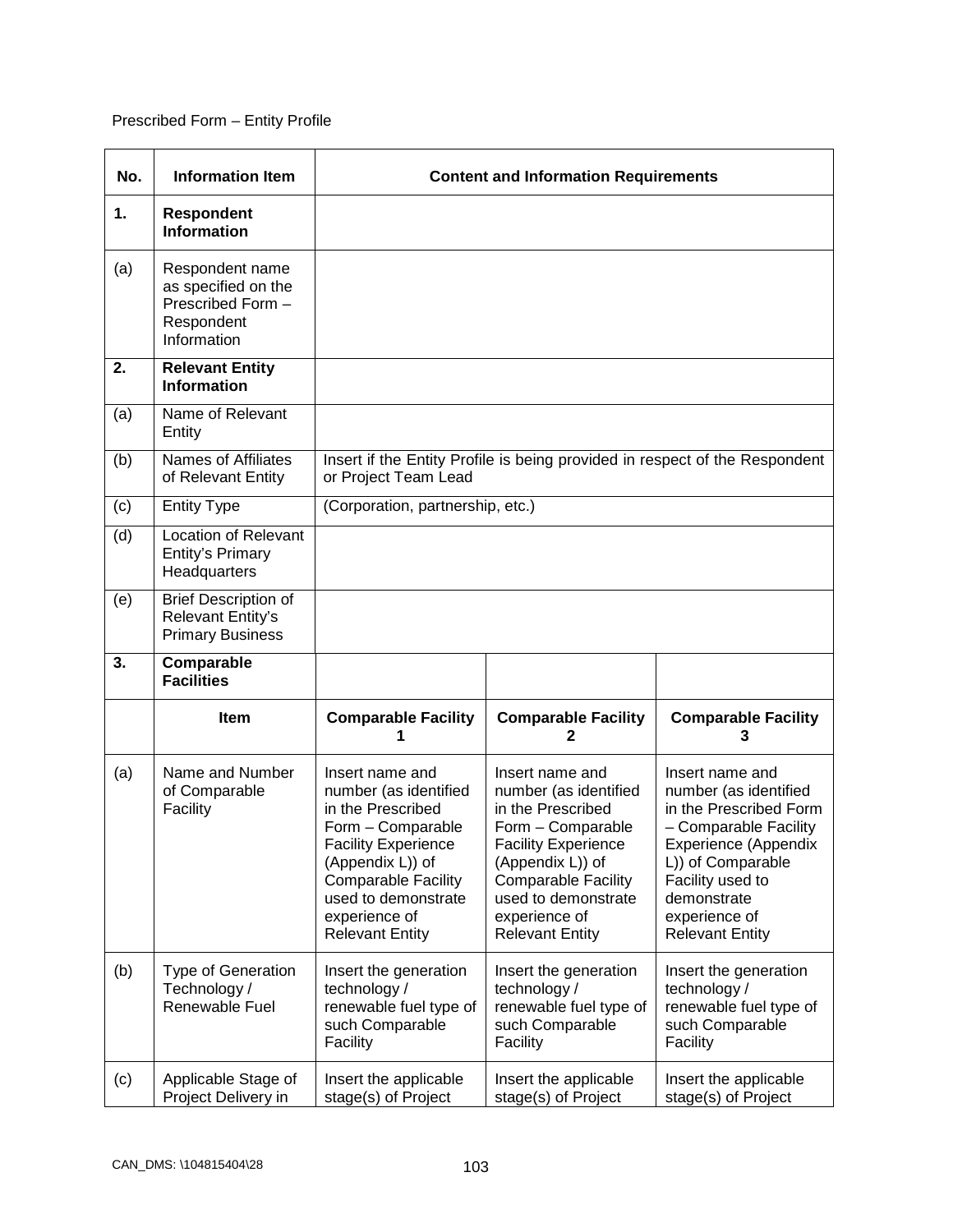| Respect of which<br>Experience is<br>claimed | <b>Delivery</b><br>(Development,<br>Construction,<br>Operation,<br>Maintenance or<br>Financing) in respect<br>of which the Relevant<br>Entity's experience is<br>claimed | <b>Delivery</b><br>(Development,<br>Construction,<br>Operation,<br>Maintenance or<br>Financing) in respect<br>of which the Relevant<br>Entity's experience is<br>claimed | <b>Delivery</b><br>(Development,<br>Construction,<br>Operation,<br>Maintenance or<br>Financing) in respect<br>of which the Relevant<br>Entity's experience is<br>claimed |
|----------------------------------------------|--------------------------------------------------------------------------------------------------------------------------------------------------------------------------|--------------------------------------------------------------------------------------------------------------------------------------------------------------------------|--------------------------------------------------------------------------------------------------------------------------------------------------------------------------|
|----------------------------------------------|--------------------------------------------------------------------------------------------------------------------------------------------------------------------------|--------------------------------------------------------------------------------------------------------------------------------------------------------------------------|--------------------------------------------------------------------------------------------------------------------------------------------------------------------------|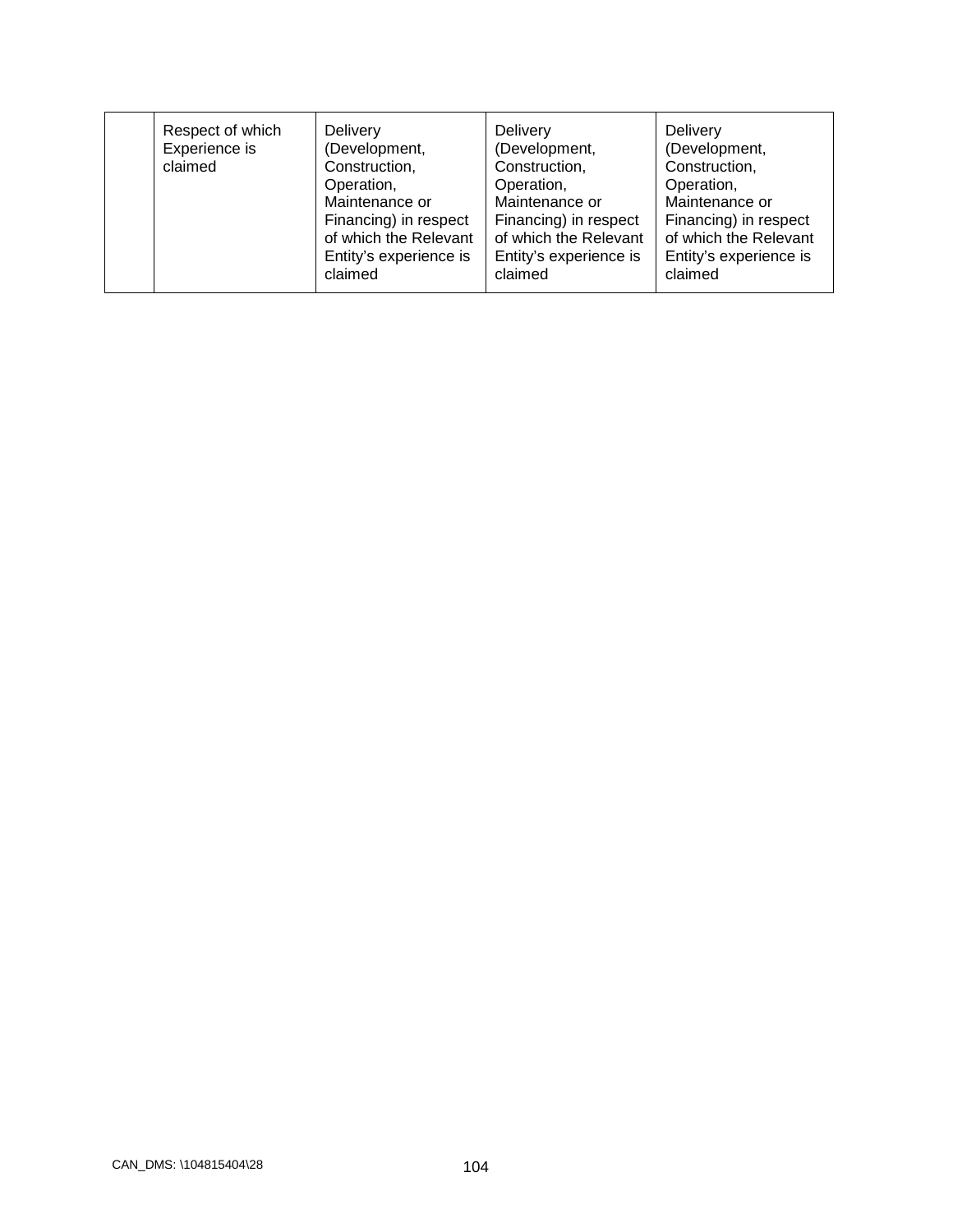# **REQUEST FOR QUALIFICATIONS**

## **APPENDIX N**

#### **PRESCRIBED FORM – INDIVIDUAL PERSONNEL PROFILE**

All capitalized terms and acronyms used in these instructions and the Prescribed Form – Individual Personnel Profile, unless otherwise stated, have the meanings ascribed to them in the RFQ.

#### **Instructions applicable to Prescribed Form – Individual Personnel Profile**

- Respondent should, for each Renewables Project Proposal included in its Qualification Submission, include a separate, completed Prescribed Form – Individual Personnel Profile for each Respondent Team Member that is an Individual and whose experience is used to address the Project Delivery Experience Requirement for such Renewables Project Proposal (provided that, if a Respondent Team Member is to be identified as having Project Delivery experience in respect of more than three Comparable Facilities, then a second (or, if necessary, a third or fourth) completed Prescribed Form – Individual Personnel Profile may be submitted in respect of such Respondent Team Member).
- The Respondent Team Member in respect of which this Prescribed Form Personnel Profile is being provided is referred to as the "**Relevant Individual**".
- For purposes of this Prescribed Form: (i) the Relevant Individual's Project Delivery experience must have been attained in a Managerial Capacity rather than in carrying out subordinate functions; (ii) experience attained while the Relevant Individual was employed with an entity that is not the Relevant Individual's current employer is permitted as long as such individual's relevant prior employer is identified; and (iii) the experience of the Relevant Individual does not need to have been attained with the Respondent Team or its Affiliates.
- The pages of this Prescribed Form should be kept together in the Qualification Submission in sequential order.
- If this Prescribed Form contains an insufficient number of rows or columns within which to provide information requested, then the Respondent may add rows or columns as needed to ensure a sufficient number are available to provide the information requested or required. Apart from the addition of rows or columns as contemplated in the foregoing sentence or the completion of any blanks, check boxes or similar uncompleted information, no amendments should be made to the wording of this Prescribed Form (unless the wording is intended and designed to be deleted).
- Information provided in this Prescribed Form should be consistent with the information otherwise provided in the Qualification Submission.
- This Prescribed Form must be completed in its entirety. If fields are not applicable, they should be marked "not applicable".
- This Prescribed Form Personnel Profile must be limited to two (2) pages for each Relevant Individual.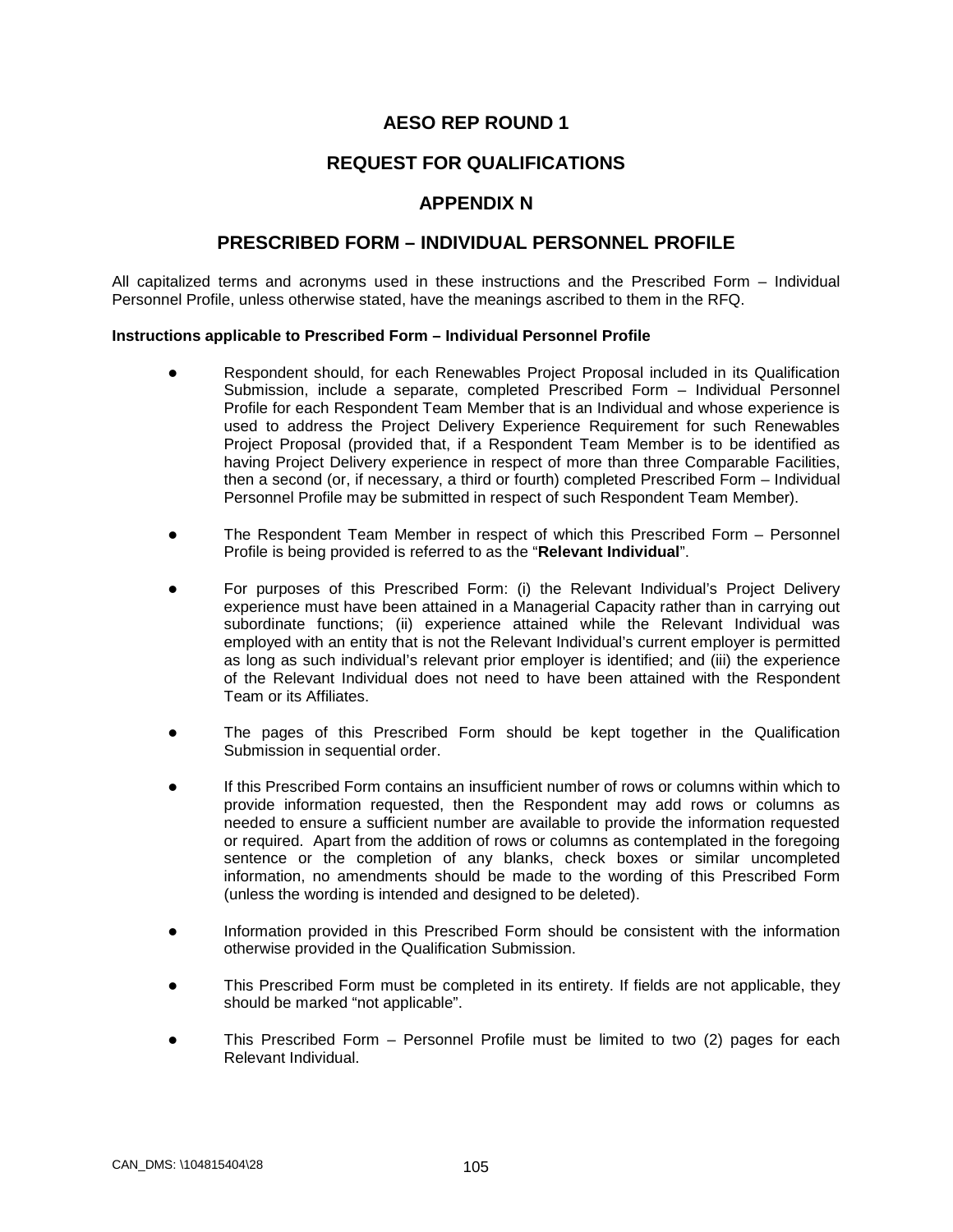#### Prescribed Form – Personnel Profile

| No. | <b>Information Item</b>                                                                               |                                                                                                                                                                                                        | <b>Content and Information Requirements</b>                                                                                                                                                            |                                                                                                                                                                                                        |
|-----|-------------------------------------------------------------------------------------------------------|--------------------------------------------------------------------------------------------------------------------------------------------------------------------------------------------------------|--------------------------------------------------------------------------------------------------------------------------------------------------------------------------------------------------------|--------------------------------------------------------------------------------------------------------------------------------------------------------------------------------------------------------|
| 1.  | <b>Respondent Information</b>                                                                         |                                                                                                                                                                                                        |                                                                                                                                                                                                        |                                                                                                                                                                                                        |
| (a) | Respondent name as<br>specified on the<br>Prescribed Form -<br>Respondent Information<br>(Appendix F) |                                                                                                                                                                                                        |                                                                                                                                                                                                        |                                                                                                                                                                                                        |
| 2.  | <b>Relevant Individual</b><br><b>Information</b>                                                      |                                                                                                                                                                                                        |                                                                                                                                                                                                        |                                                                                                                                                                                                        |
| (a) | Name of Relevant<br>Individual                                                                        |                                                                                                                                                                                                        |                                                                                                                                                                                                        |                                                                                                                                                                                                        |
| (b) | Summary of Relevant<br>Individual's Education and<br>Qualifications                                   |                                                                                                                                                                                                        |                                                                                                                                                                                                        |                                                                                                                                                                                                        |
| (c) | Relevant Individual's<br>Educational, Industry and<br><b>Professional Designations</b>                |                                                                                                                                                                                                        |                                                                                                                                                                                                        |                                                                                                                                                                                                        |
| 3.  | <b>Comparable Facilities</b>                                                                          |                                                                                                                                                                                                        |                                                                                                                                                                                                        |                                                                                                                                                                                                        |
|     | Item                                                                                                  | <b>Comparable Facility</b>                                                                                                                                                                             | <b>Comparable Facility</b><br>2                                                                                                                                                                        | <b>Comparable Facility</b><br>3                                                                                                                                                                        |
| (a) | Name and Number of<br><b>Comparable Facility</b>                                                      | Insert name and<br>number (as identified<br>in the Prescribed<br>Form - Comparable<br>Facility Experience)<br>of Comparable<br>Facility used to<br>demonstrate<br>experience of<br>Relevant Individual | Insert name and<br>number (as identified<br>in the Prescribed<br>Form - Comparable<br>Facility Experience)<br>of Comparable<br>Facility used to<br>demonstrate<br>experience of<br>Relevant Individual | Insert name and<br>number (as identified<br>in the Prescribed<br>Form - Comparable<br>Facility Experience)<br>of Comparable<br>Facility used to<br>demonstrate<br>experience of<br>Relevant Individual |
| (b) | <b>Type of Generation</b><br>Technology / Renewable<br>Fuel                                           | Insert the generation<br>technology /<br>renewable fuel type of<br>such Comparable<br>Facility                                                                                                         | Insert the generation<br>technology /<br>renewable fuel type of<br>such Comparable<br>Facility                                                                                                         | Insert the generation<br>technology /<br>renewable fuel type of<br>such Comparable<br>Facility                                                                                                         |
| (c) | Applicable Stage of<br>Project Delivery in<br>Respect of which<br><b>Experience is Claimed</b>        | Insert the applicable<br>stage(s) of Project<br>Delivery<br>(Development,<br>Construction,<br>Operation,<br>Maintenance or<br>Financing) in respect                                                    | Insert the applicable<br>stage(s) of Project<br>Delivery<br>(Development,<br>Construction,<br>Operation,<br>Maintenance or<br>Financing) in respect                                                    | Insert the applicable<br>stage(s) of Project<br>Delivery<br>(Development,<br>Construction,<br>Operation,<br>Maintenance or<br>Financing) in respect                                                    |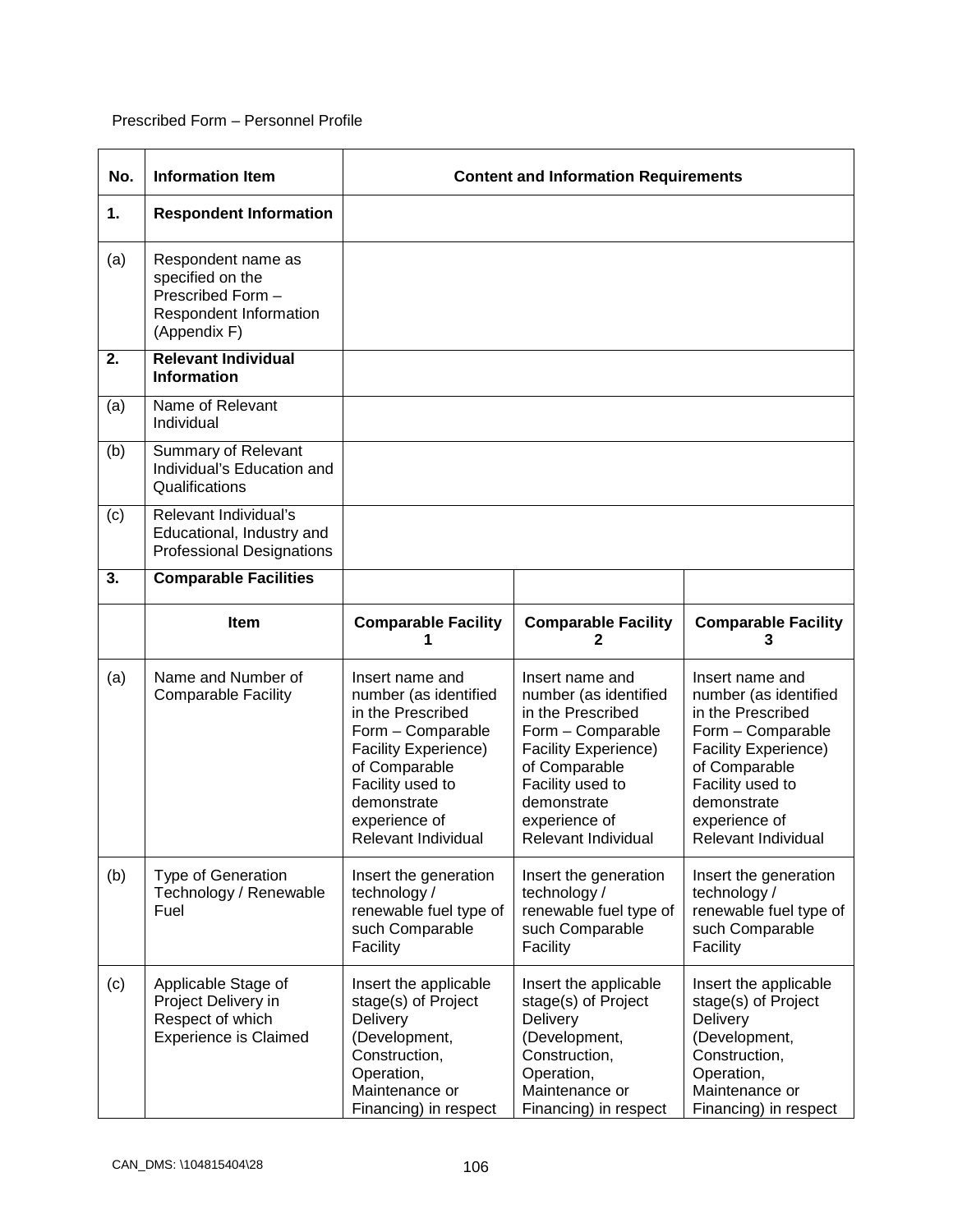|     |                                                                                                                                                                       | of which the Relevant<br>Individual's<br>experience is claimed                                                                                                                                                                                                    | of which the Relevant<br>Individual's<br>experience is claimed                                                                                                                                                                                                           | of which the Relevant<br>Individual's<br>experience is claimed                                                                                                                                                                                                           |
|-----|-----------------------------------------------------------------------------------------------------------------------------------------------------------------------|-------------------------------------------------------------------------------------------------------------------------------------------------------------------------------------------------------------------------------------------------------------------|--------------------------------------------------------------------------------------------------------------------------------------------------------------------------------------------------------------------------------------------------------------------------|--------------------------------------------------------------------------------------------------------------------------------------------------------------------------------------------------------------------------------------------------------------------------|
| (d) | Relevant Individual's<br>Roles and<br>Responsibilities                                                                                                                | Insert the Relevant<br>Individual's roles and<br>responsibilities in the<br>applicable stage of<br><b>Project Delivery</b><br>described above with<br>respect to<br>Comparable Facility 1                                                                         | Insert the Relevant<br>Individual's roles and<br>responsibilities in the<br>applicable stage of<br><b>Project Delivery</b><br>described above with<br>respect to<br><b>Comparable Facility 2</b>                                                                         | Insert the Relevant<br>Individual's roles and<br>responsibilities in the<br>applicable stage of<br><b>Project Delivery</b><br>described above with<br>respect to<br>Comparable Facility 3                                                                                |
| (e) | Period During which<br>Relevant Individual<br>Gained the Applicable<br>Experience (and the<br>employer or other entity<br>under which such<br>experience was gained). | Insert the period<br>during which the<br>Relevant Individual<br>was engaged in the<br>roles and<br>responsibilities<br>described above with<br>respect to<br>Comparable Facility 1<br>and the employer or<br>entity under which<br>such experience was<br>gained. | Insert the period<br>during which the<br>Relevant Individual<br>was engaged in the<br>roles and<br>responsibilities<br>described above with<br>respect to<br><b>Comparable Facility 2</b><br>and the employer or<br>entity under which<br>such experience was<br>gained. | Insert the period<br>during which the<br>Relevant Individual<br>was engaged in the<br>roles and<br>responsibilities<br>described above with<br>respect to<br><b>Comparable Facility 3</b><br>and the employer or<br>entity under which<br>such experience was<br>gained. |
| (f) | Reference Name                                                                                                                                                        | Insert the name of a<br>reference (an<br>Individual) who can<br>confirm and validate<br>the Relevant<br>Individual's role in<br><b>Project Delivery</b><br>indicated above in<br>respect of<br>Comparable Facility 1                                              | Insert the name of a<br>reference (an<br>Individual) who can<br>confirm and validate<br>the Relevant<br>Individual's role in<br><b>Project Delivery</b><br>indicated above in<br>respect of<br><b>Comparable Facility 2</b>                                              | Insert the name of a<br>reference (an<br>Individual) who can<br>confirm and validate<br>the Relevant<br>Individual's role in<br><b>Project Delivery</b><br>indicated above in<br>respect of<br>Comparable Facility 3                                                     |
| (g) | Reference Information                                                                                                                                                 | Insert title, telephone<br>number, email<br>address and mailing<br>address of the<br>reference named<br>above                                                                                                                                                     | Insert title, telephone<br>number, email<br>address and mailing<br>address of the<br>reference named<br>above                                                                                                                                                            | Insert title, telephone<br>number, email<br>address and mailing<br>address of the<br>reference named<br>above                                                                                                                                                            |
| (h) | Reference Role and<br><b>Working Relationship</b>                                                                                                                     | Describe such<br>reference's role in<br>Project Delivery with<br>respect to<br><b>Comparable Facility</b><br>1, as well as a brief<br>description of the<br>working relationship<br>between such<br>reference and the                                             | Describe such<br>reference's role in<br>Project Delivery with<br>respect to<br><b>Comparable Facility</b><br>2, as well as a brief<br>description of the<br>working relationship<br>between such<br>reference and the                                                    | Describe such<br>reference's role in<br>Project Delivery with<br>respect to<br><b>Comparable Facility</b><br>3, as well as a brief<br>description of the<br>working relationship<br>between such<br>reference and the                                                    |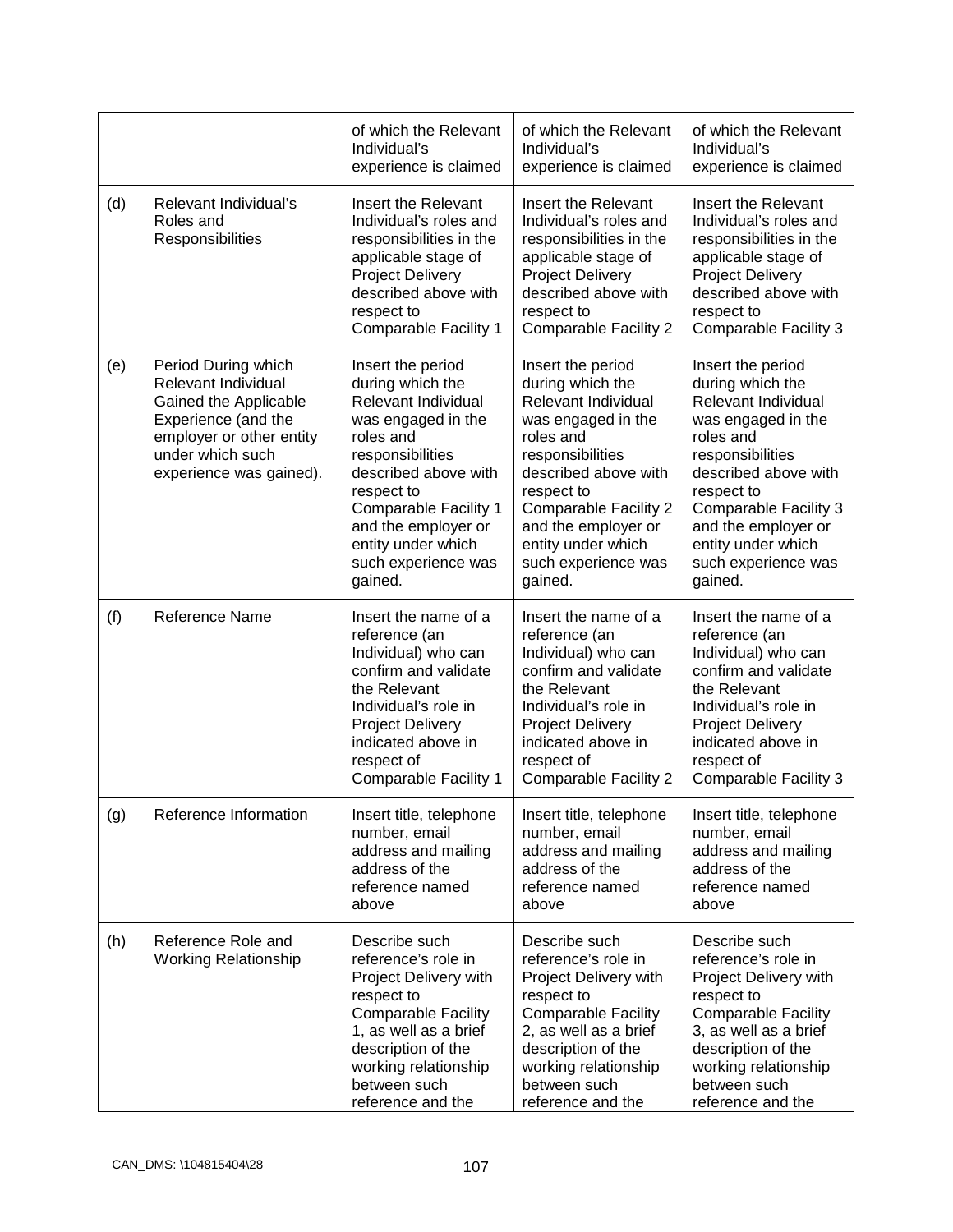|     |              | Relevant Individual                                                                                                                                                                                           | Relevant Individual                                                                                                                                                                                           | Relevant Individual                                                                                                                                                                                           |
|-----|--------------|---------------------------------------------------------------------------------------------------------------------------------------------------------------------------------------------------------------|---------------------------------------------------------------------------------------------------------------------------------------------------------------------------------------------------------------|---------------------------------------------------------------------------------------------------------------------------------------------------------------------------------------------------------------|
| (i) | Confirmation | Confirm that such<br>reference has been<br>made aware that<br>his/her name is being<br>included in this<br>Qualification<br>Submission and that<br>he/she is willing to<br>provide a reference to<br>the AESO | Confirm that such<br>reference has been<br>made aware that<br>his/her name is being<br>included in this<br>Qualification<br>Submission and that<br>he/she is willing to<br>provide a reference to<br>the AESO | Confirm that such<br>reference has been<br>made aware that<br>his/her name is being<br>included in this<br>Qualification<br>Submission and that<br>he/she is willing to<br>provide a reference to<br>the AESO |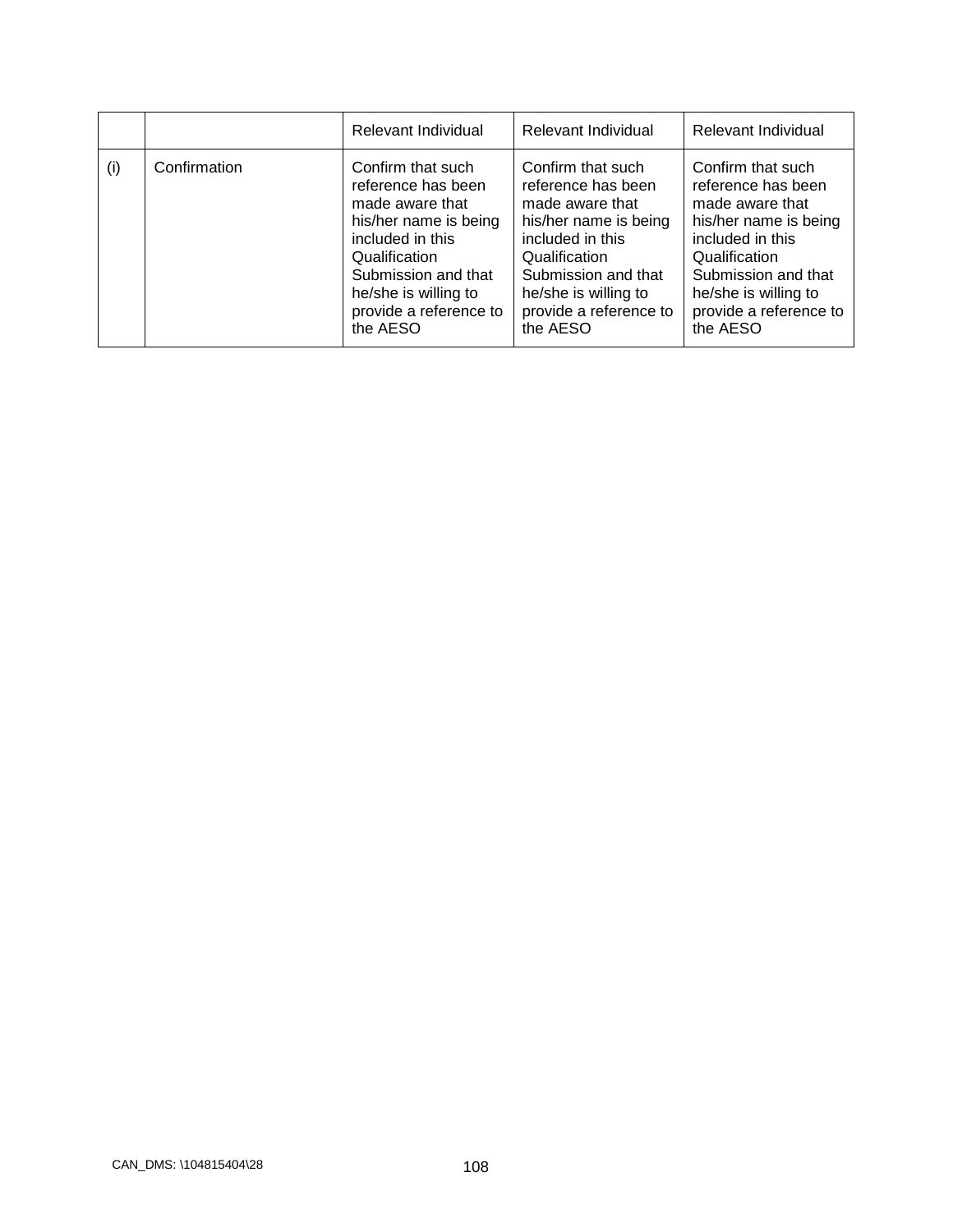# **REQUEST FOR QUALIFICATIONS**

# **APPENDIX O**

## **PRESCRIBED FORM – RENEWABLES PROJECT FINANCIAL INFORMATION**

All capitalized terms and acronyms used in these instructions and the Prescribed Form – Renewables Project Financial Information, unless otherwise stated, have the meanings ascribed to them in the RFQ.

#### **Instructions applicable to Prescribed Form - Renewables Project Financial Information**

- The Respondent should complete and submit a separate Prescribed Form Renewables Project Financial Information for each Renewables Project Proposal included in its Qualification Submission.
- The pages of this Prescribed Form should be kept together in the Qualification Submission in sequential order.
- If this Prescribed Form contains an insufficient number of rows or columns within which to provide information requested, then the Respondent may add rows or columns as needed to ensure a sufficient number are available to provide the information requested or required. Apart from the addition of rows or columns as contemplated in the foregoing sentence or the completion of any blanks, check boxes or similar uncompleted information, no amendments should be made to the wording of this Prescribed Form (unless the wording is intended and designed to be deleted).
- Information provided in this Prescribed Form should be consistent with the information otherwise provided in the Qualification Submission.
- This Prescribed Form should be completed in its entirety. If fields are not applicable, they should be marked "not applicable".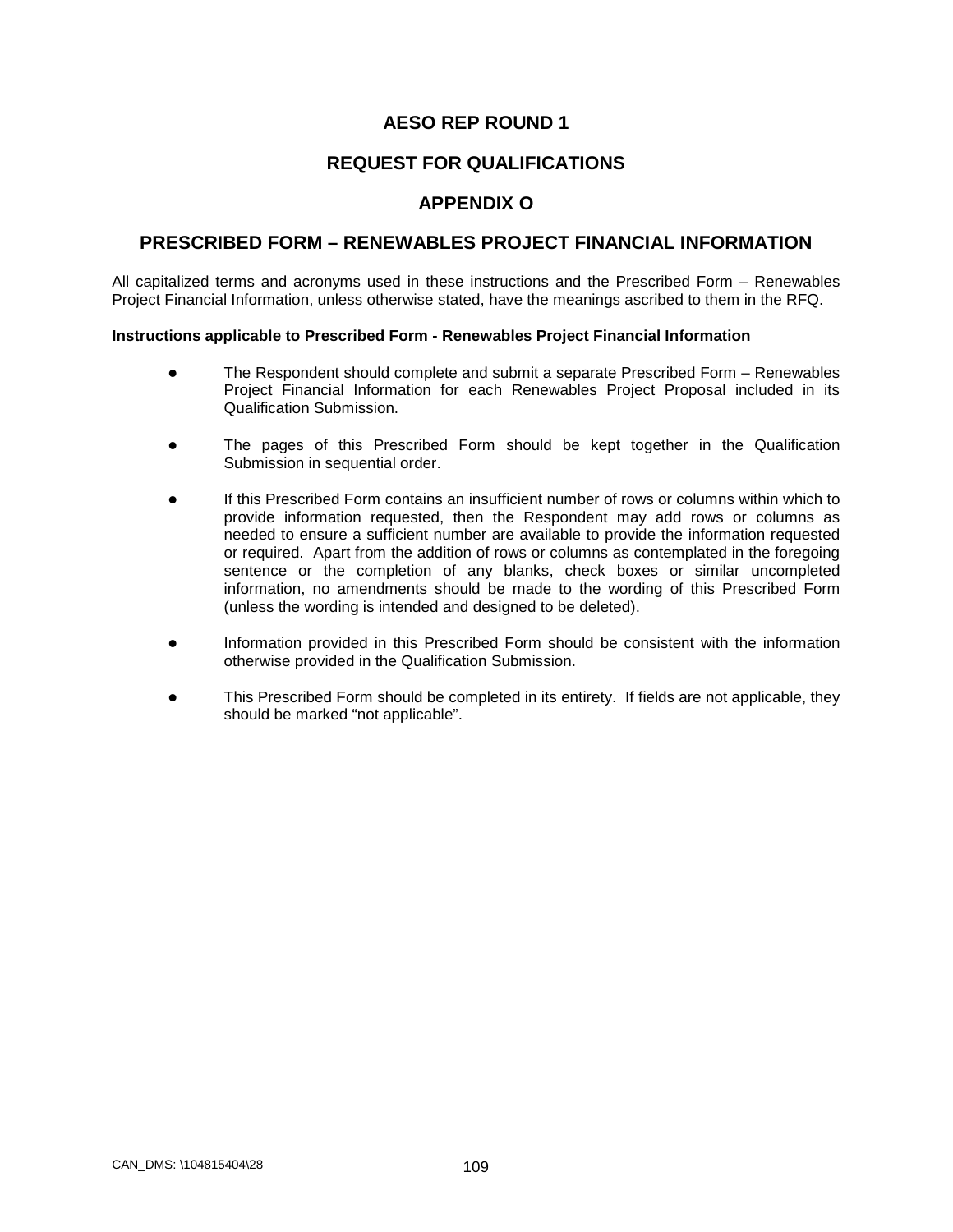Prescribed Form – Renewables Project Financial Information

| No. | <b>Information Item</b>                                                                  |                                               | <b>Content and Information Requirements</b>                                                                                        |                                        |
|-----|------------------------------------------------------------------------------------------|-----------------------------------------------|------------------------------------------------------------------------------------------------------------------------------------|----------------------------------------|
| 1.  | <b>Respondent</b><br><b>Information</b>                                                  |                                               |                                                                                                                                    |                                        |
| (a) | Respondent name as<br>specified on the<br>Prescribed Form -<br>Respondent<br>Information |                                               |                                                                                                                                    |                                        |
| 2.  | <b>Project Information</b>                                                               |                                               |                                                                                                                                    |                                        |
| (a) | Renewables Project<br>Proposal                                                           | Name of Renewables Project                    |                                                                                                                                    |                                        |
| (b) | Renewables Project<br>Priority for Evaluation <sup>5</sup><br>Number/Ranking             |                                               | (Insert the priority number for evaluation provided in Prescribed Form-<br>Renewable Projects Summary and Priority for Evaluation) |                                        |
| (c) | <b>Contract Capacity</b>                                                                 | $[•]$ MW                                      |                                                                                                                                    |                                        |
| (d) | <b>Total Cost of</b><br>Renewables Project                                               | \$[•]                                         |                                                                                                                                    |                                        |
| (e) | <b>Total Equity of</b><br>Renewables Project                                             | \$[•]                                         |                                                                                                                                    |                                        |
| (f) | Designated Equity (i.e.<br>51% of Total Equity)                                          | \$[•]                                         |                                                                                                                                    |                                        |
| 3.  | <b>Designated Equity</b><br><b>Provider Information</b>                                  |                                               |                                                                                                                                    |                                        |
|     | <b>Item</b>                                                                              | <b>Designated Equity</b><br><b>Provider 1</b> | <b>Designated Equity</b><br><b>Provider 2</b>                                                                                      | <b>Designated Equity</b><br>Provider 3 |
| (a) | Name of Designated<br><b>Equity Provider</b>                                             |                                               |                                                                                                                                    |                                        |
| (b) | <b>Committed Equity</b>                                                                  | \$[•]                                         | \$[•]                                                                                                                              | \$•                                    |
| (c) | <b>Equity Commitment</b>                                                                 | $%$ [ $\bullet$ ]                             | % [•]                                                                                                                              | % [•]                                  |
| (d) | Pro-rata share of<br><b>Contract Capacity</b>                                            | $[•]$ MW                                      | $[•]$ MW                                                                                                                           | $[•]$ MW                               |
| (e) | TNW in most recent<br>fiscal quarter (if<br>applicable)                                  | Quarter: [ <sup>●</sup> ]<br>\$[•]            | Quarter: [ <sup>●</sup> ]<br>\$[•]                                                                                                 | Quarter: [ <sup>●</sup> ]<br>\$[•]     |
| (f) | TNW in last fiscal year                                                                  | Year: [ <sup>•</sup> ]                        | Year: [ <sup>●</sup> ]                                                                                                             | Year: $[•]$                            |

<span id="page-114-0"></span> $\frac{1}{5}$  As such term in defined in the Glossary of Terms.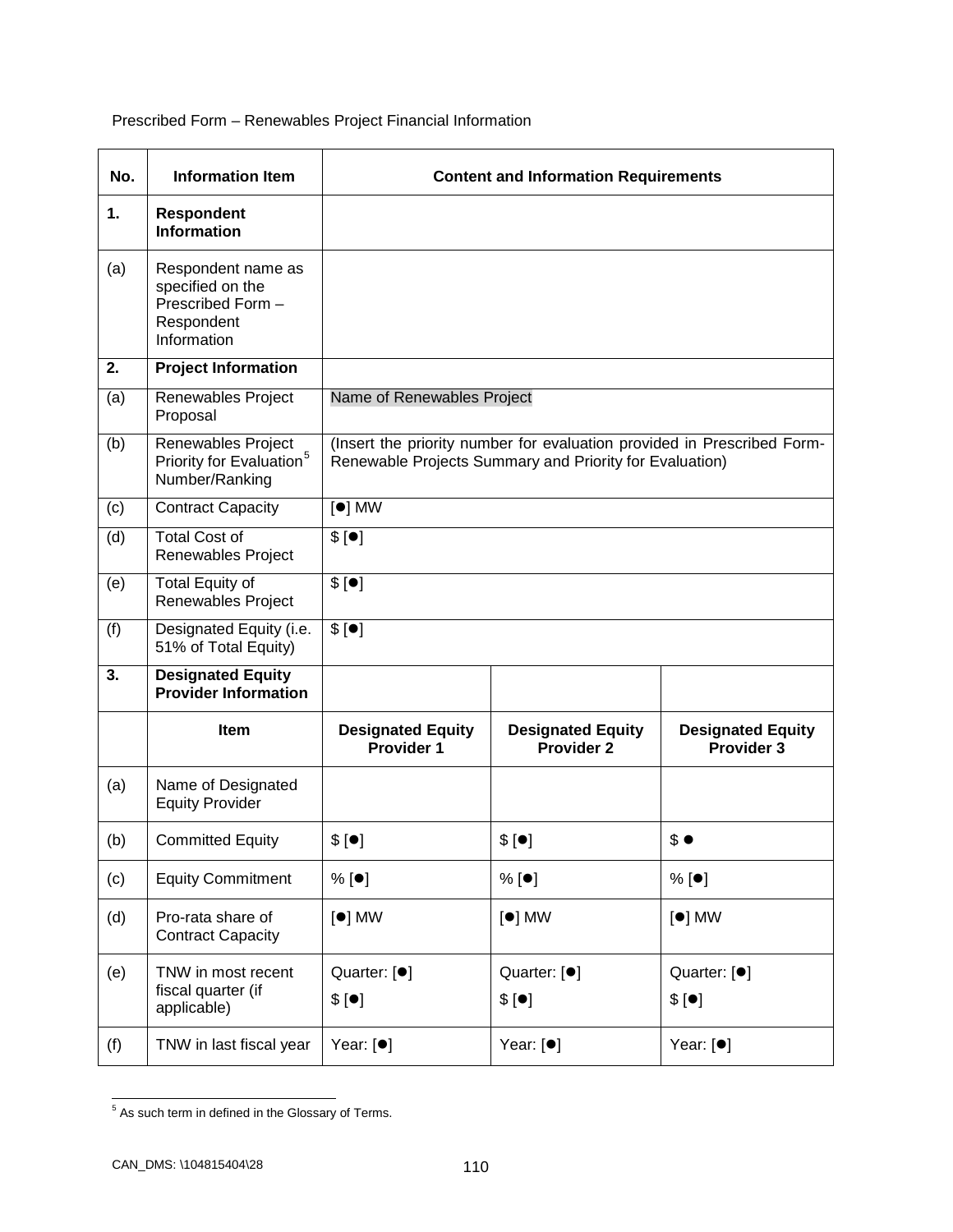|     |                                                    | \$[•]                      | \$[•]                | \$[•]                |
|-----|----------------------------------------------------|----------------------------|----------------------|----------------------|
| (g) | TNW in second most<br>recent fiscal year           | Year: $[①$ $[[#]$<br>\$[•] | Year: $[•]$<br>\$[•] | Year: $[•]$<br>\$[•] |
| 4.  | <b>Renewables Project</b><br><b>Financing Plan</b> |                            |                      |                      |

**In the table below, provide the estimated funding amount from each source and the expected timing of the capital raise.**

|         |           | <b>Stage of Delivery</b> |              |           |
|---------|-----------|--------------------------|--------------|-----------|
| Sources |           | Development              | Construction | Operation |
| Equity  | Common    | \$[•]                    | \$[•]        | \$[•]     |
| Debt    | Corporate | \$[•]                    | \$[•]        | \$[•]     |
|         | Project   | \$[•]                    | \$[•]        | \$[•]     |
| Total   |           | \$[•]                    | \$[•]        | \$[•]     |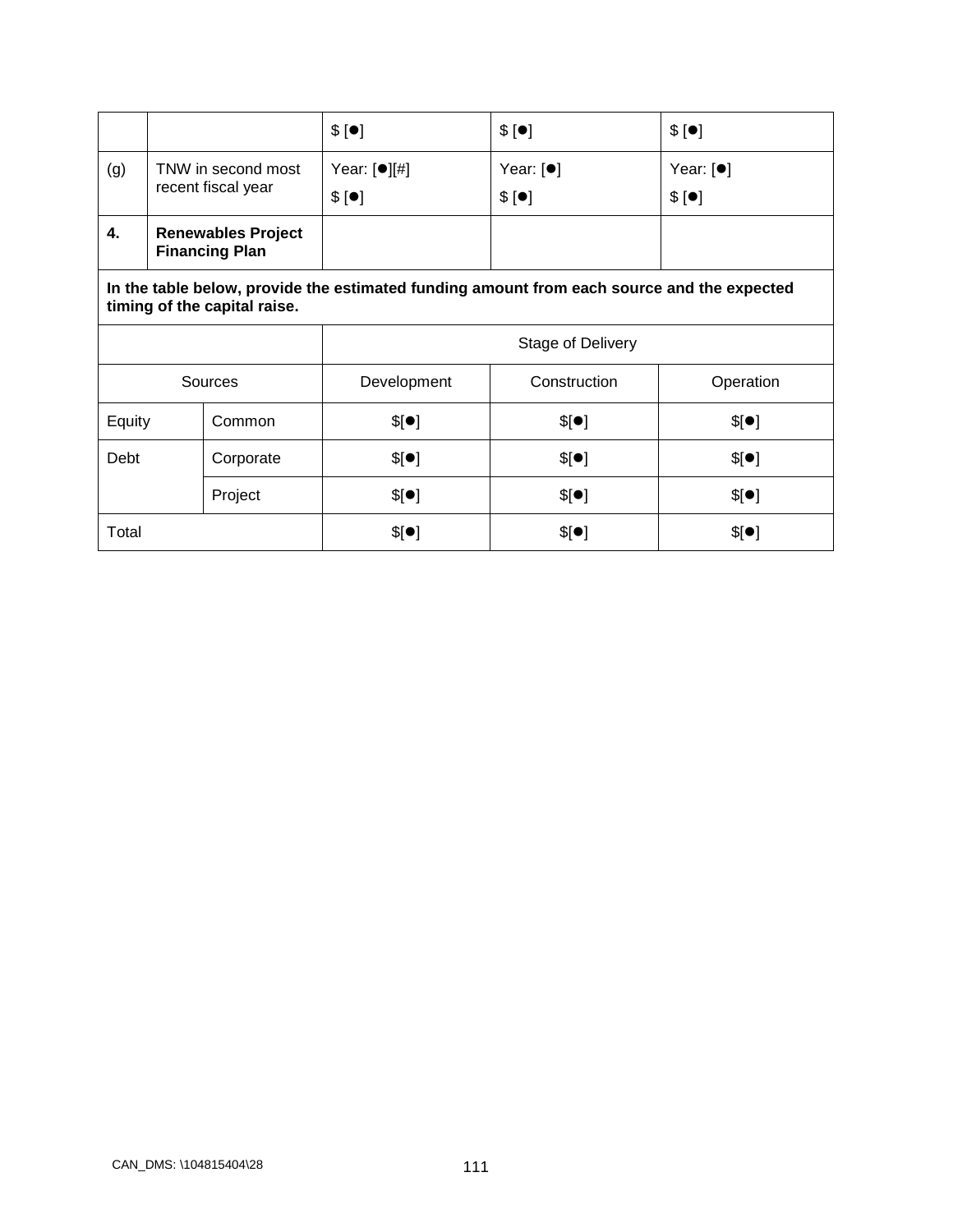**AESO REP ROUND 1 REQUEST FOR QUALIFICATIONS APPENDIX P**

**FORM OF DRAFT RESA**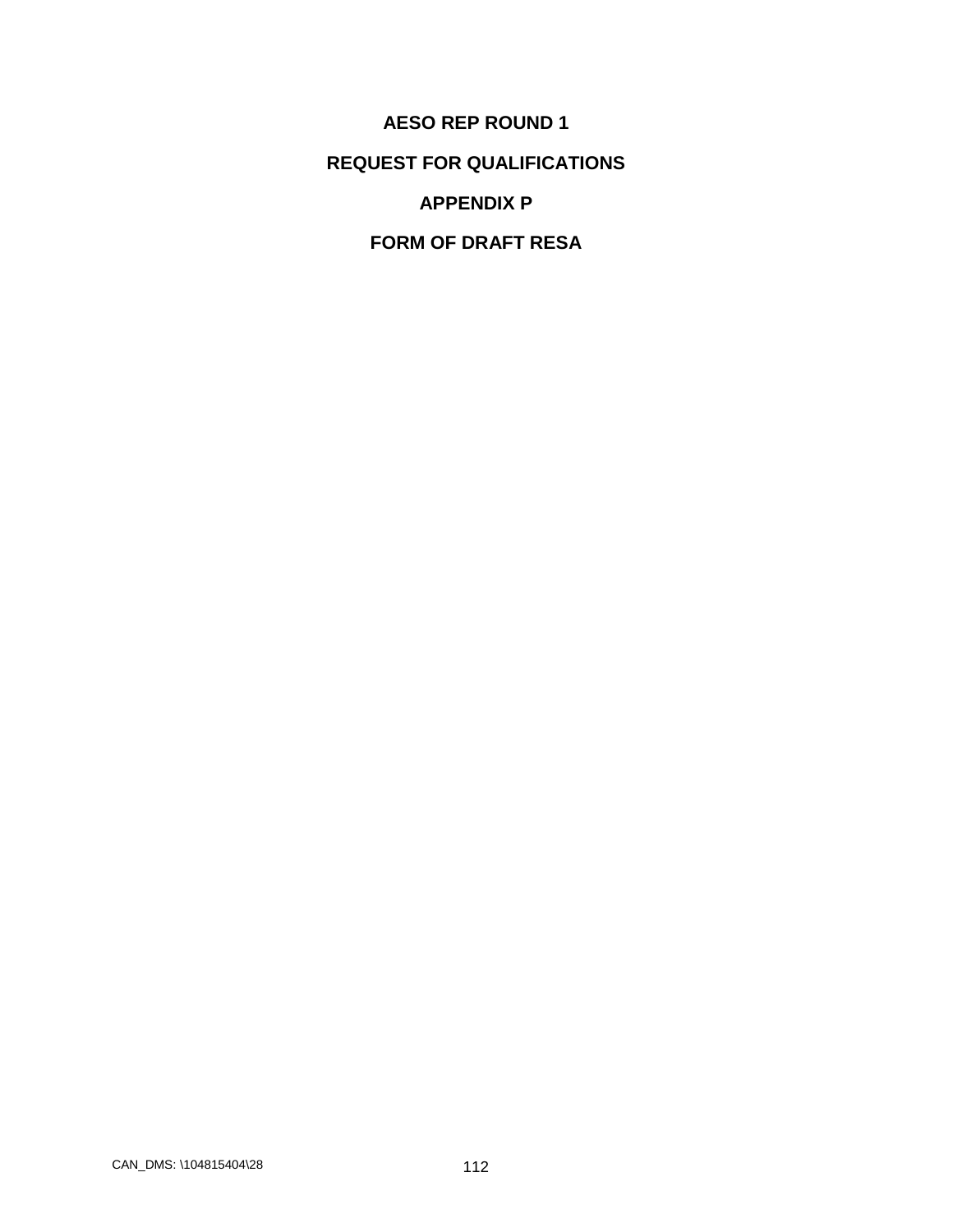## **REQUEST FOR QUALIFICATIONS**

## **APPENDIX Q**

#### **REPRESENTATIVE ACTIVITIES**

#### **Key Activities of Project Delivery**

- (a) **Development** Activities associated with conceptualizing project, engaging in stakeholder relations, and securing all required approvals and arrangements necessary for proceeding with construction of a facility; including:
	- (i) Concept Conceptualizing project; assessing feasibility; identifying suitable site locations
	- (ii) Renewable Resource Potential Assessing potential renewable energy site potential, and where appropriate, securing fuel resource availability as applicable; evaluating site conditions as they relate to renewable resource development
	- (iii) Project Feasibility Optimizing project configuration; conducting performance estimates and economic analysis; identifying and addressing potential risks and mitigations
	- (iv) Land Rights and Site Entitlement Attaining access rights; negotiating and executing lease/purchase agreements or options
	- (v) Site Considerations Identifying critical site considerations, such as archeological and heritage sites; conducting geotechnical surveys and studies; evaluating site conditions for constructability
	- (vi) Project Connection (System Access) Initiating communication with relevant connecting authority; identifying and assessing suitable connection options; developing connection facility application and filing for approval to secure relevant connection agreements
	- (vii) Environmental Approvals Identifying and conducting all necessary environmental studies to achieve required approvals
	- (viii) Permits and Approvals Identifying, applying, and attaining all other necessary permits, and regulatory approvals
	- (ix) Stakeholder Relations Performing relationship management, communication, and stakeholder relations with affected parties
	- (x) Risk Management Identifying, mitigating and/or managing project risks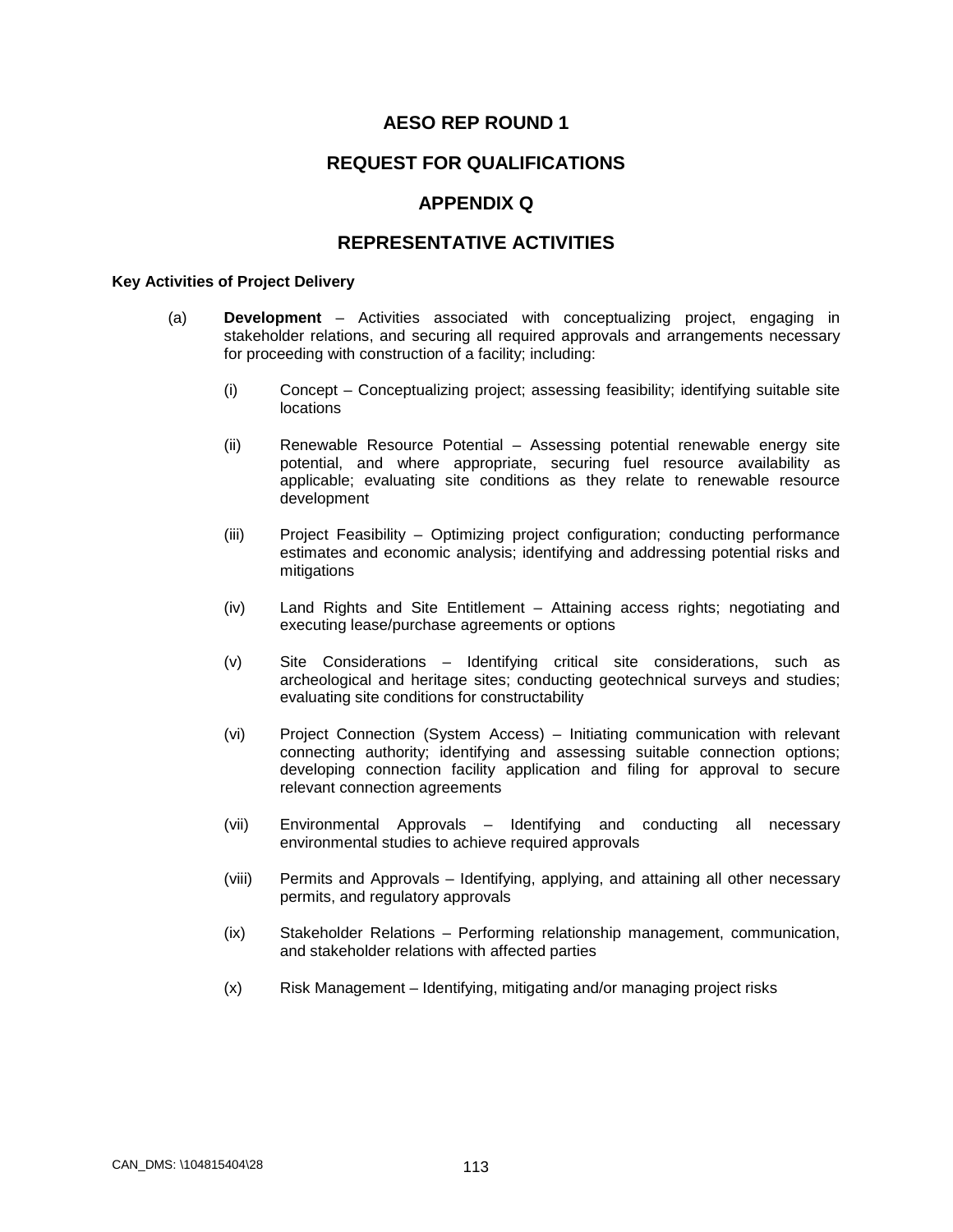- (xi) Planning Activities associated with preparing, designing, scheduling, engineering, procuring of services and equipment necessary to plan for and execute construction of a facility, including:]
	- (A) Managing, scheduling, and coordinating key aspects of project development
	- (B) Retaining all necessary contractors and advisors (e.g. EPC, permitting etc.)
	- (C) Arranging and executing major equipment and component agreements
	- (D) Assessing and managing suitability of transportation infrastructure and access roads for equipment delivery and servicing
- (b) **Construction** Actively managing the performance of the activities associated with building, erecting, constructing, installing, testing, and commissioning of a facility, necessary for attaining commercial operation; including:
	- (i) Managing site preparation and access
	- (ii) Managing timely generation facility equipment delivery, set-up, construction, and erection of facility components
	- (iii) Managing construction activity in respect of ongoing compliance with permits and other relevant bylaws/regulations/standards, e.g. NERC.
	- (iv) Managing activities related to delivery, installation & commissioning of connection facilities and equipment for connecting the generating facility to the electrical system/network
	- (v) Managing testing, commissioning of a facility
	- (vi) Managing site clean-up and reclamation to comply with relevant agreements, and permits
	- (vii) Managing site disturbances, spills, and other unplanned construction impacts, including ensuring compliance with permits, applicable law and notifying relevant stakeholders
- (c) **Operation and Maintenance** Actively managing the performance of the activities associated with operating, monitoring, and maintaining a facility, necessary to ensure productive performance over its useful life; including:
	- (i) Managing in-house O&M operations, as applicable
	- (ii) Securing, arranging, and managing agreements with third-party O&M providers, as applicable
	- (iii) Ensuring compliance with operating and reporting requirements of relevant connection authorities
	- (iv) Ensuring compliance with other relevant rules and regulations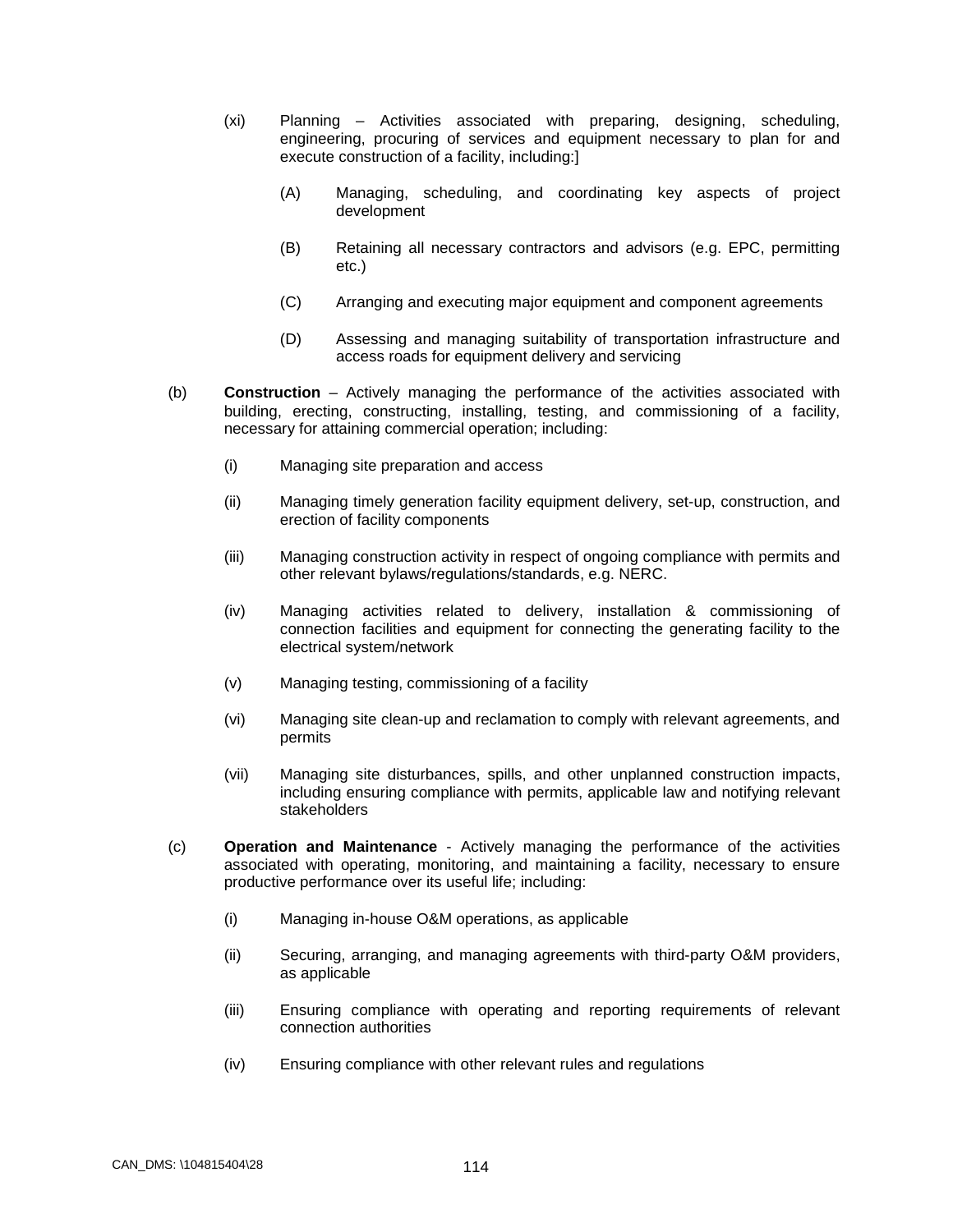- (v) Ensuring monitoring and compliance in relation to environmental and other permits
- (vi) Managing and coordinating ongoing communication with relevant stakeholders
- (d) **Financing** Performing activities associated with arranging the necessary financial resources to develop, construct, operate and maintain a facility; including:
	- (i) Assessing project funding requirements and suitable arrangements
	- (ii) Engaging equity sponsors, lenders, shareholders, and other investors, as applicable
	- (iii) Preparing a prospectus for funding the project, as applicable
	- (iv) Arranging/managing funding competitions, as applicable
	- (v) Arranging and negotiating key terms of funding agreements, as applicable
	- (vi) Securing internal approvals and preparing for final investment decision
	- (vii) Achieving financial close or final investment decision in a timely manner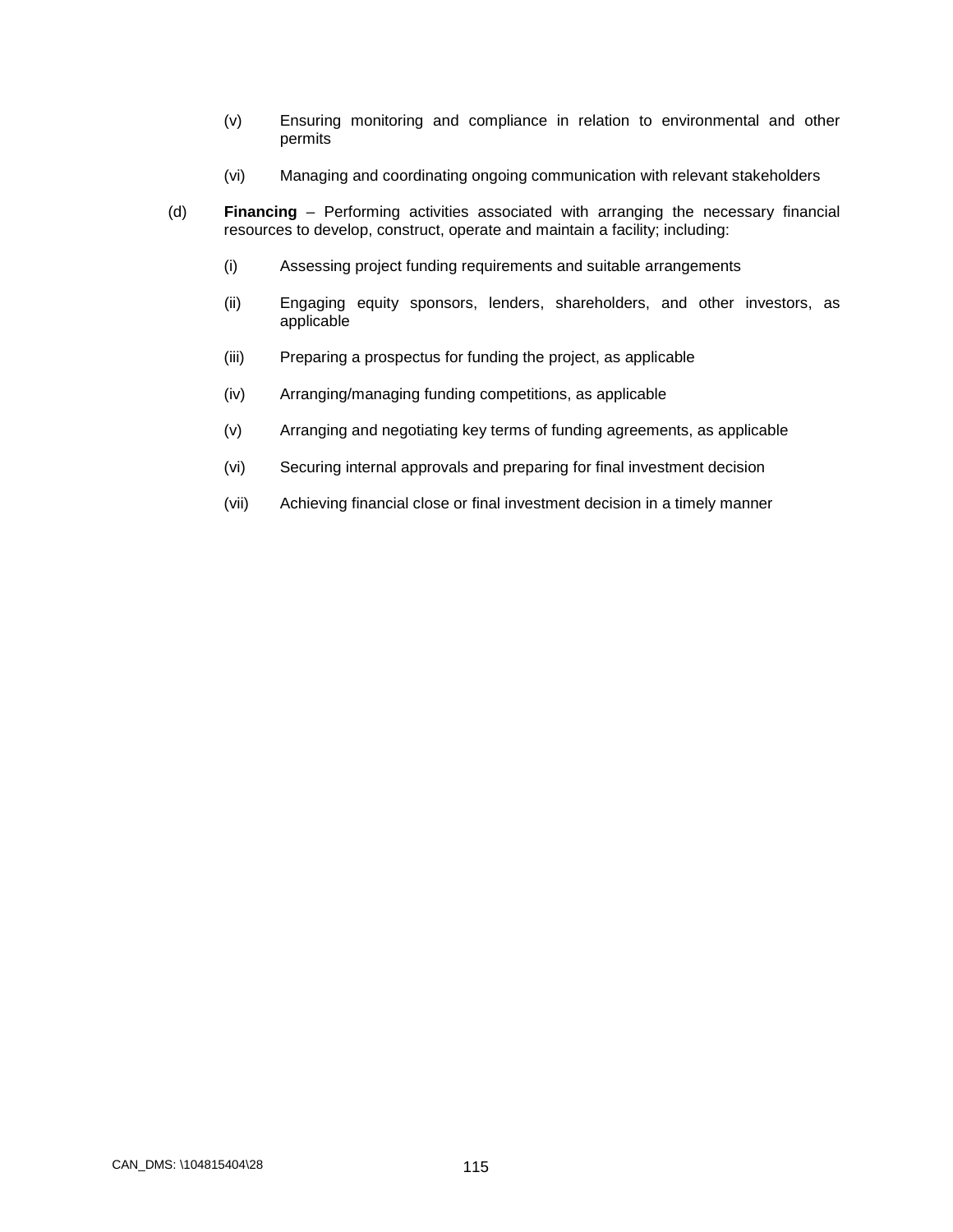# **REQUEST FOR QUALIFICATIONS**

## **APPENDIX R**

## **PRESCRIBED FORM - COMMITMENT LETTER**

All capitalized terms used in this Appendix R and its instructions for completion, unless otherwise stated, have the meanings ascribed to them in the RFQ.

#### **Instructions applicable Commitment Letter**

- If the Designated Equity Provider stipulated in the Renewables Project Proposal is not relying on an Equity Support Person, then such Designated Equity Provider should provide a Commitment Letter in the attached form containing and completed as to all of paragraphs (a) to (i), inclusive.
- If the Designated Equity Provider stipulated in the Renewables Project Proposal is relying upon an Equity Support Person, then:
	- The stipulated Designated Equity Provider should provide a Commitment Letter in the attached form containing and completed as to only paragraphs (a), (b) and (c), and
	- The Equity Support Person should provide a Commitment Letter, identifying itself as the Designated Equity Provider in such letter, containing and completed as to all of paragraphs (a) to (i), inclusive.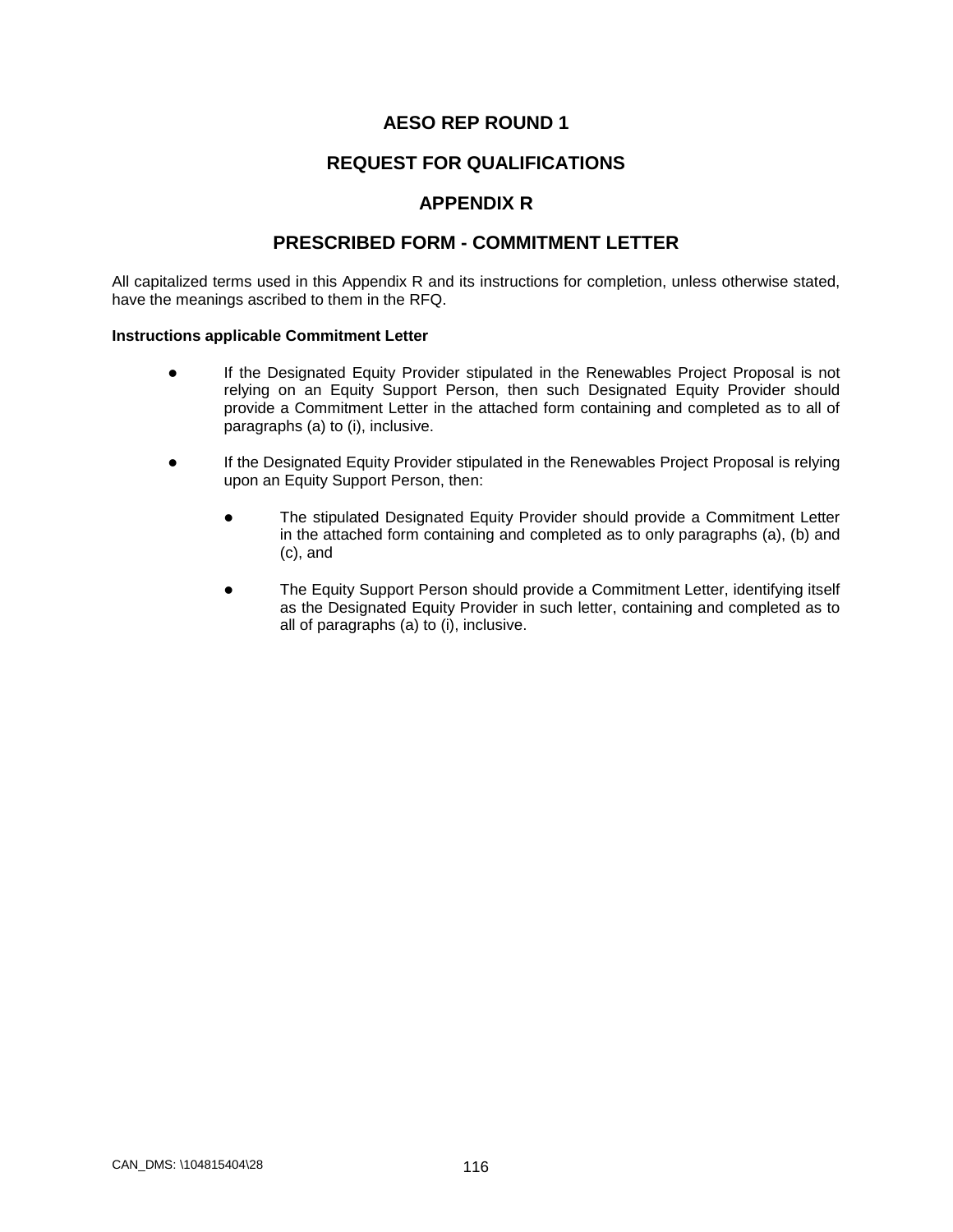## **REQUEST FOR QUALIFICATIONS**

#### **APPENDIX R**

#### **COMMITMENT LETTER**

#### **[For Letterhead of Designated Equity Provider]**

Alberta Electric System Operator #2500, 330 –  $5^{th}$  Avenue SW Calgary, AB T2P 0L4

#### **RE: AESO REP-Round 1 – [Name of Respondent] – [Name of Designated Equity Provider] – [Name of Renewables Project] - Commitment Letter**

Capitalized terms not defined in this letter have the meanings ascribed to them in the RFQ issued April 28, 2017 by Alberta Electric System Operator relating to its REP Round 1 Program.

I am the / a / an [insert office held, e.g. president, director, etc.] of [insert name of the Designated Equity Provider], the / a Designated Equity Provider to the **[Name of Renewables Project]**, and confirm that:

- (a) the Designated Equity Provider agrees in principle and intends to advance or provide an Equity Commitment of X% of the Designated Equity for the, [insert name of the Renewables Project] subject to the satisfaction of the specific objective conditions listed below. [Insert any objective conditions, if applicable];
- (b) appropriate representatives of the Designated Equity Provider have reviewed both the RFQ and the Qualification Submission proposed to be submitted by the Respondent;
- (c) the Designated Equity Provider's Equity Commitment has been approved by the board of directors, investment committee or other management group with authority to approve participation in the Renewables Project Proposal by the Designated Equity Provider and such Equity Commitment;
- (d) if the financial statements of the Designated Equity Provider provided in the Qualification Submission are unaudited, then I certify that **[add the following if the signatory is not the Chief Financial Officer: and confirm to the AESO that the Chief Financial Officer of the Designated Equity Provider has certified that]** such financial statements present fairly, in all material respects, the financial position of the Designated Equity Provider prepared in conformity with GAAP;
- (e) if the financial statements of the Designated Equity Provider provided in the Qualification Statement are not compliant with GAAP, I certify that such components of the financial statements used for the purposes of determining the Tangible Net Worth of the Designated Equity Provider and used in the preparation of the TNW Methodology of the Designated Equity Provider were, in each instance, first reconciled to GAAP.

#### (f) **[NOTE: here insert the language from:**

Paragraph (i) if there are no facts or circumstances that would materially adversely affect the Designated Equity Provider's financial condition, or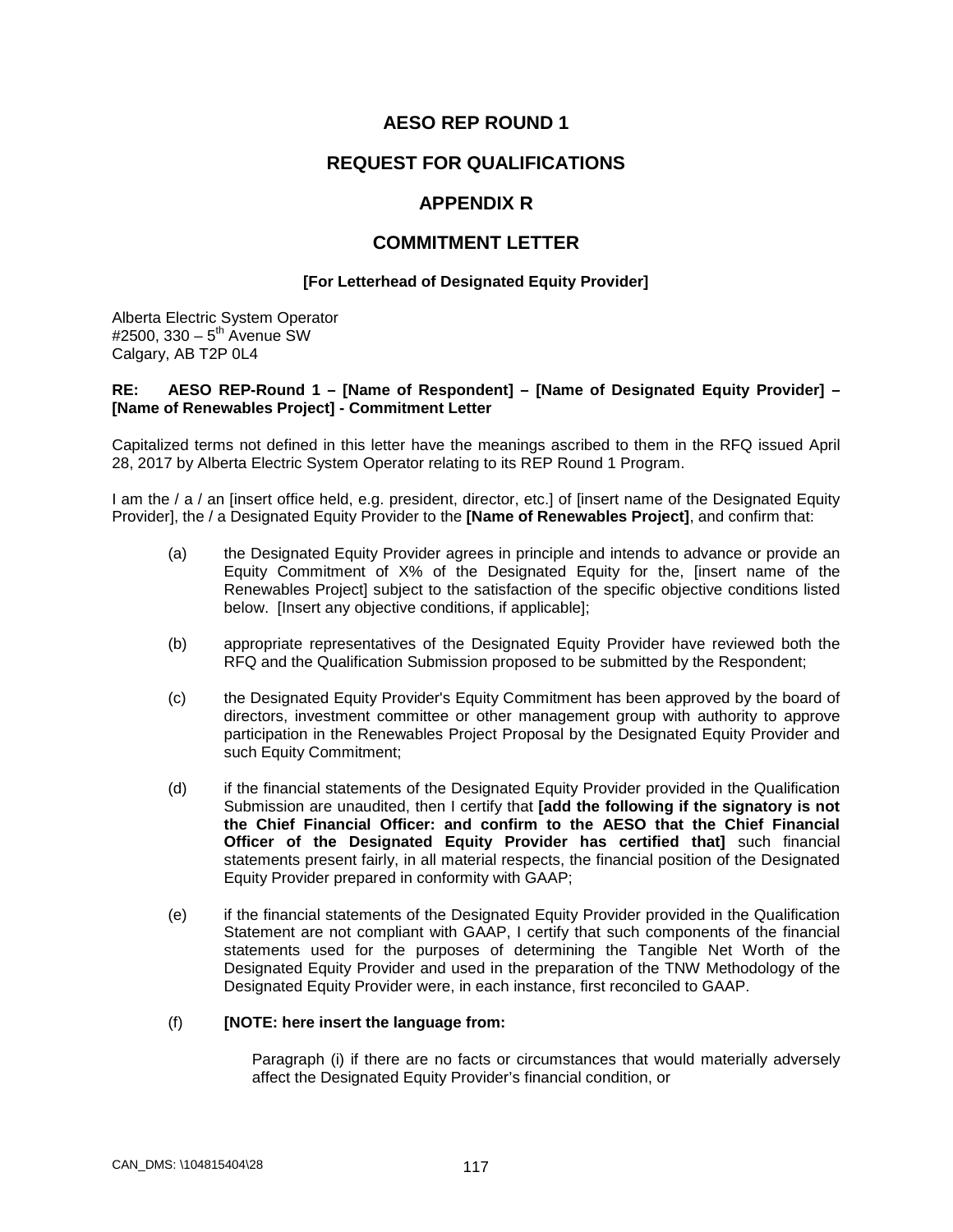Paragraph (ii) if there are facts or circumstances that would materially adversely affect the Designated Equity Provider's financial condition,

- (i) to the best of my knowledge, since the date of the latest of the financial statements of the Designated Equity Provider included in the Qualification Submission no facts or circumstances have arisen that are reasonably expected to materially adversely affect the Designated Equity Provider's financial condition as set out in the financial statements of the Designated Equity Provider included in the Qualification Submission;
- (ii) there are facts or circumstances that will materially adversely affect the Designated Equity Provider's financial condition as set out in the financial statements of the Designated Equity Provider included in the Qualification Submission, a detailed description of which are as set out in Exhibit A. I would further confirm that the revised value of the Designated Equity Provider's Tangible Net Worth is now as set out in Exhibit A, together with a description of the calculations and methodology supporting such revised value of the Designated Equity Provider's Tangible Net Worth, and that such revised value has been estimated reasonably and in accordance with GAAP having regard to the foregoing facts and circumstances.

#### (g) **[Note: Here insert the language from (i) or (ii) below, as applicable**

- (i) the Designated Equity Provider currently has material off-balance sheet financing arrangements place; and reasonable details in respect of such arrangements are set out in Exhibit B;
- (ii) to the best of my knowledge, the Designated Equity Provider currently has no material off-balance sheet financing arrangements place;]

#### (h) **[Note: Here insert the language from (i) or (ii) below, as applicable;**

- (i) there has been, in respect of the Designated Equity Provider, bankruptcy, insolvency, companies creditors arrangements or other insolvency proceedings in the last two (2) fiscal years, or material litigation or other material adverse proceedings (such as arbitration or other alternative dispute resolution proceedings or regulatory investigations or proceedings) that have occurred in the past two (2) years or that remain outstanding and that may affect its ability to perform its obligations in respect of the Renewables Projects, and Exhibit C sets out reasonable details with respect to such proceedings;
- (ii) to the best of my knowledge, in respect of the Designated Equity Provider, there have been no bankruptcy, insolvency, companies creditors arrangements or other insolvency proceedings in the last two (2) fiscal years, or any material litigation or other material adverse proceedings (such as arbitration or other alternative dispute resolution proceedings or regulatory investigations or proceedings) that have occurred in the past two (2) years or that remain outstanding and that may affect its ability to perform its obligations in respect of the Renewables Project;]
- (i) I have authority to bind the Designated Equity Provider.

Signature:

Name: \_\_\_\_\_\_\_\_\_\_\_\_\_\_\_\_\_\_\_\_\_\_\_\_\_\_\_\_\_\_\_\_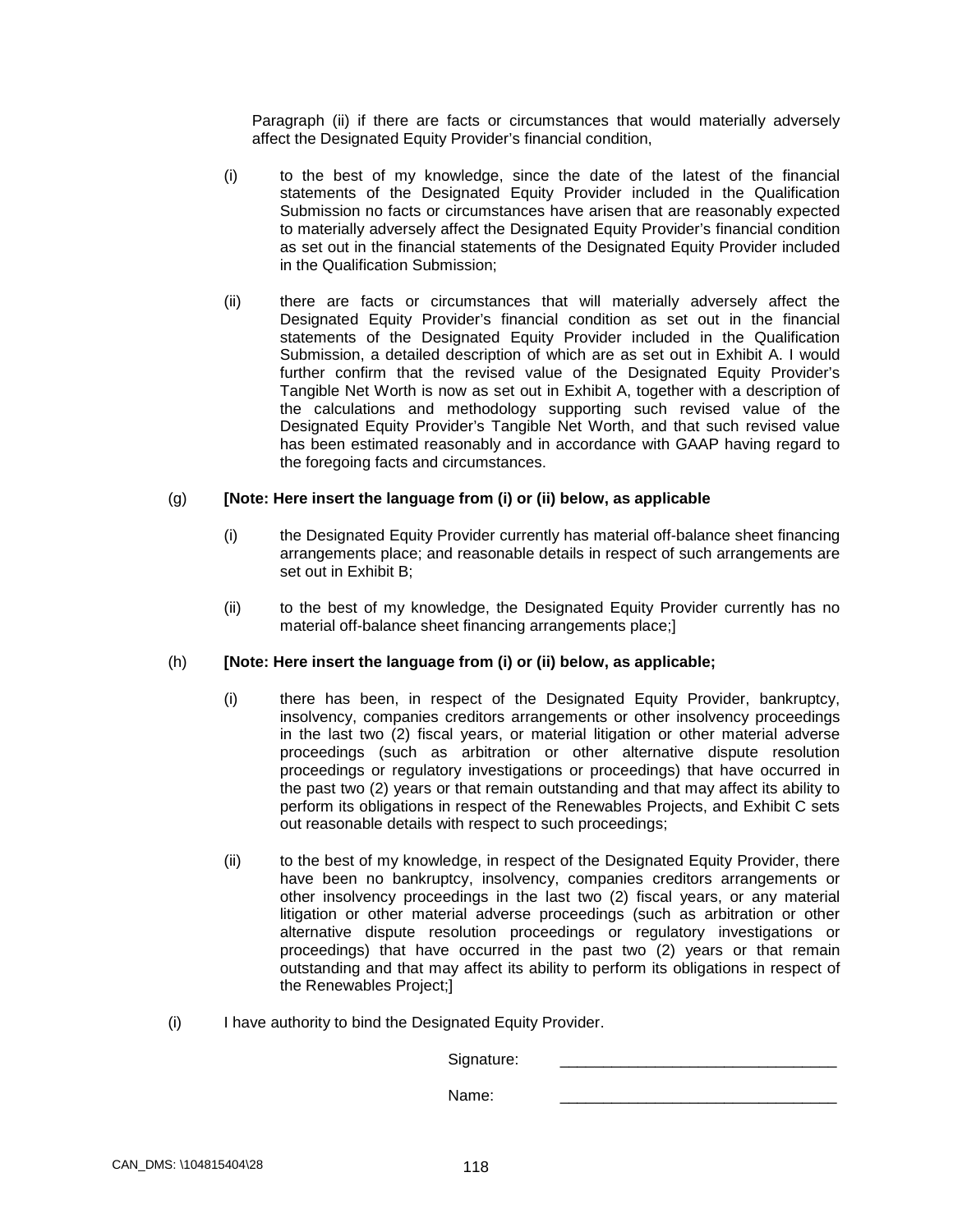Title: \_\_\_\_\_\_\_\_\_\_\_\_\_\_\_\_\_\_\_\_\_\_\_\_\_\_\_\_\_\_\_\_